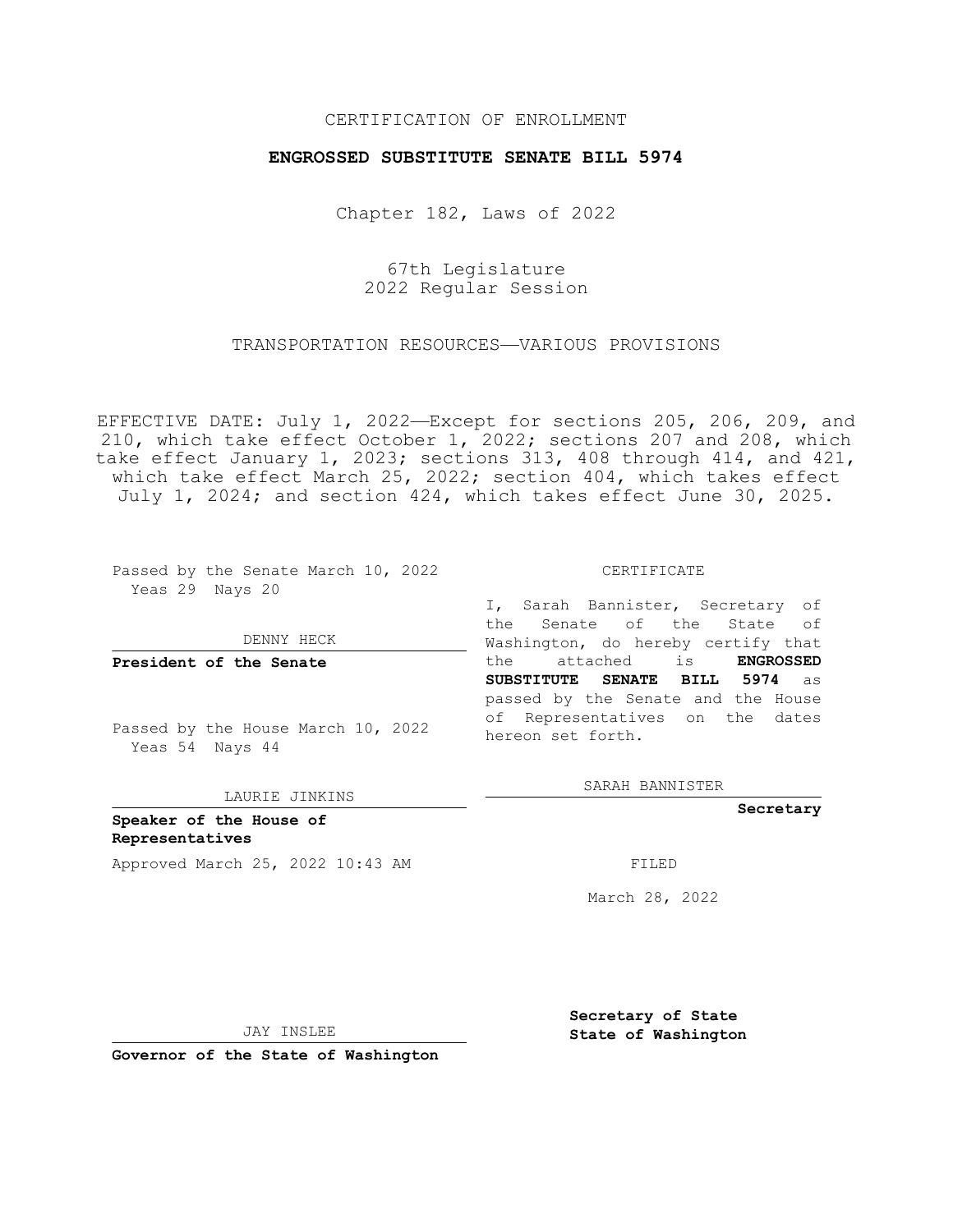### **ENGROSSED SUBSTITUTE SENATE BILL 5974**

AS RECOMMENDED BY THE CONFERENCE COMMITTEE

Passed Legislature - 2022 Regular Session

## **State of Washington 67th Legislature 2022 Regular Session**

**By** Senate Transportation (originally sponsored by Senators Liias, Saldaña, Carlyle, Cleveland, Das, Dhingra, Hunt, Kuderer, Lovelett, Lovick, Mullet, Nguyen, Nobles, Salomon, Trudeau, Wellman, and C. Wilson)

READ FIRST TIME 02/15/22.

 AN ACT Relating to transportation resources; amending RCW 70A.65.240, 70A.65.030, 70A.65.040, 82.42.020, 46.17.200, 46.17.120, 46.17.400, 46.52.130, 46.17.015, 46.17.025, 46.20.200, 46.68.041, 46.70.180, 82.32.385, 82.08.993, 82.12.817, 82.08.9999, 82.12.9999, 82.04.4496, 82.16.0496, 82.08.816, 82.12.816, 82.70.040, 82.70.050, 82.21.030, 43.84.092, 43.84.092, 82.47.020, 36.73.065, 82.14.0455, 70A.535.010, 70A.535.030, 70A.535.040, 70A.535.050, 70A.535.120, 46.63.170, 46.63.170, 70A.65.230, 46.68.480, 46.68.060, 46.68.396, 47.01.480, 81.104.160, and 47.66.120; amending 2020 c 224 s 3 (uncodified); reenacting and amending RCW 46.20.202 and 43.155.050; adding new sections to chapter 46.68 RCW; adding a new section to chapter 70A.535 RCW; adding new sections to chapter 47.66 RCW; adding new sections to chapter 47.04 RCW; adding a new section to chapter 14 47.24 RCW; adding new sections to chapter 47.60 RCW; adding a new section to chapter 47.56 RCW; adding a new section to chapter 47.06A RCW; adding a new chapter to Title 43 RCW; creating new sections; repealing RCW 70A.535.020; prescribing penalties; providing effective 18 dates; providing expiration dates; and declaring an emergency.

BE IT ENACTED BY THE LEGISLATURE OF THE STATE OF WASHINGTON:

 NEW SECTION. **Sec. 1.** The legislature intends that \$500,000,000 of the amounts in the 16-year move ahead WA investment program must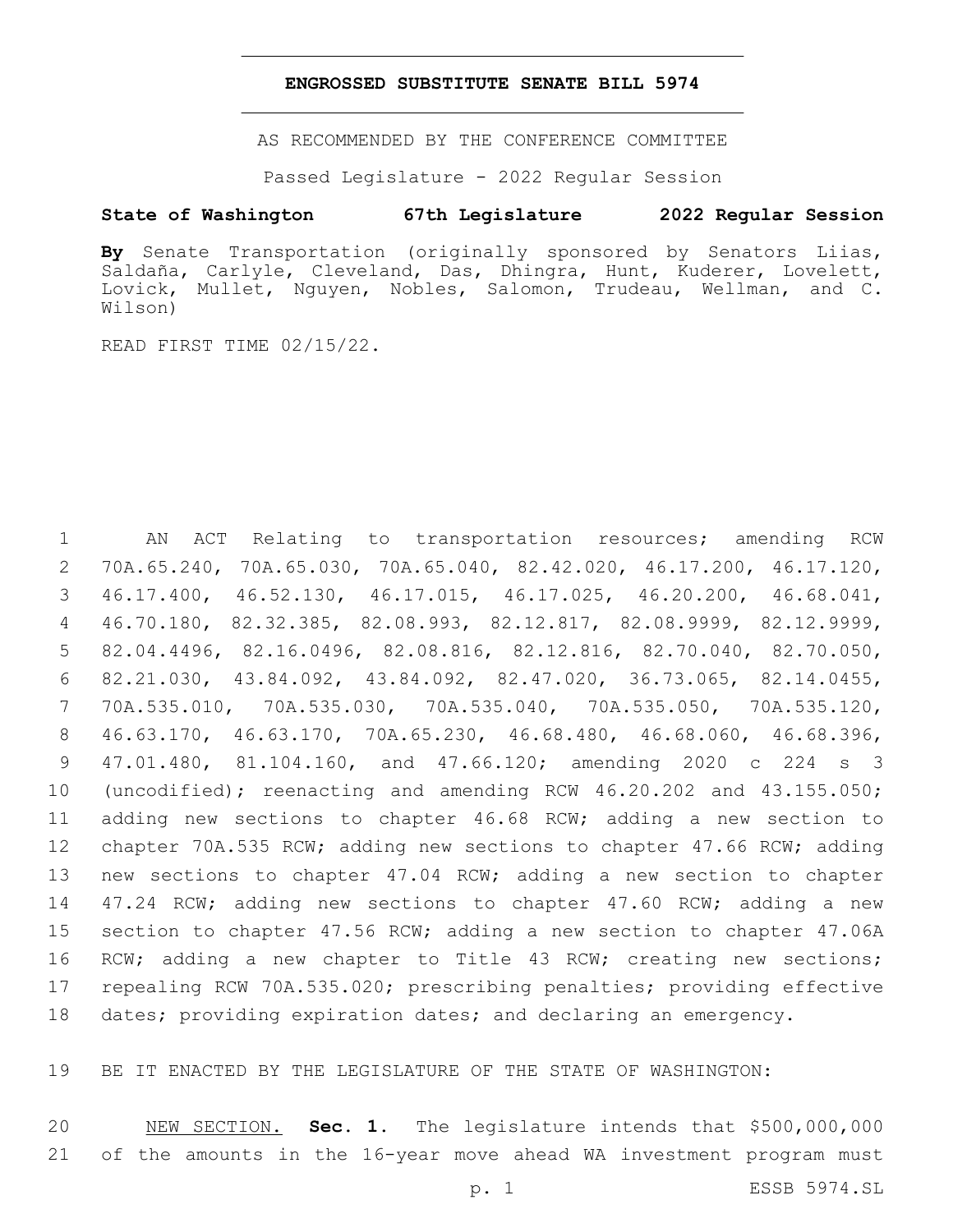enhance stormwater runoff treatment from existing roads and infrastructure with an emphasis on green infrastructure retrofits. Projects must be prioritized based on benefits to salmon recovery and ecosystem health, reducing toxic pollution, addressing health disparities, and cost effectiveness. The department of transportation must submit progress reports on its efforts to reduce the toxicity of stormwater runoff from existing infrastructure, recommendations for addressing barriers to innovative solutions, and anticipated demand 9 for funding each biennium.

# **Part I Climate Commitment Act Allocations**

 **Sec. 101.** RCW 70A.65.240 and 2021 c 316 s 27 are each amended to 13 read as follows:

 (1) The carbon emissions reduction account is created in the state treasury. Moneys in the account may be spent only after appropriation. Expenditures from the account are intended to affect reductions in transportation sector carbon emissions through a variety of carbon reducing investments. These can include, but are not limited to: Transportation alternatives to single occupancy passenger vehicles; reductions in single occupancy passenger vehicle miles traveled; reductions in per mile emissions in vehicles, including through the funding of alternative fuel infrastructure and incentive programs; and emission reduction programs for freight transportation, including motor vehicles and rail, as well as for ferries and other maritime and port activities. Expenditures from the account may only be made for transportation carbon emission reducing purposes and may not be made for highway purposes authorized under the 18th Amendment of the Washington state Constitution, other than 29 specified in this section, and shall be made in accordance with subsection (2) of this section. It is the legislature's intent that expenditures from the account used to reduce carbon emissions be made with the goal of achieving equity for communities that historically have been omitted or adversely impacted by past transportation 34 policies and practices.

 (2) Appropriations in an omnibus transportation appropriations act from the carbon emissions reduction account shall be made exclusively to fund the following activities:

(a) Active transportation;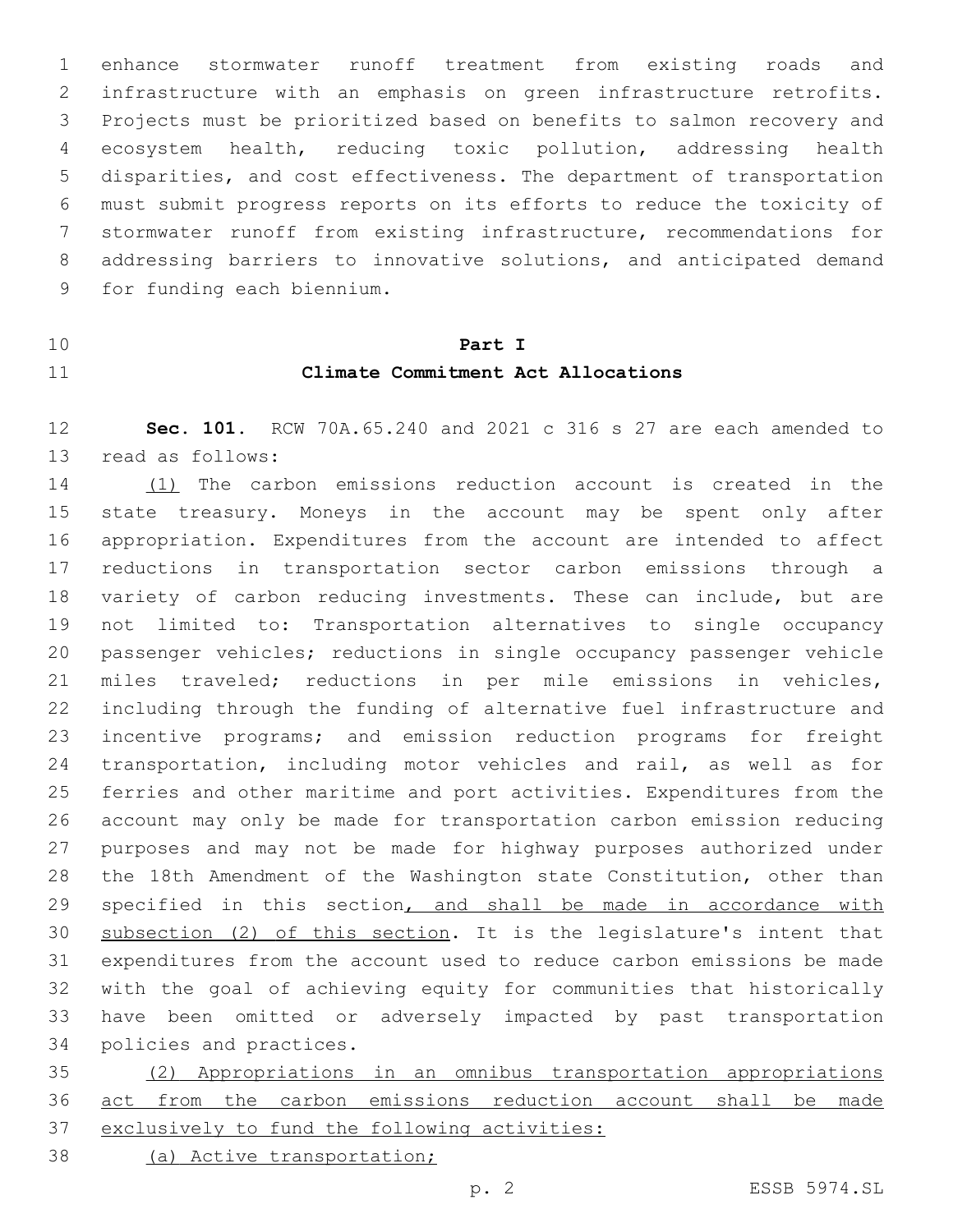(b) Transit programs and projects;

(c) Alternative fuel and electrification;

(d) Ferries; and

(e) Rail.

 NEW SECTION. **Sec. 102.** A new section is added to chapter 46.68 6 RCW to read as follows:

 (1) The climate active transportation account is hereby created in the state treasury. Moneys in the account may be spent only after appropriation. Expenditures from the account may be used only for the following active transportation grant programs: Safe routes to schools, school-based bike program, bicycle and pedestrian grant program, complete streets grants program, and connecting communities grant program, as well as pedestrian and bicycle or other active transportation projects identified in an omnibus transportation 15 appropriations act as move ahead WA projects.

 (2) Beginning July 1, 2023, the state treasurer shall annually transfer 24 percent of the revenues accruing annually to the carbon emissions reduction account created in RCW 70A.65.240 to the climate 19 active transportation account.

 NEW SECTION. **Sec. 103.** A new section is added to chapter 46.68 21 RCW to read as follows:

 (1) The climate transit programs account is hereby created in the state treasury. Moneys in the account may be spent only after appropriation. Expenditures from the account may be used only for the following transit grant programs: Transit support grant program, tribal transit mobility grants, transit coordination grants, special needs transit grants, bus and bus facility grant program, green transit grants, and transportation demand management grants, as well as transit projects identified in an omnibus transportation 30 appropriations act as move ahead WA projects.

 (2) Beginning July 1, 2023, the state treasurer shall annually transfer 56 percent of the revenues accruing annually to the carbon emissions reduction account created in RCW 70A.65.240 to the climate 34 transit programs account.

 **Sec. 104.** RCW 70A.65.030 and 2021 c 316 s 4 are each amended to read as follows:36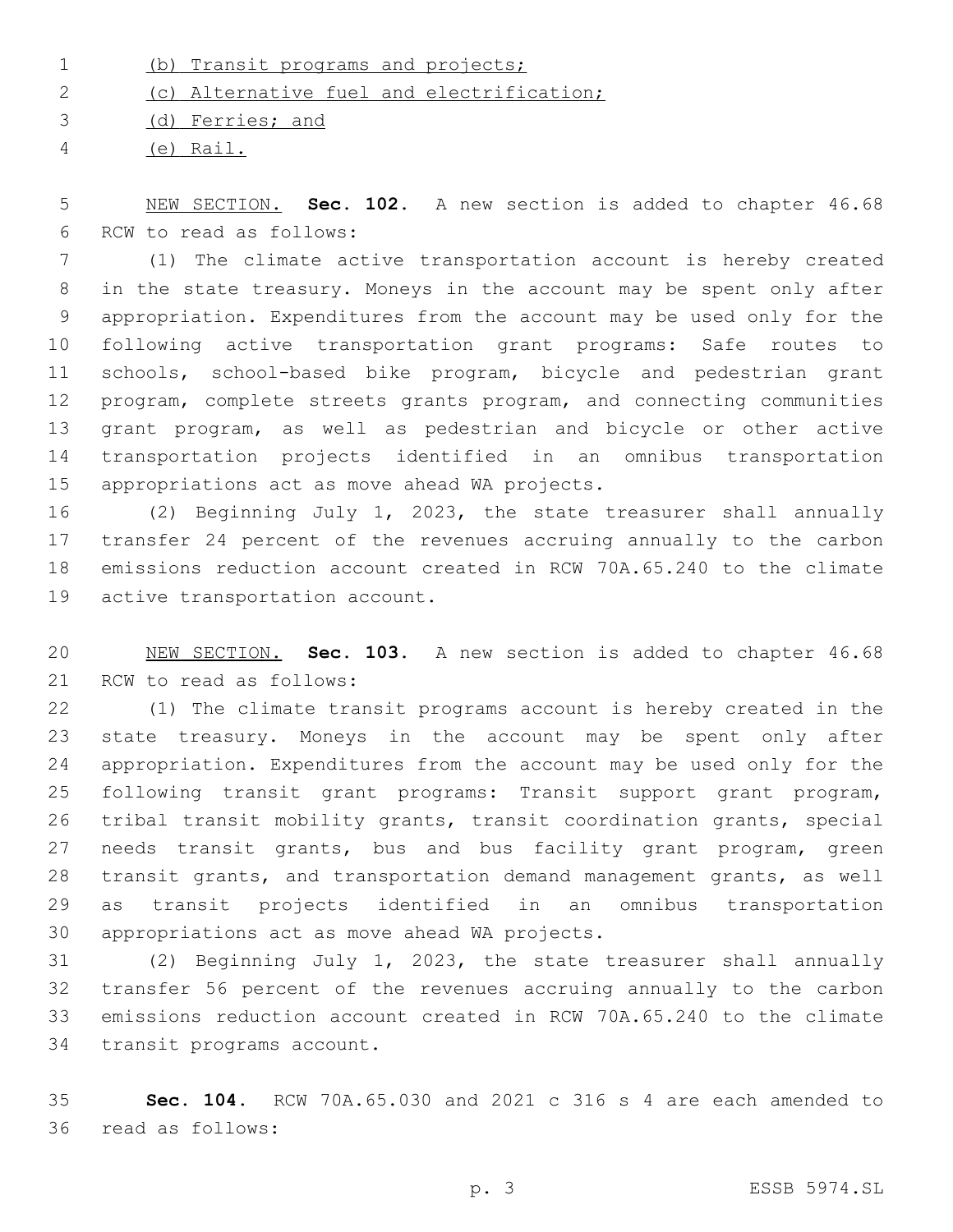(1) Each year or biennium, as appropriate, when allocating funds from the carbon emissions reduction account created in RCW 70A.65.240, the climate investment account created in RCW 70A.65.250, ( $(\theta \hat{r})$ ) the air quality and health disparities improvement account created in RCW 70A.65.280, the climate transit programs account created in section 103 of this act, or the climate active transportation account created in section 102 of this act, or administering grants or programs funded by the accounts, agencies shall conduct an environmental justice assessment consistent with the requirements of RCW 70A.02.060 and establish a minimum of not less than 35 percent and a goal of 40 percent of total investments that provide direct and meaningful benefits to vulnerable populations within the boundaries of overburdened communities through: (a) The direct reduction of environmental burdens in overburdened communities; (b) the reduction of disproportionate, cumulative risk from environmental burdens, including those associated with climate change; (c) the support of community led project development, planning, and participation costs; or (d) meeting a community need identified by the community that is consistent with the intent of 20 this chapter or RCW 70A.02.010.

 (2) The allocation of funding under subsection (1) of this section must adhere to the following principles, additional to the requirements of RCW 70A.02.080: (a) Benefits and programs should be directed to areas and targeted to vulnerable populations and overburdened communities to reduce statewide disparities; (b) investments and benefits should be made roughly proportional to the health disparities that a specific community experiences, with a goal of eliminating the disparities; (c) investments and programs should focus on creating environmental benefits, including eliminating health burdens, creating community and population resilience, and raising the quality of life of those in the community; and (d) efforts should be made to balance investments and benefits across the state and within counties, local jurisdictions, and unincorporated areas as appropriate to reduce disparities by location and to ensure efforts contribute to a reduction in disparities that exist based on race or ethnicity, socioeconomic status, or other factors.

 (3) State agencies allocating funds or administering grants or programs from the carbon emissions reduction account created in RCW 70A.65.240, the climate investment account created in RCW 70A.65.250, (( $\Theta$ )) the air quality and health disparities improvement account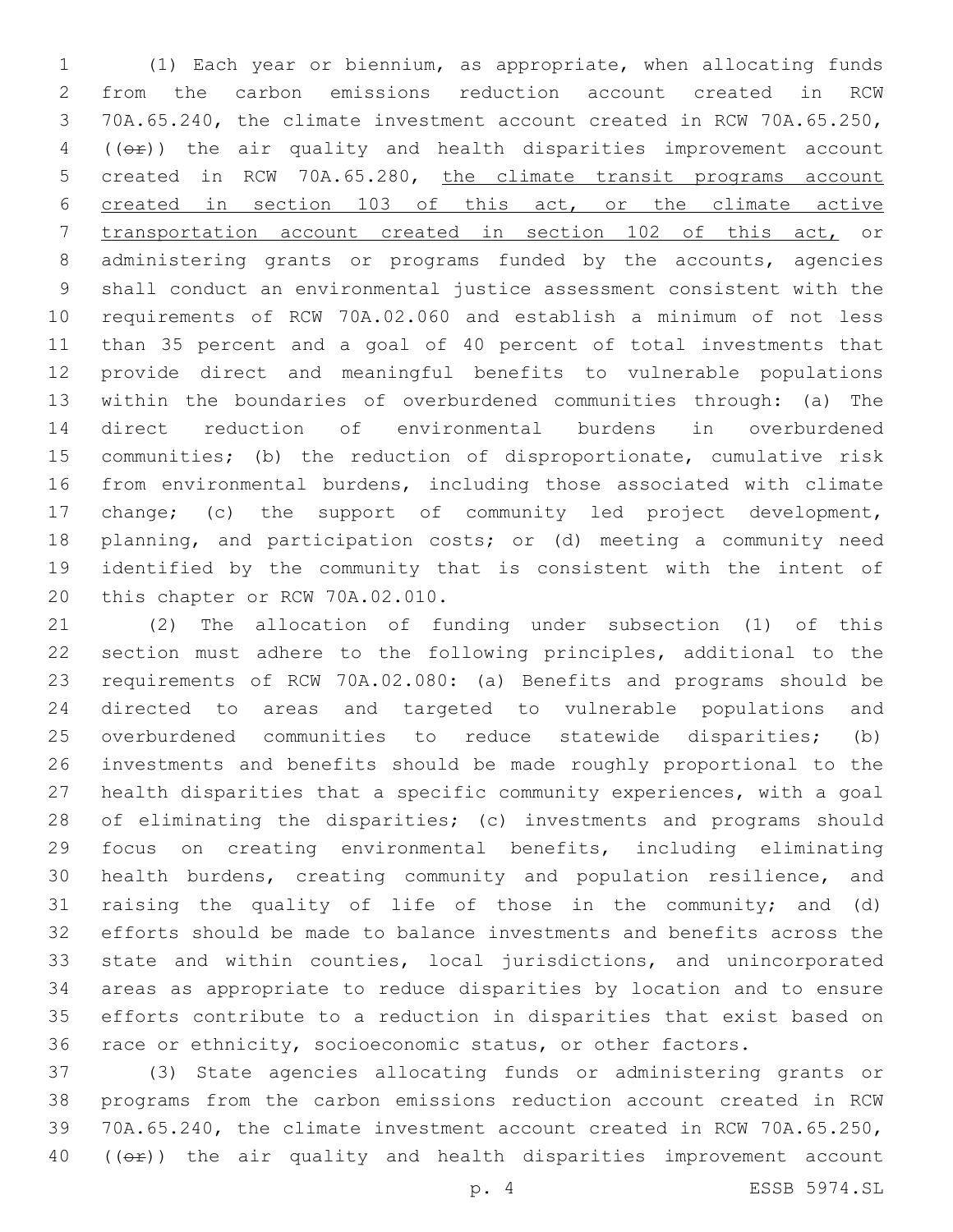created in RCW 70A.65.280, the climate transit programs account created in section 103 of this act, or the climate active transportation account created in section 102 of this act, must:

 (a) Report annually to the environmental justice council created in RCW 70A.02.110 regarding progress toward meeting environmental 6 justice and environmental health goals;

 (b) Consider recommendations by the environmental justice 8 council; and

 (c)(i) If the agency is not a covered agency subject to the requirements of chapter 314, Laws of 2021, create and adopt a community engagement plan to describe how it will engage with overburdened communities and vulnerable populations in allocating funds or administering grants or programs from the climate investment 14 account.

 (ii) The plan must include methods for outreach and communication with those who face barriers, language or otherwise, to 17 participation.

 **Sec. 105.** RCW 70A.65.040 and 2021 c 316 s 5 are each amended to 19 read as follows:

 (1) The environmental justice council created in RCW 70A.02.110 must provide recommendations to the legislature, agencies, and the governor in the development and implementation of the program established in RCW 70A.65.060 through 70A.65.210, and the programs funded from the carbon emissions reduction account created in RCW 25 70A.65.240 (( $\overline{and}$  from)), the climate investment account created in RCW 70A.65.250, the climate transit programs account created in 27 section 103 of this act, and the climate active transportation 28 account created in section 102 of this act.

 (2) In addition to the duties and authorities granted in chapter 70A.02 RCW to the environmental justice council, the environmental 31 justice council must:

 (a) Provide recommendations to the legislature, agencies, and the 33 governor in the development of:

 (i) The program established in RCW 70A.65.060 through 70A.65.210 including, but not limited to, linkage with other jurisdictions, protocols for establishing offset projects and securing offset credits, designation of emissions-intensive and trade-exposed industries under RCW 70A.65.110, and administration of allowances 39 under the program; and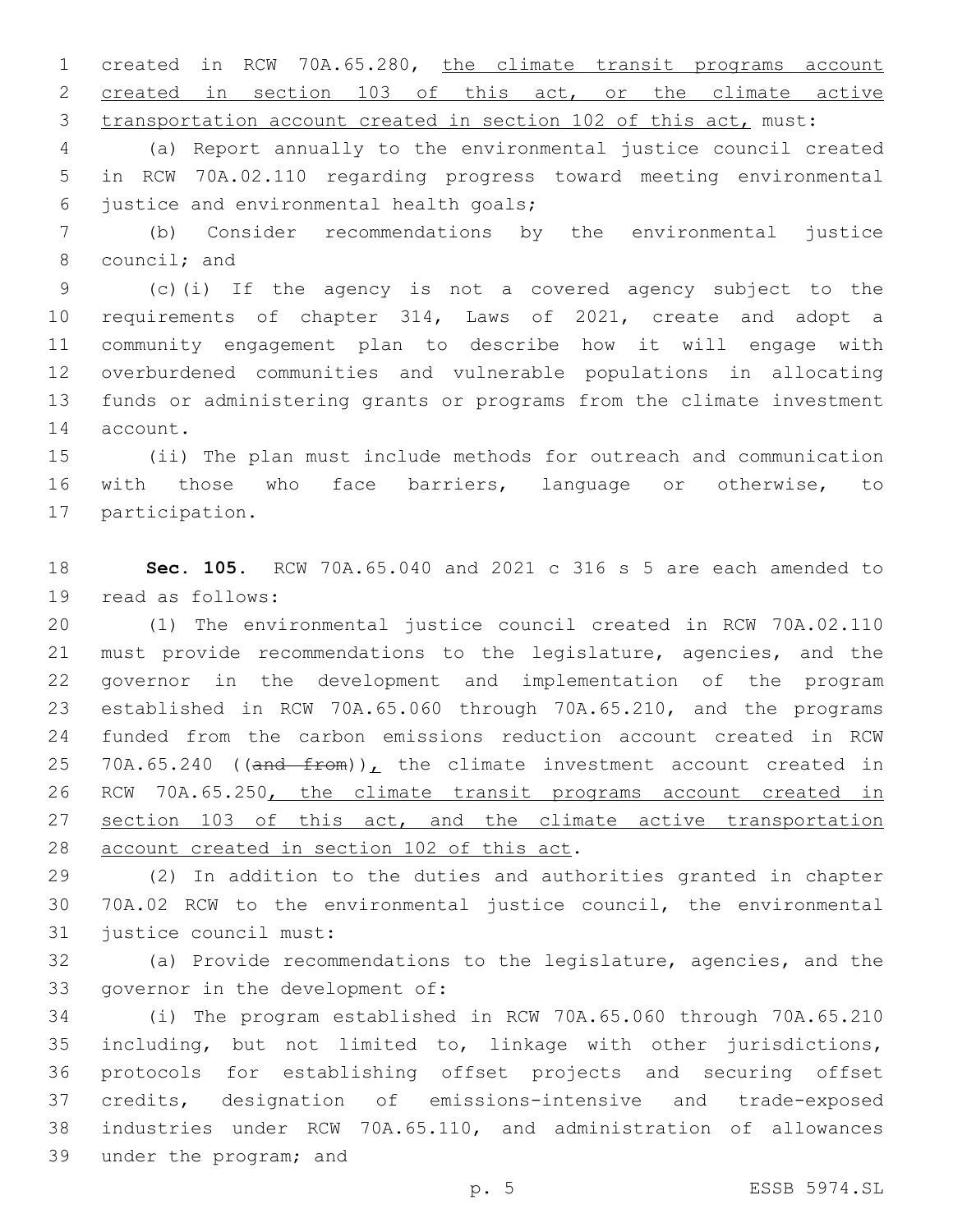(ii) Investment plans and funding proposals for the programs funded from the climate investment account created in RCW 70A.65.250 for the purpose of providing environmental benefits and reducing environmental health disparities within overburdened communities;

 (b) Provide a forum to analyze policies adopted under this chapter to determine if the policies lead to improvements within 7 overburdened communities;

 (c) Recommend procedures and criteria for evaluating programs, 9 activities, or projects;

 (d) Recommend copollutant emissions reduction goals in 11 overburdened communities;

 (e) Evaluate the level of funding provided to assist vulnerable populations, low-income individuals, and impacted workers and the funding of projects and activities located within or benefiting 15 overburdened communities;

 (f) Recommend environmental justice and environmental health goals for programs, activities, and projects funded from the climate investment account, and review agency annual reports on outcomes and 19 progress toward meeting these goals;

 (g) Provide recommendations to implementing agencies for meaningful consultation with vulnerable populations, including community engagement plans under RCW 70A.65.020 and 70A.65.030; and

 (h) Recommend how to support public participation through 24 capacity grants for participation.

 (3) For the purpose of performing the duties under subsection (2) of this section, two additional tribal members are added to the 27 council.

**Part II**

**Aircraft Fuel Tax, Stolen Vehicle Check, Dealer**

### **Temporary Permit, Enhanced Driver's License and Identicard, Driver's**

# **Abstract, License Plate, Documentary Service, and Other**

**Driver and Vehicle Fees**

 **Sec. 201.** RCW 82.42.020 and 2013 c 225 s 302 are each amended to 34 read as follows:

 There is levied upon every distributor of aircraft fuel, an 36 excise tax at the rate of  $($  (eleven))  $18$  cents on each gallon of aircraft fuel sold, delivered, or used in this state. There must be collected from every user of aircraft fuel either the use tax imposed

p. 6 ESSB 5974.SL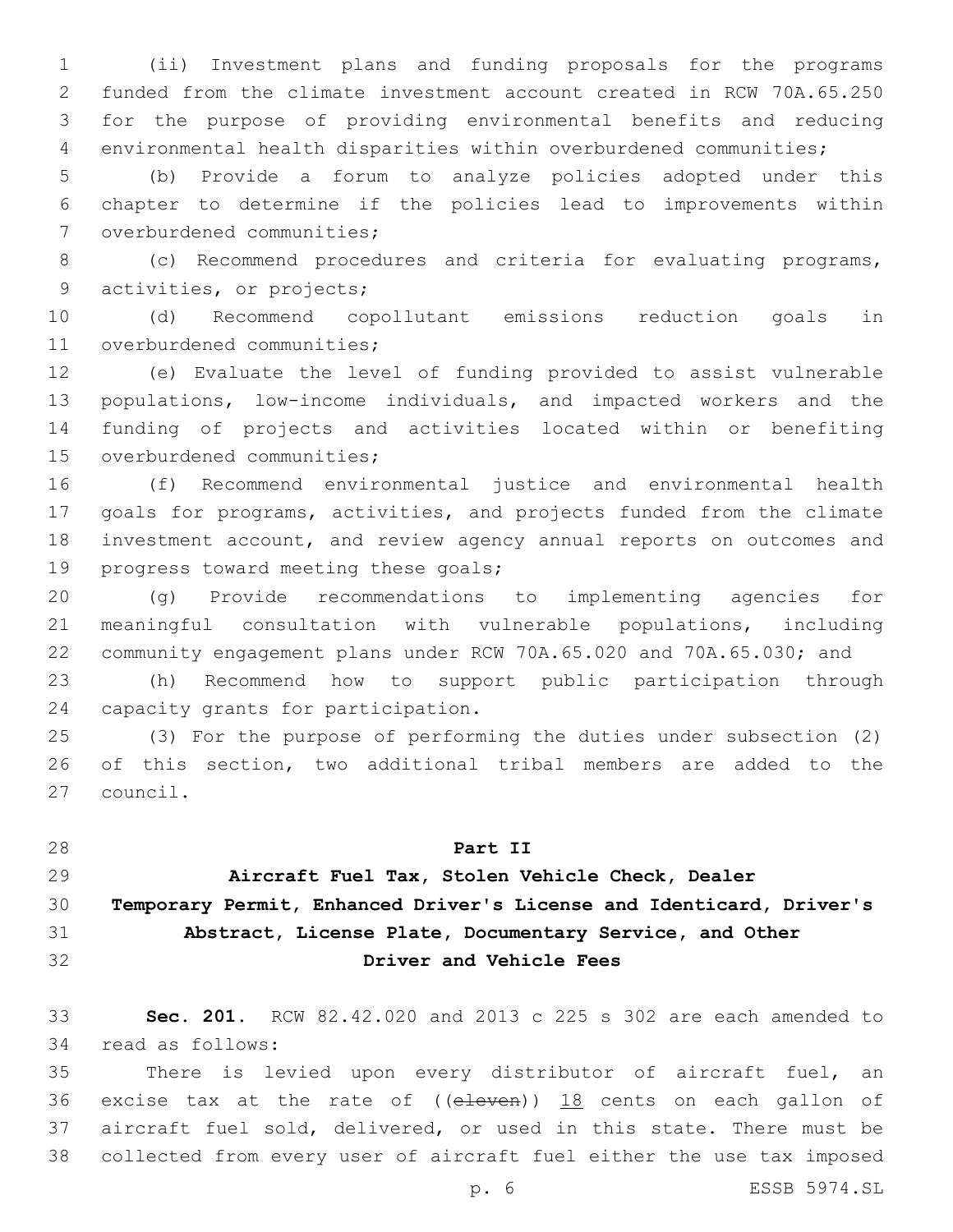1 by RCW 82.12.020 or the retail sales tax imposed by RCW 82.08.020. 2 The taxes imposed by this chapter must be collected and paid to the 3 state but once in respect to any aircraft fuel.

4 **Sec. 202.** RCW 46.17.200 and 2014 c 80 s 4 are each amended to 5 read as follows:

6 (1) In addition to all other fees and taxes required by law, the 7 department, county auditor or other agent, or subagent appointed by 8 the director shall charge:

9 (a) The following license plate fees for each license plate, 10 unless the owner or type of vehicle is exempt from payment:

| 11 | <b>FEE TYPE</b> | <b>FEE</b> |         | <b>DISTRIBUTION</b> |
|----|-----------------|------------|---------|---------------------|
| 12 | Original issue  | $($ (\$    | (10.00) | RCW 46.68.070       |
| 13 |                 |            | \$50.00 |                     |
| 14 | Reflectivity    | \$         | 2.00    | RCW 46.68.070       |
| 15 | Replacement     | $($ (\$)   | (10.00) | RCW 46.68.070       |
| 16 |                 |            | \$30.00 |                     |
| 17 | Original issue, | $($ (\$    | 4.00)   | RCW 46.68.070       |
| 18 | motorcycle      |            | \$20.00 |                     |
| 19 | Replacement,    | $($ (\$)   | 4.00)   | RCW 46.68.070       |
| 20 | motorcycle      |            | \$12.00 |                     |
| 21 | Original issue, | \$         | 1.50    | RCW 46.68.070       |
| 22 | moped           |            |         |                     |
|    |                 |            |         |                     |

 (b) A license plate retention fee, as required under RCW 24 46.16A.200(9)(a), of ((twenty dollars)) \$20 if the owner wishes to retain the current license plate number upon license plate replacement, unless the owner or type of vehicle is exempt from 27 payment. The  $((\text{twenty dollar}))$  \$20 fee must be deposited in the multimodal transportation account created in RCW 47.66.070.

29 (c) A ((ten dollar)) \$10 license plate transfer fee, as required 30 under RCW 46.16A.200(8)(a), when transferring standard issue license 31 plates from one vehicle to another, unless the owner or type of 32 vehicle is exempt from payment. The ((ten dollar)) \$10 license plate 33 transfer fee must be deposited in the motor vehicle fund created in 34 RCW 46.68.070.

35 (d) Former prisoner of war license plates, as described in RCW 36 46.18.235, may be transferred to a replacement vehicle upon payment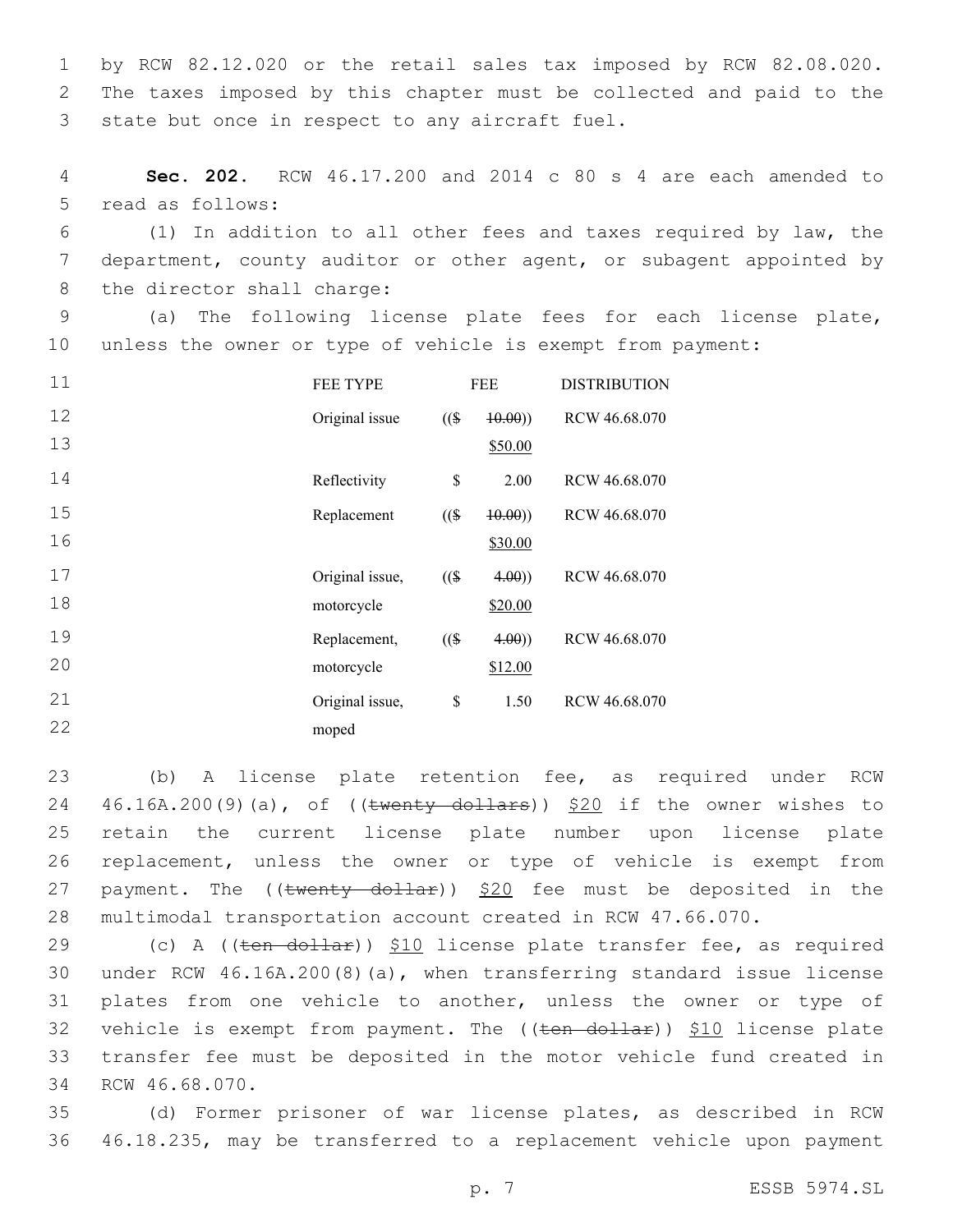1 of a ((five dollar)) \$5 license plate fee, in addition to any other 2 fee required by law.

 (2) The department may, upon request, provide license plates that have been used and returned to the department to individuals for 5 nonvehicular use. The department may charge a fee of up to  $($  ( $\pm i$ ve dollars)) \$5 per license plate to cover costs or recovery for postage and handling. The department may waive the fee for license plates used in educational projects and may, by rule, provide standards for the fee waiver and restrictions on the number of license plates provided to any one person. The fee must be deposited in the motor 11 vehicle fund created in RCW 46.68.070.

 (3) \$40 of the original issue license plate fee imposed under subsection (1)(a) of this section and \$16 of the original issue motorcycle license plate fee imposed under subsection (1)(a) of this section must be deposited in the move ahead WA account created in section 401 of this act.

 (4) \$20 of the replacement license plate fee imposed under subsection (1)(a) of this section and \$8 of the replacement motorcycle license plate fee imposed under subsection (1)(a) of this section must be deposited in the move ahead WA account created in 21 section 401 of this act.

 **Sec. 203.** RCW 46.17.120 and 2020 c 239 s 1 are each amended to 23 read as follows:

 (1) Before accepting an application for a certificate of title 25 for a vehicle previously registered in any other state or country, the department, county auditor or other agent, or subagent appointed 27 by the director shall require the applicant to pay a fee of ((fifteen 28 dollars)) \$50. ((The fifteen dollar fee))

29 (a) \$15 of the fee required by this section must be distributed 30 under RCW 46.68.020.

 (b) \$35 of the fee required by this section must be deposited in the move ahead WA account created in section 401 of this act.

 (2) Beginning July 1, 2026, before accepting an application for a certificate of title for a vehicle previously registered in any other 35 state or country, the department, county auditor or other agent, or subagent appointed by the director shall require the applicant to pay, in addition to the fee specified in subsection (1) of this section, a fee of \$25 which must be deposited in the move ahead WA account created in section 401 of this act.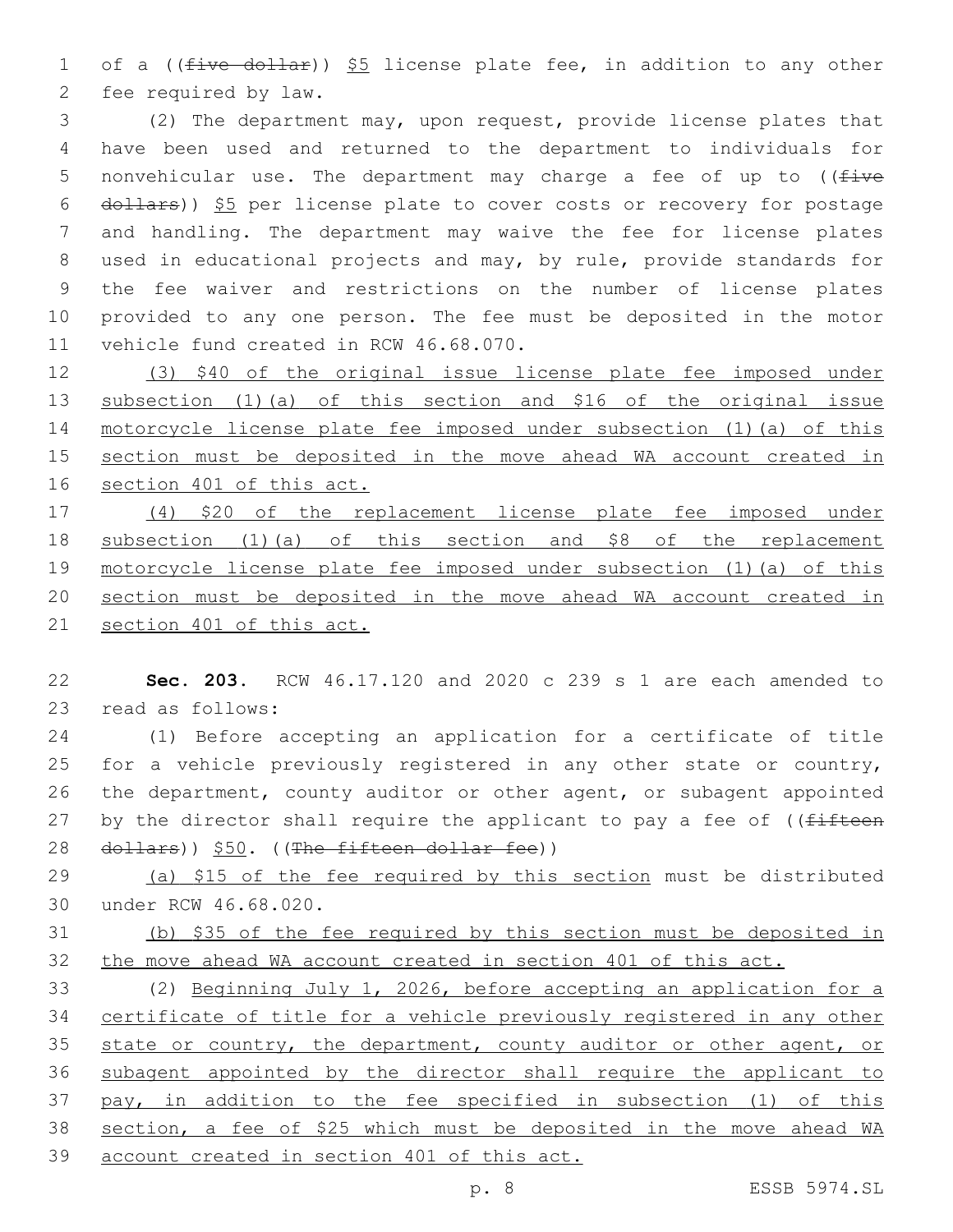1 (3) An applicant is exempt from the ((fifteen dollar fee)) fees 2 specified in this section if the applicant previously registered the 3 vehicle in Washington state and maintained ownership of the vehicle 4 while registered in another state or country.

5 **Sec. 204.** RCW 46.17.400 and 2011 c 171 s 62 are each amended to read as follows:6

 (1) Before accepting an application for one of the following permits, the department, county auditor or other agent, or subagent appointed by the director shall require the applicant to pay the following permit fee by permit type in addition to any other fee or 11 tax required by law:

| 12 | PERMIT TYPE           | <b>FEE</b> |         | <b>AUTHORITY</b>              | <b>DISTRIBUTION</b> |  |
|----|-----------------------|------------|---------|-------------------------------|---------------------|--|
| 13 | (a) Dealer temporary  |            |         | $((\$ 45.00))$ RCW 46.16A.300 | RCW 46.68.030       |  |
| 14 |                       |            | \$40.00 |                               |                     |  |
| 15 | (b) Department        | \$         | .50     | RCW 46.16A.305                | RCW 46.68.450       |  |
| 16 | temporary             |            |         |                               |                     |  |
| 17 | (c) Farm vehicle trip | \$         | 6.25    | RCW 46.16A.330                | RCW 46.68.035       |  |
| 18 | (d) Nonresident       | \$         | 10.00   | RCW 46.16A.340                | RCW 46.68.070       |  |
| 19 | military              |            |         |                               |                     |  |
| 20 | (e) Nonresident       | \$         | 5.00    | RCW 46.10.450                 | RCW 46.68.350       |  |
| 21 | temporary             |            |         |                               |                     |  |
| 22 | snowmobile            |            |         |                               |                     |  |
| 23 | (f) Special fuel trip | \$         | 30.00   | RCW 82.38.100                 | RCW 46.68.460       |  |
| 24 | (g) Temporary ORV     | \$         | 7.00    | RCW 46.09.430                 | RCW 46.68.045       |  |
| 25 | use                   |            |         |                               |                     |  |
| 26 | (h) Vehicle trip      | \$         | 25.00   | RCW 46.16A.320                | RCW 46.68.455       |  |

27 (2) Permit fees as provided in subsection (1) of this section are 28 in addition to the filing fee required under RCW 46.17.005, except an 29 additional filing fee may not be charged for:

- 30 (a) Dealer temporary permits;
- 31 (b) Special fuel trip permits; and

32 (c) Vehicle trip permits.

33 (3) ((Five dollars))  $$5$  of the ((fifteen dollar))  $$40$  dealer 34 temporary permit fee provided in subsection (1)(a) of this section 35 must be credited to the payment of vehicle license fees at the time 36 application for registration is made. \$25 of the \$40 dealer temporary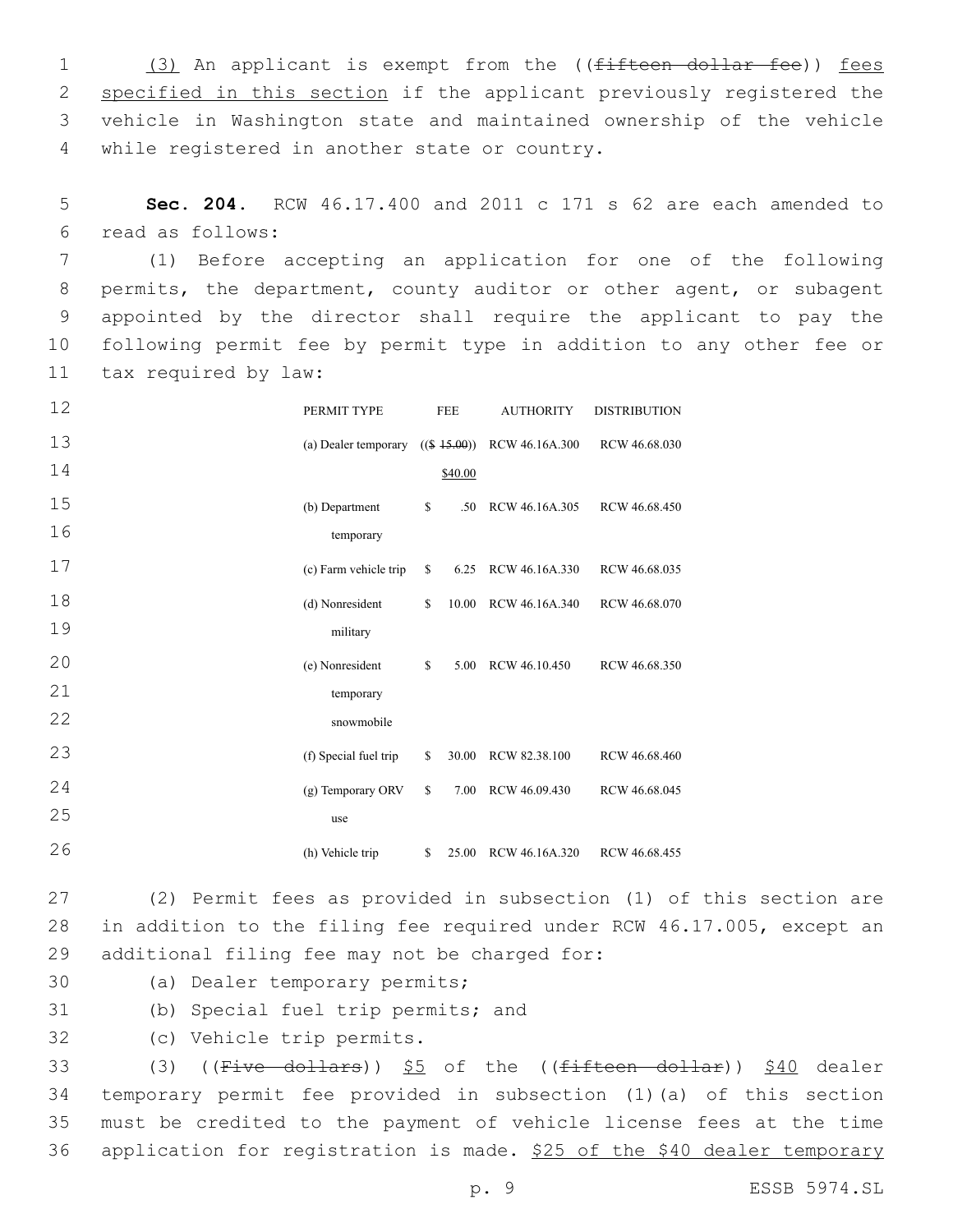permit fee provided in subsection (1)(a) of this section must be deposited in the move ahead WA account created in section 401 of this 3 act. The remainder must be deposited to the state patrol highway account created in RCW 46.68.030.4

 **Sec. 205.** RCW 46.20.202 and 2021 c 317 s 21 and 2021 c 158 s 9 are each reenacted and amended to read as follows:6

 (1) The department may enter into a memorandum of understanding with any federal agency for the purposes of facilitating the crossing of the border between the state of Washington and the Canadian 10 province of British Columbia.

 (2) The department may enter into an agreement with the Canadian province of British Columbia for the purposes of implementing a 13 border-crossing initiative.

 (3)(a) The department may issue an enhanced driver's license or identicard for the purposes of crossing the border between the state of Washington and the Canadian province of British Columbia to an applicant who provides the department with proof of: United States citizenship, identity, and state residency. The department shall continue to offer a standard driver's license and identicard. If the department chooses to issue an enhanced driver's license, the department must allow each applicant to choose between a standard driver's license or identicard, or an enhanced driver's license or 23 identicard.

 (b) The department shall implement a one-to-many biometric matching system for the enhanced driver's license or identicard. An applicant for an enhanced driver's license or identicard shall submit a biometric identifier as designated by the department. The biometric identifier must be used solely for the purpose of verifying the identity of the holders and for any purpose set out in RCW 46.20.037. Applicants are required to sign a declaration acknowledging their 31 understanding of the one-to-many biometric match.

 (c) The enhanced driver's license or identicard must include reasonable security measures to protect the privacy of Washington state residents, including reasonable safeguards to protect against unauthorized disclosure of data about Washington state residents. If the enhanced driver's license or identicard includes a radio frequency identification chip, or similar technology, the department shall ensure that the technology is encrypted or otherwise secure 39 from unauthorized data access.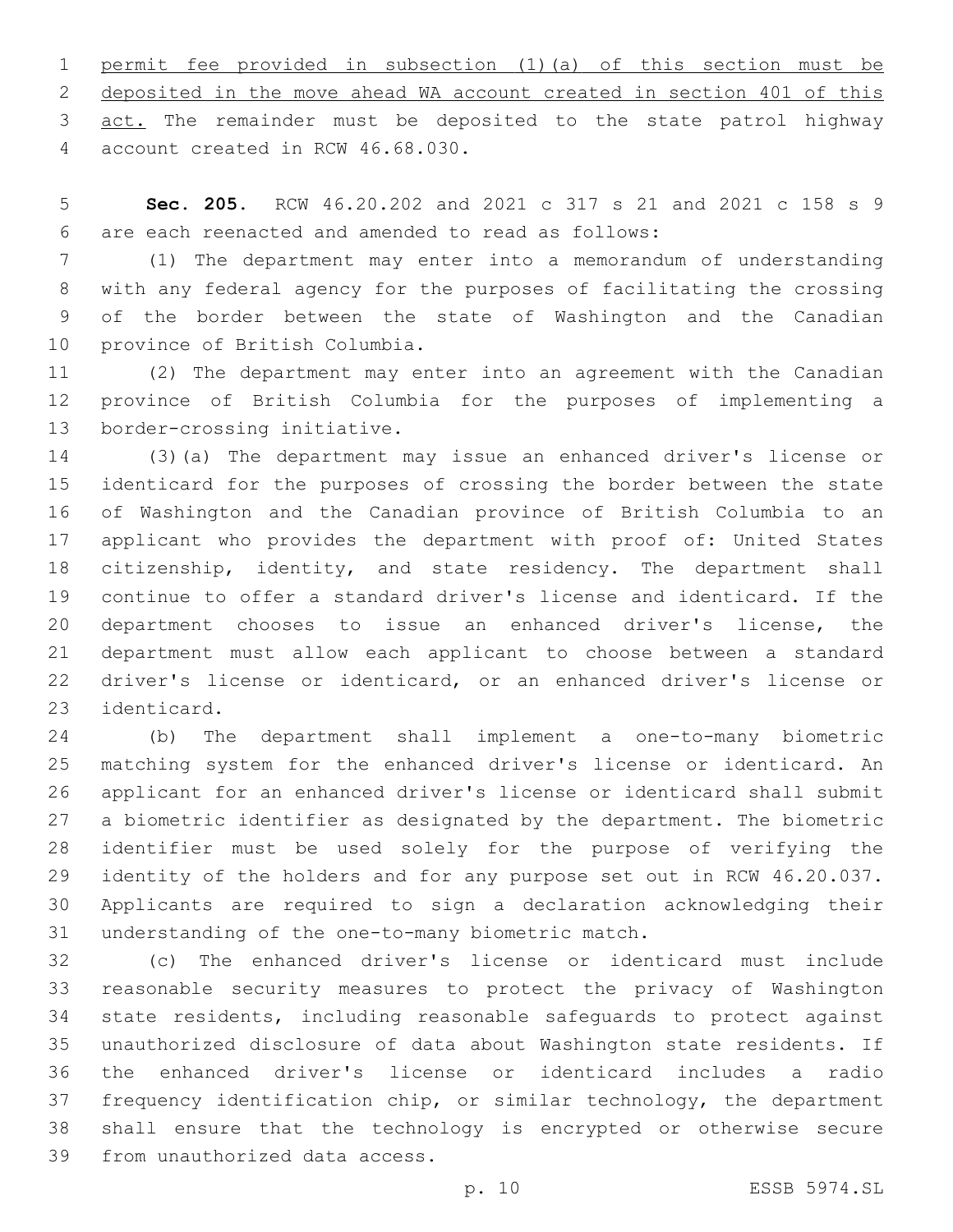(d) The requirements of this subsection are in addition to the requirements otherwise imposed on applicants for a driver's license or identicard. The department shall adopt such rules as necessary to meet the requirements of this subsection. From time to time the department shall review technological innovations related to the security of identity cards and amend the rules related to enhanced driver's licenses and identicards as the director deems consistent with this section and appropriate to protect the privacy of 9 Washington state residents.

 (e) Notwithstanding RCW 46.20.118, the department may make images associated with enhanced drivers' licenses or identicards from the negative file available to United States customs and border agents 13 for the purposes of verifying identity.

 (4) Beginning ((on July 23, 2017)) October 1, 2022, the fee for 15 an enhanced driver's license or enhanced identicard is ((thirty-two 16 dollars)) \$56, which is in addition to the fees for any regular driver's license or identicard. If the enhanced driver's license or enhanced identicard is issued, renewed, or extended for a period 19 other than eight years, the fee for each class is ((four dollars)) \$7 for each year that the enhanced driver's license or enhanced 21 identicard is issued, renewed, or extended.

 (5)(a) The first \$4 per year of issuance, to a maximum of \$32 of the enhanced driver's license and enhanced identicard fee under this section must be deposited into the highway safety fund unless prior 25 to July 1, 2023, the actions described in (a) $(i)$  or  $((+b))$   $(ii)$  of this subsection occur, in which case the portion of the revenue that is the result of the fee increased in section 209, chapter 44, Laws of 2015 3rd sp. sess. must be distributed to the connecting 29 Washington account created under RCW 46.68.395.

 $((+a))$   $(i)$  Any state agency files a notice of rule making under chapter 34.05 RCW, absent explicit legislative authorization enacted subsequent to July 1, 2015, for a rule regarding a fuel standard based upon or defined by the carbon intensity of fuel, including a 34 low carbon fuel standard or clean fuel standard.

 (( $\left(\frac{1}{12}\right)$ ) (ii) Any state agency otherwise enacts, adopts, orders, or in any way implements a fuel standard based upon or defined by the carbon intensity of fuel, including a low carbon fuel standard or clean fuel standard, without explicit legislative authorization 39 enacted subsequent to July 1, 2015.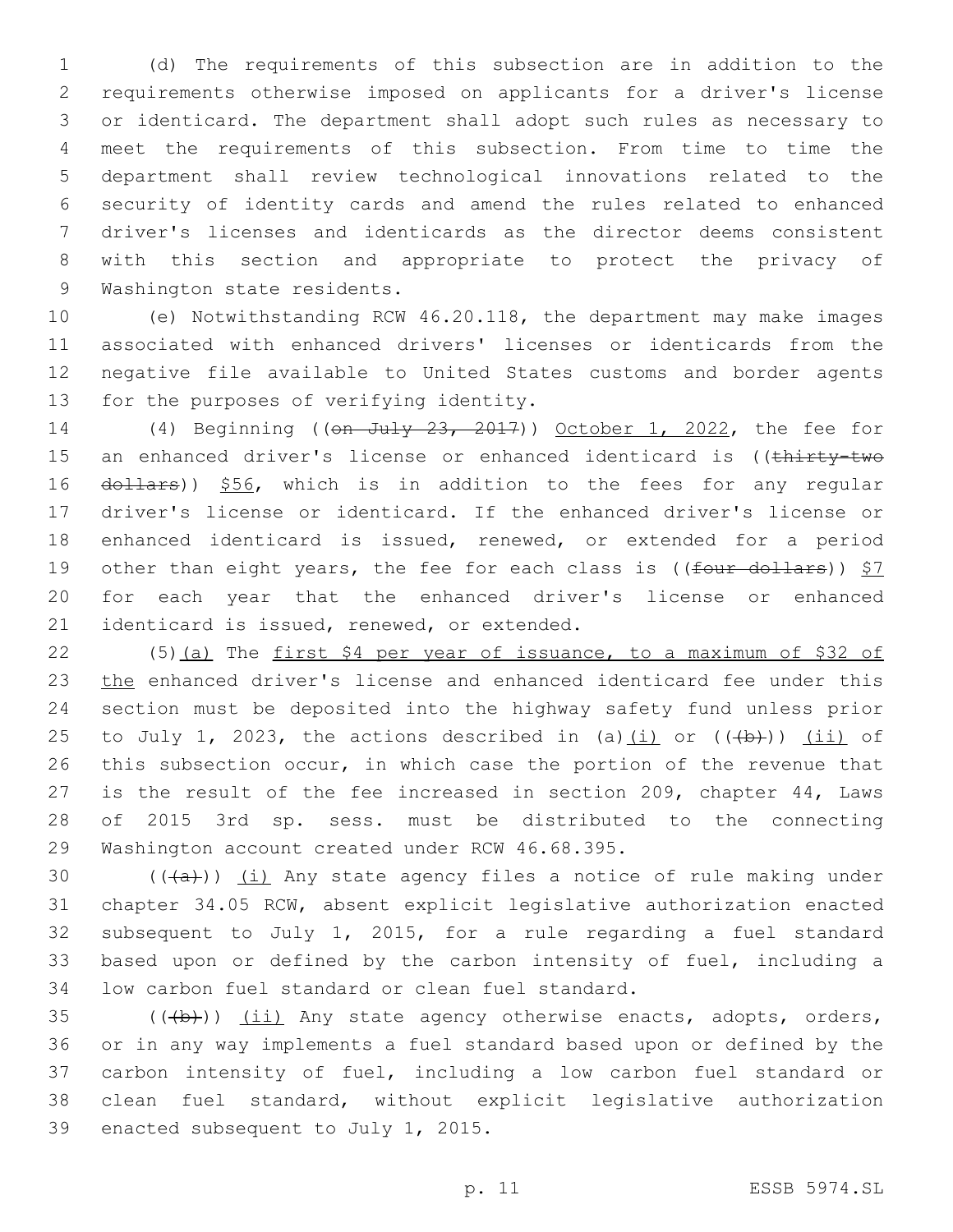1 (((e)) (iii) Nothing in this subsection acknowledges, establishes, or creates legal authority for the department of ecology or any other state agency to enact, adopt, order, or in any way implement a fuel standard based upon or defined by the carbon intensity of fuel, including a low carbon fuel standard or clean fuel 6 standard.

 (b) \$24 of the enhanced driver's license and enhanced identicard fee under this section must be deposited into the move ahead WA flexible account created in section 402 of this act. If the enhanced 10 driver's license or enhanced identicard is issued, renewed, or 11 extended for a period other than eight years, the amount deposited into the move ahead WA flexible account created in section 402 of 13 this act is \$3 for each year that the enhanced driver's license or 14 enhanced identicard is issued, renewed, or extended.

 **Sec. 206.** RCW 46.52.130 and 2021 c 93 s 8 are each amended to 16 read as follows:

 Upon a proper request, the department may only furnish information contained in an abstract of a person's driving record as 19 permitted under this section.

 (1) **Contents of abstract of driving record.** An abstract of a person's driving record, whenever possible, must include:

 (a) An enumeration of motor vehicle accidents in which the person 23 was driving, including:

24 (i) The total number of vehicles involved;

(ii) Whether the vehicles were legally parked or moving;

 (iii) Whether the vehicles were occupied at the time of the 27 accident; and

(iv) Whether the accident resulted in a fatality;

 (b) Any reported convictions, forfeitures of bail, or findings that an infraction was committed based upon a violation of any motor 31 vehicle law;

 (c) The status of the person's driving privilege in this state; 33 and

 (d) Any reports of failure to appear in response to a traffic citation or failure to respond to a notice of infraction served upon 36 the named individual by an arresting officer.

 (2) **Release of abstract of driving record.** Unless otherwise required in this section, the release of an abstract does not require a signed statement by the subject of the abstract. An abstract of a

p. 12 ESSB 5974.SL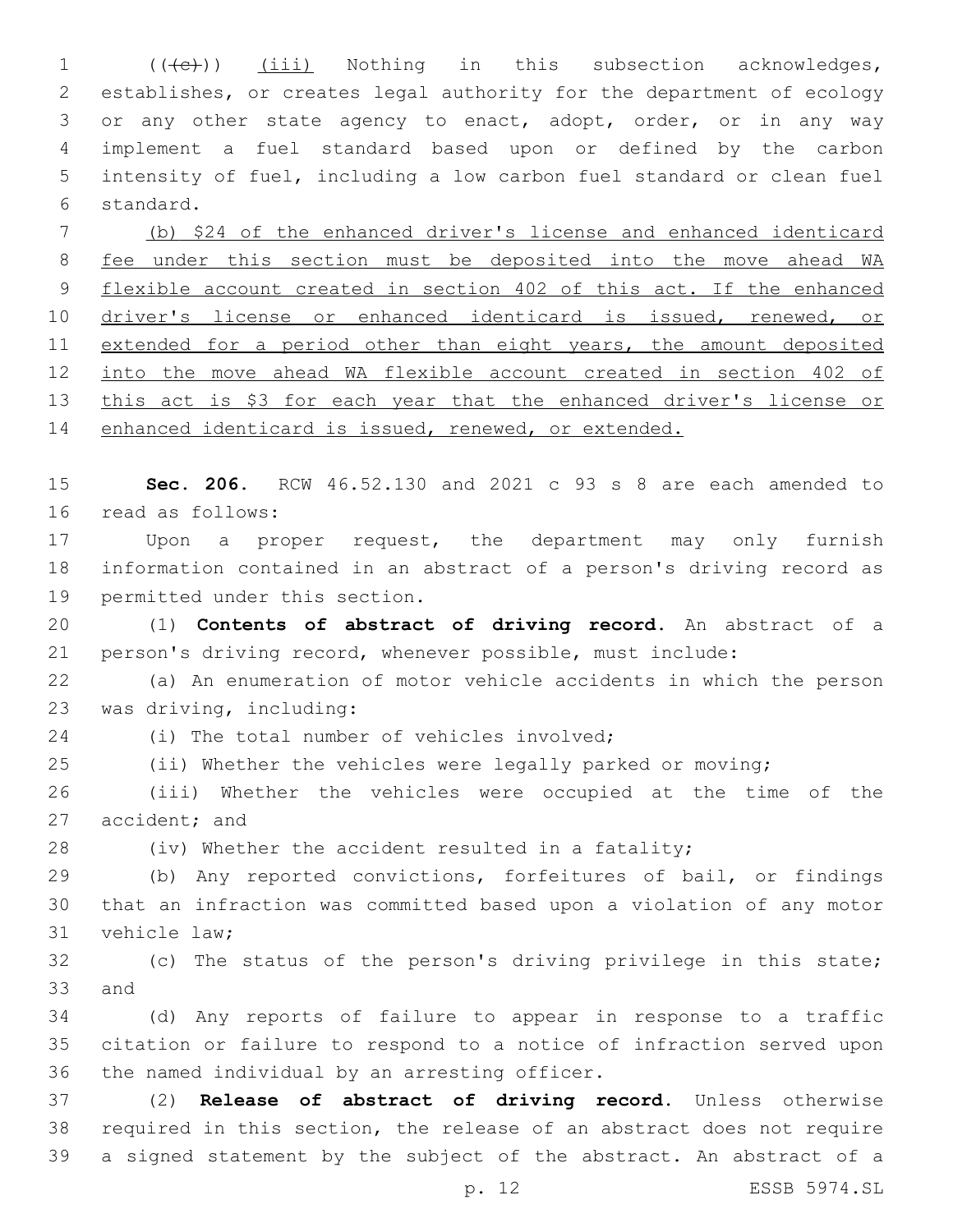person's driving record may be furnished to the following persons or 2 entities:

 (a) **Named individuals.** (i) An abstract of the full driving record maintained by the department may be furnished to the individual named 5 in the abstract.

 (ii) Nothing in this section prevents a court from providing a copy of the driver's abstract to the individual named in the abstract or that named individual's attorney, provided that the named individual has a pending or open infraction or criminal case in that court. A pending case includes criminal cases that have not reached a disposition by plea, stipulation, trial, or amended charge. An open infraction or criminal case includes cases on probation, payment agreement or subject to, or in collections. Courts may charge a reasonable fee for the production and copying of the abstract for the 15 individual.

 (b) **Employers or prospective employers.** (i) An abstract of the full driving record maintained by the department may be furnished to an employer or prospective employer or agents acting on behalf of an employer or prospective employer of the named individual for purposes related to driving by the individual as a condition of employment or 21 otherwise at the direction of the employer.

 (ii) The department may provide employers or their agents a three-year insurance carrier driving record of existing employees only for the purposes of sharing the driving record with its insurance carrier for underwriting. Employers may not provide the employees' full driving records to its insurance carrier.

 (iii) An abstract of the full driving record maintained by the department may be furnished to an employer or prospective employer or the agent(s) acting on behalf of an employer or prospective employer of the named individual for purposes unrelated to driving by the individual when a driving record is required by federal or state law, or the employee or prospective employee will be handling heavy 33 equipment or machinery.

 (iv) Release of an abstract of the driving record of an employee or prospective employee requires a statement signed by: (A) The employee or prospective employee that authorizes the release of the record; and (B) the employer attesting that the information is necessary for employment purposes related to driving by the individual as a condition of employment or otherwise at the direction of the employer. If the employer or prospective employer authorizes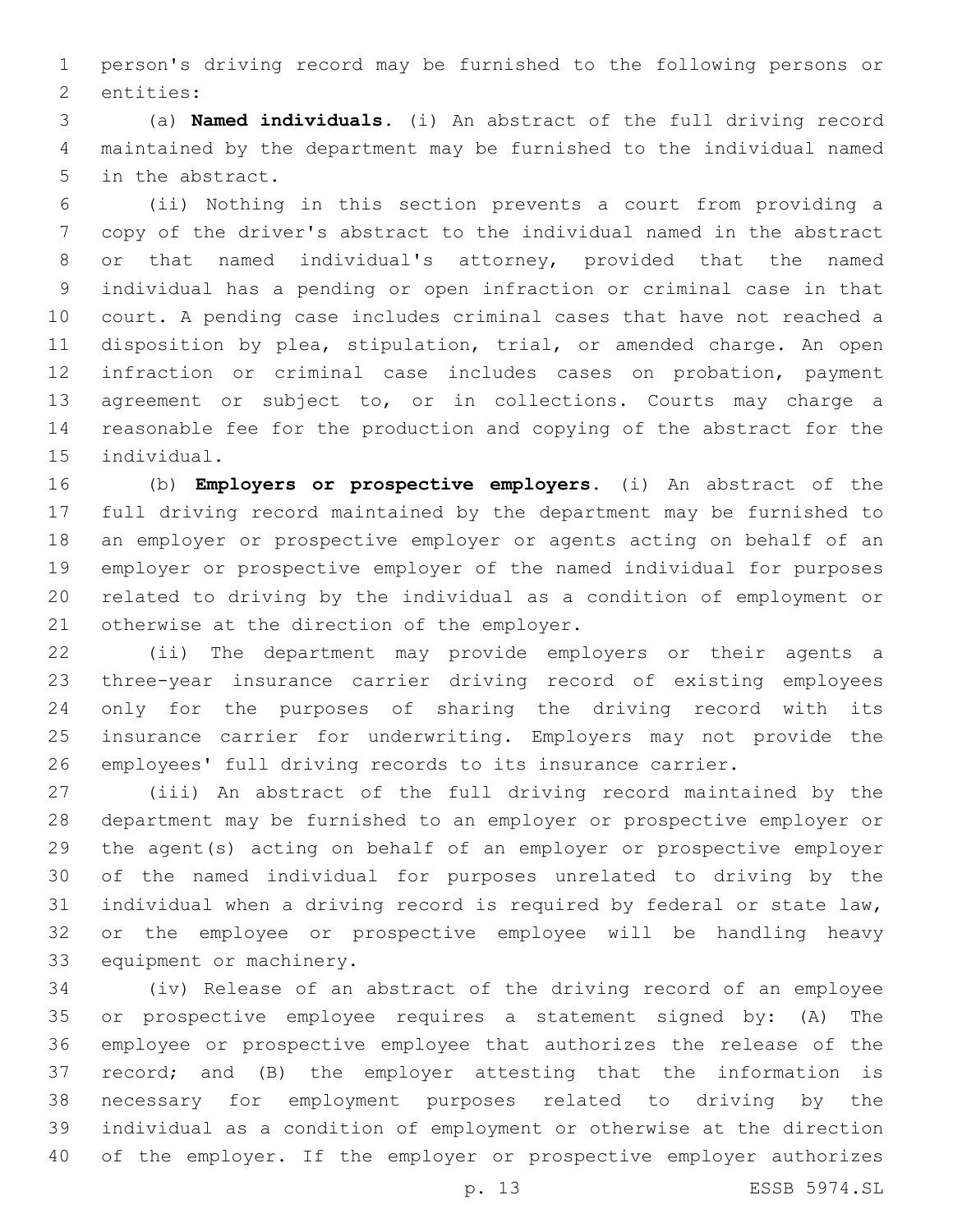agents to obtain this information on their behalf, this must be noted in the statement. The statement must also note that any information contained in the abstract related to an adjudication that is subject to a court order sealing the juvenile record of an employee or prospective employee may not be used by the employer or prospective employer, or an agent authorized to obtain this information on their behalf, unless required by federal regulation or law. The employer or prospective employer must afford the employee or prospective employee an opportunity to demonstrate that an adjudication contained in the abstract is subject to a court order sealing the juvenile record.

 (v) Upon request of the person named in the abstract provided under this subsection, and upon that same person furnishing copies of court records ruling that the person was not at fault in a motor vehicle accident, the department must indicate on any abstract provided under this subsection that the person was not at fault in 16 the motor vehicle accident.

 (vi) No employer or prospective employer, nor any agents of an employer or prospective employer, may use information contained in the abstract related to an adjudication that is subject to a court order sealing the juvenile record of an employee or prospective employee for any purpose unless required by federal regulation or law. The employee or prospective employee must furnish a copy of the court order sealing the juvenile record to the employer or prospective employer, or the agents of the employer or prospective employer, as may be required to ensure the application of this 26 subsection.

 (c) **Volunteer organizations.** (i) An abstract of the full driving record maintained by the department may be furnished to a volunteer organization or an agent for a volunteer organization for which the named individual has submitted an application for a position that would require driving by the individual at the direction of the 32 volunteer organization.

 (ii) Release of an abstract of the driving record of a prospective volunteer requires a statement signed by: (A) The prospective volunteer that authorizes the release of the record; and (B) the volunteer organization attesting that the information is necessary for purposes related to driving by the individual at the direction of the volunteer organization. If the volunteer organization authorizes an agent to obtain this information on their 40 behalf, this must be noted in the statement.

p. 14 ESSB 5974.SL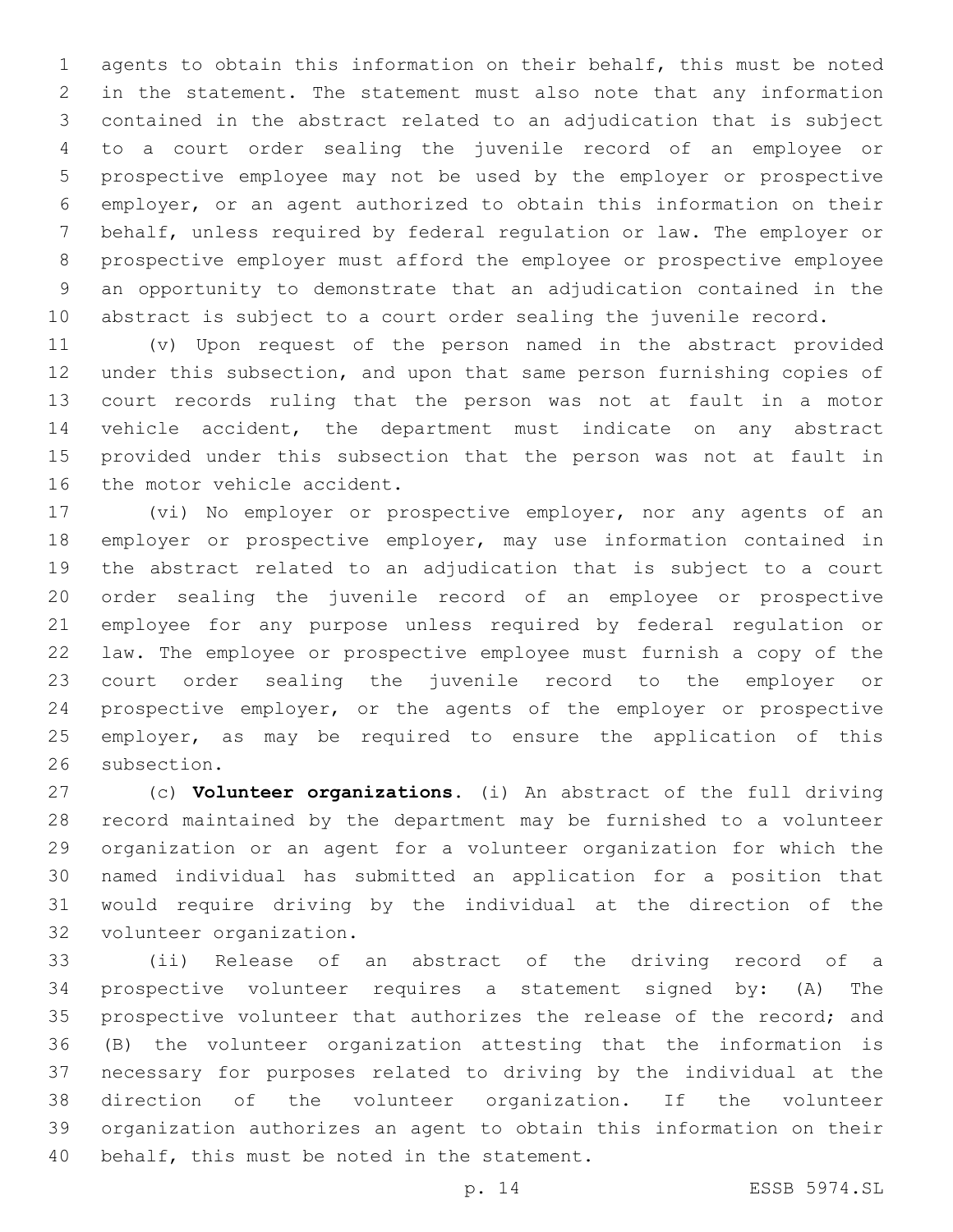(d) **Transit authorities.** An abstract of the full driving record maintained by the department may be furnished to an employee or agents of a transit authority checking prospective or existing volunteer vanpool drivers for insurance and risk management needs.

 (e) **Insurance carriers.** (i) An abstract of the driving record maintained by the department covering the period of not more than the last three years may be furnished to an insurance company or its 8 agents:

 (A) That has motor vehicle or life insurance in effect covering 10 the named individual;

(B) To which the named individual has applied; or

 (C) That has insurance in effect covering the employer or a 13 prospective employer of the named individual.

(ii) The abstract provided to the insurance company must:

 (A) Not contain any information related to actions committed by law enforcement officers or firefighters, as both terms are defined in RCW 41.26.030, or by Washington state patrol officers, while driving official vehicles in the performance of their occupational duty, or by registered tow truck operators as defined in RCW 46.55.010 in the performance of their occupational duties while at the scene of a roadside impound or recovery so long as they are not issued a citation. This does not apply to any situation where the vehicle was used in the commission of a misdemeanor or felony;

 (B) Include convictions under RCW 46.61.5249 and 46.61.525, except that the abstract must report the convictions only as negligent driving without reference to whether they are for first or 27 second degree negligent driving; and

 (C) Exclude any deferred prosecution under RCW 10.05.060, except that if a person is removed from a deferred prosecution under RCW 10.05.090, the abstract must show the deferred prosecution as well as 31 the removal.

 (iii) Any policy of insurance may not be canceled, nonrenewed, denied, or have the rate increased on the basis of information regarding an accident included in the abstract of a driving record, unless the policyholder was determined to be at fault.

 (iv) Any insurance company or its agents, for underwriting purposes relating to the operation of commercial motor vehicles, may not use any information contained in the abstract relative to any person's operation of motor vehicles while not engaged in such employment. Any insurance company or its agents, for underwriting

p. 15 ESSB 5974.SL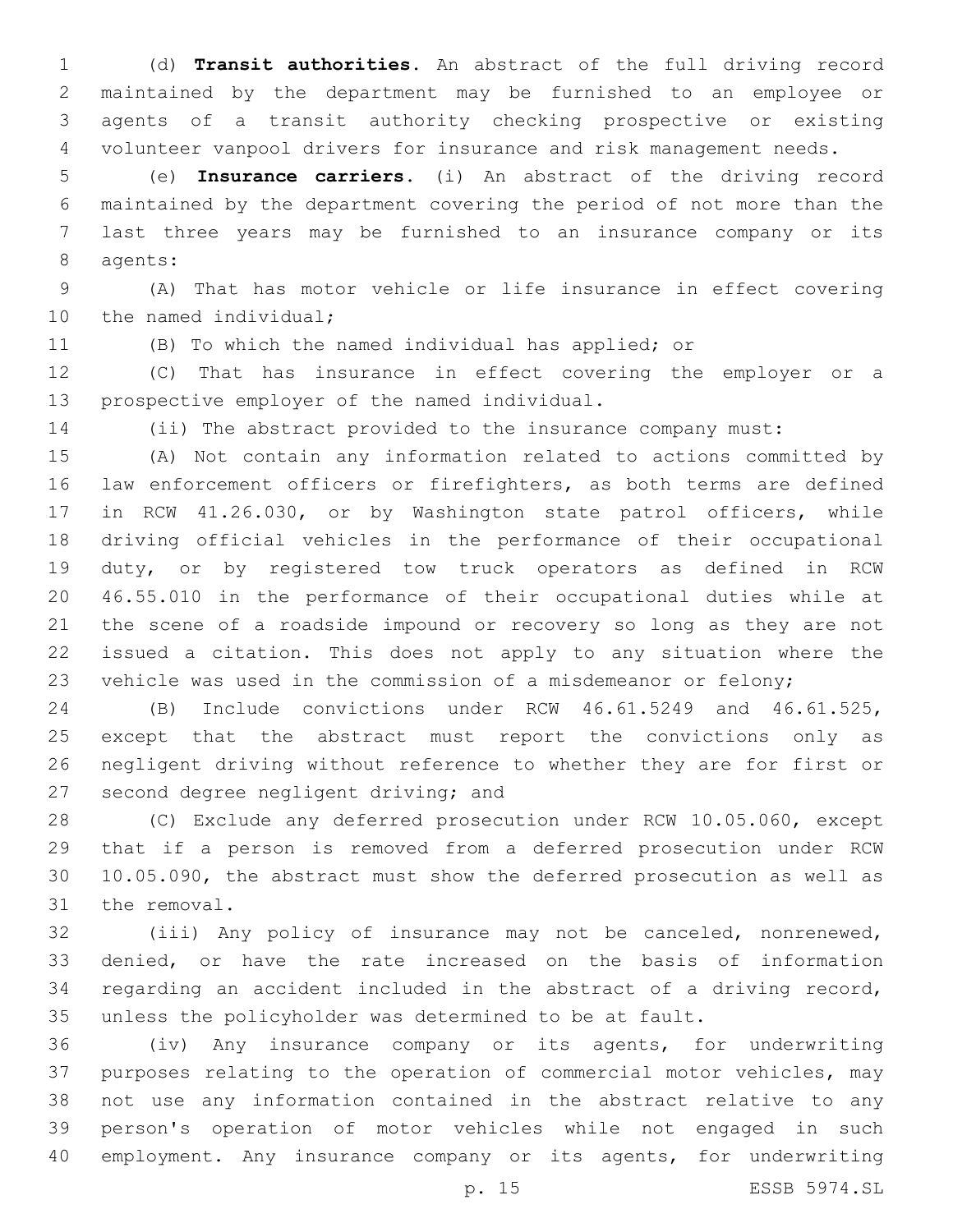purposes relating to the operation of noncommercial motor vehicles, may not use any information contained in the abstract relative to any person's operation of commercial motor vehicles. For the purposes of this subsection, "commercial motor vehicle" has the same meaning as 5 in RCW 46.25.010(6).

 (f) **Alcohol/drug assessment or treatment agencies.** An abstract of the driving record maintained by the department covering the period of not more than the last five years may be furnished to an alcohol/ drug assessment or treatment agency approved by the department of health to which the named individual has applied or been assigned for evaluation or treatment, for purposes of assisting employees in 12 making a determination as to what level of treatment, if any, is 13 appropriate, except that the abstract must:

 (i) Also include records of alcohol-related offenses, as defined in RCW 46.01.260(2), covering a period of not more than the last ten 16 years; and

 (ii) Indicate whether an alcohol-related offense was originally charged as a violation of either RCW 46.61.502 or 46.61.504.

 (g) **Attorneys—City attorneys, county prosecuting attorneys, and named individual's attorney of record.** An abstract of the full driving record maintained by the department, including whether a recorded violation is an alcohol-related offense, as defined in RCW 46.01.260(2), that was originally charged as a violation of either RCW 46.61.502 or 46.61.504, may be furnished to city attorneys, county prosecuting attorneys, or the named individual's attorney of 26 record. City attorneys, county prosecuting attorneys, or the named individual's attorney of record may provide the driving record to alcohol/drug assessment or treatment agencies approved by the department of social and health services to which the named individual has applied or been assigned for evaluation or treatment.

 (h) **State colleges, universities, or agencies, or units of local government.** An abstract of the full driving record maintained by the department may be furnished to (i) state colleges, universities, or agencies for employment and risk management purposes or (ii) units of local government authorized to self-insure under RCW 48.62.031, or their agents, for employment and risk management purposes. "Unit of local government" includes an insurance pool established under RCW 48.62.031.38

 (i) **Superintendent of public instruction.** (i) An abstract of the full driving record maintained by the department may be furnished to

p. 16 ESSB 5974.SL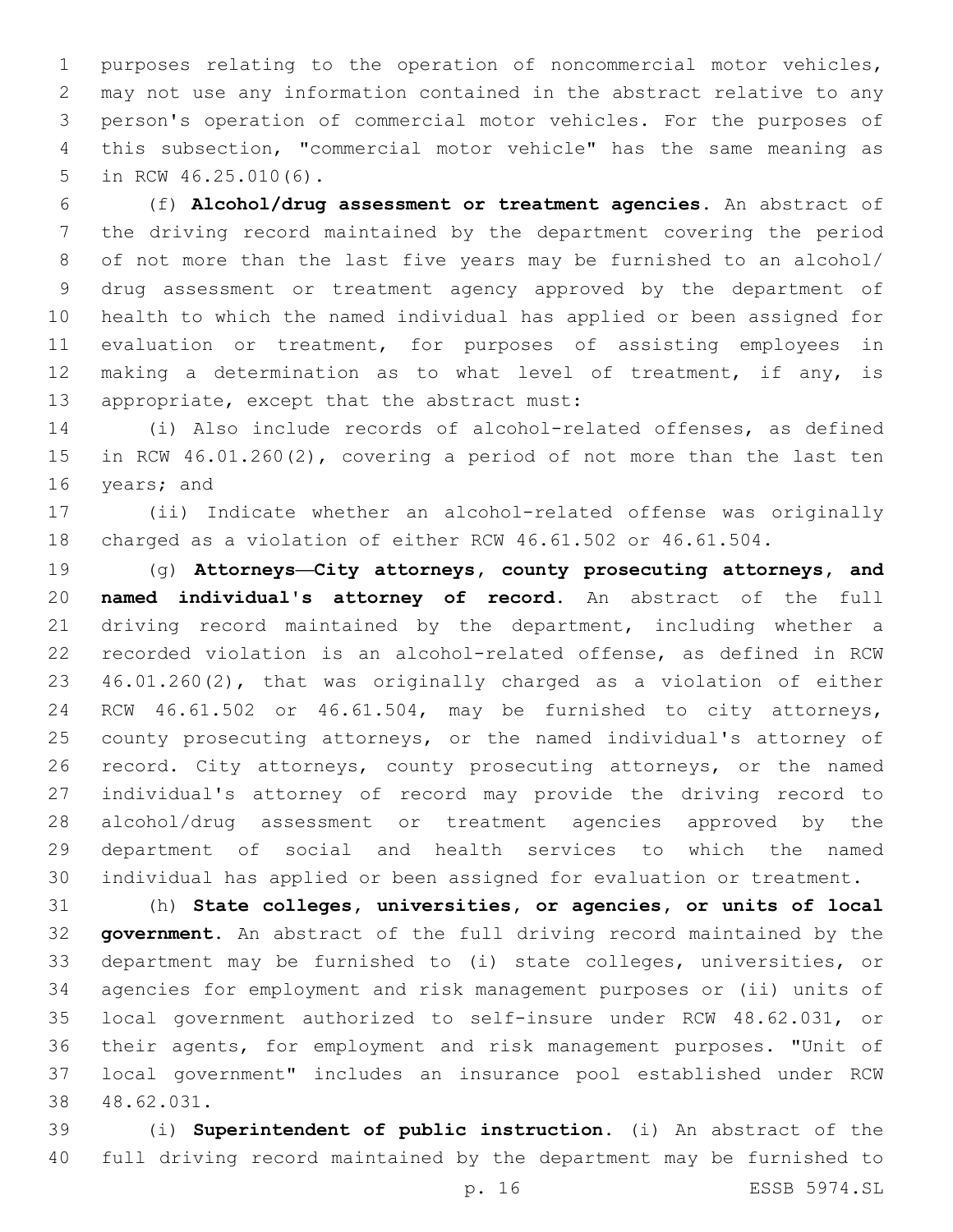the superintendent of public instruction for review of public school bus driver records. The superintendent or superintendent's designee may discuss information on the driving record with an authorized representative of the employing school district for employment and 5 risk management purposes.

 (ii) The superintendent of public instruction is exempt from paying the fees related to the reviewing of records and the fee 8 required in subsection (5) of this section.

 (j) **State and federal agencies.** An abstract of the driving record maintained by the department may be furnished to state and federal 11 agencies, or their agents, in carrying out its functions.

 (k) **Transportation network companies.** An abstract of the full driving record maintained by the department may be furnished to a transportation network company or its agents acting on its behalf of the named individual for purposes related to driving by the individual as a condition of being a contracted driver.

 (l) **Research.** (i) The department may furnish driving record data to state agencies and bona fide scientific research organizations. The department may require review and approval by an institutional review board. For the purposes of this subsection, "research" means a planned and systematic sociological, psychological, epidemiological, biomedical, or other scientific investigation carried out by a state agency, or by a scientific research professional associated with a bona fide scientific research organization with an objective to contribute to scientific knowledge, the solution of social and health problems, or the evaluation of public benefit and service programs. This definition excludes methods of record analysis and data collection that are subjective, do not permit replication, and are 29 not designed to yield reliable and valid results.

 (ii) The state agency, or a scientific research professional associated with a bona fide scientific research organization, are exempt from paying the fees related to the reviewing of records and the fee required in subsection (5) of this section. However, the department may charge a cost-recovery fee for the actual cost of 35 providing the data.

 (3) **Reviewing of driving records.** (a) In addition to the methods described herein, the director may enter into a contractual agreement for the purpose of reviewing the driving records of existing employees for changes to the record during specified periods of time. The department shall establish a fee for this service, which must be

p. 17 ESSB 5974.SL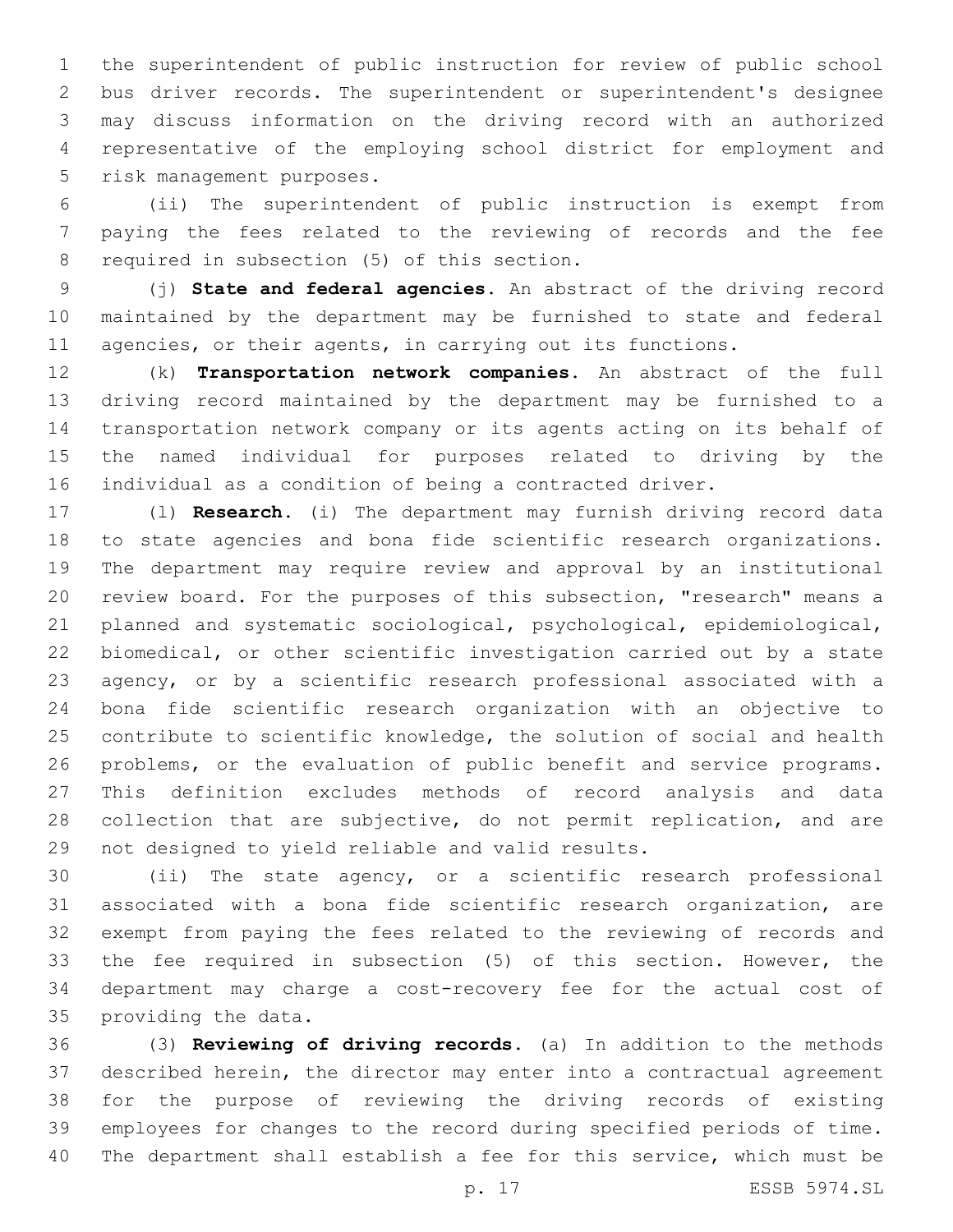deposited in the highway safety fund. The fee for this service must be set at a level that does not result in a net revenue loss to the state. Any information provided under this subsection must be treated in the same manner and is subject to the same restrictions as driving 5 record abstracts.

 (b) The department may provide reviewing services to the 7 following entities:

8 (i) Employers for existing employees, or their agents;

 (ii) Transit authorities for current vanpool drivers, or their 10 agents;

 (iii) Insurance carriers for current policyholders, or their 12 agents;

 (iv) State colleges, universities, or agencies, or units of local 14 government, or their agents;

 (v) The office of the superintendent of public instruction for 16 school bus drivers statewide; and

(vi) Transportation network companies, or their agents.

 (4) **Release to third parties prohibited.** (a) Any person or entity receiving an abstract of a person's driving record under subsection (2)(b) through (l) of this section shall use the abstract exclusively for his, her, or its own purposes or as otherwise expressly permitted under this section, and shall not divulge any information contained 23 in the abstract to a third party.

 (b) The following release of records to third parties are hereby 25 authorized:

 (i) Employers may divulge driving records to regulatory bodies, as defined by the department by rule, such as the United States department of transportation and the federal motor carrier safety administration.29

 (ii) Employers may divulge a three-year driving record to their 31 insurance carrier for underwriting purposes.

 (iii) Employers may divulge driving records to contracted motor carrier consultants for the purposes of ensuring driver compliance 34 and risk management.

 (5) ((**Fee.**)) **Fees.** (a) The director shall collect a ((thirteen 36 dollar)) \$15 fee for each abstract of a person's driving record furnished by the department. After depositing \$2 of the driver's abstract fee in the move ahead WA flexible account created in section 402 of this act, the remainder shall be distributed as follows: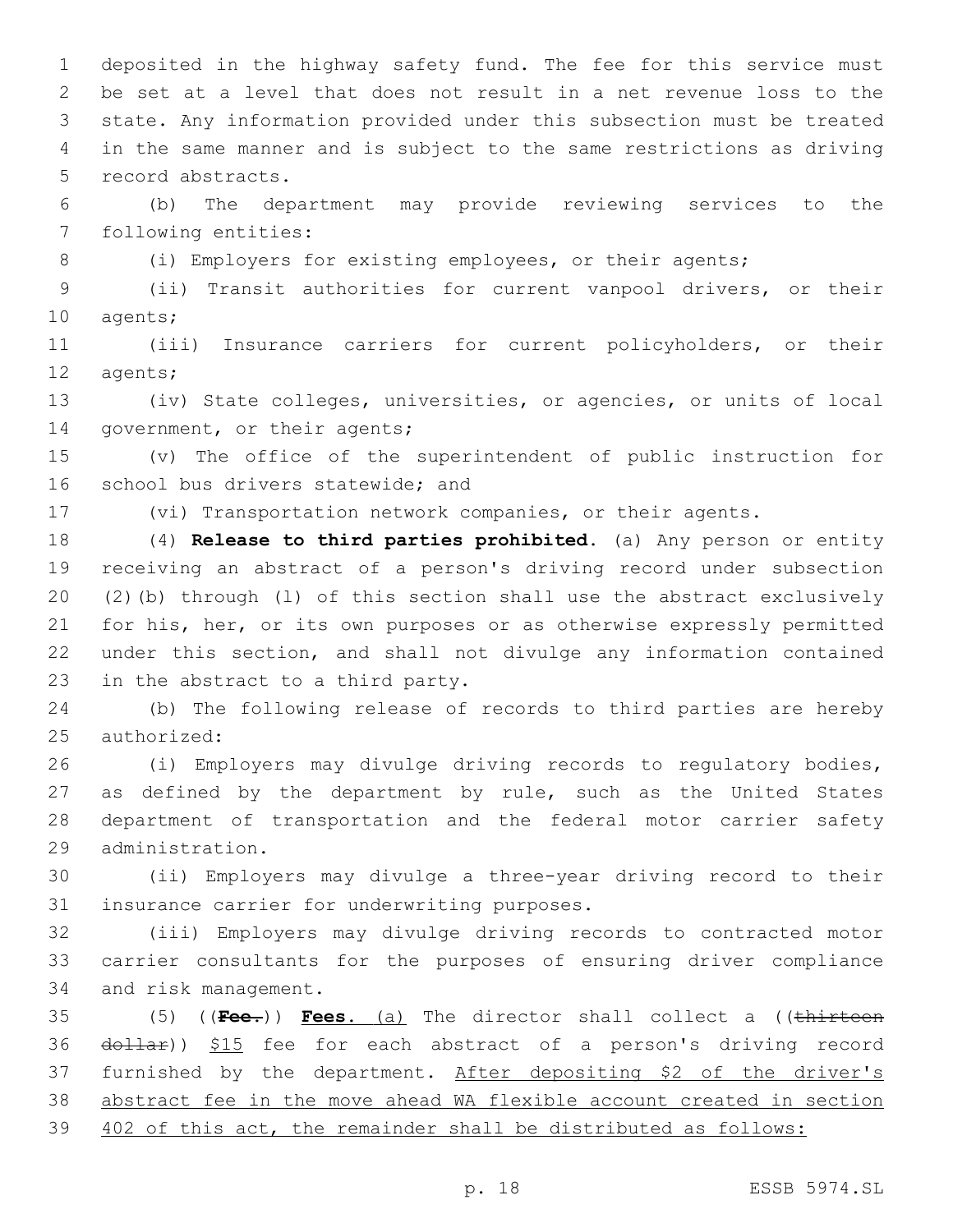1 (i) Fifty percent ((of the fee)) must be deposited in the highway 2 safety fund( $(\tau)$ ); and ( $(f \pm f \pm f \pm y)$ )

 (ii) Fifty percent ((of the fee)) must be deposited according to RCW 46.68.038.4

 (b) Beginning July 1, 2029, the director shall collect an additional \$2 fee for each abstract of a person's driving record furnished by the department. The \$2 additional driver's abstract fee must be deposited in the move ahead WA flexible account created in section 402 of this act.

 (c) City attorneys and county prosecuting attorneys are exempt from paying the fees specified in (a) and (b) of this subsection for 12 an abstract of a person's driving record furnished by the department for use in criminal proceedings.

 (6) **Violation.** (a) Any negligent violation of this section is a 15 gross misdemeanor.

 (b) Any intentional violation of this section is a class C 17 felony.

 (7) Effective July 1, 2019, the contents of a driving abstract pursuant to this section shall not include any information related to sealed juvenile records unless that information is required by 21 federal law or regulation.

 **Sec. 207.** RCW 46.17.015 and 2010 c 161 s 502 are each amended to 23 read as follows:

 (1) A person who applies for a vehicle registration or for any other right to operate a vehicle on the highways of this state shall 26 pay a ((twenty-five)) 25 cent license plate technology fee in addition to any other fees and taxes required by law. The license plate technology fee must be distributed under RCW 46.68.370.

 (2) A vehicle registered under RCW 46.16A.455 or 46.17.330 is not 30 subject to the license plate technology fee, except for a vehicle registered under RCW 46.16A.455(3).

 (3) The revenue from the license plate technology fee imposed on vehicles registered under RCW 46.16A.455(3) must be deposited in the move ahead WA account created in section 401 of this act.

 **Sec. 208.** RCW 46.17.025 and 2010 c 161 s 503 are each amended to read as follows:36

 (1) A person who applies for a vehicle registration or for any other right to operate a vehicle on the highways of this state shall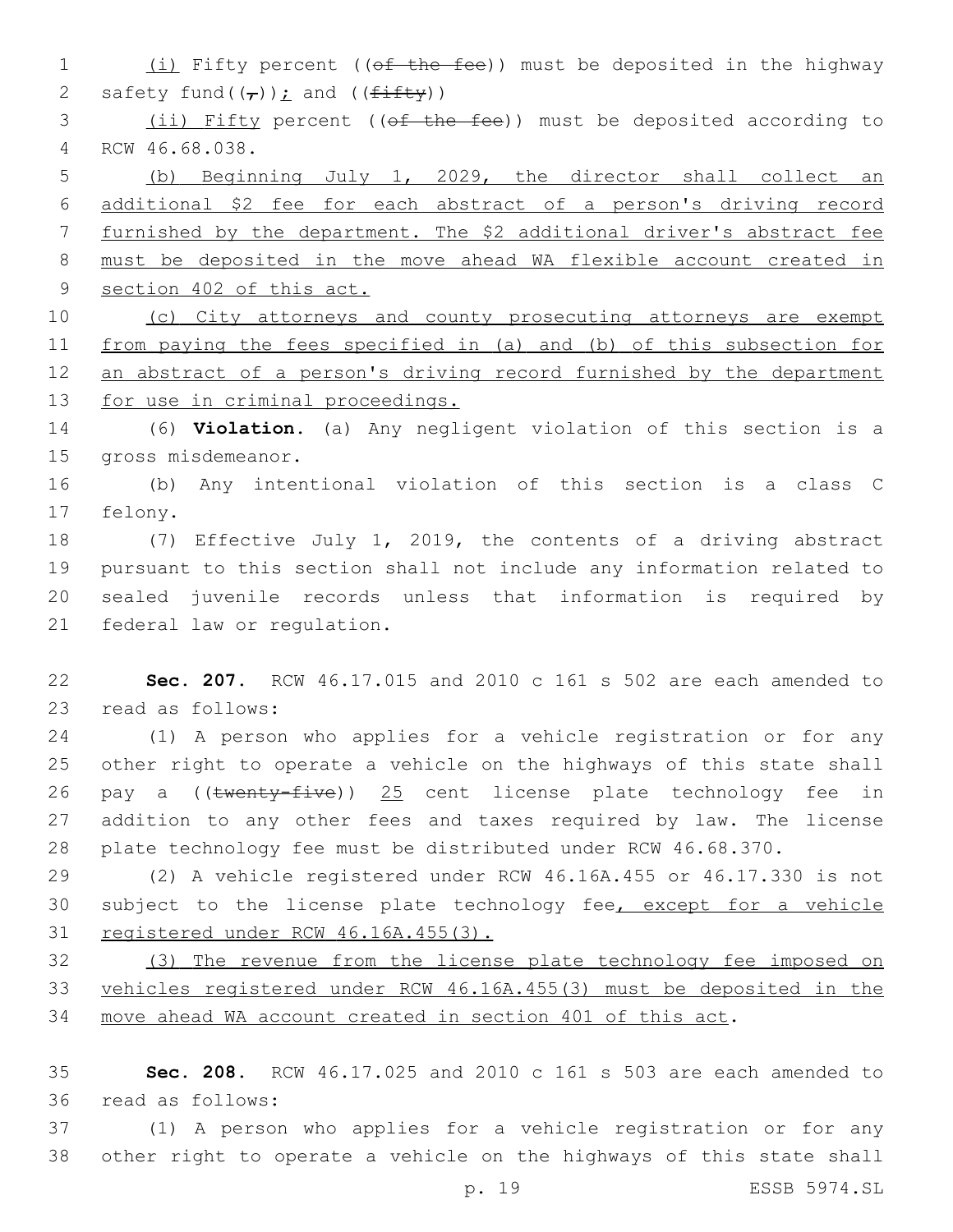1 pay a (( $f$ ifty)) 50 cent license service fee in addition to any other 2 fees and taxes required by law. The license service fee must be 3 distributed under RCW 46.68.220.

4 (2) A vehicle registered under RCW 46.16A.455 or 46.17.330 is not 5 subject to the license service fee, except for a vehicle registered 6 under RCW 46.16A.455(3).

7 (3) The revenue from the license service fee imposed on vehicles 8 registered under RCW 46.16A.455(3) must be deposited in the move 9 ahead WA account created in section 401 of this act.

10 **Sec. 209.** RCW 46.20.200 and 2012 c 80 s 10 are each amended to read as follows:11

12 (1) If an instruction permit, identicard, or a driver's license 13 is lost or destroyed, the person to whom it was issued may obtain a 14 duplicate of it upon furnishing proof of such fact satisfactory to 15 the department and payment of a fee of  $((\text{twenty-dollars}))$  \$20 to the 16 department.

17 (2) A replacement permit, identicard, or driver's license may be 18 obtained to change or correct material information upon payment of a 19 fee of ((ten dollars)) \$20 and surrender of the permit, identicard, 20 or driver's license being replaced.

21 **Sec. 210.** RCW 46.68.041 and 2020 c 330 s 18 are each amended to 22 read as follows:

23 (1) Except as provided in ((subsection)) subsections (2) and (3) 24 of this section, the department ((shall)) must forward all funds 25 accruing under the provisions of chapter 46.20 RCW together with a 26 proper identifying, detailed report to the state treasurer who 27 ((shall)) must deposit such moneys to the credit of the highway 28 safety fund.

29 (2) Fifty-six percent of each fee collected by the department 30 under RCW 46.20.311 (1)(e)(ii), (2)(b)(ii), and (3)(b) ((shall)) must 31 be deposited in the impaired driving safety account.

32 (3) Fifty percent of the revenue from the fees imposed under RCW 33 46.20.200(2) must be deposited in the move ahead WA flexible account 34 created in section 402 of this act.

35 **Sec. 211.** RCW 46.70.180 and 2017 c 41 s 1 are each amended to 36 read as follows:

37 Each of the following acts or practices is unlawful: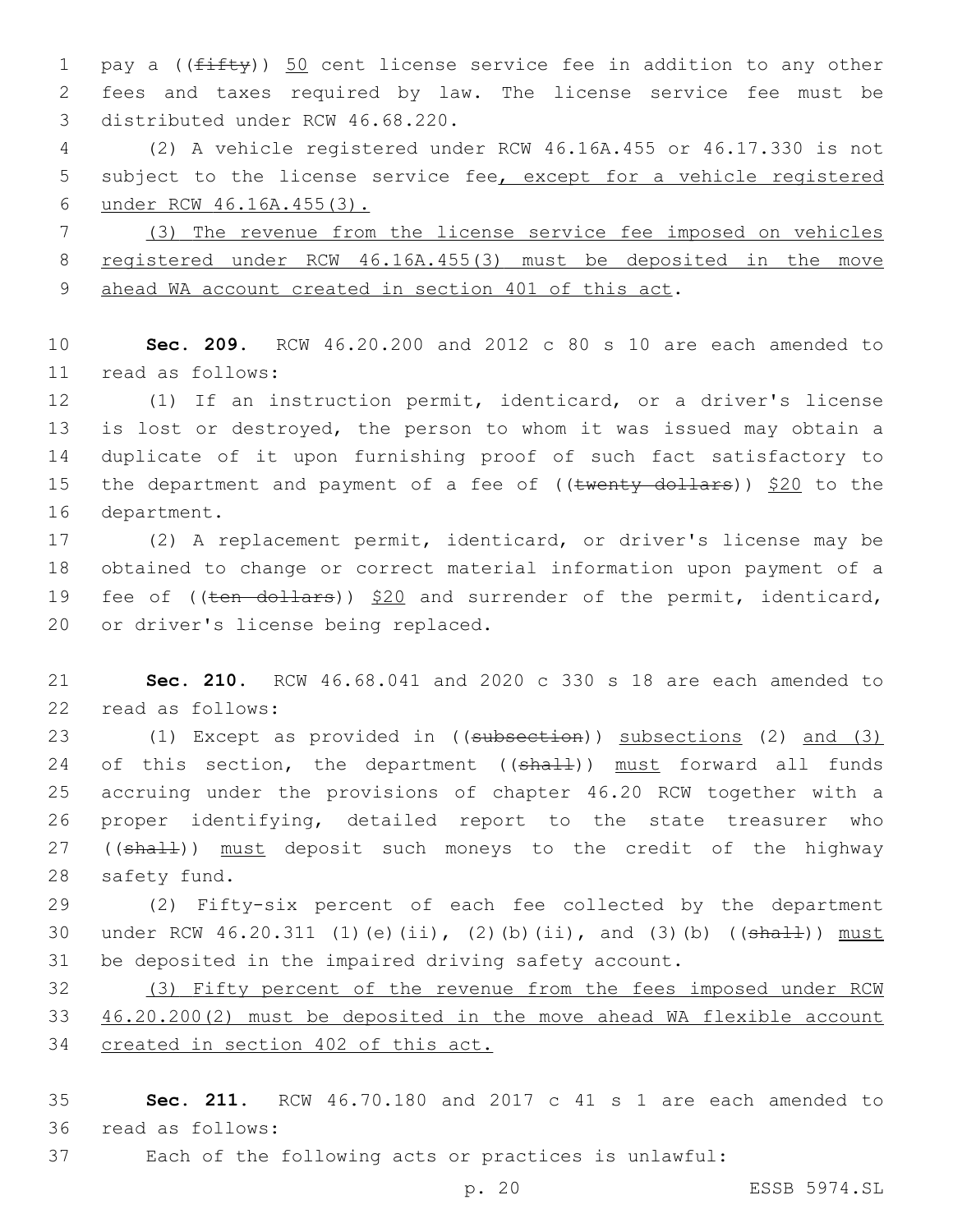(1) To cause or permit to be advertised, printed, displayed, published, distributed, broadcasted, televised, or disseminated in any manner whatsoever, any statement or representation with regard to the sale, lease, or financing of a vehicle which is false, deceptive, or misleading, including but not limited to the following:

 (a) That no down payment is required in connection with the sale of a vehicle when a down payment is in fact required, or that a vehicle may be purchased for a smaller down payment than is actually 9 required;

 (b) That a certain percentage of the sale price of a vehicle may be financed when such financing is not offered in a single document 12 evidencing the entire security transaction;

 (c) That a certain percentage is the amount of the service charge to be charged for financing, without stating whether this percentage 15 charge is a monthly amount or an amount to be charged per year;

 (d) That a new vehicle will be sold for a certain amount above or below cost without computing cost as the exact amount of the factory 18 invoice on the specific vehicle to be sold;

 (e) That a vehicle will be sold upon a monthly payment of a certain amount, without including in the statement the number of payments of that same amount which are required to liquidate the 22 unpaid purchase price.

 (2)(a)(i) To incorporate within the terms of any purchase and sale or lease agreement any statement or representation with regard to the sale, lease, or financing of a vehicle which is false, deceptive, or misleading, including but not limited to terms that include as an added cost to the selling price or capitalized cost of a vehicle an amount for licensing or transfer of title of that vehicle which is not actually due to the state, unless such amount has in fact been paid by the dealer prior to such sale.

31 (ii) However, an amount not to exceed ((<del>one hundred fifty</del> 32 dollars)) \$200 per vehicle sale or lease may be charged by a dealer to recover administrative costs for collecting motor vehicle excise taxes, licensing and registration fees and other agency fees, verifying and clearing titles, transferring titles, perfecting, releasing, or satisfying liens or other security interests, and other administrative and documentary services rendered by a dealer in connection with the sale or lease of a vehicle and in carrying out the requirements of this chapter or any other provisions of state law.40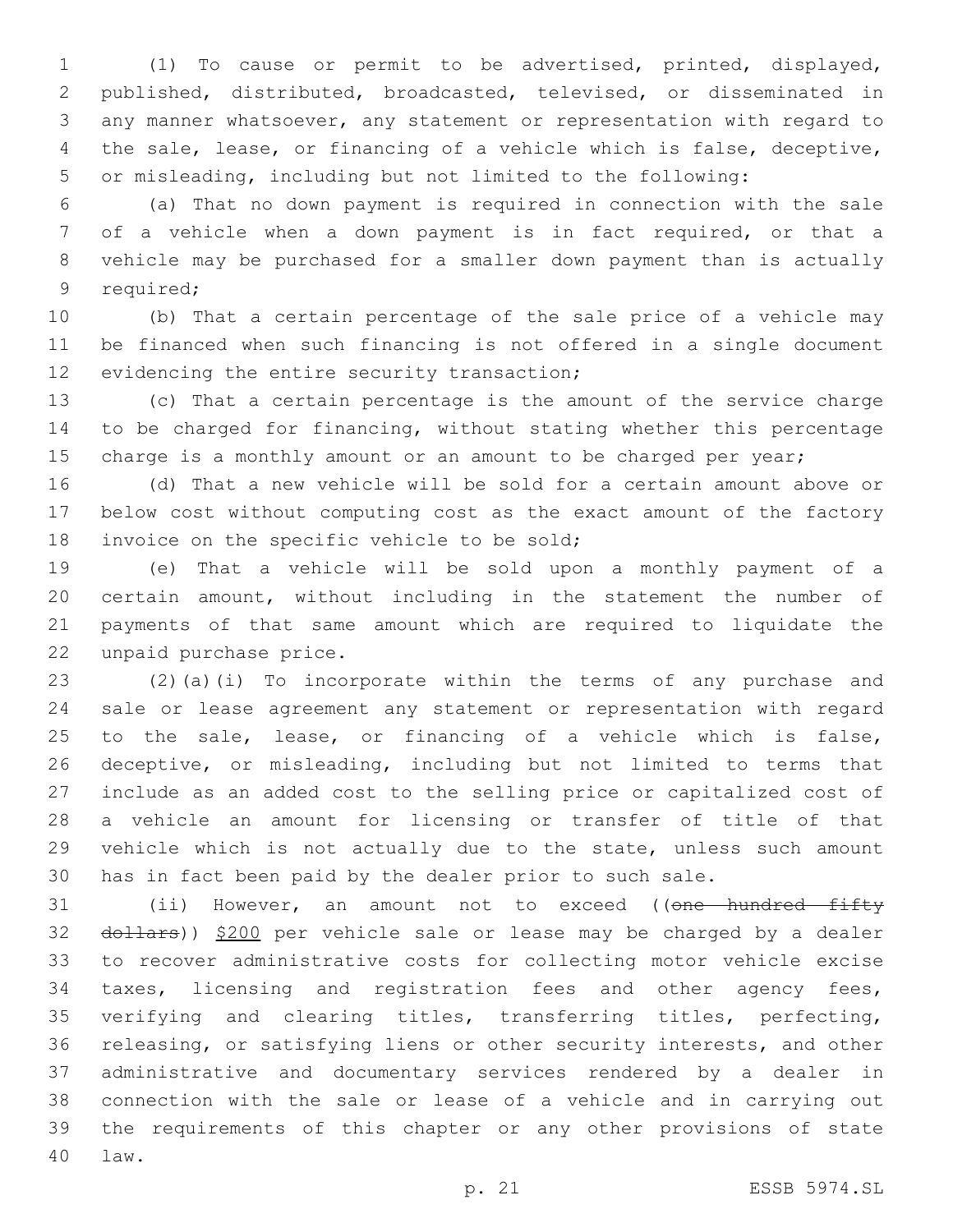(b) A dealer may charge the documentary service fee in (a) of 2 this subsection under the following conditions:

 (i) The documentary service fee is disclosed in writing to a prospective purchaser or lessee before the execution of a purchase 5 and sale or lease agreement;

 (ii) The dealer discloses to the purchaser or lessee in writing that the documentary service fee is a negotiable fee. The disclosure must be written in a typeface that is at least as large as the typeface used in the standard text of the document that contains the disclosure and that is bold faced, capitalized, underlined, or otherwise set out from the surrounding material so as to be conspicuous. The dealer shall not represent to the purchaser or lessee that the fee or charge is required by the state to be paid by either the dealer or prospective purchaser or lessee;

 (iii) The documentary service fee is separately designated from the selling price or capitalized cost of the vehicle and from any 17 other taxes, fees, or charges; and

 (iv) Dealers disclose in any advertisement that a documentary 19 service fee in an amount up to ((one hundred fifty dollars)) \$200 may be added to the sale price or the capitalized cost.

 For the purposes of this subsection (2), the term "documentary service fee" means the optional amount charged by a dealer to provide 23 the services specified in (a) of this subsection.

 (3) To set up, promote, or aid in the promotion of a plan by which vehicles are to be sold or leased to a person for a consideration and upon further consideration that the purchaser or lessee agrees to secure one or more persons to participate in the plan by respectively making a similar purchase and in turn agreeing to secure one or more persons likewise to join in said plan, each purchaser or lessee being given the right to secure money, credits, goods, or something of value, depending upon the number of persons 32 joining the plan.

 (4) To commit, allow, or ratify any act of "bushing" which is defined as follows: Entering into a written contract, written purchase order or agreement, retail installment sales agreement, note and security agreement, or written lease agreement, hereinafter collectively referred to as contract or lease, signed by the 38 prospective buyer or lessee of a vehicle, which:

 (a) Is subject to any conditions or the dealer's or his or her authorized representative's future acceptance, and the dealer fails

p. 22 ESSB 5974.SL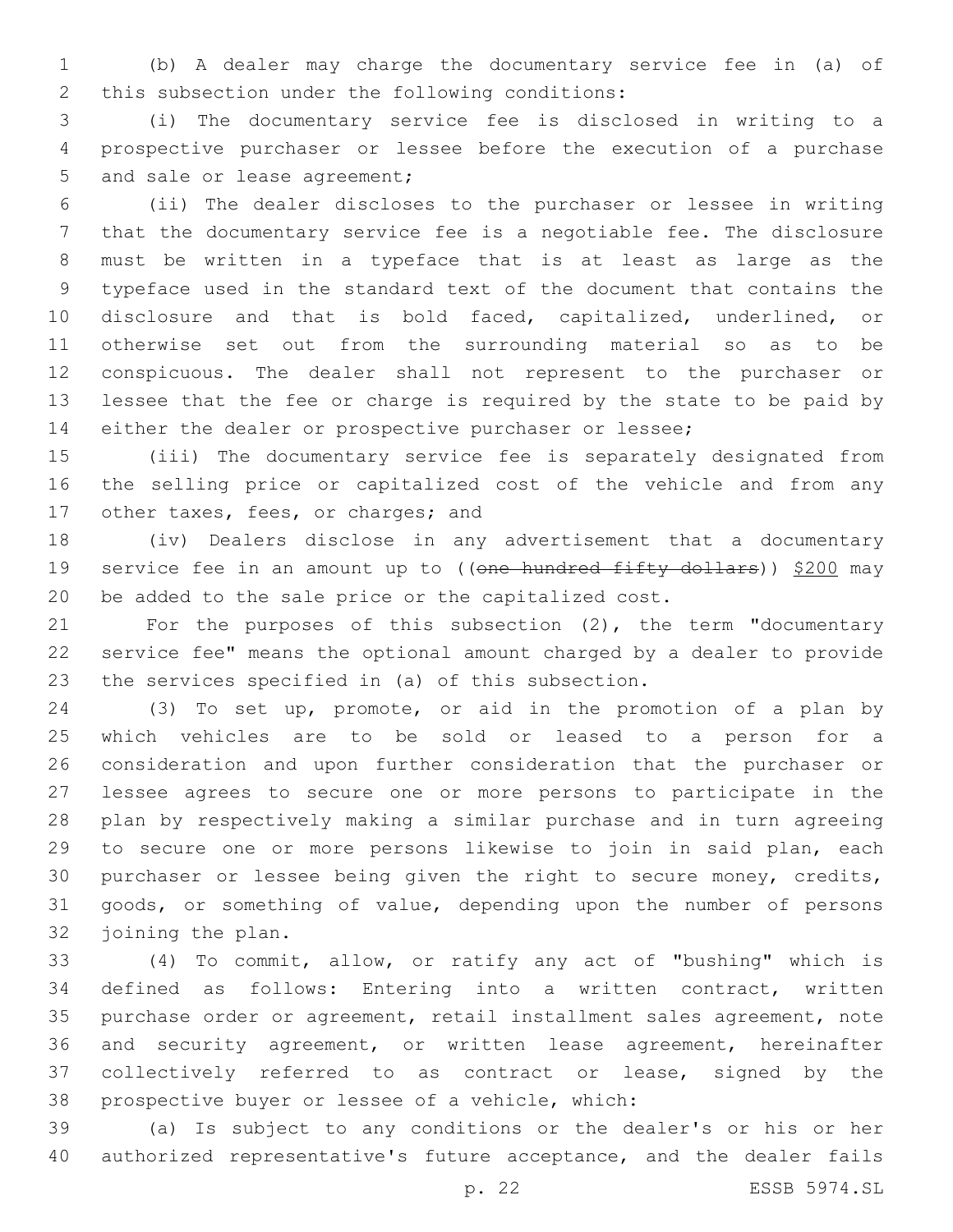or refuses within the "bushing" period, which is four calendar days, exclusive of Saturday, Sunday, or legal holiday, and prior to any further negotiations with said buyer or lessee to inform the buyer or lessee either: (i) That the dealer unconditionally accepts the contract or lease, having satisfied, removed, or waived all conditions to acceptance or performance, including, but not limited to, financing, assignment, or lease approval; or (ii) that the dealer rejects the contract or lease, thereby automatically voiding the contract or lease, as long as such voiding does not negate commercially reasonable contract or lease provisions pertaining to the return of the subject vehicle and any physical damage, excessive mileage after the demand for return of the vehicle, and attorneys' fees authorized by law, and tenders the refund of any initial payment or security made or given by the buyer or lessee, including, but not 15 limited to, any down payment, and tenders return of the trade-in vehicle, key, other trade-in, or certificate of title to a trade-in. Tender may be conditioned on return of the subject vehicle if 18 previously delivered to the buyer or lessee.

 The provisions of this subsection (4)(a) do not impair, prejudice, or abrogate the rights of a dealer to assert a claim against the buyer or lessee for misrepresentation or breach of contract and to exercise all remedies available at law or in equity, including those under chapter 62A.9A RCW, if the dealer, bank, or other lender or leasing company discovers that approval of the contract or financing or approval of the lease was based upon material misrepresentations made by the buyer or lessee, including, but not limited to, misrepresentations regarding income, employment, 28 or debt of the buyer or lessee, as long as the dealer, or his or her staff, has not, with knowledge of the material misrepresentation, aided, assisted, encouraged, or participated, directly or indirectly, in the misrepresentation. A dealer shall not be in violation of this subsection (4)(a) if the buyer or lessee made a material misrepresentation to the dealer, as long as the dealer, or his or her staff, has not, with knowledge of the material misrepresentation, aided, assisted, encouraged, or participated, directly or indirectly, 36 in the misrepresentation.

 A dealer may inform a buyer or lessee under this subsection (4)(a) regarding the unconditional acceptance or rejection of the contract, lease, or financing by sending an email message to the buyer's or lessee's supplied email address, by phone call, by leaving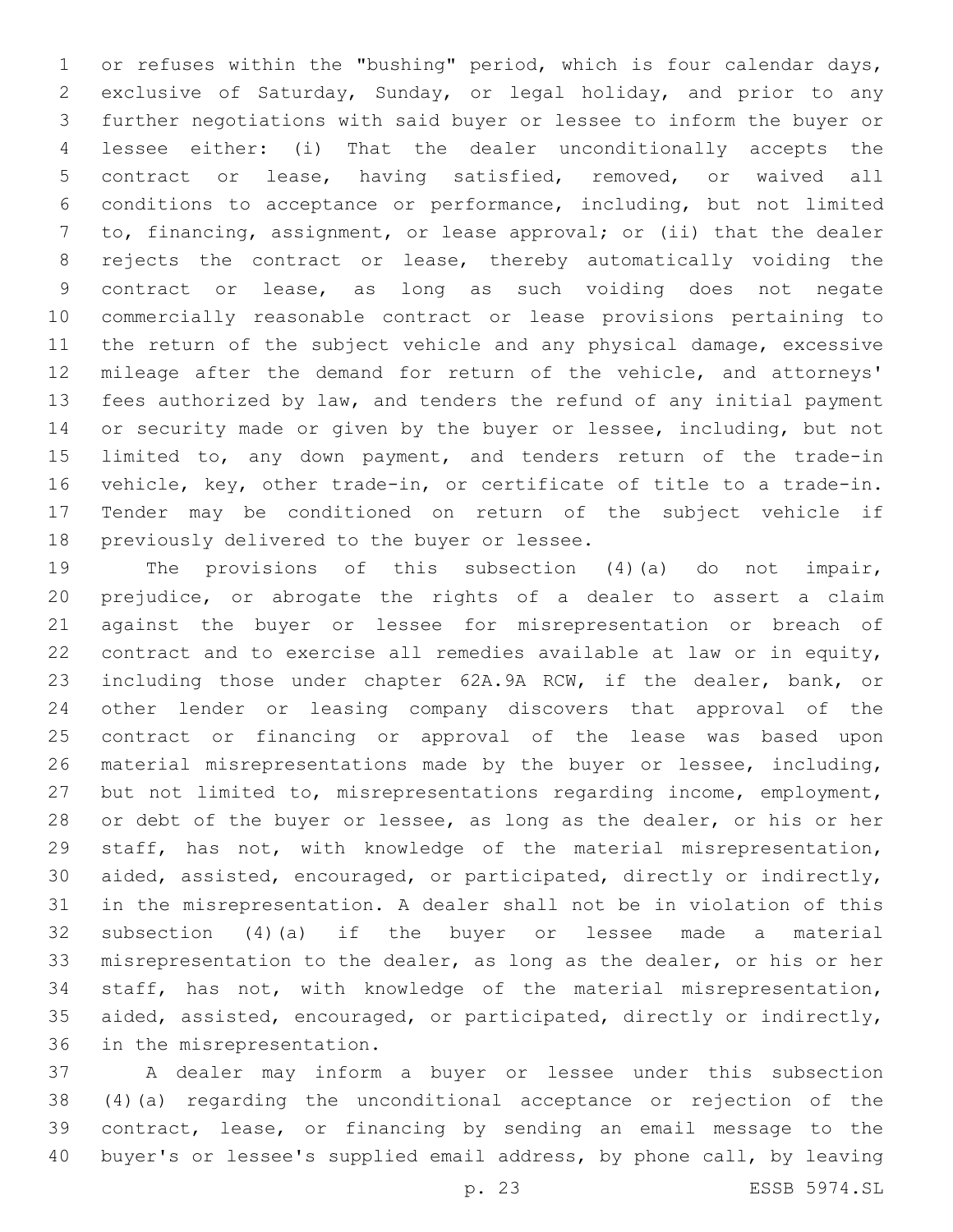a voice message or sending a text message to a phone number provided by the buyer or lessee, by in-person oral communication, by mailing a letter by first-class mail if the buyer or lessee expresses a preference for a letter or declines to provide an email address and a phone number capable of receiving a free text message, or by another means agreed to by the buyer or lessee or approved by the department, effective upon the execution, mailing, or sending of the communication and before expiration of the "bushing" period;

 (b) Permits the dealer to renegotiate a dollar amount specified as trade-in allowance on a vehicle delivered or to be delivered by 11 the buyer or lessee as part of the purchase price or lease, for any 12 reason except:

 (i) Failure to disclose that the vehicle's certificate of title has been branded for any reason, including, but not limited to, status as a rebuilt vehicle as provided in RCW 46.12.540 and 16 46.12.560; or

 (ii) Substantial physical damage or latent mechanical defect occurring before the dealer took possession of the vehicle and which could not have been reasonably discoverable at the time of the taking 20 of the order, offer, or contract; or

 (iii) Excessive additional miles or a discrepancy in the mileage. 22 "Excessive additional miles" means the addition of ((five hundred)) 23 500 miles or more, as reflected on the vehicle's odometer, between the time the vehicle was first valued by the dealer for purposes of determining its trade-in value and the time of actual delivery of the vehicle to the dealer. "A discrepancy in the mileage" means (A) a discrepancy between the mileage reflected on the vehicle's odometer 28 and the stated mileage on the signed odometer statement; or (B) a discrepancy between the mileage stated on the signed odometer statement and the actual mileage on the vehicle; or

 (c) Fails to comply with the obligation of any written warranty or guarantee given by the dealer requiring the furnishing of services 33 or repairs within a reasonable time.

 (5) To commit any offense relating to odometers, as such offenses are defined in RCW 46.37.540, 46.37.550, 46.37.560, and 46.37.570. A violation of this subsection is a class C felony punishable under 37 chapter 9A.20 RCW.

 (6) For any vehicle dealer or vehicle salesperson to refuse to furnish, upon request of a prospective purchaser or lessee, for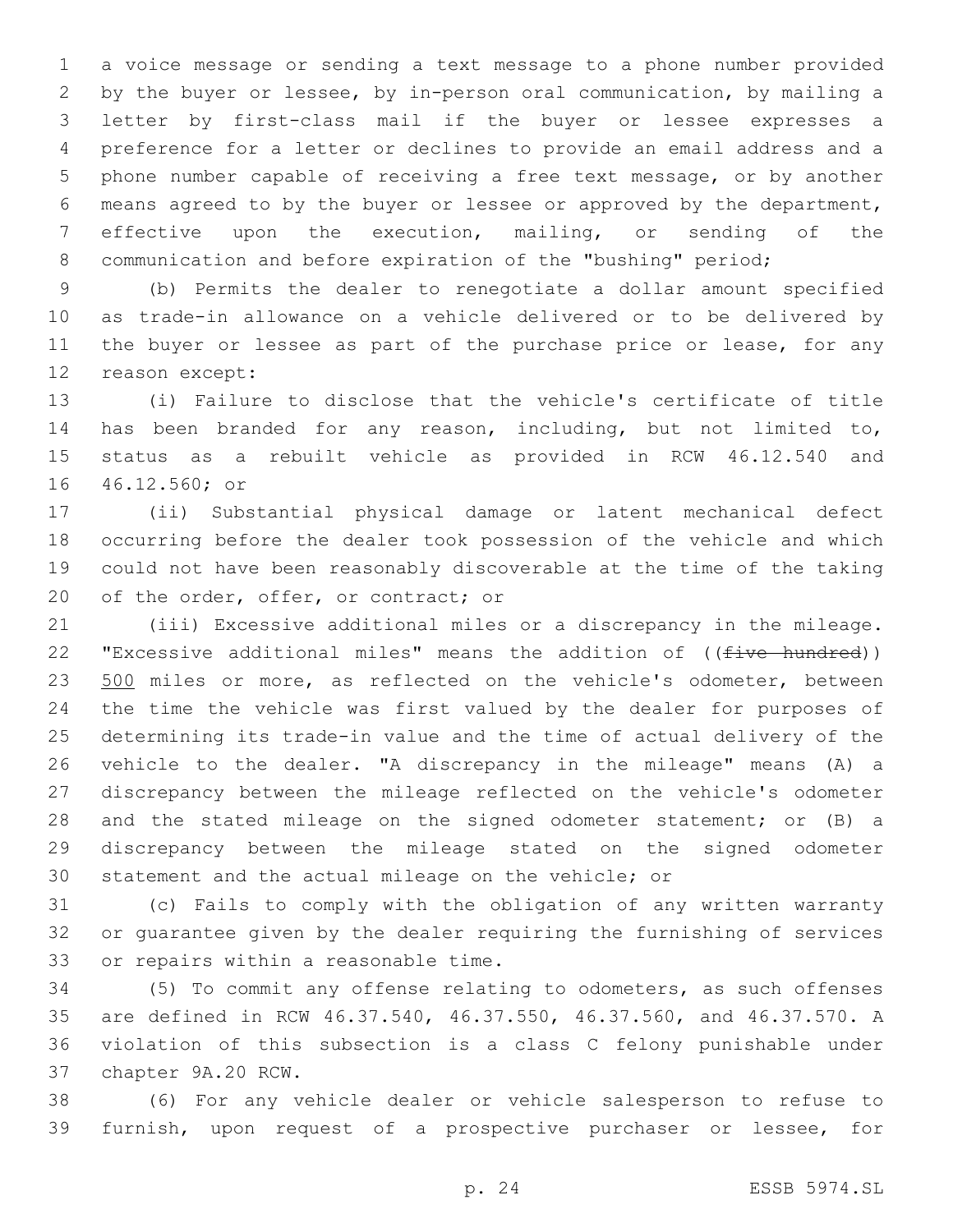vehicles previously registered to a business or governmental entity, the name and address of the business or governmental entity.

 (7) To commit any other offense under RCW 46.37.423, 46.37.424, or 46.37.425.4

 (8) To commit any offense relating to a dealer's temporary license permit, including but not limited to failure to properly complete each such permit, or the issuance of more than one such permit on any one vehicle. However, a dealer may issue a second temporary permit on a vehicle if the following conditions are met:

 (a) The lienholder fails to deliver the vehicle title to the 11 dealer within the required time period;

12 (b) The dealer has satisfied the lien; and

 (c) The dealer has proof that payment of the lien was made within two calendar days, exclusive of Saturday, Sunday, or a legal holiday, after the sales contract has been executed by all parties and all conditions and contingencies in the sales contract have been met or 17 otherwise satisfied.

 (9) For a dealer, salesperson, or mobile home manufacturer, having taken an instrument or cash "on deposit" from a purchaser or lessee prior to the delivery of the bargained-for vehicle, to commingle the "on deposit" funds with assets of the dealer, salesperson, or mobile home manufacturer instead of holding the "on deposit" funds as trustee in a separate trust account until the purchaser or lessee has taken delivery of the bargained-for vehicle. Delivery of a manufactured home shall be deemed to occur in accordance with RCW 46.70.135(5). Failure, immediately upon receipt, to endorse "on deposit" instruments to such a trust account, or to 28 set aside "on deposit" cash for deposit in such trust account, and failure to deposit such instruments or cash in such trust account by the close of banking hours on the day following receipt thereof, shall be evidence of intent to commit this unlawful practice: PROVIDED, HOWEVER, That a motor vehicle dealer may keep a separate trust account which equals his or her customary total customer deposits for vehicles for future delivery. For purposes of this section, "on deposit" funds received from a purchaser of a manufactured home means those funds that a seller requires a purchaser to advance before ordering the manufactured home, but does not include any loan proceeds or moneys that might have been paid on 39 an installment contract.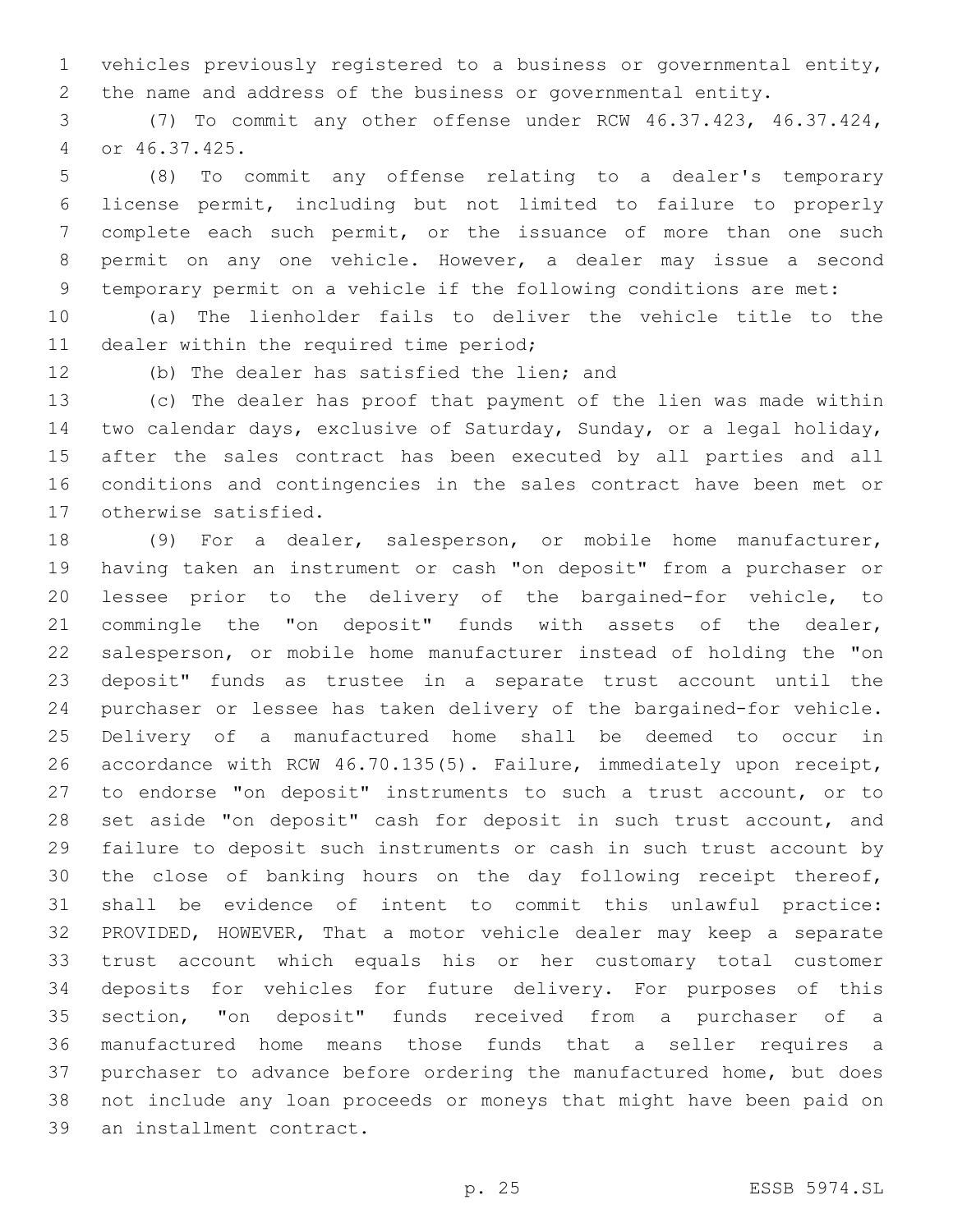(10) For a dealer or manufacturer to fail to comply with the obligations of any written warranty or guarantee given by the dealer or manufacturer requiring the furnishing of goods and services or repairs within a reasonable period of time, or to fail to furnish to a purchaser or lessee, all parts which attach to the manufactured unit including but not limited to the undercarriage, and all items specified in the terms of a sales or lease agreement signed by the 8 seller and buyer or lessee.

 (11) For a vehicle dealer to pay to or receive from any person, firm, partnership, association, or corporation acting, either directly or through a subsidiary, as a buyer's agent for consumers, any compensation, fee, purchase moneys or funds that have been deposited into or withdrawn out of any account controlled or used by any buyer's agent, gratuity, or reward in connection with the 15 purchase, sale, or lease of a new motor vehicle.

 (12) For a buyer's agent, acting directly or through a subsidiary, to pay to or to receive from any motor vehicle dealer any compensation, fee, gratuity, or reward in connection with the purchase, sale, or lease of a new motor vehicle. In addition, it is unlawful for any buyer's agent to engage in any of the following acts 21 on behalf of or in the name of the consumer:

 (a) Receiving or paying any purchase moneys or funds into or out 23 of any account controlled or used by any buyer's agent;

 (b) Signing any vehicle purchase orders, sales contracts, leases, odometer statements, or title documents, or having the name of the 26 buyer's agent appear on the vehicle purchase order, sales contract, 27 lease, or title; or

 (c) Signing any other documentation relating to the purchase, sale, lease, or transfer of any new motor vehicle.

 It is unlawful for a buyer's agent to use a power of attorney obtained from the consumer to accomplish or effect the purchase, sale, lease, or transfer of ownership documents of any new motor vehicle by any means which would otherwise be prohibited under (a) through (c) of this subsection. However, the buyer's agent may use a power of attorney for physical delivery of motor vehicle license 36 plates to the consumer.

 Further, it is unlawful for a buyer's agent to engage in any false, deceptive, or misleading advertising, disseminated in any manner whatsoever, including but not limited to making any claim or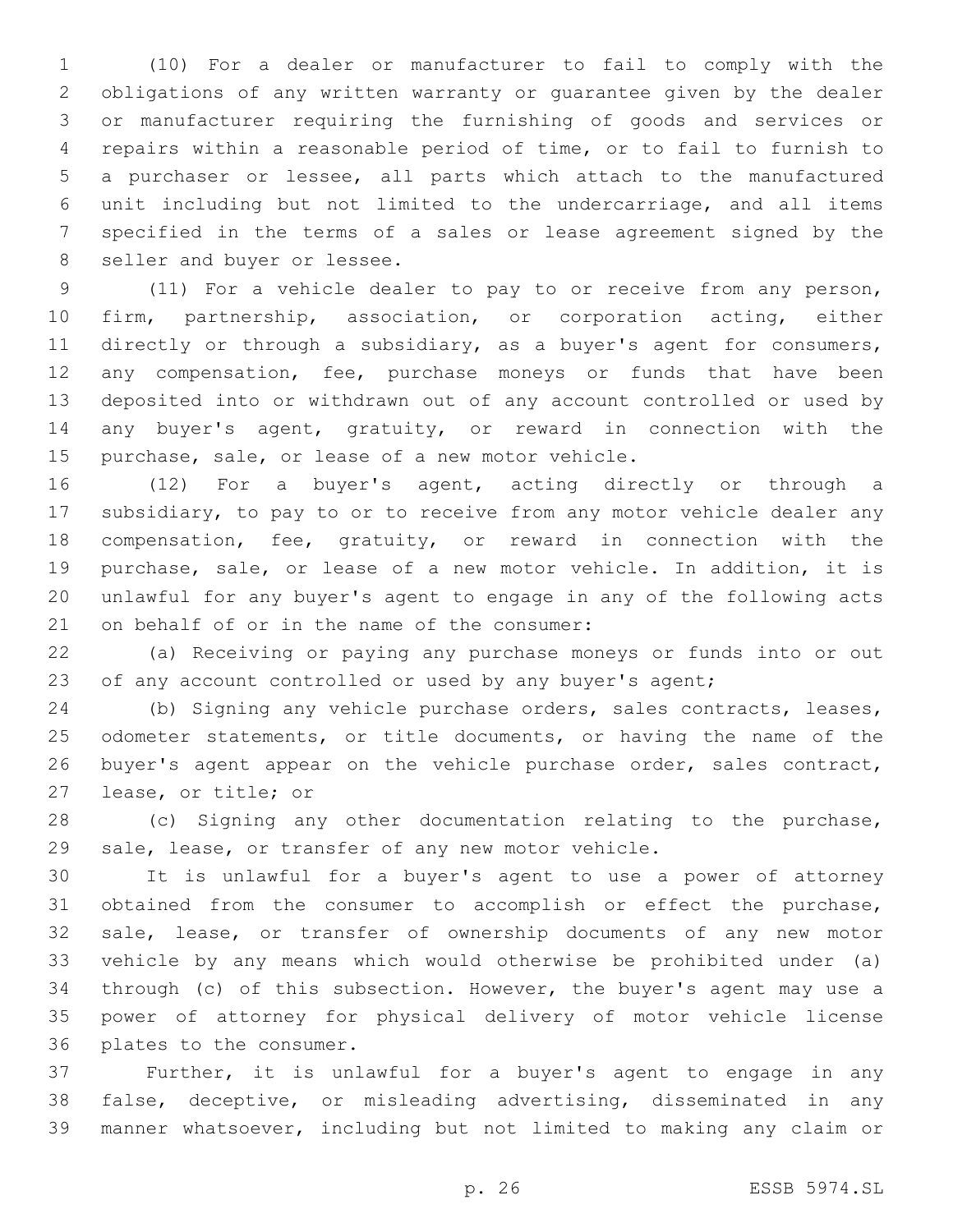statement that the buyer's agent offers, obtains, or guarantees the lowest price on any motor vehicle or words to similar effect.

 (13) For a buyer's agent to arrange for or to negotiate the purchase, or both, of a new motor vehicle through an out-of-state dealer without disclosing in writing to the customer that the new vehicle would not be subject to chapter 19.118 RCW. This subsection also applies to leased vehicles. In addition, it is unlawful for any buyer's agent to fail to have a written agreement with the customer that: (a) Sets forth the terms of the parties' agreement; (b) discloses to the customer the total amount of any fees or other compensation being paid by the customer to the buyer's agent for the agent's services; and (c) further discloses whether the fee or any 13 portion of the fee is refundable.

 (14) Being a manufacturer, other than a motorcycle manufacturer 15 governed by chapter 46.93 RCW, to:

 (a) Coerce or attempt to coerce any vehicle dealer to order or accept delivery of any vehicle or vehicles, parts or accessories, or any other commodities which have not been voluntarily ordered by the vehicle dealer: PROVIDED, That recommendation, endorsement, exposition, persuasion, urging, or argument are not deemed to 21 constitute coercion;

 (b) Cancel or fail to renew the franchise or selling agreement of any vehicle dealer doing business in this state without fairly compensating the dealer at a fair going business value for his or her capital investment which shall include but not be limited to tools, equipment, and parts inventory possessed by the dealer on the day he or she is notified of such cancellation or termination and which are still within the dealer's possession on the day the cancellation or termination is effective, if: (i) The capital investment has been entered into with reasonable and prudent business judgment for the purpose of fulfilling the franchise; and (ii) the cancellation or nonrenewal was not done in good faith. Good faith is defined as the duty of each party to any franchise to act in a fair and equitable manner towards each other, so as to guarantee one party freedom from coercion, intimidation, or threats of coercion or intimidation from the other party: PROVIDED, That recommendation, endorsement, exposition, persuasion, urging, or argument are not deemed to 38 constitute a lack of good faith;

 (c) Encourage, aid, abet, or teach a vehicle dealer to sell or lease vehicles through any false, deceptive, or misleading sales or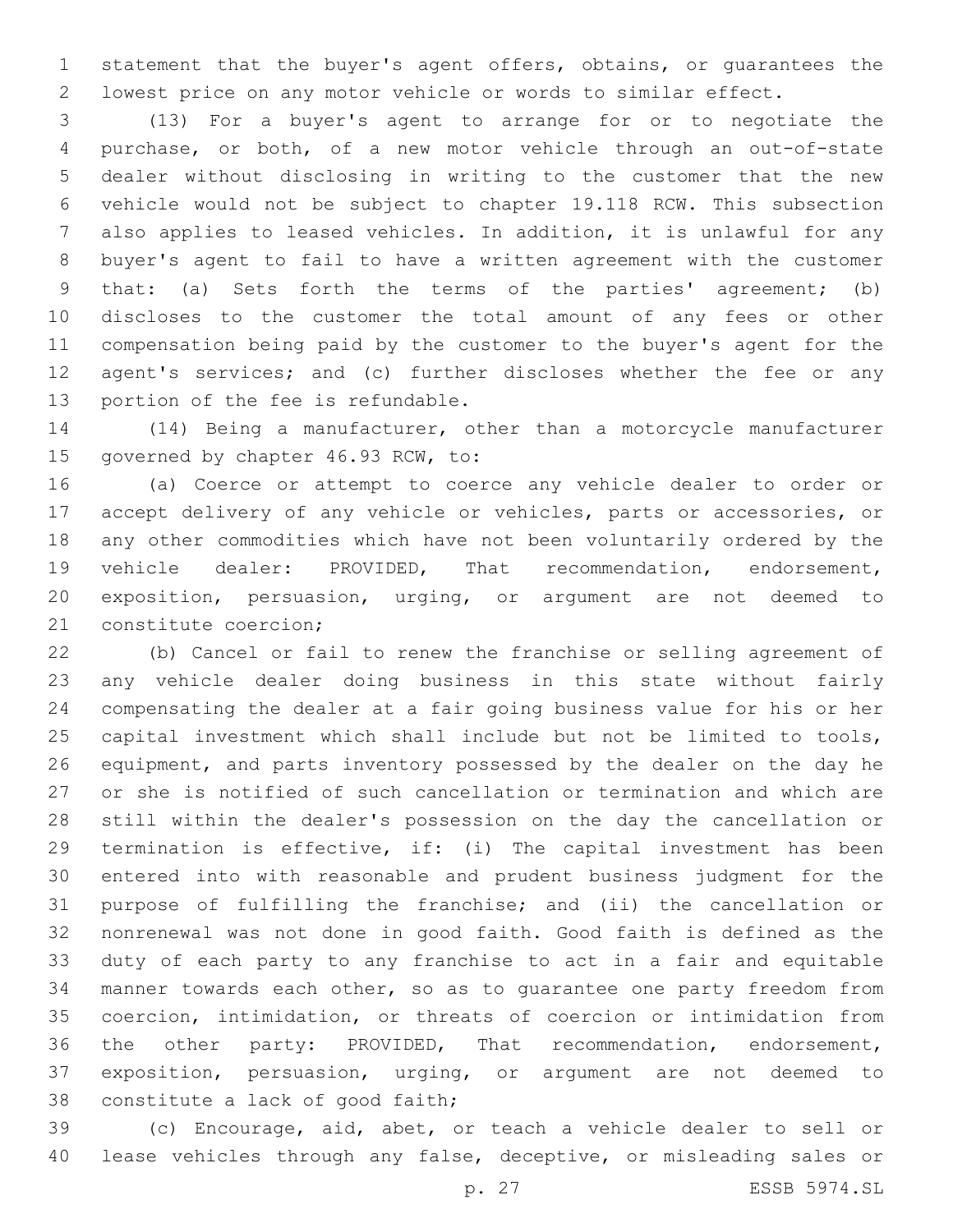financing practices including but not limited to those practices 2 declared unlawful in this section;

 (d) Coerce or attempt to coerce a vehicle dealer to engage in any practice forbidden in this section by either threats of actual cancellation or failure to renew the dealer's franchise agreement;

 (e) Refuse to deliver any vehicle publicly advertised for immediate delivery to any duly licensed vehicle dealer having a franchise or contractual agreement for the retail sale or lease of new and unused vehicles sold or distributed by such manufacturer within sixty days after such dealer's order has been received in writing unless caused by inability to deliver because of shortage or curtailment of material, labor, transportation, or utility services, 13 or by any labor or production difficulty, or by any cause beyond the 14 reasonable control of the manufacturer;

 (f) To provide under the terms of any warranty that a purchaser or lessee of any new or unused vehicle that has been sold or leased, distributed for sale or lease, or transferred into this state for resale or lease by the vehicle manufacturer may only make any warranty claim on any item included as an integral part of the 20 vehicle against the manufacturer of that item.

 Nothing in this section may be construed to impair the obligations of a contract or to prevent a manufacturer, distributor, representative, or any other person, whether or not licensed under this chapter, from requiring performance of a written contract 25 entered into with any licensee hereunder, nor does the requirement of such performance constitute a violation of any of the provisions of this section if any such contract or the terms thereof requiring performance, have been freely entered into and executed between the contracting parties. This paragraph and subsection (14)(b) of this section do not apply to new motor vehicle manufacturers governed by 31 chapter 46.96 RCW.

 (15) Unlawful transfer of an ownership interest in a motor 33 vehicle as defined in RCW 19.116.050.

 (16) To knowingly and intentionally engage in collusion with a registered owner of a vehicle to repossess and return or resell the vehicle to the registered owner in an attempt to avoid a suspended license impound under chapter 46.55 RCW. However, compliance with chapter 62A.9A RCW in repossessing, selling, leasing, or otherwise disposing of the vehicle, including providing redemption rights to 40 the debtor, is not a violation of this section.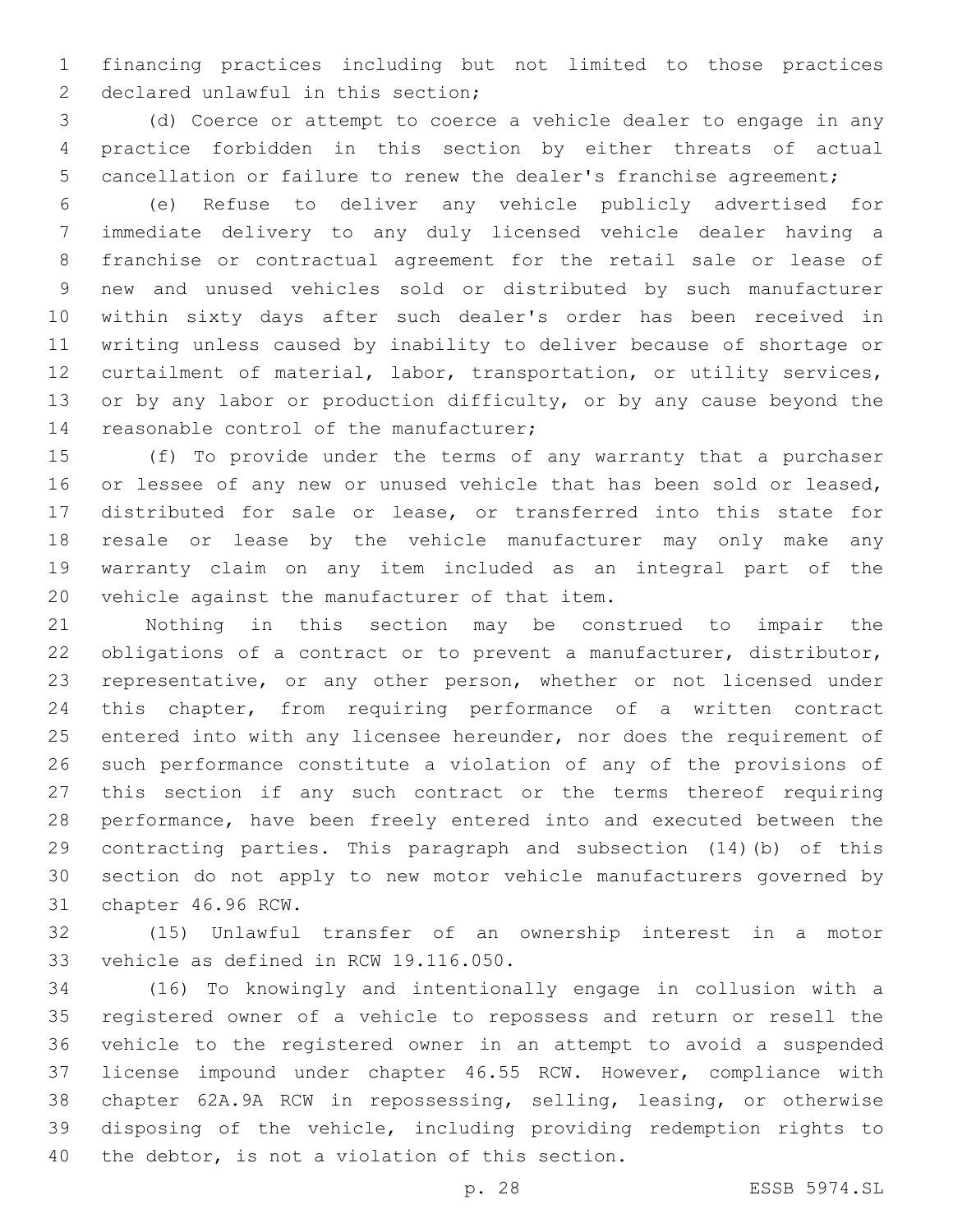(17)(a) For a dealer to enter into a new motor vehicle sales contract without disclosing in writing to a buyer of the new motor vehicle, or to a dealer in the case of an unregistered motor vehicle, any known damage and repair to the new motor vehicle if the damage exceeds five percent of the manufacturer's suggested retail price as calculated at the dealer's authorized warranty rate for labor and 7 parts, or ((one thousand dollars)) \$1,000, whichever amount is greater. A manufacturer or new motor vehicle dealer is not required to disclose to a dealer or buyer that glass, tires, bumpers, or cosmetic parts of a new motor vehicle were damaged at any time if the damaged item has been replaced with original or comparable equipment. A replaced part is not part of the cumulative damage required to be 13 disclosed under this subsection.

 (b) A manufacturer is required to provide the same disclosure to a dealer of any known damage or repair as required in (a) of this 16 subsection.

 (c) If disclosure of any known damage or repair is not required under this section, a buyer may not revoke or rescind a sales contract due to the fact that the new motor vehicle was damaged and 20 repaired before completion of the sale.

21 (d) As used in this section:

 (i) "Cosmetic parts" means parts that are attached by and can be replaced in total through the use of screws, bolts, or other fasteners without the use of welding or thermal cutting, and includes 25 windshields, bumpers, hoods, or trim panels.

 (ii) "Manufacturer's suggested retail price" means the retail 27 price of the new motor vehicle suggested by the manufacturer, and includes the retail delivered price suggested by the manufacturer for each accessory or item of optional equipment physically attached to the new motor vehicle at the time of delivery to the new motor vehicle dealer that is not included within the retail price suggested 32 by the manufacturer for the new motor vehicle.

### **Part III**

## **General Fund and Other Related Support**

 **Sec. 301.** RCW 82.32.385 and 2020 c 219 s 703 are each amended to 36 read as follows:

 (1) Beginning September 2019 and ending December 2019, by the last day of September and December, the state treasurer must transfer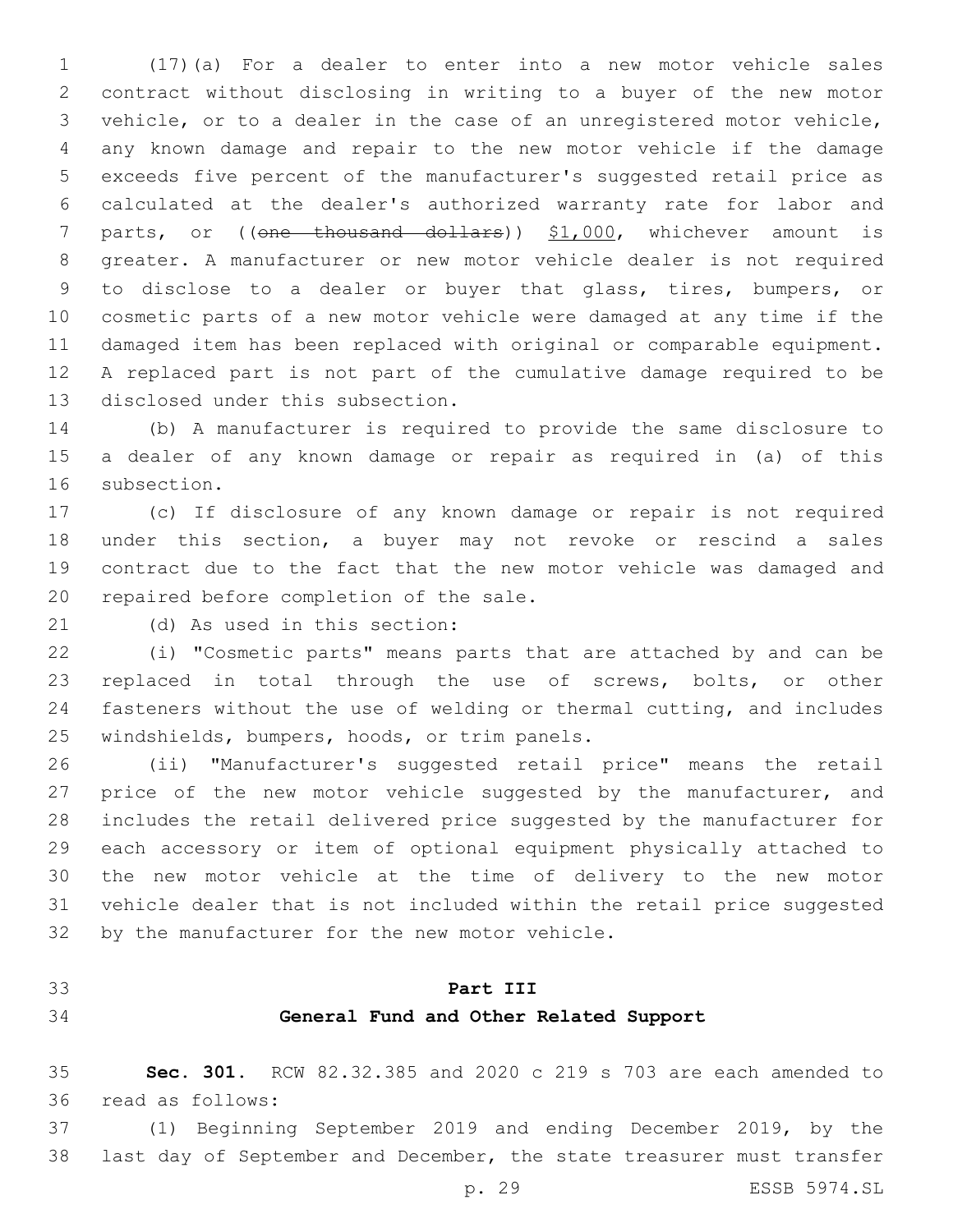1 from the general fund to the connecting Washington account created in 2 RCW 46.68.395 ((thirteen million six hundred eighty thousand 3 dollars)  $$13,680,000$ .

4 (2) Beginning March 2020 and ending June 2021, by the last day of 5 September, December, March, and June of each year, the state 6 treasurer must transfer from the general fund to the multimodal 7 transportation account created in RCW 47.66.070 ((thirteen million 8 six hundred eighty thousand dollars) ) \$13,680,000.

9 (3) Beginning September 2021 and ending June 2023, by the last 10 day of September, December, March, and June of each year, the state 11 treasurer must transfer from the general fund to the connecting 12 Washington account created in RCW 46.68.395 ((thirteen million eight 13 hundred five thousand dollars) ) \$13,805,000.

14 (4) Beginning September 2023 and ending June 2025, by the last 15 day of September, December, March, and June of each year, the state 16 treasurer must transfer from the general fund to the connecting 17 Washington account created in RCW 46.68.395 ((thirteen million nine 18 hundred eighty-seven thousand dollars)) \$13,987,000.

19 (5) Beginning September 2025 and ending June 2027, by the last 20 day of September, December, March, and June of each year, the state 21 treasurer must transfer from the general fund to the connecting 22 Washington account created in RCW 46.68.395 ((eleven million six 23 hundred fifty-eight thousand dollars)) \$11,658,000.

24 (6) Beginning September 2027 and ending June 2029, by the last 25 day of September, December, March, and June of each year, the state 26 treasurer must transfer from the general fund to the connecting 27 Washington account created in RCW 46.68.395 ((seven million five 28 hundred sixty-four thousand dollars) ) \$7,564,000.

29 (7) Beginning September 2029 and ending June 2031, by the last 30 day of September, December, March, and June of each year, the state 31 treasurer must transfer from the general fund to the connecting 32 Washington account created in RCW 46.68.395 ((four million fifty-six 33 thousand dollars) ) \$4,056,000.

 (8) For fiscal year 2026 through fiscal year 2038, the state treasurer must transfer from the general fund to the move ahead WA flexible account created in section 402 of this act \$31,000,000 each fiscal year in four equal quarterly transfers. This amount represents 38 the estimated state sales and use tax generated from new transportation projects and activities funded as a result of this 40 act.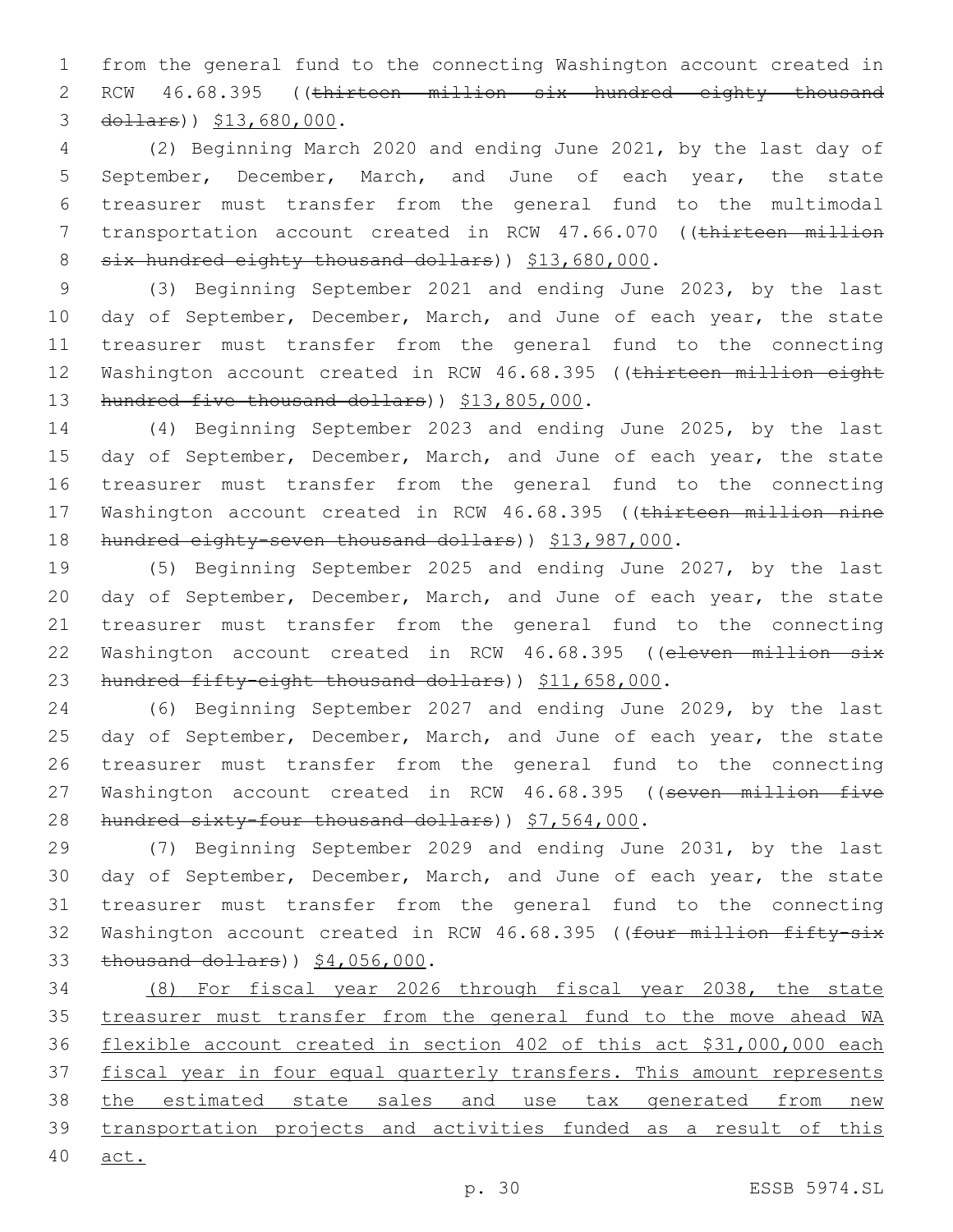(9) For fiscal year 2024 through fiscal year 2038, the state treasurer must transfer from the general fund to the move ahead WA flexible account created in section 402 of this act \$57,000,000 each fiscal year in four equal quarterly transfers.

 **Sec. 302.** RCW 43.155.050 and 2021 c 334 s 979 and 2021 c 332 s 7031 are each reenacted and amended to read as follows:

 (1) The public works assistance account is hereby established in the state treasury. Money may be placed in the public works assistance account from the proceeds of bonds when authorized by the legislature or from any other lawful source. Money in the public works assistance account shall be used to make loans and grants and to give financial guarantees to local governments for public works projects. Moneys in the account may also be appropriated or transferred to the water pollution control revolving fund and the drinking water assistance account to provide for state match requirements under federal law. Moneys in the account may be 17 transferred to the move ahead WA account to provide support of public works projects funded in the move ahead WA program. Not more than 19 ((twenty)) 20 percent of the biennial capital budget appropriation to the public works board from this account may be expended or obligated for preconstruction loans and grants, emergency loans and grants, or loans and grants for capital facility planning under this chapter. 23 Not more than  $((\text{ten}))$  10 percent of the biennial capital budget appropriation to the public works board from this account may be expended or obligated as grants for preconstruction, emergency, capital facility planning, and construction projects. During the 2017-2019 and 2019-2021 fiscal biennia, the legislature may appropriate moneys from the account for activities related to rural economic development, the growth management act, the aviation revitalization loan program, the community economic revitalization board broadband program, and the voluntary stewardship program. During the 2021-2023 biennium, the legislature may appropriate moneys from the account for activities related to the aviation revitalization board. During the 2019-2021 fiscal biennia, the legislature may direct the state treasurer to make transfers of moneys in the public works assistance account to the education legacy trust account. During the 2019-2021 and 2021-2023 fiscal biennia, the legislature may direct the state treasurer to make transfers of moneys in the public works assistance account to the statewide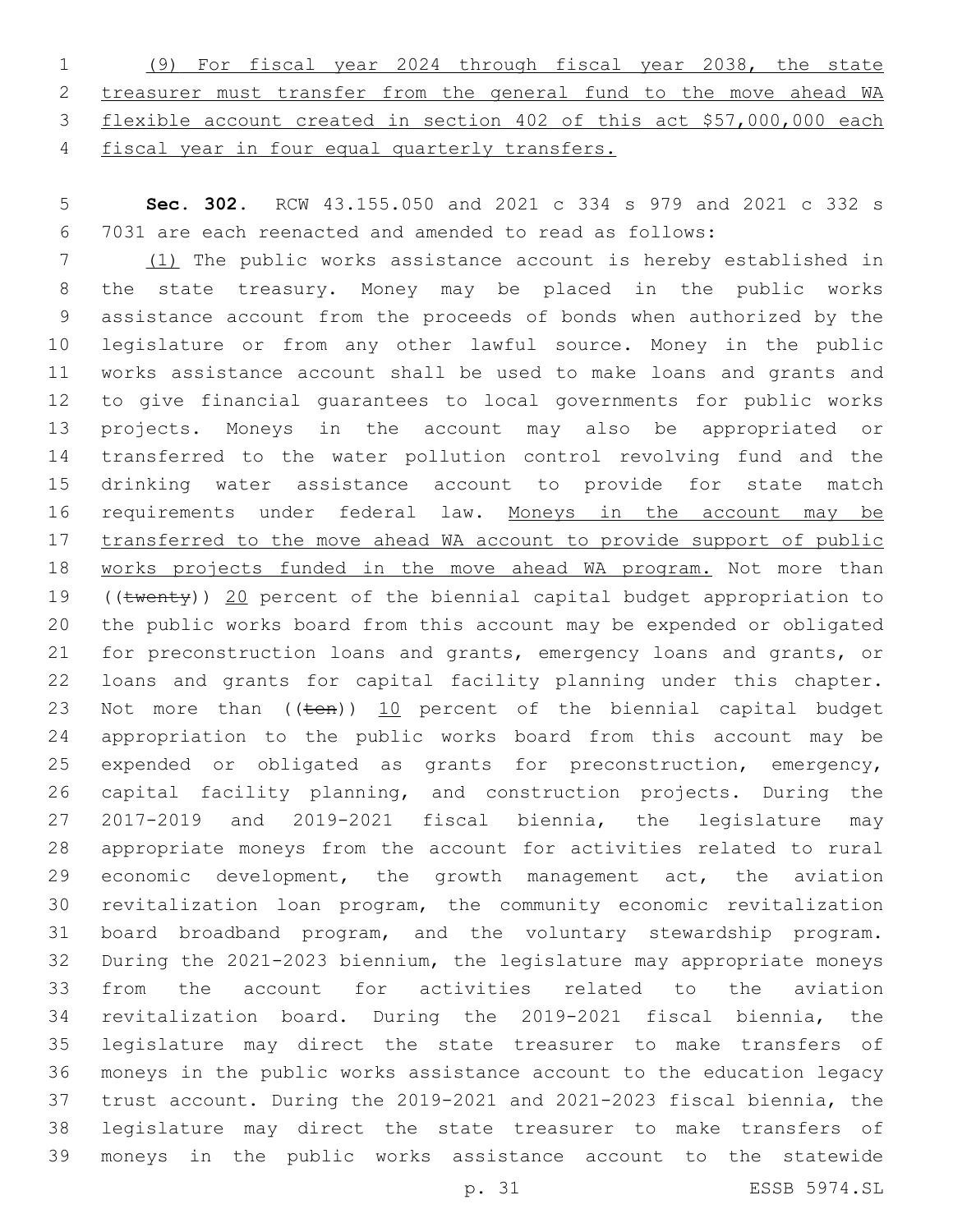broadband account. During the 2021-2023 fiscal biennium, the legislature may appropriate moneys from the public works assistance account for activities related to the voluntary stewardship program, rural economic development, and the growth management act.

 (2) For fiscal year 2024 through fiscal year 2038, the state treasurer must transfer from the public works assistance account to the move ahead WA account created in section 401 of this act 8 \$57,000,000 each fiscal year in four equal quarterly transfers.

 **Sec. 303.** RCW 82.08.993 and 2021 c 171 s 2 are each amended to read as follows:10

 (1)(a) Subject to the limitations in this subsection, beginning July 1, 2022, with sales made or lease agreements signed on or after 13 this date until the expiration of this section,  $((f\text{-}if\text{t}y))$  50 percent of the tax levied by RCW 82.08.020 does not apply to sales or leases 15 of new electric passenger cars, light duty trucks, and medium duty passenger vehicles, that are powered by a fuel cell.

 (b)(i) By the end of the fifth working day of each month, until the expiration of the exemption as described in (c) of this subsection, the department must determine the cumulative number of vehicles that have claimed the exemption as described in (a) of this 21 subsection.

 (ii) The department of licensing must collect and provide, upon request, information in a form or manner as required by the department to determine the number of exemptions that have been 25 claimed.

 (c) The exemption under this section expires after the last day of the calendar month immediately following the month the department determines that the total number of vehicles exempt under (a) of this subsection reaches 650. All leased vehicles that qualified for the exemption before the expiration of the exemption must continue to receive the exemption as described under (a) of this subsection on lease payments due through the remainder of the lease.

 (d) The department must provide notification on its website monthly on the amount of exemptions that have been applied for, the amount issued, and the amount remaining before the limit described in (c) of this subsection has been reached, and, once that limit has been reached, the date the exemption expires pursuant to (c) of this 38 subsection.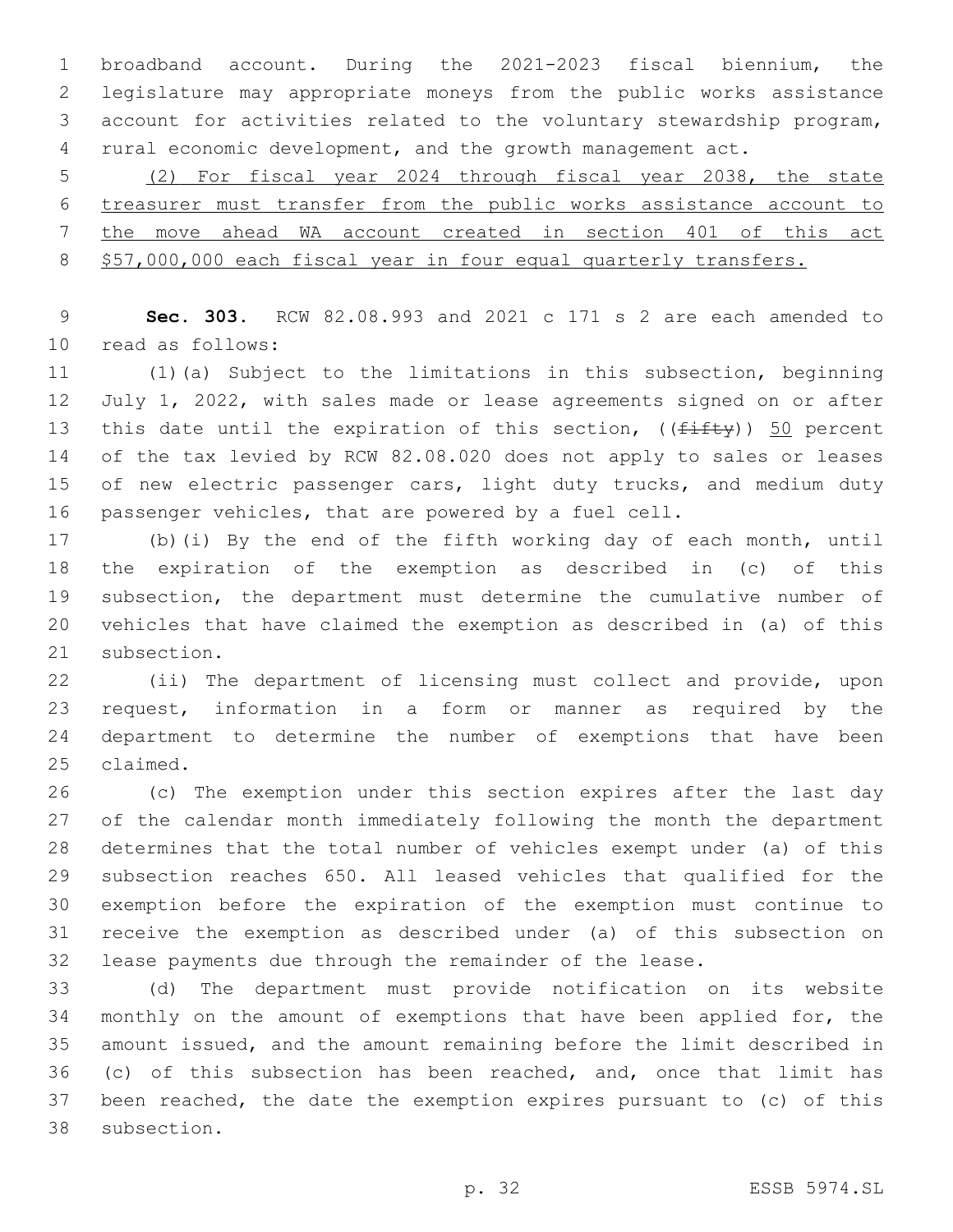(e) A person may not claim the exemption under this subsection if the person claims the exemption under RCW 82.08.9999 or 82.12.9999.

 (f) The per vehicle exemption must be based on the sales price for purchased vehicles and fair market value at the inception of the 5 lease for leased vehicles.

 (2)(a) Subject to the limitations in this subsection (2), beginning July 1, 2022, with sales made or lease agreements signed on or after this date until the expiration of this section, the entire tax levied by RCW 82.08.020 does not apply to the sale or lease of 10 used electric passenger cars, light duty trucks, and medium duty passenger vehicles, that are powered by a fuel cell.

 (b) The per vehicle exemption must be based on the sales price for purchased vehicles and fair market value at the inception of the lease for leased vehicles. However, the maximum value amount eligible for the exemption under (a) of this subsection is the lesser of 16 either ((sixteen thousand dollars)) \$16,000 or the fair market value 17 of the vehicle.

 (c) A person may not claim the exemption under this subsection (2) if the person claims the exemption under RCW 82.08.9999 or 82.12.9999.20

 (3)(a) For qualifying vehicles sold by a person licensed to do business in the state of Washington, the seller must keep records necessary for the department to verify eligibility under this section. The seller reporting the exemption must also submit itemized information to the department for all vehicles for which an exemption is claimed that must include the following: Vehicle make; vehicle 27 model; model year; whether the vehicle has been sold or leased; date 28 of sale or start date of lease; length of lease; sales price for purchased vehicles and fair market value at the inception of the lease for leased vehicles; and the total amount qualifying for the incentive claimed for each vehicle, in addition to the future monthly amount to be claimed for each leased vehicle. This information must be provided in a form and manner prescribed by the department.

 (b) For vehicles purchased from (i) a seller that is not licensed to do business in the state of Washington, or (ii) a private party, the buyer must keep records necessary for the department to verify eligibility under this section. The buyer claiming the exemption must also submit itemized information to the department for all vehicles for which an exemption is claimed that must include the following: 40 Vehicle make; vehicle model; model year; date of sale; sales price;

p. 33 ESSB 5974.SL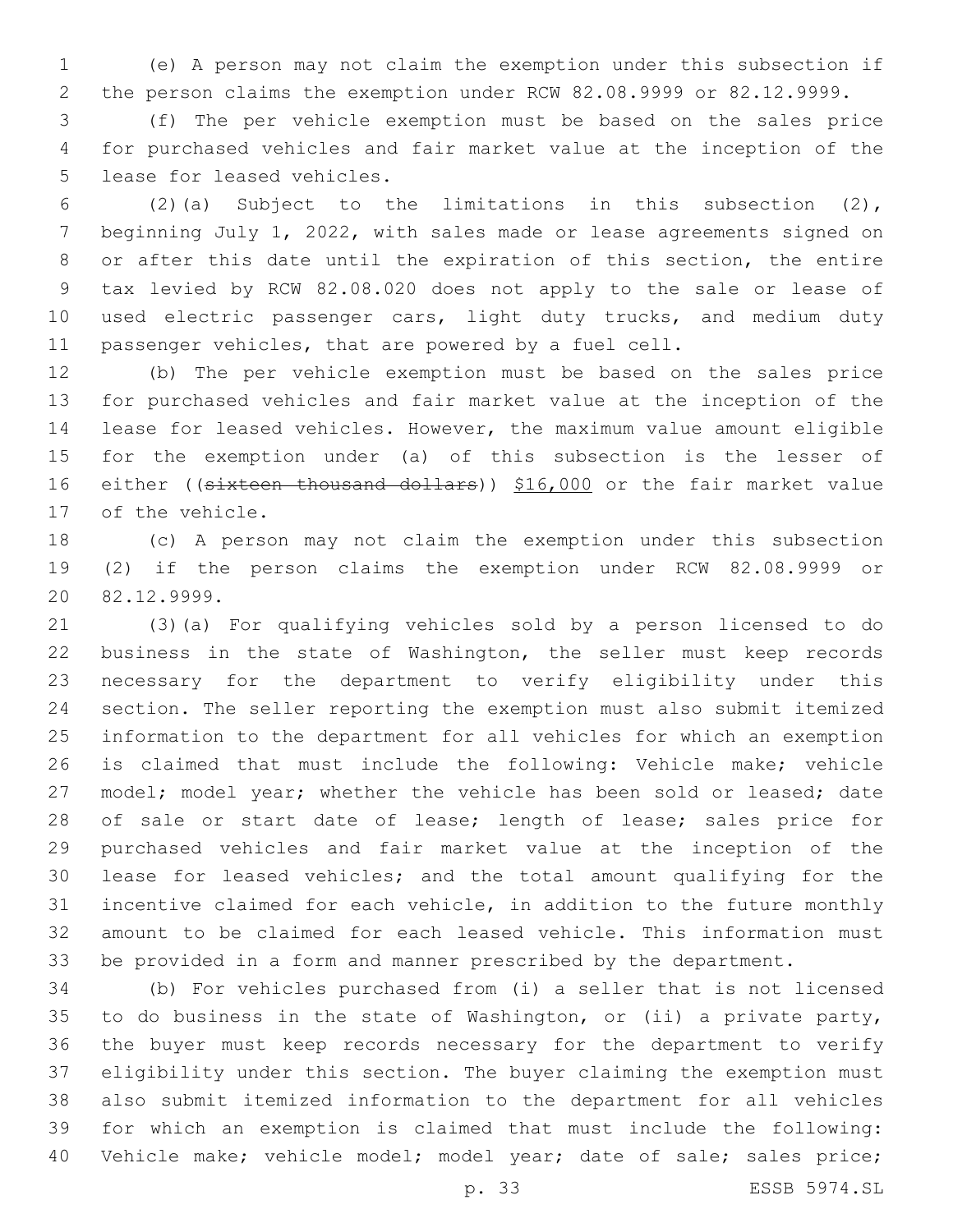and the total amount qualifying for the incentive claimed for each vehicle. This information must be provided in a form and manner 3 prescribed by the department.

 (4)(a) The department of licensing must maintain and publish a list of all vehicle models qualifying for the tax exemptions under this section and RCW 82.12.817 until the expiration of this section, and is authorized to issue final rulings on vehicle model 8 qualification for these criteria.

 (b) The department of revenue retains responsibility for determining whether a vehicle meets the applicable qualifying criterion under subsections (1) and (2) of this section.

12 (5) ((On the last day of July, October, January, and April of 13 each year, the state treasurer, based upon information provided by 14 the department, must transfer from the electric vehicle account to the general fund a sum equal to the dollar amount that would otherwise have been deposited into the general fund during the prior fiscal quarter but for the exemptions provided in this section. Information provided by the department to the state treasurer must be 19 based on the best available data, except that the department may provide estimates of taxes exempted under this section until such 21 time as retailers are able to report such exempted amounts on their 22 tax returns.

 $(6)$ )) By the last day of August 2023, and annually thereafter until this section expires, based on the best available data, the department must report the following information to the transportation committees of the legislature: The cumulative number of fuel cell electric vehicles that qualified for the exemptions under this section and RCW 82.12.817 by month of purchase or lease start and vehicle make and model; the dollar amount of all state retail sales and use taxes exempted on or after the qualification period start date, under this section and RCW 82.12.817; and estimates of the future costs of leased vehicles that qualified for the exemptions under this section and RCW 82.12.817.

 $(1, 7)$  (( $(1, 7)$ )) (6)(a) Sales of vehicles delivered to the buyer after the expiration of this section, or leased vehicles for which the lease agreement was signed after the expiration of this section, do not 37 qualify for the exemptions under this section.

 (b) All leased vehicles that qualified for the exemption under this section before the expiration of this section must continue to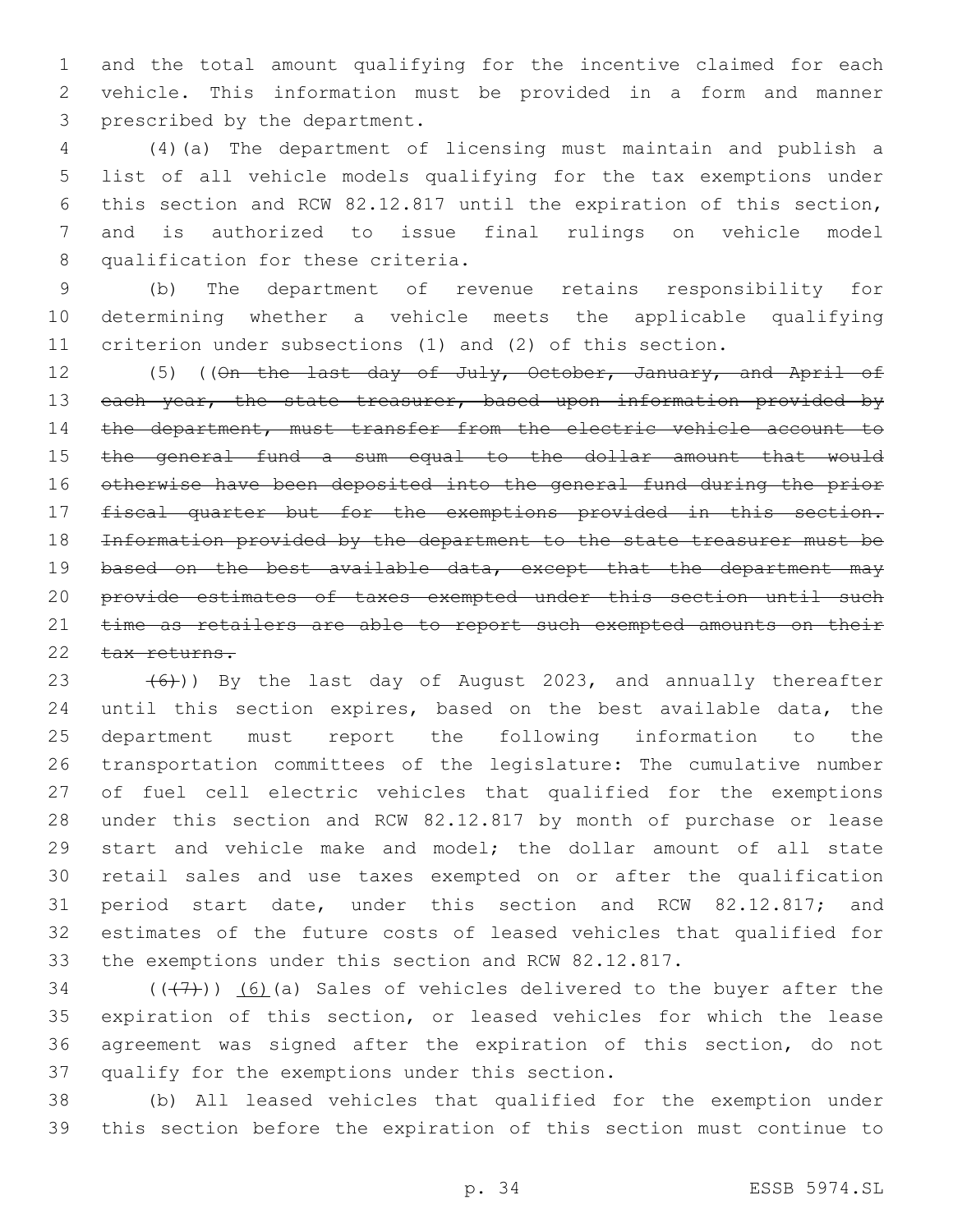receive the exemption on any lease payments due through the remainder 2 of the lease.

 $($   $((+8) )$   $(7)$  For the purposes of this section:

 (a) "Fair market value" has the same meaning as "value of the 5 article used" in RCW 82.12.010.

 (b) "Fuel cell" means a technology that uses an electrochemical reaction to generate electric energy by combining atoms of hydrogen 8 and oxygen in the presence of a catalyst.

 (c) "New vehicle" has the same meaning as "new motor vehicle" in 10 RCW 46.04.358.

 (d) "Selling price" and "sales price" have the same meaning as in 12 RCW 82.08.010.

(e) "Used vehicle" has the same meaning as in RCW 46.04.660.

14 (((49)) (8) This section expires June 30, 2029.

 **Sec. 304.** RCW 82.12.817 and 2021 c 171 s 3 are each amended to 16 read as follows:

 (1) Subject to the limitations in this subsection and RCW 82.08.993(1)(c), beginning July 1, 2022, with sales made or lease agreements signed on or after this date until the expiration of this 20 section,  $(\sqrt{f\text{ifty}})$  50 percent of the tax levied by RCW 82.12.020 does not apply to sales or leases of new electric passenger cars, light duty trucks, and medium duty passenger vehicles, that are powered by 23 a fuel cell.

 (2)(a) Subject to the limitations in this subsection (2), beginning July 1, 2022, with sales made or lease agreements signed on or after this date until the expiration of this section, the entire tax levied by RCW 82.12.020 does not apply to the sale or lease of used electric passenger cars, light duty trucks, and medium duty passenger vehicles, that are powered by a fuel cell.

 (b) The per vehicle exemption must be based on the sales price for purchased vehicles and fair market value at the inception of the lease for leased vehicles. However, the maximum value amount eligible for the exemption under (a) of this subsection is the lesser of 34 either ((sixteen thousand dollars)) \$16,000 or the fair market value 35 of the vehicle.

 (c) A person may not claim the exemption under this subsection (2) if the person claims the exemption under RCW 82.08.9999 or 82.12.9999.38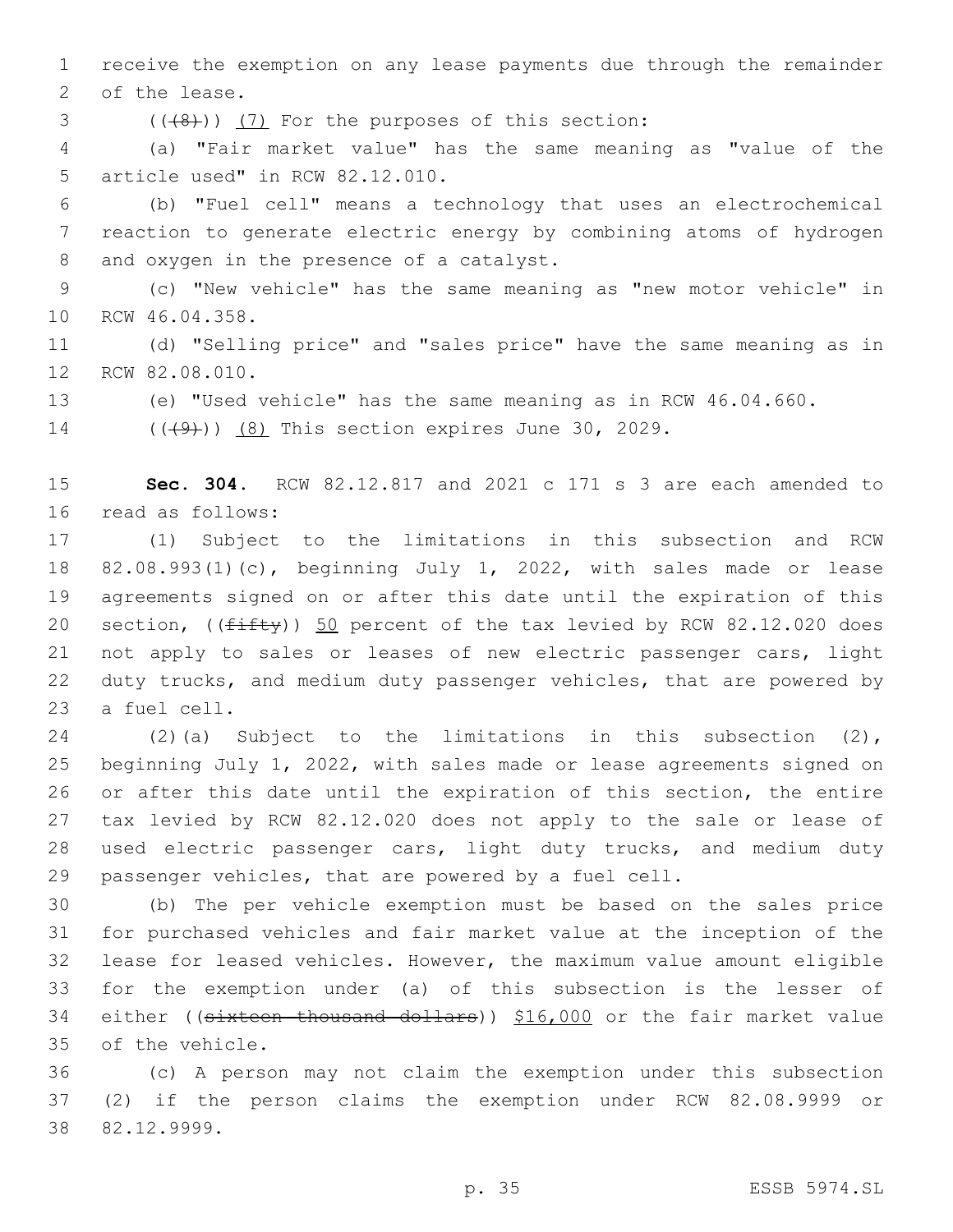(3) The buyer must keep records necessary for the department to verify eligibility under this section. The buyer claiming the exemption must also submit itemized information to the department for all vehicles for which an exemption is claimed that must include the following: Vehicle make; vehicle model; model year; whether the vehicle has been sold or leased; date of sale or start date of lease; length of lease; sales price for purchased vehicles and fair market value at the inception of the lease for leased vehicles; and the total amount qualifying for the incentive claimed for each vehicle, in addition to the future monthly amount to be claimed for each leased vehicle. This information must be provided in a form and 12 manner prescribed by the department.

 (4) ((On the last day of July, October, January, and April of 14 each year, the state treasurer, based upon information provided by 15 the department, must transfer from the electric vehicle account to the general fund a sum equal to the dollar amount that would otherwise have been deposited into the general fund during the prior fiscal quarter but for the exemptions provided in this section. Information provided by the department to the state treasurer must be 20 based on the best available data.

 $(5)$ ))(a) Sales of vehicles delivered to the buyer after the expiration of this section, or leased vehicles for which the lease agreement was signed after the expiration of this section, do not 24 qualify for the exemptions under this section.

 (b) All leased vehicles that qualified for the exemption under this section before the expiration of this section must continue to receive the exemption on any lease payments due through the remainder 28 of the lease.

29  $((+6+))$   $(5)$  The definitions in RCW 82.08.993 apply to this 30 section.

31  $((\langle 7 \rangle)(6)$  This section expires June 30, 2029.

 **Sec. 305.** RCW 82.08.9999 and 2021 c 145 s 13 are each amended to 33 read as follows:

 (1) Beginning August 1, 2019, with sales made or lease agreements signed on or after the qualification period start date:

 (a) The tax levied by RCW 82.08.020 does not apply as provided in (b) of this subsection to sales or leases of new or used passenger cars, light duty trucks, and medium duty passenger vehicles that:

(i) Are exclusively powered by a clean alternative fuel; or

p. 36 ESSB 5974.SL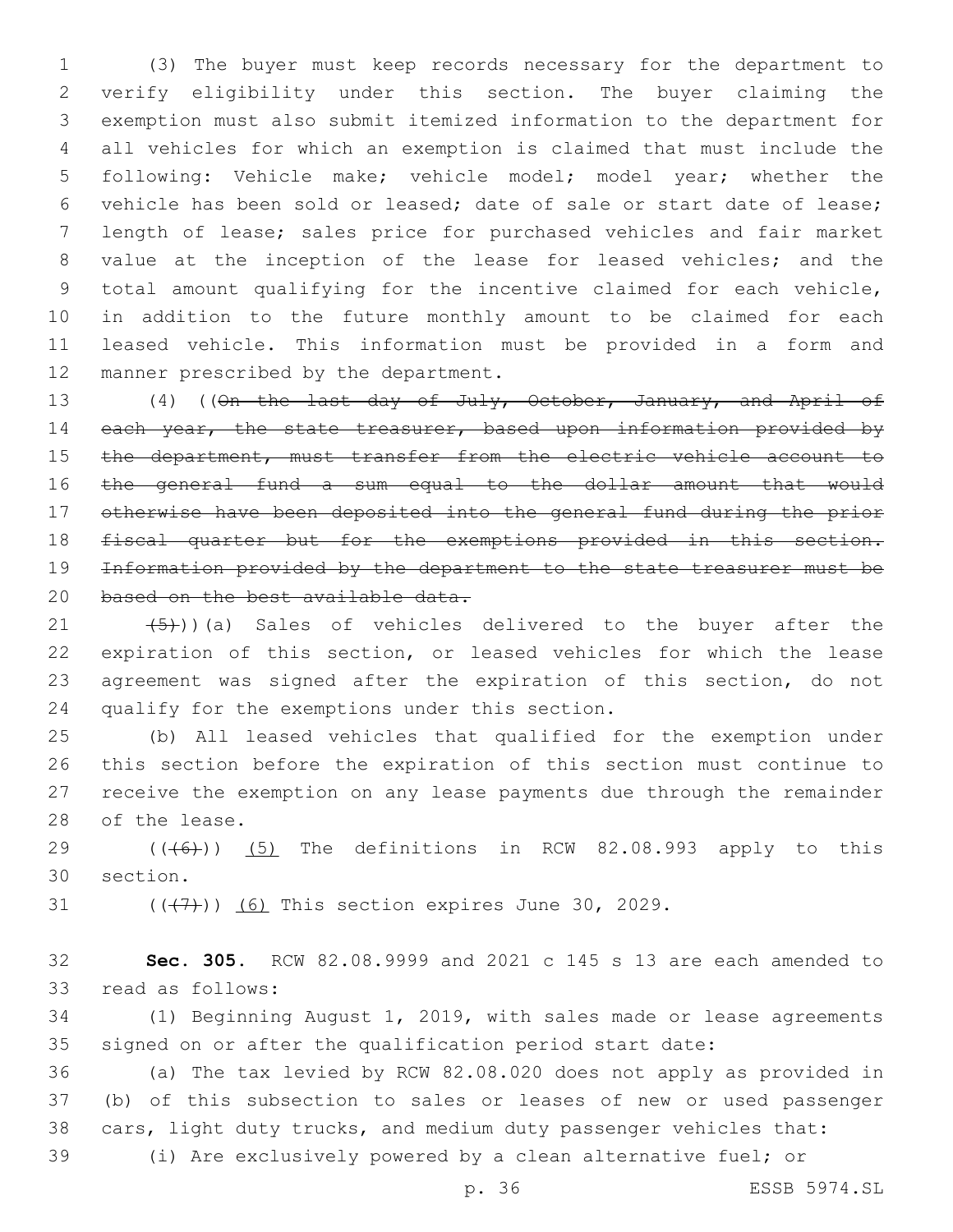(ii) Use at least one method of propulsion that is capable of being reenergized by an external source of electricity and are 3 capable of traveling at least ((thirty)) 30 miles using only battery 4 power; and

 (iii)(A) Have a vehicle selling price plus trade-in property of 6 like kind for purchased vehicles that:

 (I) For a vehicle that is a new vehicle at the time of the purchase date or the date the lease agreement was signed, does not 9 exceed ((forty-five thousand dollars)) \$45,000; or

 (II) For a vehicle that is a used vehicle at the time of the purchase date or the date the lease agreement was signed, does not 12 exceed ((thirty thousand dollars)) \$30,000; or

 (B) Have a fair market value at the inception of the lease for 14 leased vehicles that:

 (I) For a vehicle that is a new vehicle at the time of the purchase date or the date the lease agreement was signed, does not 17 exceed ((forty-five thousand dollars)) \$45,000; or

 (II) For a vehicle that is a used vehicle at the time of the purchase date or the date the lease agreement was signed, does not 20 exceed ((thirty thousand dollars)) \$30,000;

 (b)(i) The exemption in this section is applicable for up to the amounts specified in (b)(ii) or (iii) of this subsection of:

 (A) The total amount of the vehicle's selling price, for sales 24 made; or

 (B) The total lease payments made plus any additional selling price of the leased vehicle if the original lessee purchases the leased vehicle before the qualification period end date, for lease 28 agreements signed.

 (ii) Based on the purchase date or the date the lease agreement was signed of the vehicle if the vehicle is a new vehicle at the time of the purchase date or the date the lease agreement was signed:

 (A) From the qualification period start date until July 31, 2021, the maximum amount eligible under (b)(i) of this subsection is 34 ((twenty-five thousand dollars)) \$25,000;

 (B) From August 1, 2021, until July 31, 2023, the maximum amount 36 eligible under (b)(i) of this subsection is ((twenty thousand 37 dollars)) \$20,000;

 (C) From August 1, 2023, until July 31, 2025, the maximum amount 39 eligible under (b)(i) of this subsection is ((fifteen thousand 40 dollars)) \$15,000.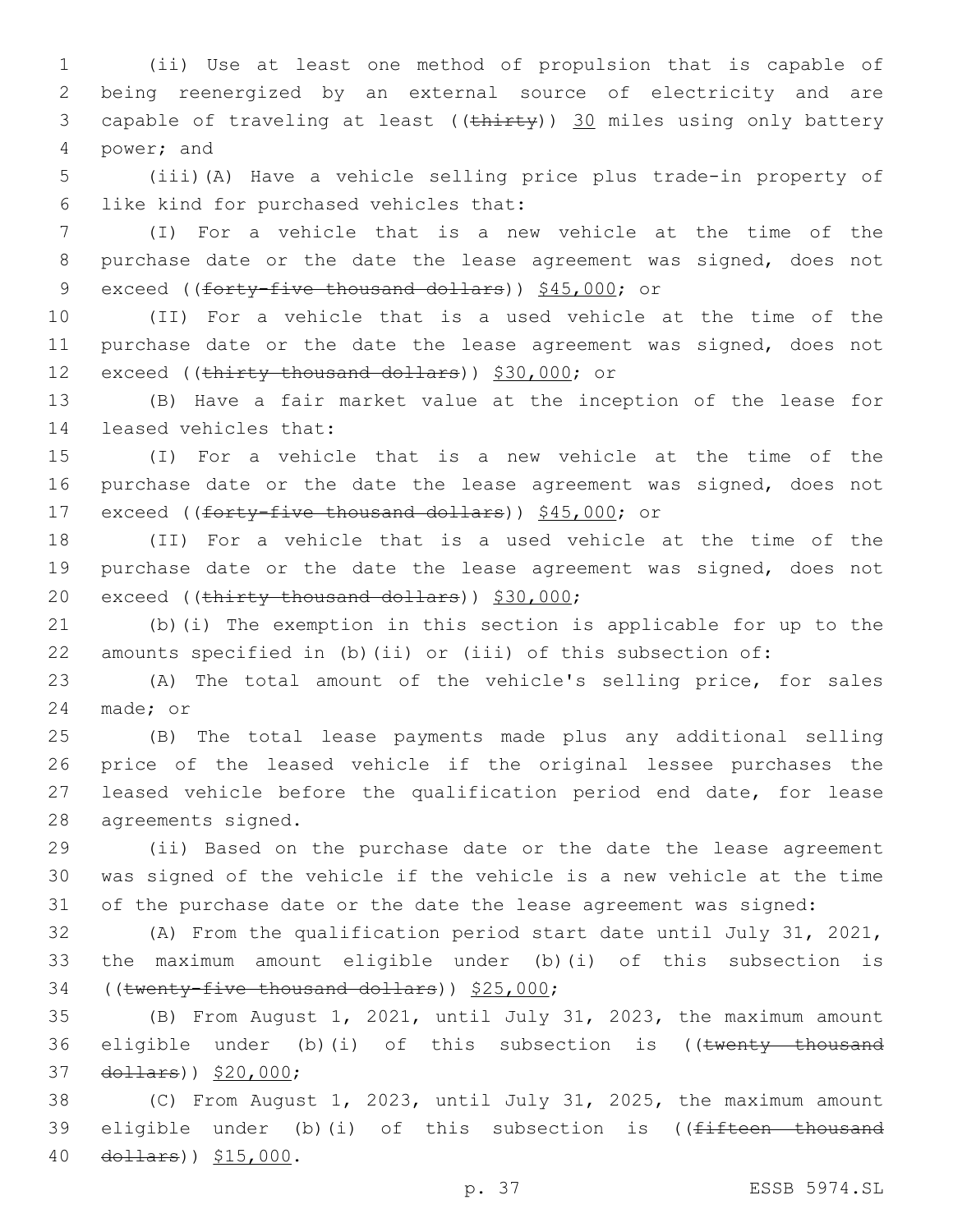(iii) If the vehicle is a used vehicle at the time of the purchase date or the date the lease agreement was signed, the maximum 3 amount eligible under (b)(i) of this subsection is ((sixteen thousand 4 dollars)  $$16,000$ .

 (2) The seller must keep records necessary for the department to verify eligibility under this section. A person claiming the exemption must also submit itemized information to the department for all vehicles for which an exemption is claimed that must include the 9 following: Vehicle make; vehicle model; model year; whether the 10 vehicle has been sold or leased; date of sale or start date of lease; length of lease; sales price for purchased vehicles and fair market value at the inception of the lease for leased vehicles; and the total amount qualifying for the incentive claimed for each vehicle, in addition to the future monthly amount to be claimed for each leased vehicle. This information must be provided in a form and 16 manner prescribed by the department.

 (3)(a) The department of licensing must maintain and publish a list of all vehicle models qualifying for the tax exemptions under this section or RCW 82.12.9999 until the expiration date of this section, and is authorized to issue final rulings on vehicle model qualification for these criteria. A seller is not responsible for repayment of the tax exemption under this section and RCW 82.12.9999 for a vehicle if the department of licensing's published list of qualifying vehicle models on the purchase date or the date the lease agreement was signed includes the vehicle model and the department of licensing subsequently removes the vehicle model from the published list, and, if applicable, the vehicle meets the qualifying criterion under subsection (1)(a)(iii)(B) of this section and RCW 29 82.12.9999(1)(a)(iii)(B).

 (b) The department of revenue retains responsibility for determining whether a vehicle meets the applicable qualifying criterion under subsection (1)(a)(iii)(B) of this section and RCW 33 82.12.9999(1)(a)(iii)(B).

 (4) ((On the last day of January, April, July, and October of 35 each year, the state treasurer, based upon information provided by the department, must transfer from the electric vehicle account to the general fund a sum equal to the dollar amount that would otherwise have been deposited into the general fund during the prior calendar quarter but for the exemption provided in this section. Information provided by the department to the state treasurer must be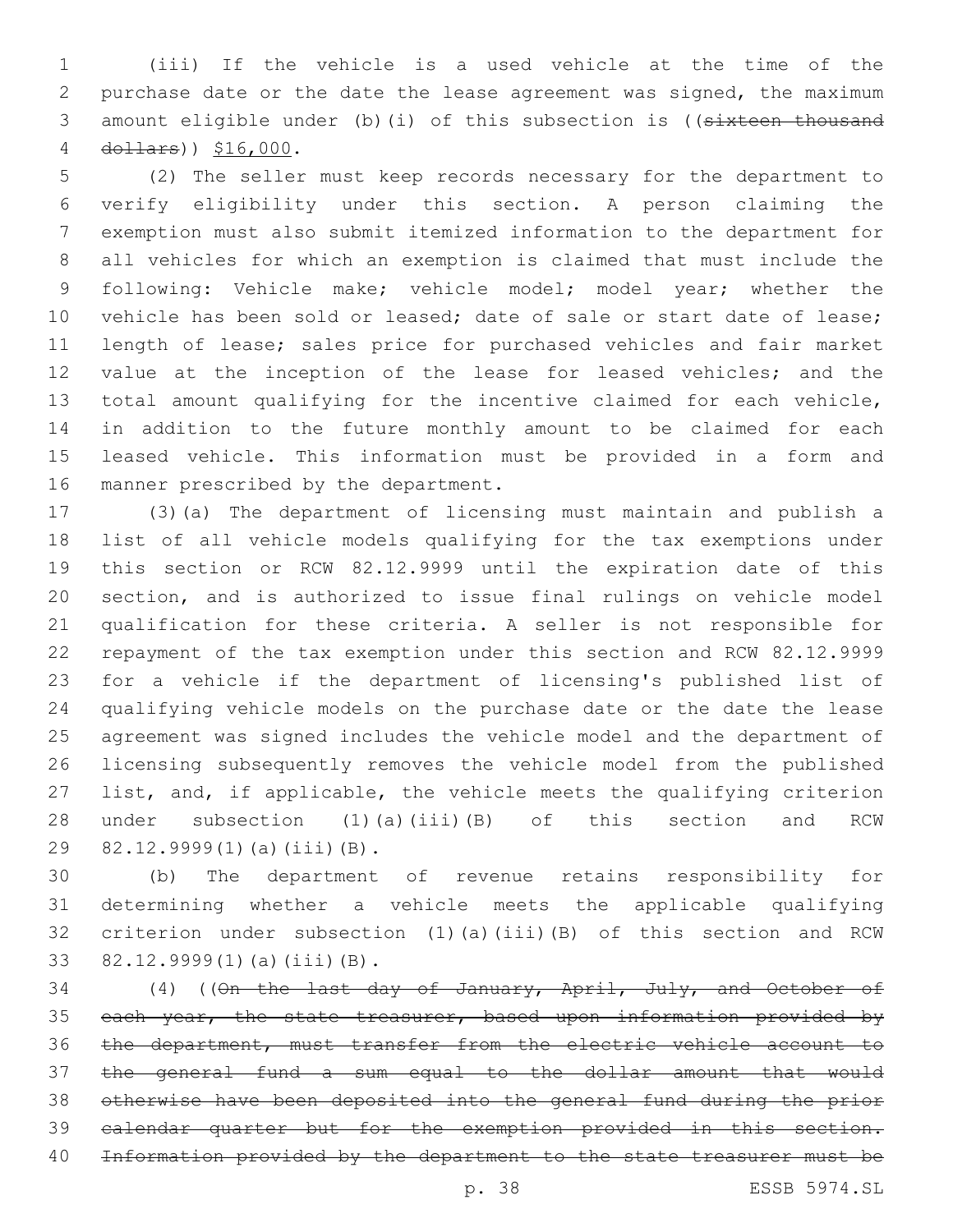1 based on the best available data, except that the department may provide estimates of taxes exempted under this section until such time as retailers are able to report such exempted amounts on their 4 tax returns.

5 (5)) By the last day of October 2019, and every six months thereafter until this section expires, based on the best available data, the department must report the following information to the transportation committees of the legislature: The cumulative number of vehicles that qualified for the exemption under this section and RCW 82.12.9999 by month of purchase or lease start and vehicle make and model; the dollar amount of all state retail sales and use taxes exempted on or after the qualification period start date, under this section and RCW 82.12.9999; and estimates of the future costs of leased vehicles that qualified for the exemption under this section 15 and RCW 82.12.9999.

16  $((\left\langle 6 \right\rangle))$  (5) The definitions in this subsection apply throughout this section unless the context clearly requires otherwise.

 (a) "Clean alternative fuel" means natural gas, propane, hydrogen, or electricity, when used as a fuel in a motor vehicle that meets the California motor vehicle emission standards in Title 13 of the California Code of Regulations, effective January 1, 2019, and the rules of the Washington state department of ecology.

 (b) "Fair market value" has the same meaning as "value of the 24 article used" in RCW 82.12.010.

 (c) "New vehicle" has the same meaning as "new motor vehicle" in 26 RCW 46.04.358.

(d) "Qualification period end date" means August 1, 2025.

(e) "Qualification period start date" means August 1, 2019.

(f) "Used vehicle" has the same meaning as in RCW 46.04.660.

 $((+7+))$  (6)(a) Sales of vehicles delivered to the buyer or leased vehicles for which the lease agreement was signed after the qualification period end date do not qualify for the exemption under 33 this section.

 (b) All leased vehicles that qualified for the exemption under this section before the qualification period end date must continue to receive the exemption as described under subsection (1)(b) of this section on any lease payments due through the remainder of the lease 38 before August 1, 2028.

 $(1, 4)$  (( $(4, 8)$ )) (7) This section expires August 1, 2028.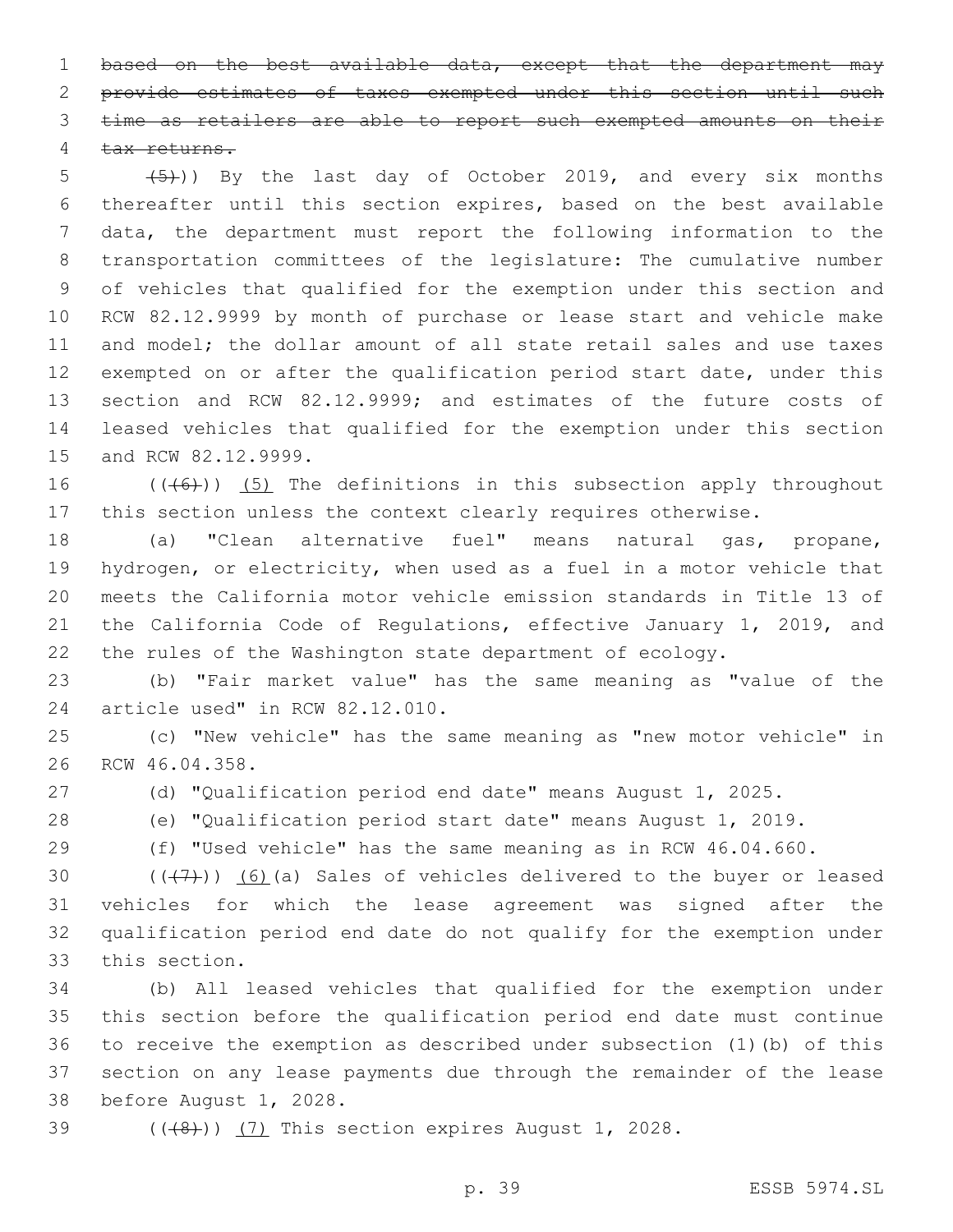1  $((\text{(+9)})$   $(8)$  This section is supported by the revenues generated 2 in RCW 46.17.324, and therefore takes effect only if RCW 46.17.324 is 3 enacted by June 30, 2019.

4 **Sec. 306.** RCW 82.12.9999 and 2019 c 287 s 10 are each amended to 5 read as follows:

6 (1) Beginning August 1, 2019, beginning with sales made or lease 7 agreements signed on or after the qualification period start date:

8 (a) The provisions of this chapter do not apply as provided in 9 (b) of this subsection in respect to the use of new or used passenger 10 cars, light duty trucks, and medium duty passenger vehicles that:

11 (i) Are exclusively powered by a clean alternative fuel; or

12 (ii) Use at least one method of propulsion that is capable of 13 being reenergized by an external source of electricity and are 14 capable of traveling at least ((thirty)) 30 miles using only battery 15 power; and

16 (iii)(A) Have a fair market value at the time use tax is imposed 17 for purchased vehicles that:

18 (I) For a vehicle that is a new vehicle at the time of the 19 purchase date or the date the lease agreement was signed, does not 20 exceed ((forty-five thousand dollars)) \$45,000; or

21 (II) For a vehicle that is a used vehicle at the time of the 22 purchase date or the date the lease agreement was signed, does not 23 exceed ((thirty thousand dollars)) \$30,000; or

24 (B) Have a fair market value at the inception of the lease for 25 leased vehicles that:

26 (I) For a vehicle that is a new vehicle at the time of the 27 purchase date or the date the lease agreement was signed, does not 28 exceed ((forty-five thousand dollars)) \$45,000; or

29 (II) For a vehicle that is a used vehicle at the time of the 30 purchase date or the date the lease agreement was signed, does not 31 exceed ((thirty thousand dollars)) \$30,000;

32 (b)(i) The exemption in this section is only applicable for up to 33 the amounts specified in (b)(ii) or (iii) of this subsection of:

34 (A) The total amount of the vehicle's purchase price, for sales 35 made; or

 (B) The total lease payments made plus any additional purchase price of the leased vehicle if the original lessee purchases the leased vehicle before the qualification period end date, for lease 39 agreements signed.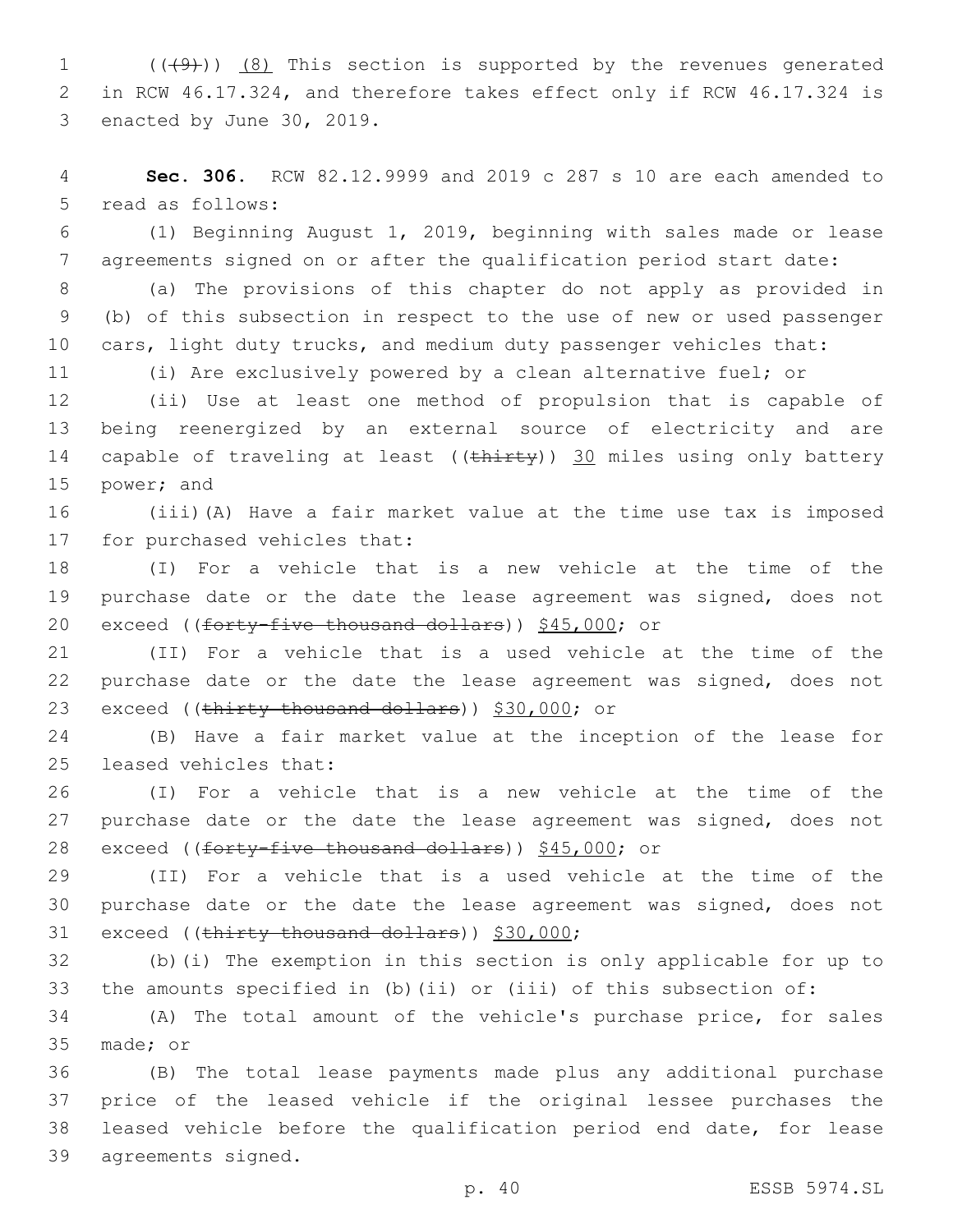(ii) Based on the purchase date or the date the lease agreement was signed of the vehicle if the vehicle is a new vehicle at the time of the purchase date or the date the lease agreement was signed:

 (A) From the qualification period start date until July 31, 2021, the maximum amount eligible under (b)(i) of this subsection is 6 ((twenty-five thousand dollars))  $$25,000;$ 

 (B) From August 1, 2021, until July 31, 2023, the maximum amount 8 eligible under (b)(i) of this subsection is ((twenty thousand 9 dollars)) \$20,000;

 (C) From August 1, 2023, until July 31, 2025, the maximum amount 11 eligible under (b)(i) of this subsection is ((fifteen thousand 12 dollars)) \$15,000.

 (iii) If the vehicle is a used vehicle at the time of the purchase date or the date the lease agreement was signed, the maximum 15 amount eligible under (b) (i) of this subsection is ((sixteen thousand 16 dollars)) \$16,000.

 (2)(a) The seller must keep records necessary for the department to verify eligibility under this section, except as provided in (b) of this subsection. A person claiming the exemption must also submit itemized information to the department for all vehicles for which an exemption is claimed that must include the following: Vehicle make; vehicle model; model year; whether the vehicle has been sold or 23 leased; date of sale or start date of lease; length of lease; fair market value of the vehicle; and the total amount qualifying for the incentive claimed for each vehicle, in addition to the future monthly amount to be claimed for each leased vehicle. This information must be provided in a form and manner prescribed by the department.

 (b) (a) of this subsection applies only if the seller or person claiming the exemption is a vehicle dealer, as defined under RCW 46.70.011. When the seller is not a vehicle dealer, the department of licensing must establish a process for granting the tax exemption under this section for use tax otherwise collected at the time the ownership of a vehicle is transferred when the vehicle qualifies for the use tax exemption under subsection (1)(a) of this section, and must provide any information required under (a) of this subsection that it obtains as part of the vehicle titling and registration process for these vehicles to the department on at least a quarterly basis.38

39 (3) ((On the last day of January, April, July, and October of 40 each year, the state treasurer, based upon information provided by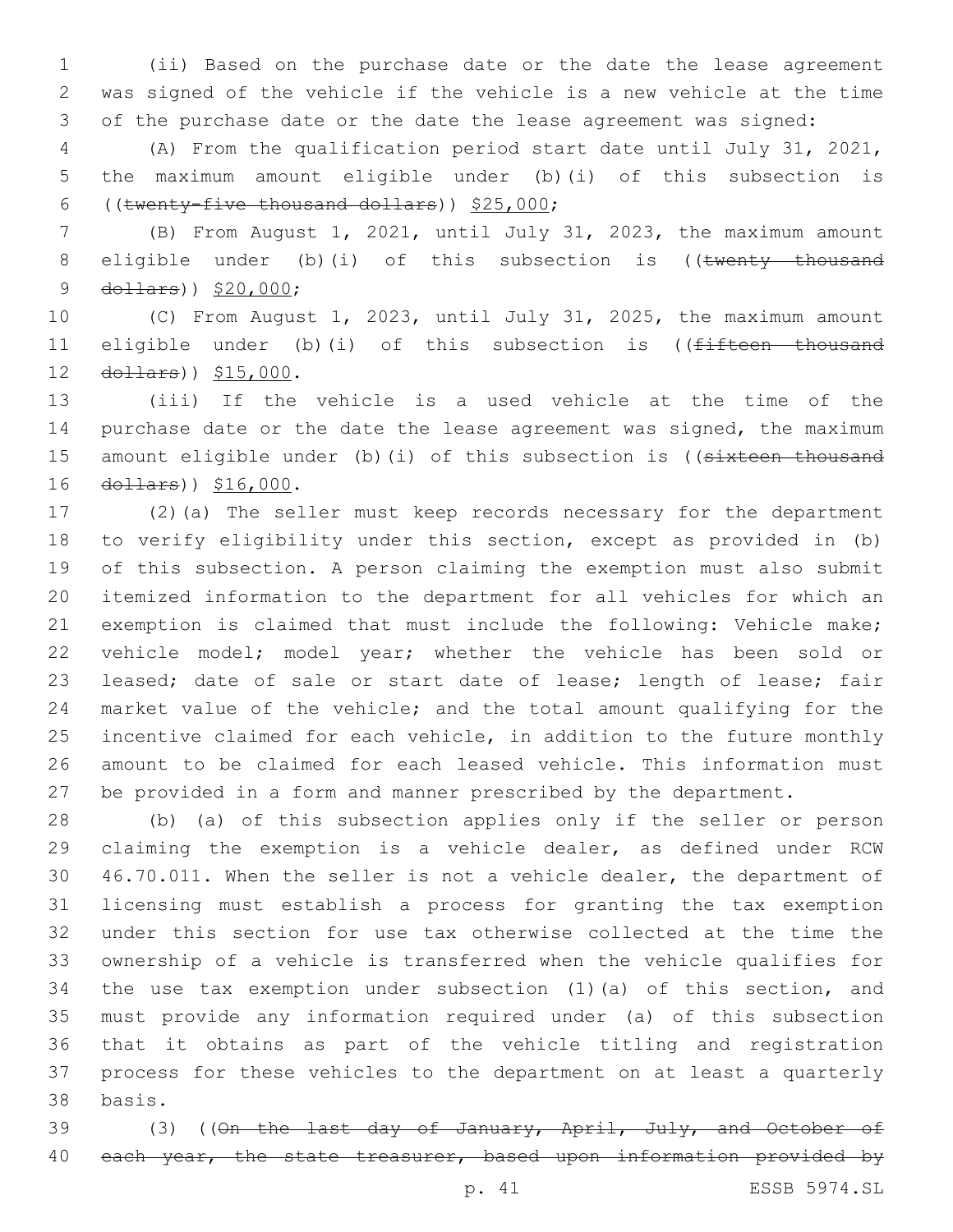1 the department, must transfer from the electric vehicle account to the general fund a sum equal to the dollar amount that would otherwise have been deposited into the general fund during the prior calendar quarter but for the exemption provided in this section. Information provided by the department to the state treasurer must be 6 based on the best available data.

  $(4)$ ))(a) Vehicles purchased or leased vehicles for which the lease agreement was signed after the qualification period end date do 9 not qualify for the exemption under this section.

 (b) All leased vehicles that qualified for the exemption under this section before the qualification period end date must continue to receive the exemption as described under subsection (1)(b) of this section on any lease payments due through the remainder of the lease 14 before August 1, 2028.

 $((\overline{5})$   $(4)$  The definitions in RCW 82.08.9999 apply to this 16 section.

17 (((6)) (5) This section is supported by the revenues generated in RCW 46.17.324, and therefore takes effect only if RCW 46.17.324 is 19 enacted by June 30, 2019.

 $((\langle 7 \rangle)(6)$  This section expires August 1, 2028.

 **Sec. 307.** RCW 82.04.4496 and 2019 c 287 s 8 are each amended to 22 read as follows:

 (1)(a)(i) A person who is taxable under this chapter is allowed a credit against the tax imposed in this chapter according to the gross vehicle weight rating of the vehicle and the incremental cost of the vehicle purchased above the purchase price of a comparable conventionally fueled vehicle. The credit is limited, as set forth in the table below, to the lesser of the incremental cost amount or the maximum credit amount per vehicle purchased, and subject to a maximum 30 annual credit amount per vehicle class.

| 31 | Gross Vehicle Weight    | Incremental Cost Amount | Maximum Credit Amount | Maximum Annual Credit |
|----|-------------------------|-------------------------|-----------------------|-----------------------|
| 32 |                         |                         | Per Vehicle           | Per Vehicle Class     |
| 33 | Up to $14,000$ pounds   | 75% of incremental cost | \$25,000              | \$2,000,000           |
| 34 | 14,001 to 26,500 pounds | 75% of incremental cost | \$50,000              | \$2,000,000           |
| 35 | Above 26,500 pounds     | 75% of incremental cost | \$100,000             | \$2,000,000           |

 (ii) A person who is taxable under this chapter is allowed a 37 credit against the tax imposed in this chapter for up to  $((f\text{iff}\ y))$  50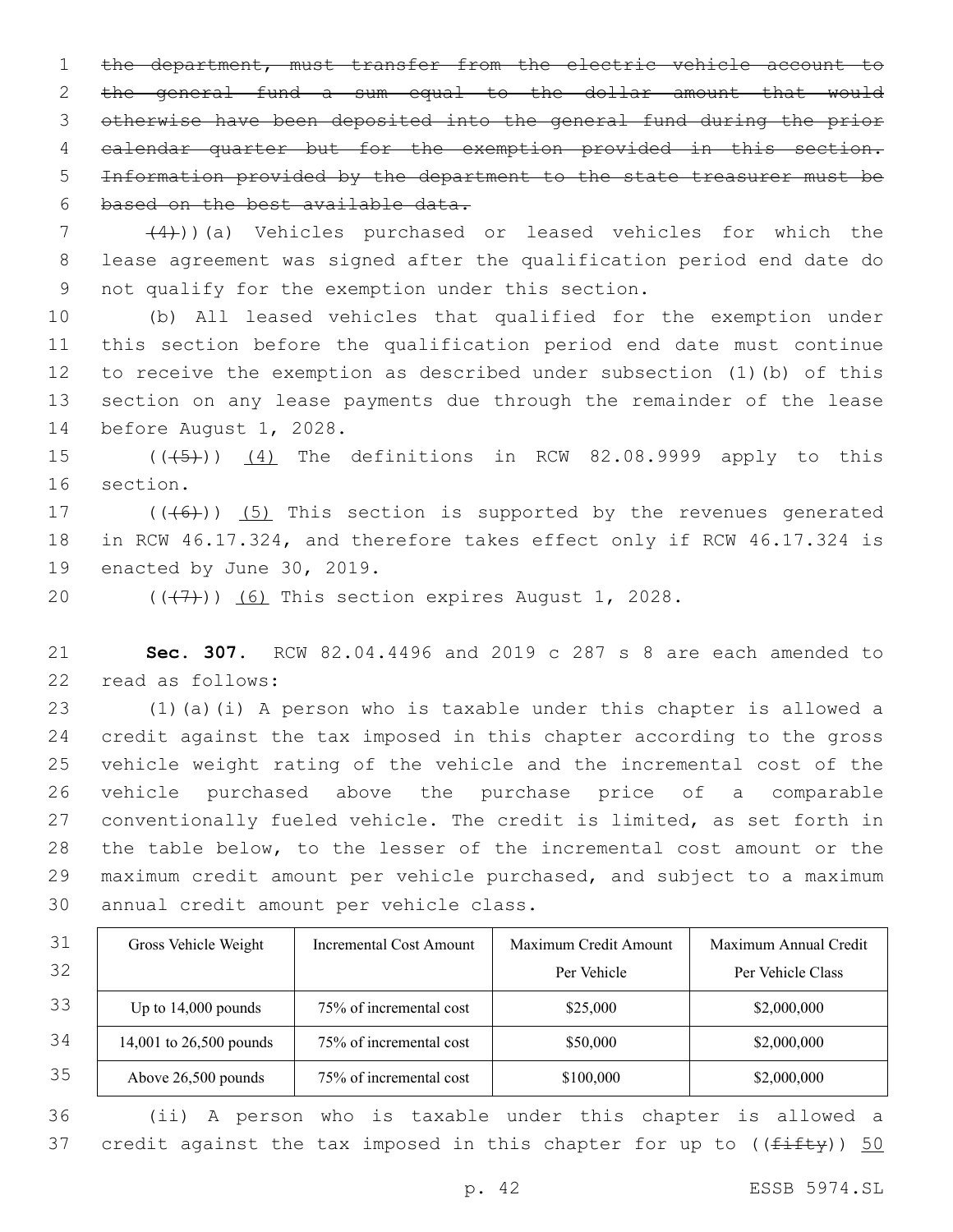percent of the cost to purchase alternative fuel vehicle infrastructure, tangible personal property that will become a component of alternative fuel vehicle infrastructure, and installation and construction of alternative fuel vehicle infrastructure, but excluding the cost of property acquisition and site improvement related to the installation of alternative fuel vehicle infrastructure. The credit is subject to a maximum annual 8 credit amount of ((two million dollars)) \$2,000,000.

 (b) On September 1st of each year, any unused credits from any category identified in (a) of this subsection must be made available to applicants applying for credits under any other category identified in (a) of this subsection, subject to the maximum annual and total credit amounts identified in this subsection. The credit established in this section and RCW 82.16.0496 is subject to a 15 maximum annual credit amount of ((six million dollars)) \$6,000,000, 16 and a maximum total credit amount of ((thirty-two and one-half million dollars)) \$32,500,000 since the credit became available on 18 July 15, 2015.

 (c) The credit provided in (a)(i) of this subsection is available for the lease of a vehicle. The credit amount for a leased vehicle is equal to the credit in (a)(i) of this subsection multiplied by the lease reduction factor. The person claiming the credit for a leased vehicle must be the lessee as identified in the lease contract.

 (2) A person who is taxable under this chapter is allowed, subject to the maximum annual credit per category in subsection (1)(a) of this section, a credit against the tax imposed in this 27 chapter for the lesser of ((twenty-five thousand dollars)) \$25,000 or 28 ((fifty)) 50 percent of the costs of converting a commercial vehicle to be principally powered by a clean alternative fuel with a United States environmental protection agency certified conversion.

 (3) The total credits under subsection (1)(a)(i) of this section 32 may not exceed the lesser of ((two hundred fifty thousand dollars)) 33 \$250,000 or ((twenty-five)) 25 vehicles per person per calendar year.

 (4) A person may not receive credit under this section for amounts claimed as credits under chapter 82.16 RCW.

(5) Credits are available on a first-in-time basis.

 (a) The department must disallow any credits, or portion thereof, that would cause the total amount of credits claimed under this 39 section, and RCW 82.16.0496, during any calendar year to exceed ((six 40 million dollars)) \$6,000,000. The department must provide

p. 43 ESSB 5974.SL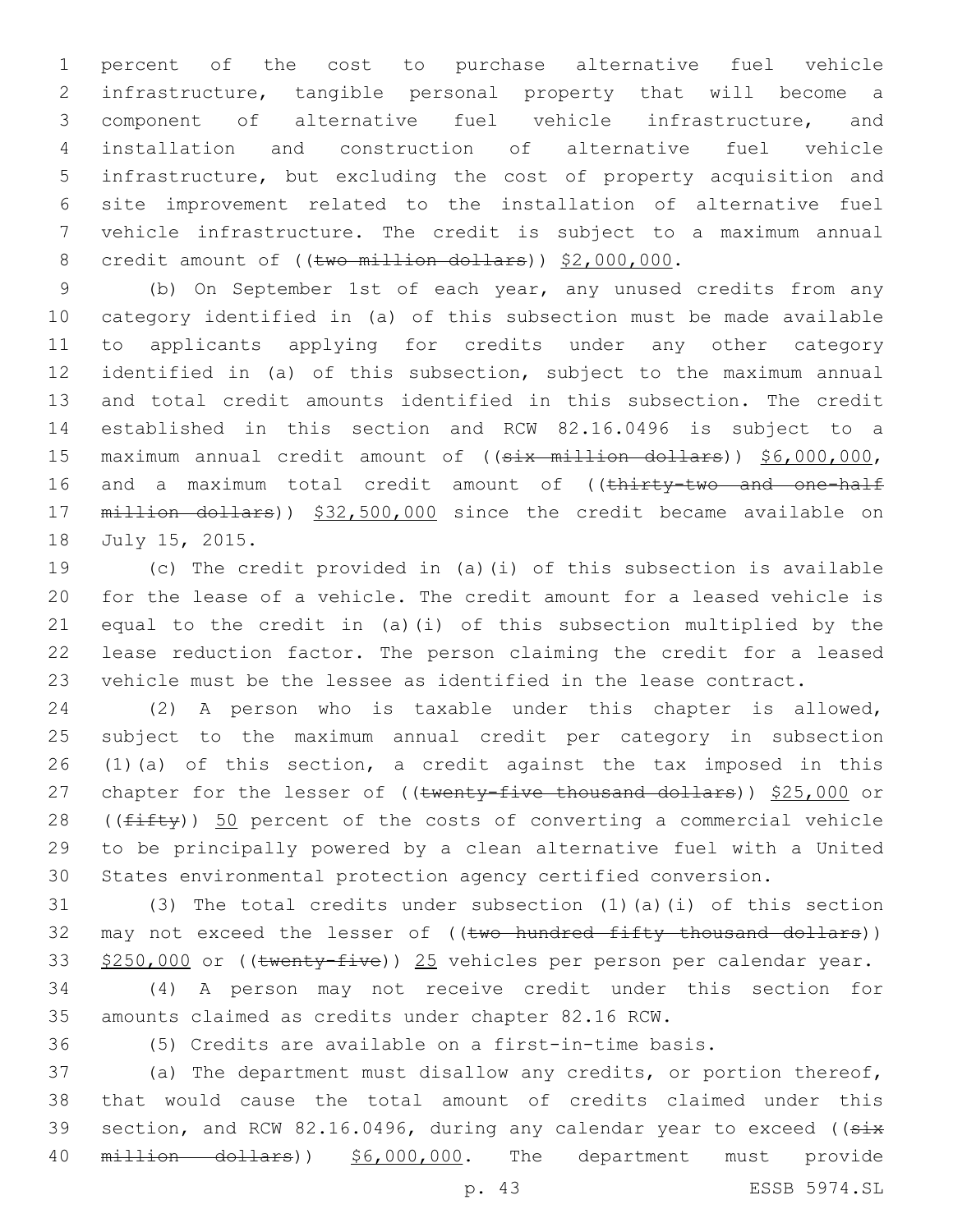notification on its website monthly on the amount of credits that have been applied for, the amount issued, and the amount remaining before the statewide annual limit is reached. In addition, the department must provide written notice to any person who has applied to claim tax credits in excess of the limitation in this subsection.

 (b) The department must disallow any credits, or portion thereof, that would cause the total amount of credits claimed beginning July 8 15, 2015, under this section and RCW 82.16.0496 to exceed ((thirty-9 two and one-half million dollars)) \$32,500,000. The department must provide notification on its website monthly on the total amount of credits that have been applied for, the amount issued, and the amount remaining before the statewide limit is reached. In addition, the department must provide written notice to any person who has applied to claim tax credits in excess of the limitation in this subsection.

 (6) For the purposes of the limits provided in this section, a credit must be counted against such limits for the calendar year in 17 which the credit is earned.

 (7) To claim a credit under this section a person must electronically file with the department all returns, forms, and any other information required by the department, in an electronic format as provided or approved by the department. No refunds may be granted 22 for credits under this section.

 (8) To claim a credit under this section, the person applying 24 must:

(a) Complete an application for the credit which must include:

 (i) The name, business address, and tax identification number of 27 the applicant;

 (ii) A quote or unexecuted copy of the purchase requisition or order for the vehicle, infrastructure, infrastructure components, infrastructure construction, or infrastructure installation;

 (iii) The type of alternative fuel to be used by the vehicle or 32 supported by the infrastructure;

 (iv) The incremental cost of the alternative fuel system for 34 vehicle credits;

 (v) The anticipated delivery date of the vehicle, the anticipated delivery date of the infrastructure or infrastructure components, the anticipated construction completion date of the infrastructure, or the anticipated installation completion date of the infrastructure;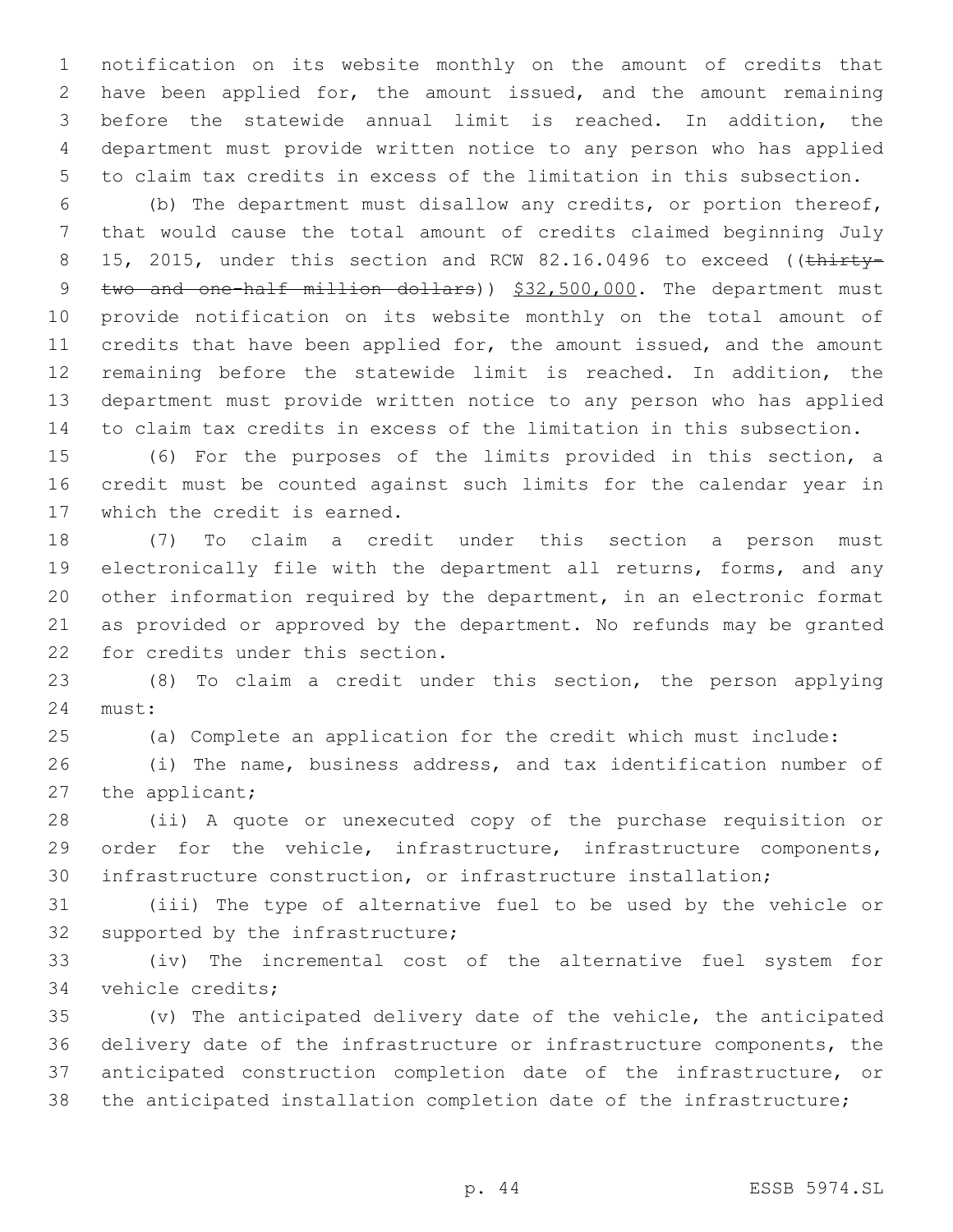(vi) The estimated annual fuel use of the vehicle in the anticipated duties or the estimated annual fuel to be supplied by the infrastructure;3

(vii) The gross weight of each vehicle for vehicle credits;

 (viii) For leased vehicles, a copy of the lease contract that includes the gross capitalized cost, residual value, and name of the 7 lessee; and

 (ix) Any other information deemed necessary by the department to support administration or reporting of the program.

10 (b) Within ((<del>fifteen</del>)) 15 days of notice of credit availability from the department, provide notice of intent to claim the credit 12 including:

 (i) A copy of the order for the vehicle or infrastructure-related item, including the total cost for the vehicle or infrastructure-15 related item:

 (ii) The anticipated delivery date of the vehicle or infrastructure or infrastructure component, which must be within one 18 year of acceptance of the credit;

 (iii) The anticipated construction or installation completion date of the infrastructure, which must be within two years of 21 acceptance of the credit; and

 (iv) Any other information deemed necessary by the department to support administration or reporting of the program.

24 (c) Provide final documentation within ((thirty)) 30 days of receipt of the vehicle or infrastructure or infrastructure components or of completion of construction or installation of the 27 infrastructure, including:

 (i) A copy of the final invoice for the vehicle or 29 infrastructure-related items;

 (ii) A copy of the factory build sheet or equivalent 31 documentation;

(iii) The vehicle identification number of each vehicle;

 (iv) The incremental cost of the alternative fuel system for 34 vehicle credits;

 (v) Attestations signed by both the seller and purchaser of each vehicle attesting that the incremental cost of the alternative fuel system includes only the costs necessary for the vehicle to run on alternative fuel and no other vehicle options, equipment, or costs; 39 and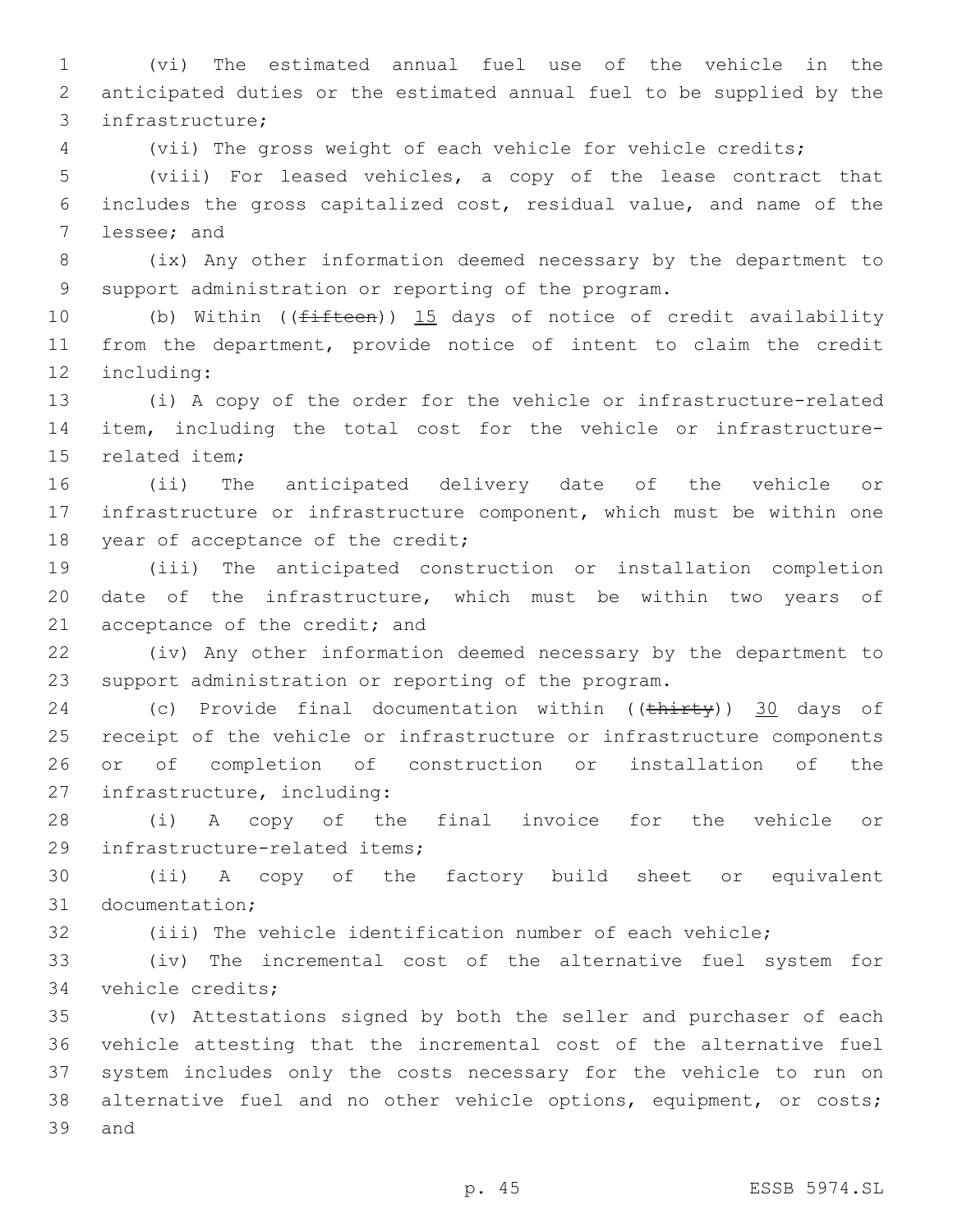(vi) Any other information deemed necessary by the department to support administration or reporting of the program.

 (9) A person applying for credit under subsection (8) of this section may apply for multiple vehicles on the same application, but the application must include the required information for each vehicle included in the application. A separate application is required for infrastructure-related items, but all infrastructure- related items at a single location may be included in a single application provided the required information for each infrastructure-related item is included in the application.

 (10) To administer the credits, the department must, at a 12 minimum:

 (a) Provide notification on its website monthly of the amount of credits that have been applied for, claimed, and the amount remaining 15 before the statewide annual limit and total limit are reached;

16 (b) Within ((fifteen)) 15 days of receipt of the application, notify persons applying of the availability of tax credits in the year in which the vehicles or infrastructure applied for are anticipated to be delivered, constructed, or installed;

20 (c) Within ( $(fifteen)$ ) 15 days of receipt of the notice of intent 21 to claim the tax credit, notify the applicant of the approval, denial, or missing information in their notice; and

23 (d) Within ((<del>fifteen</del>)) 15 days of receipt of final documentation, review the documentation and notify the person applying of the 25 acceptance of their final documentation.

 (11) If a person fails to supply the information as required in subsection (8) of this section, the department must deny the 28 application.

 (12)(a) Taxpayers are only eligible for a credit under this 30 section based on:

 (i) Sales or leases of new commercial vehicles and qualifying used commercial vehicles with propulsion units that are principally 33 powered by a clean alternative fuel;

 (ii) Costs to modify a commercial vehicle, including sales of tangible personal property incorporated into the vehicle and labor or service expenses incurred in modifying the vehicle, to be principally 37 powered by a clean alternative fuel; or

 (iii) Sales of alternative fuel vehicle infrastructure or infrastructure components, or the cost of construction or installation of alternative fuel vehicle infrastructure.

p. 46 ESSB 5974.SL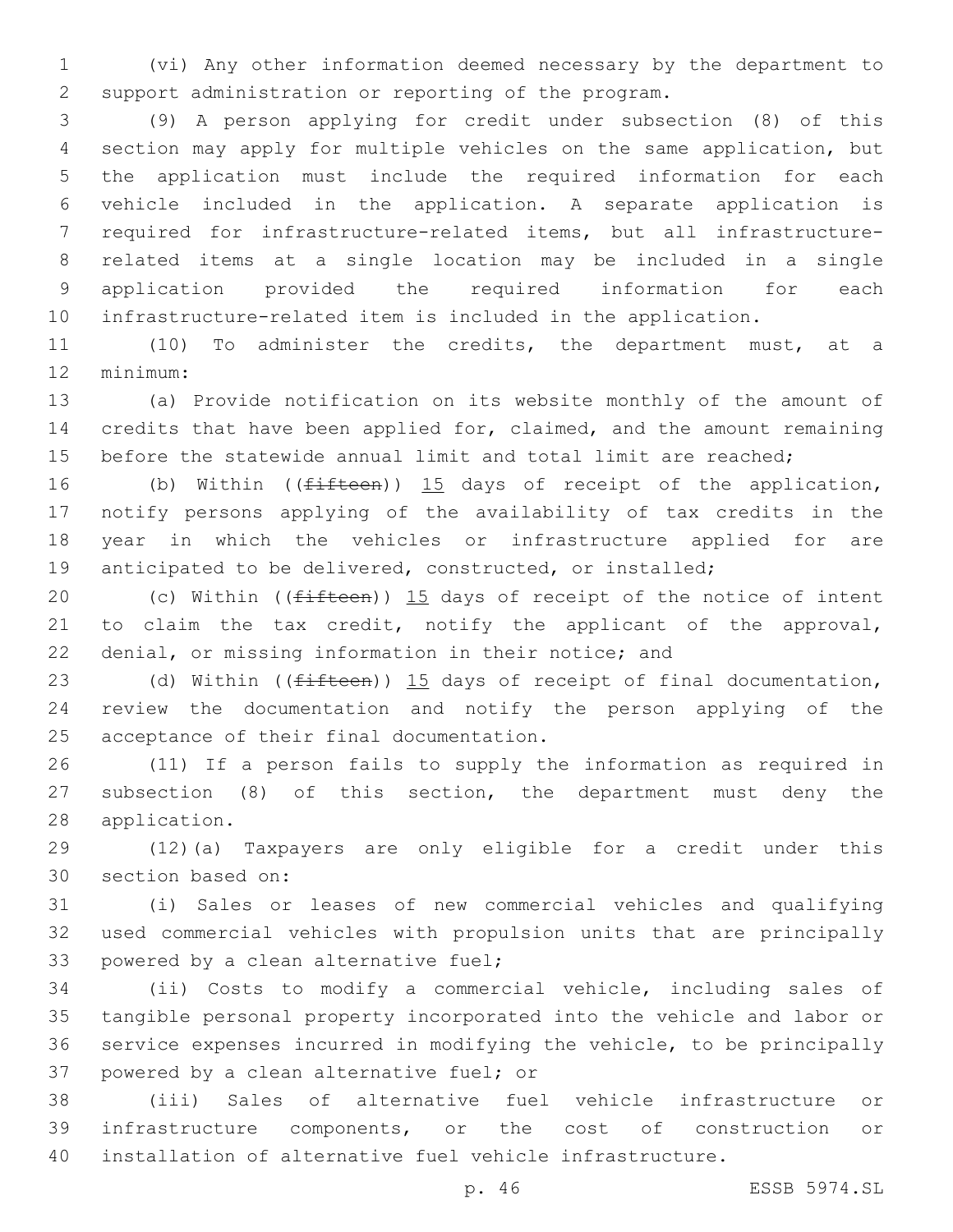(b) A credit is earned when the purchaser or the lessee takes receipt of the qualifying commercial vehicle or infrastructure- related item, the vehicle conversion is complete, or the construction 4 or installation of the infrastructure is complete.

 (13) A credit earned during one calendar year may be carried over to be credited against taxes incurred in the subsequent calendar 7 year, but may not be carried over a second year.

 $(14)((4a)$  Beginning November 25, 2015, and on the 25th of February, May, August, and November of each year thereafter, the 10 department must notify the state treasurer of the amount of credits taken under this section as reported on returns filed with the department during the preceding calendar quarter ending on the last 13 day of December, March, June, and September, respectively.

14 (b) On the last day of March, June, September, and December of 15 each year, the state treasurer, based upon information provided by 16 the department, must transfer a sum equal to the dollar amount of the credit provided under this section from the multimodal transportation 18 account to the general fund.

19 (15)) The department must conduct outreach to interested parties to obtain input on how best to streamline the application process required for the credit made available in this section and RCW 82.16.0496 to further adoption of alternative fuel technologies in commercial vehicle fleets, and must incorporate the findings resulting from this outreach effort into the rules and practices it adopts to implement and administer this section and RCW 82.16.0496 to 26 the extent permitted under law.

27 (((416))) (15) The definitions in this subsection apply throughout this section unless the context clearly requires otherwise.

 (a) "Alternative fuel vehicle infrastructure" means structures, machinery, and equipment necessary and integral to support a clean 31 alternative fuel vehicle.

 (b) "Auto transportation company" means any corporation or person owning, controlling, operating, or managing any motor propelled vehicle, used in the business of transporting persons for compensation over public highways within the state of Washington, between fixed points or over a regular route. For the purposes of this section, "auto transportation company" also includes the following categories of providers irrespective of whether they provide service between fixed points or over a regular route: "Private, nonprofit transportation provider" as defined in RCW

p. 47 ESSB 5974.SL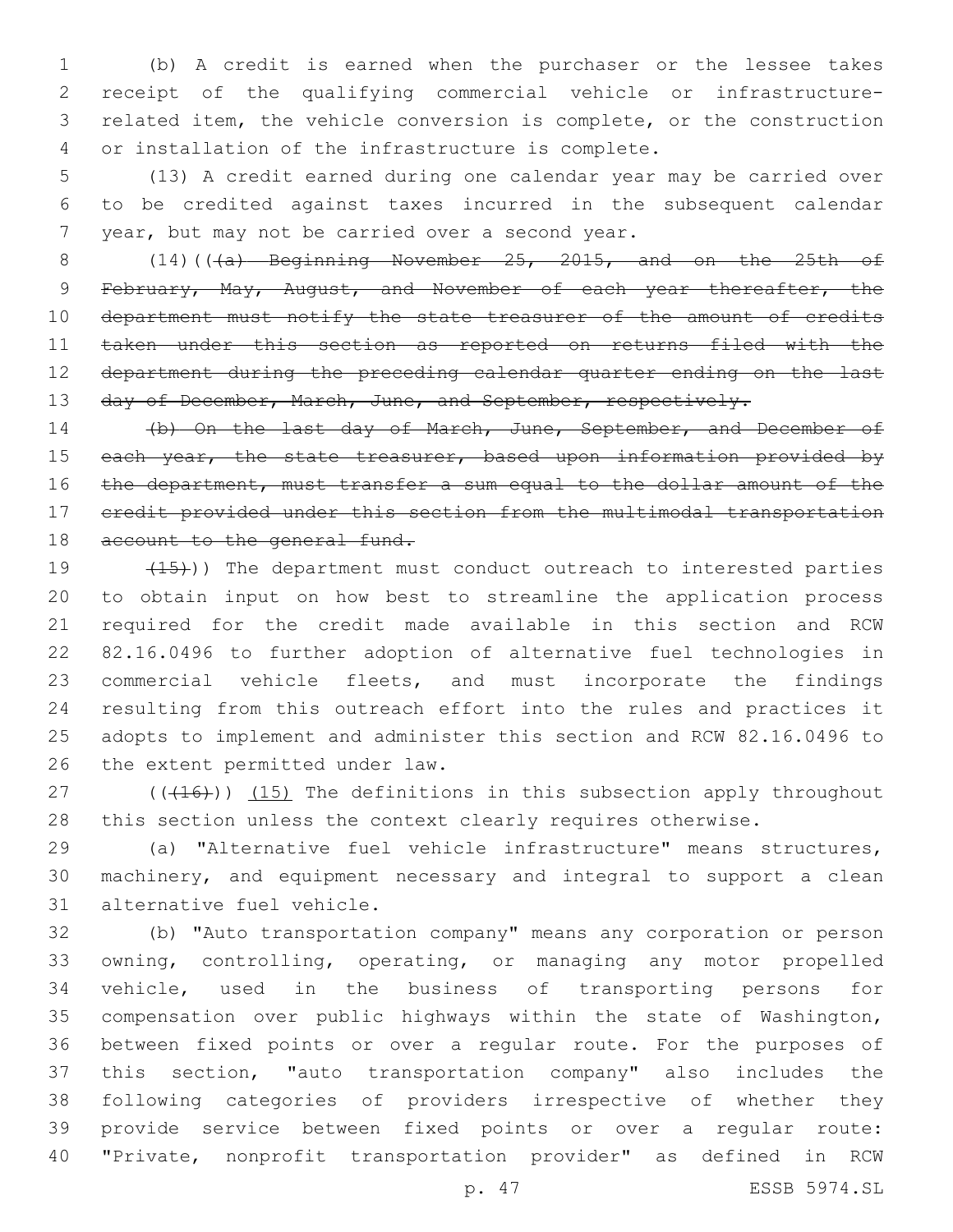81.66.010, "charter party carrier" as defined in RCW 81.70.020, and paratransit service providers who primarily provide special needs transportation to individuals with disabilities and the elderly.

 (c) "Clean alternative fuel" means electricity, dimethyl ether, hydrogen, methane, natural gas, liquefied natural gas, compressed 6 natural gas, or propane.

 (d) "Commercial vehicle" means any commercial vehicle that is purchased by a private business and that is used exclusively in the provision of commercial services or the transportation of commodities, merchandise, produce, refuse, freight, animals, or passengers, and that is displaying a Washington state license plate. All commercial vehicles that provide transportation to passengers must be operated by an auto transportation company.

 (e) "Gross capitalized cost" means the agreed upon value of the commercial vehicle and including any other items a person pays over 16 the lease term that are included in such cost.

 (f) "Lease reduction factor" means the vehicle gross capitalized cost less the residual value, divided by the gross capitalized cost.

(g) "Qualifying used commercial vehicle" means vehicles that:

20 (i) Have an odometer reading of less than ((four hundred fifty 21  $\text{thousand}$ )  $450,000 \text{ miles}$ ;

22 (ii) Are less than  $((\text{ten}))$  10 years past their original date of 23 manufacture;

 (iii) Were modified after the initial purchase with a United States environmental protection agency certified conversion that would allow the propulsion units to be principally powered by a clean 27 alternative fuel; and

(iv) Are being sold for the first time after modification.

 (h) "Residual value" means the lease-end value of the vehicle as determined by the lessor, at the end of the lease term included in 31 the lease contract.

 (( $(17)$ )) (16) Credits may be earned under this section from January 1, 2016, until the maximum total credit amount in subsection (1)(b) of this section is reached, except for credits for leased vehicles, which may be earned from July 1, 2016, until the maximum total credit amount in subsection (1)(b) of this section is reached.

 **Sec. 308.** RCW 82.16.0496 and 2019 c 287 s 13 are each amended to 38 read as follows: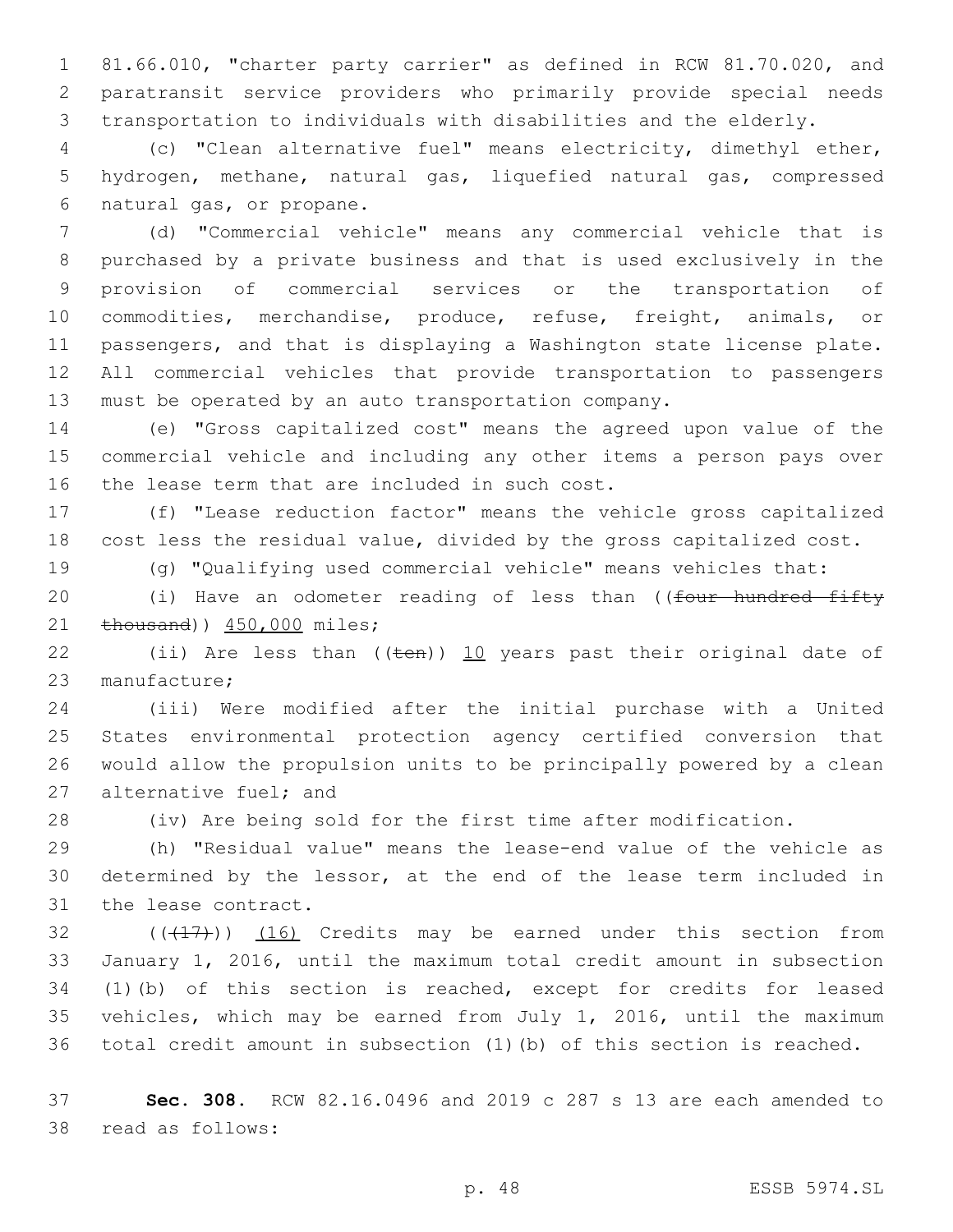(1)(a)(i) A person who is taxable under this chapter is allowed a credit against the tax imposed in this chapter according to the gross vehicle weight rating of the vehicle and the incremental cost of the vehicle purchased above the purchase price of a comparable conventionally fueled vehicle. The credit is limited, as set forth in the table below, to the lesser of the incremental cost amount or the maximum credit amount per vehicle purchased, and subject to a maximum 8 annual credit amount per vehicle class.

| 9  | Gross Vehicle Weight    | Incremental Cost Amount | Maximum Credit Amount | Maximum Annual Credit |
|----|-------------------------|-------------------------|-----------------------|-----------------------|
| 10 |                         |                         | Per Vehicle           | Per Vehicle Class     |
| 11 | Up to $14,000$ pounds   | 75% of incremental cost | \$25,000              | \$2,000,000           |
| 12 | 14,001 to 26,500 pounds | 75% of incremental cost | \$50,000              | \$2,000,000           |
| 13 | Above 26,500 pounds     | 75% of incremental cost | \$100,000             | \$2,000,000           |

 (ii) A person who is taxable under this chapter is allowed a 15 credit against the tax imposed in this chapter for up to  $((f\text{iff}\psi))$  50 percent of the cost to purchase alternative fuel vehicle infrastructure, tangible personal property that will become a component of alternative fuel vehicle infrastructure, and installation and construction of alternative fuel vehicle infrastructure, but excluding the cost of property acquisition and site improvement related to the installation of alternative fuel vehicle infrastructure. The credit is subject to a maximum annual 23 credit amount of ((two million dollars)) \$2,000,000.

 (b) On September 1st of each year, any unused credits from any category identified in (a) of this subsection must be made available to applicants applying for credits under any other category identified in (a) of this subsection, subject to the maximum annual and total credit amounts identified in this subsection. The credit established in this section and RCW 82.04.4496 is subject to a maximum annual credit amount of ((six million dollars)) \$6,000,000, 31 and a maximum total credit amount of ((thirty-two and one-half million dollars)) \$32,500,000 beginning July 15, 2015.

 (c) The credit provided in (a)(i) of this subsection is available for the lease of a vehicle. The credit amount for a leased vehicle is equal to the credit in (a)(i) of this subsection multiplied by the lease reduction factor. The person claiming the credit for a leased vehicle must be the lessee as identified in the lease contract.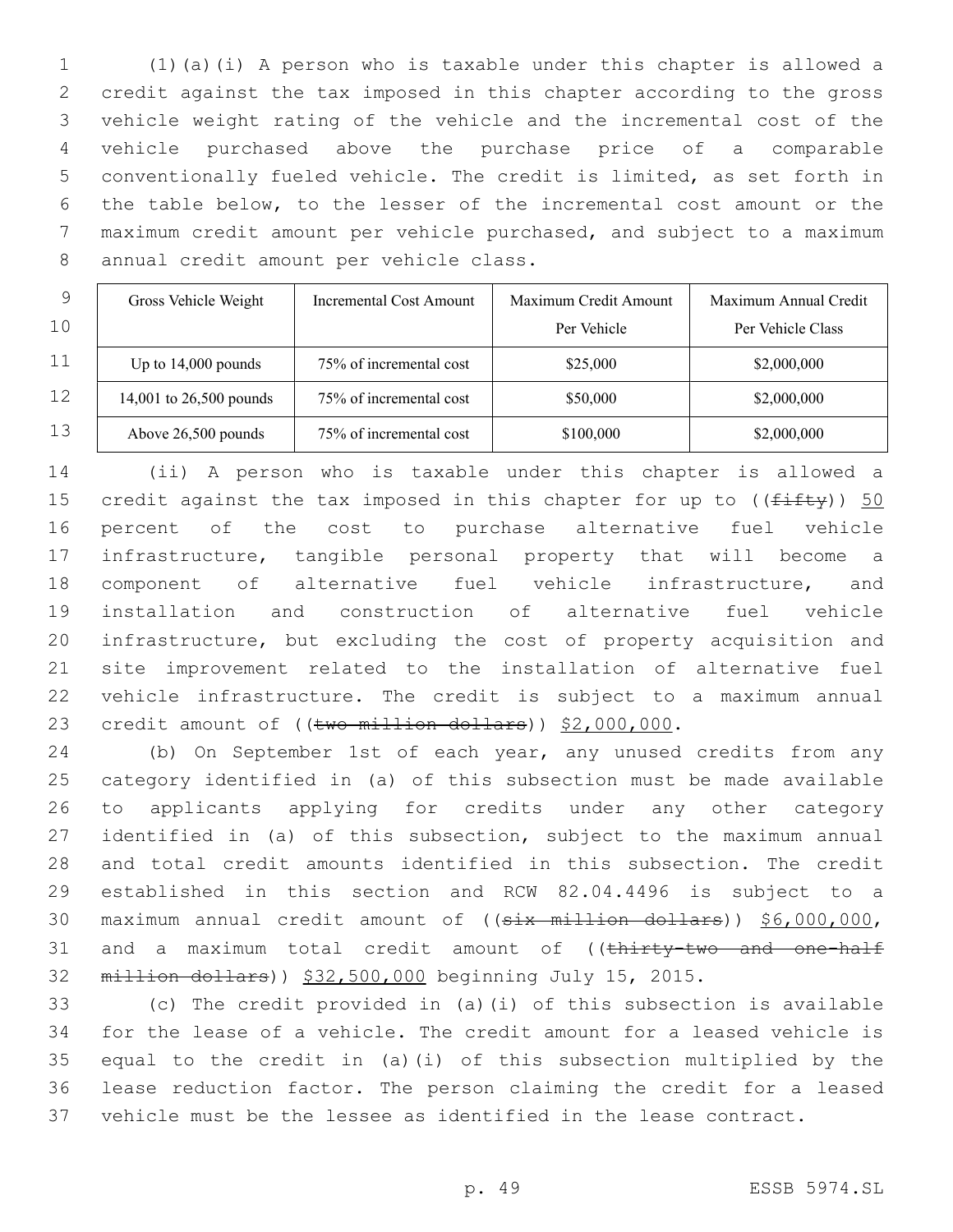(2) A person who is taxable under this chapter is allowed, subject to the maximum annual credit per category in subsection (1)(a) of this section, a credit against the tax imposed in this 4 chapter for the lesser of ((twenty-five thousand dollars)) \$25,000 or 5 ( $(f\text{iff}$ )) 50 percent of the costs of converting a commercial vehicle to be principally powered by a clean alternative fuel with a United States environmental protection agency certified conversion.

 (3) The total credits under subsection (1)(a)(i) of this section 9 may not exceed the lesser of ((two hundred fifty thousand dollars)) 10 \$250,000 or ((twenty-five)) 25 vehicles per person per calendar year.

 (4) A person may not receive credit under this section for amounts claimed as credits under chapter 82.04 RCW.

(5) Credits are available on a first-in-time basis.

 (a) The department must disallow any credits, or portion thereof, that would cause the total amount of credits claimed under this 16 section, and RCW 82.04.4496, during any calendar year to exceed ((six 17 million dollars)) \$6,000,000. The department must provide notification on its website monthly on the amount of credits that 19 have been applied for, the amount issued, and the amount remaining before the statewide annual limit is reached. In addition, the department must provide written notice to any person who has applied to claim tax credits in excess of the limitation in this subsection.

 (b) The department must disallow any credits, or portion thereof, that would cause the total amount of credits claimed beginning July 25 15, 2015, under this section and RCW 82.04.4496 to exceed ((thirty-26 two and one-half million dollars)) \$32,500,000. The department must provide notification on its website monthly on the total amount of 28 credits that have been applied for, the amount issued, and the amount remaining before the statewide limit is reached. In addition, the department must provide written notice to any person who has applied to claim tax credits in excess of the limitation in this subsection.

 (6) For the purposes of the limits provided in this section, a credit must be counted against such limits for the calendar year in 34 which the credit is earned.

 (7) To claim a credit under this section a person must electronically file with the department all returns, forms, and any other information required by the department, in an electronic format as provided or approved by the department. No refunds may be granted 39 for credits under this section.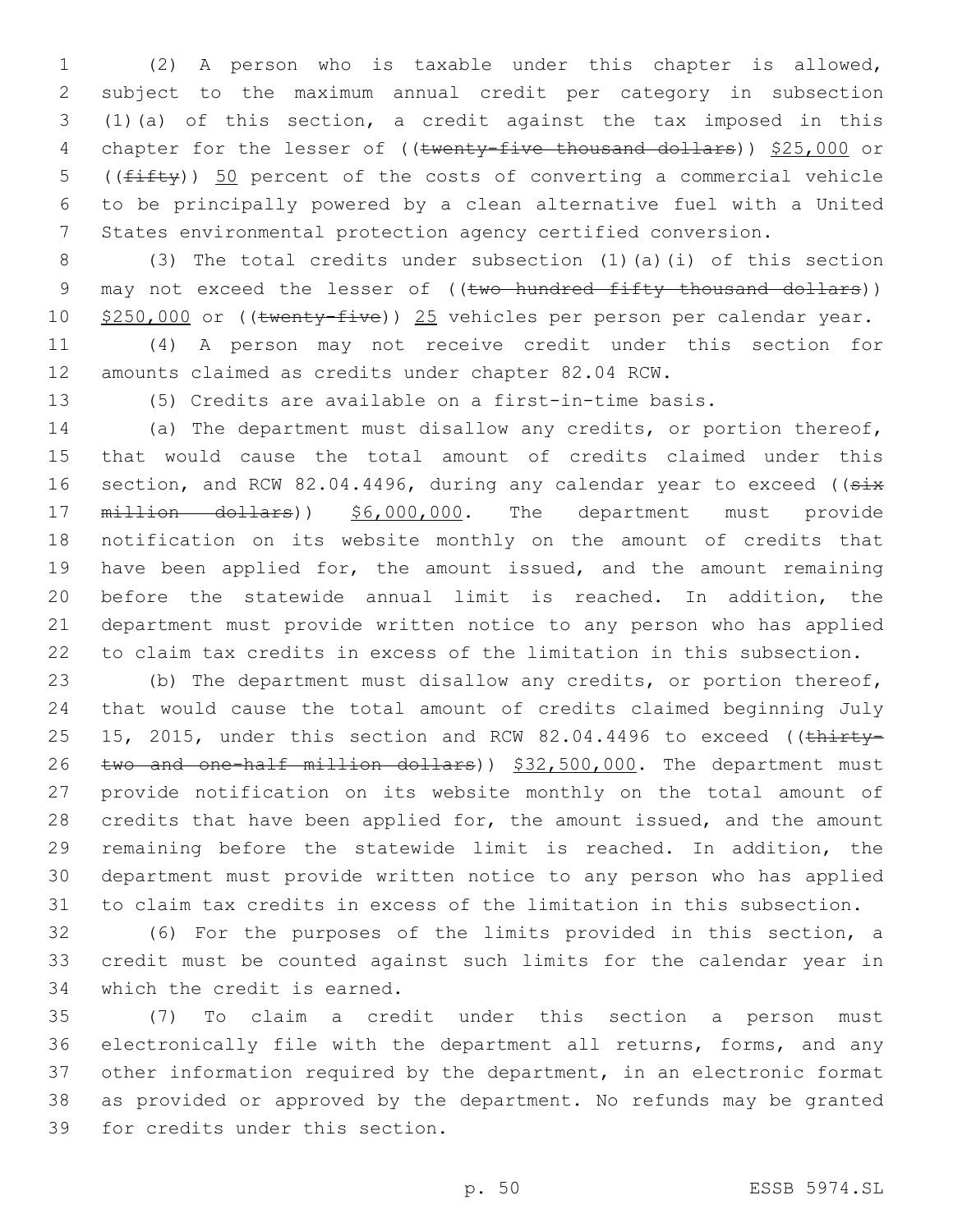(8) To claim a credit under this section, the person applying 2 must:

(a) Complete an application for the credit which must include:

 (i) The name, business address, and tax identification number of 5 the applicant;

 (ii) A quote or unexecuted copy of the purchase requisition or order for the vehicle, infrastructure, infrastructure components, 8 infrastructure construction, or infrastructure installation;

 (iii) The type of alternative fuel to be used by the vehicle or 10 supported by the infrastructure;

 (iv) The incremental cost of the alternative fuel system for 12 vehicle credits;

 (v) The anticipated delivery date of the vehicle, the anticipated delivery date of the infrastructure or infrastructure components, the anticipated construction completion date of the infrastructure, or the anticipated installation completion date of the infrastructure;

 (vi) The estimated annual fuel use of the vehicle in the anticipated duties or the estimated annual fuel to be supplied by the 19 infrastructure;

(vii) The gross weight of each vehicle for vehicle credits;

 (viii) For leased vehicles, a copy of the lease contract that includes the gross capitalized cost, residual value, and name of the 23 lessee; and

 (ix) Any other information deemed necessary by the department to support administration or reporting of the program.

26 (b) Within (( $f$ ifteen)) 15 days of notice of credit availability from the department, provide notice of intent to claim the credit 28 including:

 (i) A copy of the order for the vehicle or infrastructure-related item, including the total cost for the vehicle or infrastructure-31 related item;

 (ii) The anticipated delivery date of the vehicle or infrastructure or infrastructure component, which must be within one 34 year of acceptance of the credit;

 (iii) The anticipated construction or installation completion date of the infrastructure, which must be within two years of 37 acceptance of the credit; and

 (iv) Any other information deemed necessary by the department to support administration or reporting of the program.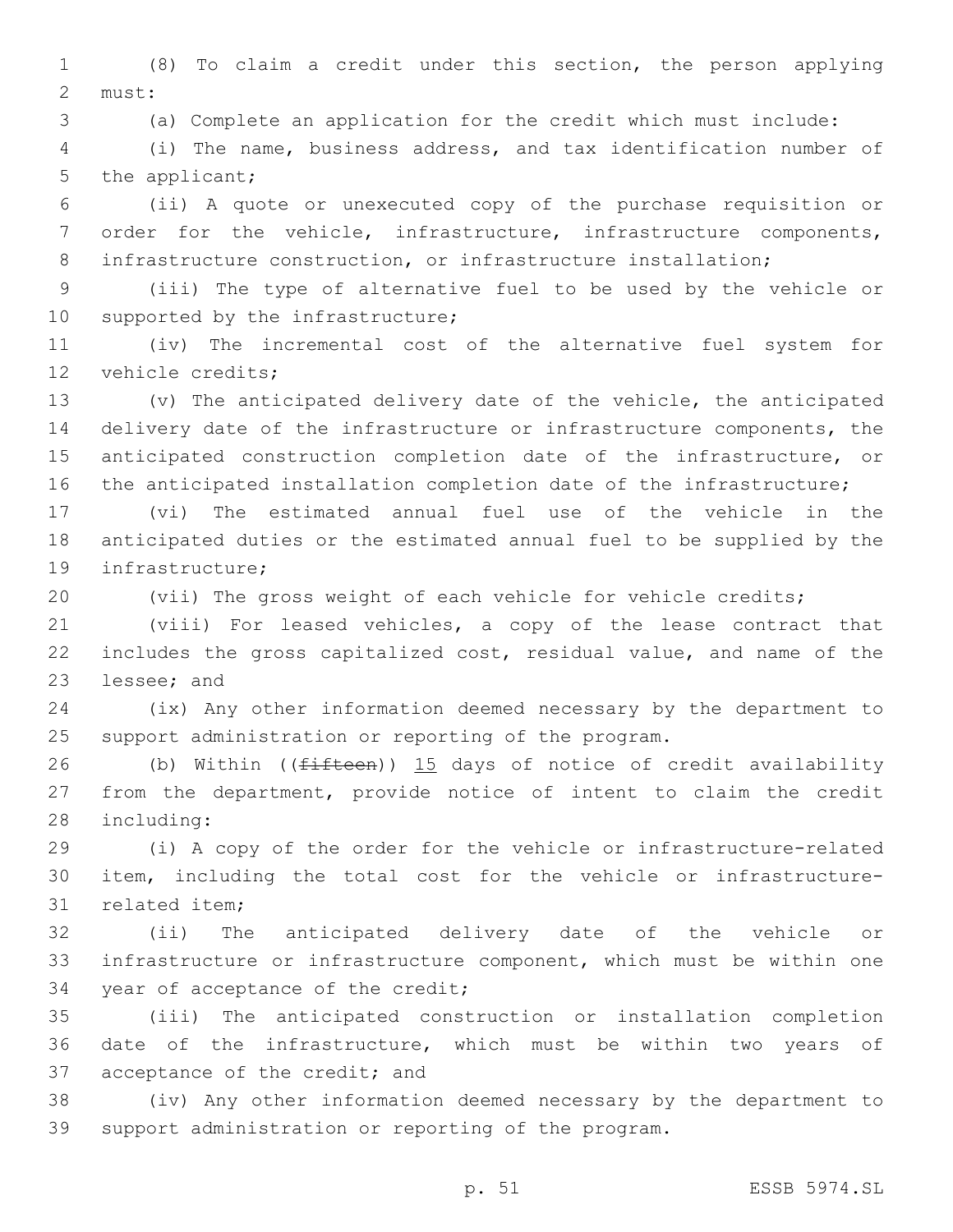1 (c) Provide final documentation within ((thirty)) 30 days of receipt of the vehicle or infrastructure or infrastructure components or of completion of construction or installation of the infrastructure, including:4

 (i) A copy of the final invoice for the vehicle or infrastructure-related items;6

 (ii) A copy of the factory build sheet or equivalent 8 documentation;

(iii) The vehicle identification number of each vehicle;

 (iv) The incremental cost of the alternative fuel system for 11 vehicle credits;

 (v) Attestations signed by both the seller and purchaser of the vehicle attesting that the incremental cost of the alternative fuel system includes only the costs necessary for the vehicle to run on 15 alternative fuel and no other vehicle options, equipment, or costs; 16 and

 (vi) Any other information deemed necessary by the department to support administration or reporting of the program.

 (9) A person applying for credit under subsection (8) of this section may apply for multiple vehicles on the same application, but the application must include the required information for each vehicle included in the application. A separate application is required for infrastructure-related items, but all infrastructure- related items at a single location may be included in a single application provided the required information for each infrastructure-related item is included in the application.

 (10) To administer the credits, the department must, at a minimum:28

 (a) Provide notification on its website monthly of the amount of credits that have been applied for, claimed, and the amount remaining before the statewide annual limit and total limit are reached;

32 (b) Within ( $(f$ ifteen)) 15 days of receipt of the application, notify persons applying of the availability of tax credits in the year in which the vehicles or infrastructure applied for are anticipated to be delivered, constructed, or installed;

36 (c) Within ( $(f$ ifteen)) 15 days of receipt of the notice of intent to claim the tax credit, notify the applicant of the approval, denial, or missing information in their notice; and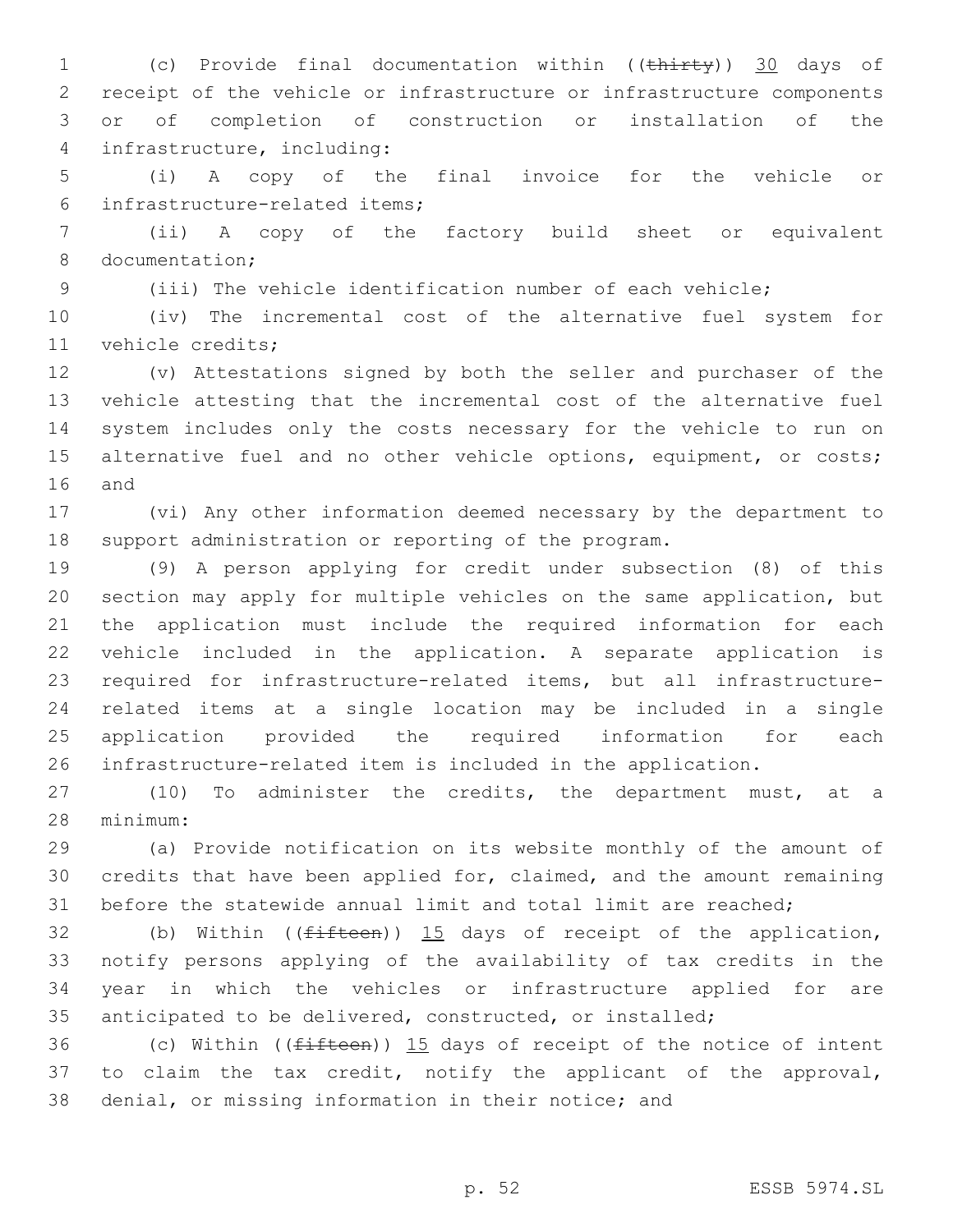1 (d) Within ((<del>fifteen</del>)) 15 days of receipt of final documentation, review the documentation and notify the person applying of the acceptance of their final documentation.3

 (11) If a person fails to supply the information as required in subsection (8) of this section, the department must deny the application.6

 (12)(a) Taxpayers are only eligible for a credit under this 8 section based on:

 (i) Sales or leases of new commercial vehicles and qualifying used commercial vehicles with propulsion units that are principally 11 powered by a clean alternative fuel;

 (ii) Costs to modify a commercial vehicle, including sales of tangible personal property incorporated into the vehicle and labor or service expenses incurred in modifying the vehicle, to be principally 15 powered by a clean alternative fuel; or

 (iii) Sales of alternative fuel vehicle infrastructure or infrastructure components, or the cost of construction or installation of alternative fuel vehicle infrastructure.

 (b) A credit is earned when the purchaser or the lessee takes receipt of the qualifying commercial vehicle or infrastructure- related item, the vehicle conversion is complete, or the construction or installation of the infrastructure is complete.

(13) The definitions in RCW 82.04.4496 apply to this section.

 (14) A credit earned during one calendar year may be carried over to be credited against taxes incurred in the subsequent calendar 26 year, but may not be carried over a second year.

27 (15)( $(\overline{a})$  Beginning November 25, 2015, and on the 25th of 28 February, May, August, and November of each year thereafter, the department must notify the state treasurer of the amount of credits taken under this section as reported on returns filed with the department during the preceding calendar quarter ending on the last 32 day of December, March, June, and September, respectively.

 (b) On the last day of March, June, September, and December of 34 each year, the state treasurer, based upon information provided by the department, must transfer a sum equal to the dollar amount of the credit provided under this section from the multimodal transportation 37 account to the general fund.

38  $(16)$ ) Credits may be earned under this section from January 1, 2016, until the maximum total credit amount in subsection (1)(b) of 40 this section is reached, except for credits for leased vehicles,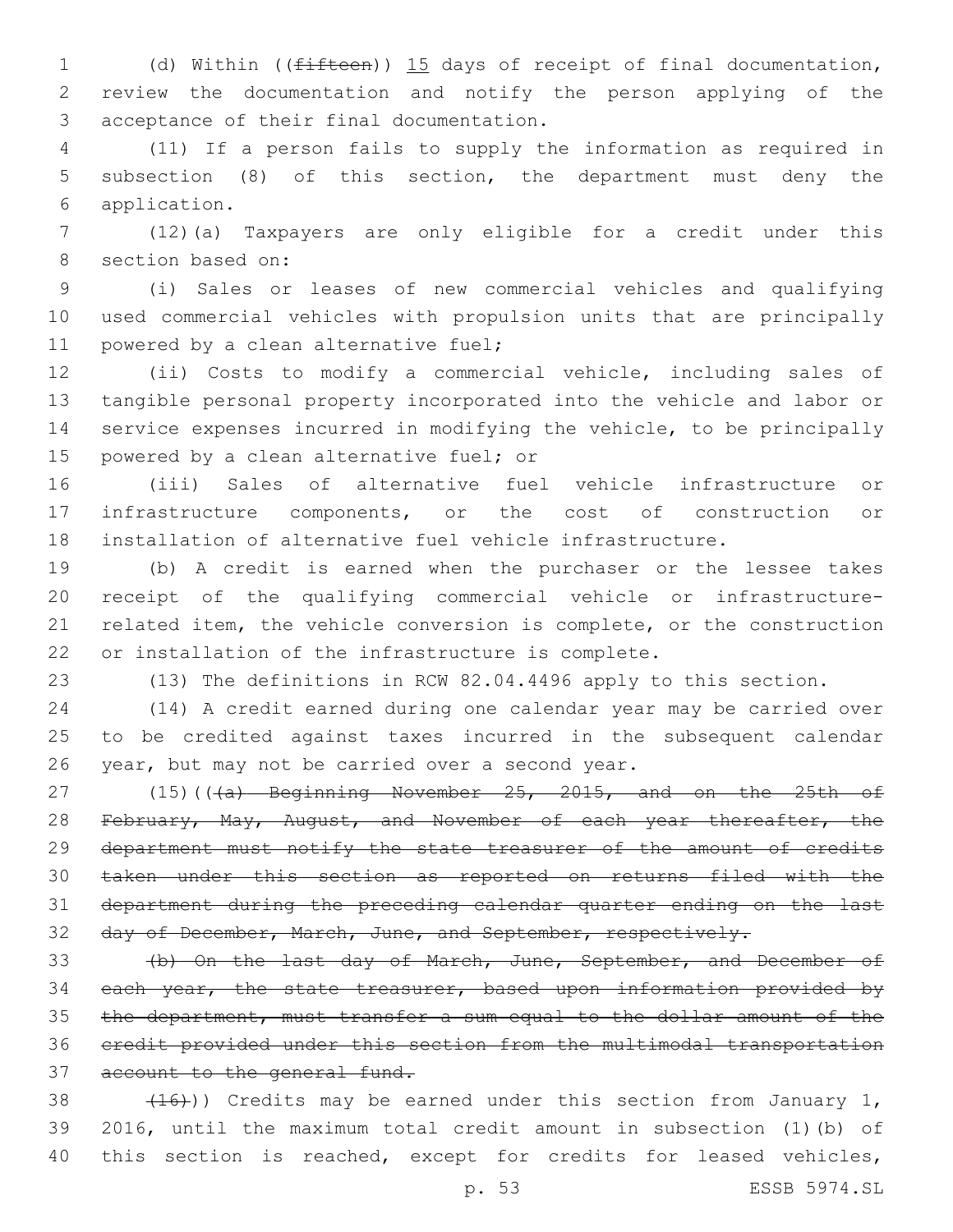which may be earned from July 1, 2016, until the maximum total credit amount in subsection (1)(b) of this section is reached.

 **Sec. 309.** RCW 82.08.816 and 2019 c 287 s 11 are each amended to 4 read as follows:

(1) The tax imposed by RCW 82.08.020 does not apply to:

 (a) The sale of batteries or fuel cells for electric vehicles, including batteries or fuel cells sold as a component of an electric 8 bus at the time of the vehicle's sale;

 (b) The sale of or charge made for labor and services rendered in respect to installing, repairing, altering, or improving electric 11 vehicle batteries or fuel cells;

 (c) The sale of or charge made for labor and services rendered in 13 respect to installing, constructing, repairing, or improving battery 14 or fuel cell electric vehicle infrastructure, including hydrogen 15 fueling stations;

 (d) The sale of tangible personal property that will become a component of battery or fuel cell electric vehicle infrastructure during the course of installing, constructing, repairing, or improving battery or fuel cell electric vehicle infrastructure; and

20 (e) The sale of zero emissions buses.

 (2) Sellers may make tax exempt sales under this section only if the buyer provides the seller with an exemption certificate in a form and manner prescribed by the department. The seller must retain a 24 copy of the certificate for the seller's files.

25 (3) ((On the last day of January, April, July, and October of 26 each year, the state treasurer, based upon information provided by 27 the department, must transfer from the multimodal transportation account to the general fund a sum equal to the dollar amount that would otherwise have been deposited into the general fund during the prior calendar quarter but for the exemption provided in this section. Information provided by the department to the state treasurer must be based on the best available data, except that the department may provide estimates of taxes exempted under this section until such time as retailers are able to report such exempted amounts 35 on their tax returns.

36  $(4)$ )) The definitions in this subsection apply throughout this section unless the context clearly requires otherwise.

 (a) "Battery charging station" means an electrical component assembly or cluster of component assemblies designed specifically to

p. 54 ESSB 5974.SL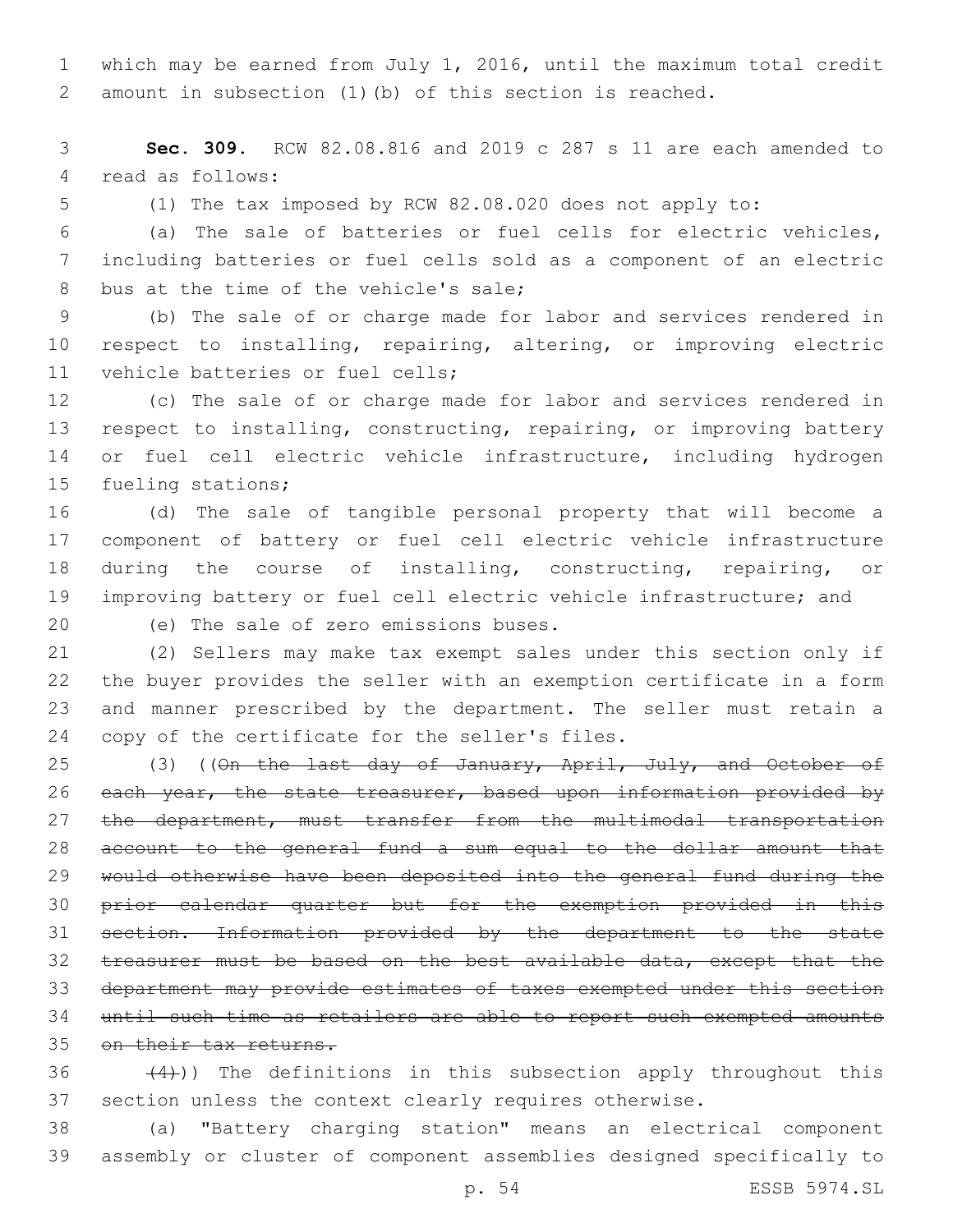charge batteries within electric vehicles, which meet or exceed any standards, codes, and regulations set forth by chapter 19.28 RCW and 3 consistent with rules adopted under RCW 19.27.540.

 (b) "Battery exchange station" means a fully automated facility that will enable an electric vehicle with a swappable battery to enter a drive lane and exchange the depleted battery with a fully charged battery through a fully automated process, which meets or exceeds any standards, codes, and regulations set forth by chapter 19.28 RCW and consistent with rules adopted under RCW 19.27.540.

 (c) "Electric vehicle infrastructure" means structures, machinery, and equipment necessary and integral to support a battery 12 or fuel cell electric vehicle, including battery charging stations, rapid charging stations, battery exchange stations, fueling stations that provide hydrogen for fuel cell electric vehicles, and renewable 15 hydrogen production facilities.

 (d) "Rapid charging station" means an industrial grade electrical outlet that allows for faster recharging of electric vehicle batteries through higher power levels, which meets or exceeds any standards, codes, and regulations set forth by chapter 19.28 RCW and consistent with rules adopted under RCW 19.27.540.

 (e) "Renewable hydrogen" means hydrogen produced using renewable resources both as the source for hydrogen and the source for the 23 energy input into the production process.

 (f) "Renewable resource" means (i) water; (ii) wind; (iii) solar energy; (iv) geothermal energy; (v) renewable natural gas; (vi) renewable hydrogen; (vii) wave, ocean, or tidal power; (viii) biodiesel fuel that is not derived from crops raised on land cleared from old growth or first growth forests; or (ix) biomass energy.

 (g) "Zero emissions bus" means a bus that emits no exhaust gas from the onboard source of power, other than water vapor.

31  $((+5+))$   $(4)$  This section expires July 1, 2025.

 **Sec. 310.** RCW 82.12.816 and 2019 c 287 s 12 are each amended to 33 read as follows:

 (1) The tax imposed by RCW 82.12.020 does not apply to the use 35 of:

 (a) Electric vehicle batteries or fuel cells, including batteries or fuel cells sold as a component of an electric bus at the time of 38 the vehicle's sale;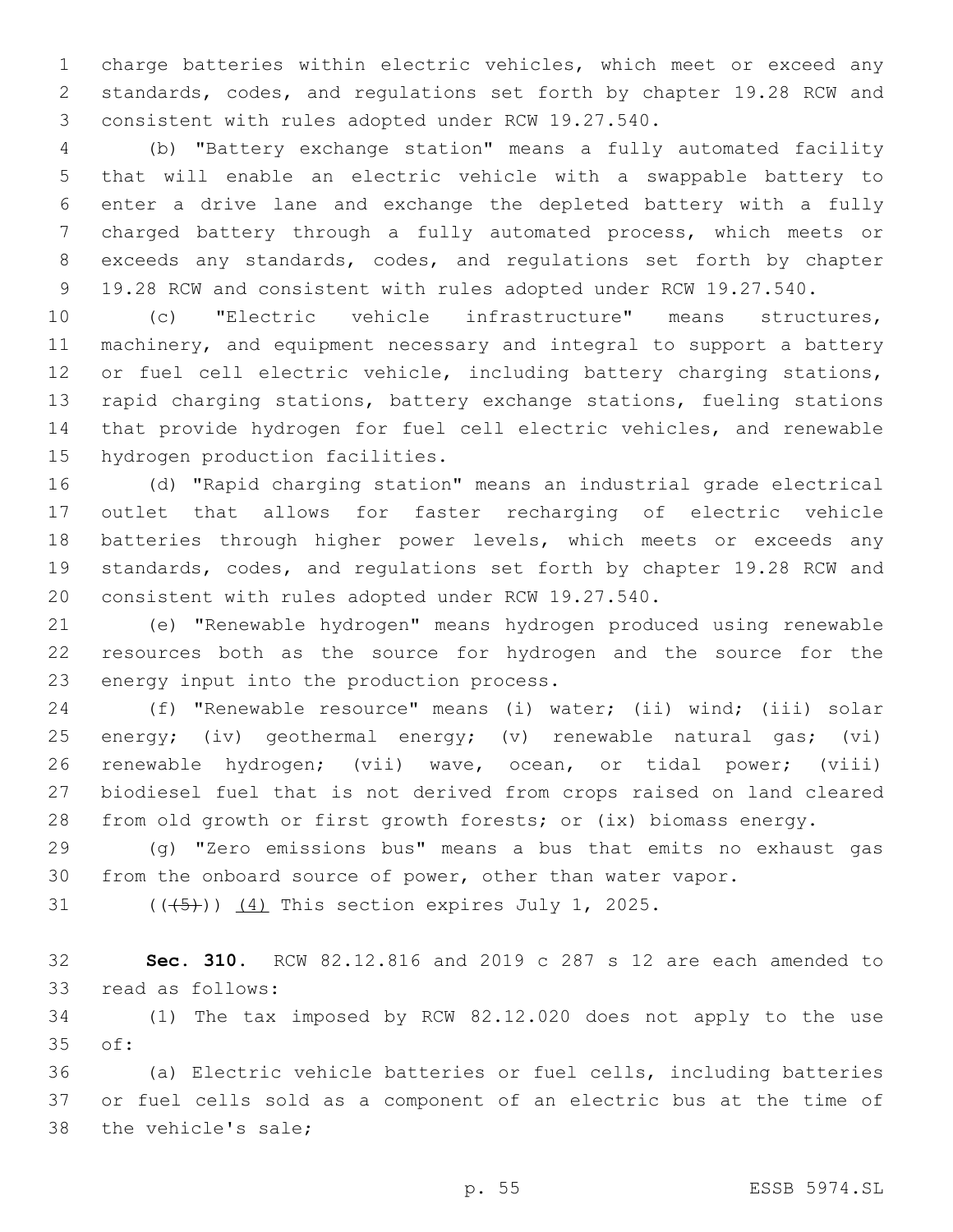(b) Labor and services rendered in respect to installing, repairing, altering, or improving electric vehicle batteries or fuel cells;3

 (c) Tangible personal property that will become a component of battery or fuel cell electric vehicle infrastructure during the course of installing, constructing, repairing, or improving battery 7 or fuel cell electric vehicle infrastructure; and

8 (d) Zero emissions buses.

 (2) The definitions in this subsection apply throughout this section unless the context clearly requires otherwise.

 (a) "Battery charging station" means an electrical component assembly or cluster of component assemblies designed specifically to charge batteries within electric vehicles, which meet or exceed any standards, codes, and regulations set forth by chapter 19.28 RCW and consistent with rules adopted under RCW 19.27.540.

 (b) "Battery exchange station" means a fully automated facility that will enable an electric vehicle with a swappable battery to enter a drive lane and exchange the depleted battery with a fully charged battery through a fully automated process, which meets or exceeds any standards, codes, and regulations set forth by chapter 19.28 RCW and consistent with rules adopted under RCW 19.27.540.

 (c) "Electric vehicle infrastructure" means structures, machinery, and equipment necessary and integral to support a battery 24 or fuel cell electric vehicle, including battery charging stations, rapid charging stations, battery exchange stations, fueling stations that provide hydrogen for fuel cell electric vehicles, and renewable 27 hydrogen production facilities.

 (d) "Rapid charging station" means an industrial grade electrical outlet that allows for faster recharging of electric vehicle batteries through higher power levels, which meets or exceeds any standards, codes, and regulations set forth by chapter 19.28 RCW and consistent with rules adopted under RCW 19.27.540.

 (e) "Renewable hydrogen" means hydrogen produced using renewable resources both as the source for hydrogen and the source for the 35 energy input into the production process.

 (f) "Renewable resource" means (i) water; (ii) wind; (iii) solar energy; (iv) geothermal energy; (v) renewable natural gas; (vi) renewable hydrogen; (vii) wave, ocean, or tidal power; (viii) biodiesel fuel that is not derived from crops raised on land cleared from old growth or first growth forests; or (ix) biomass energy.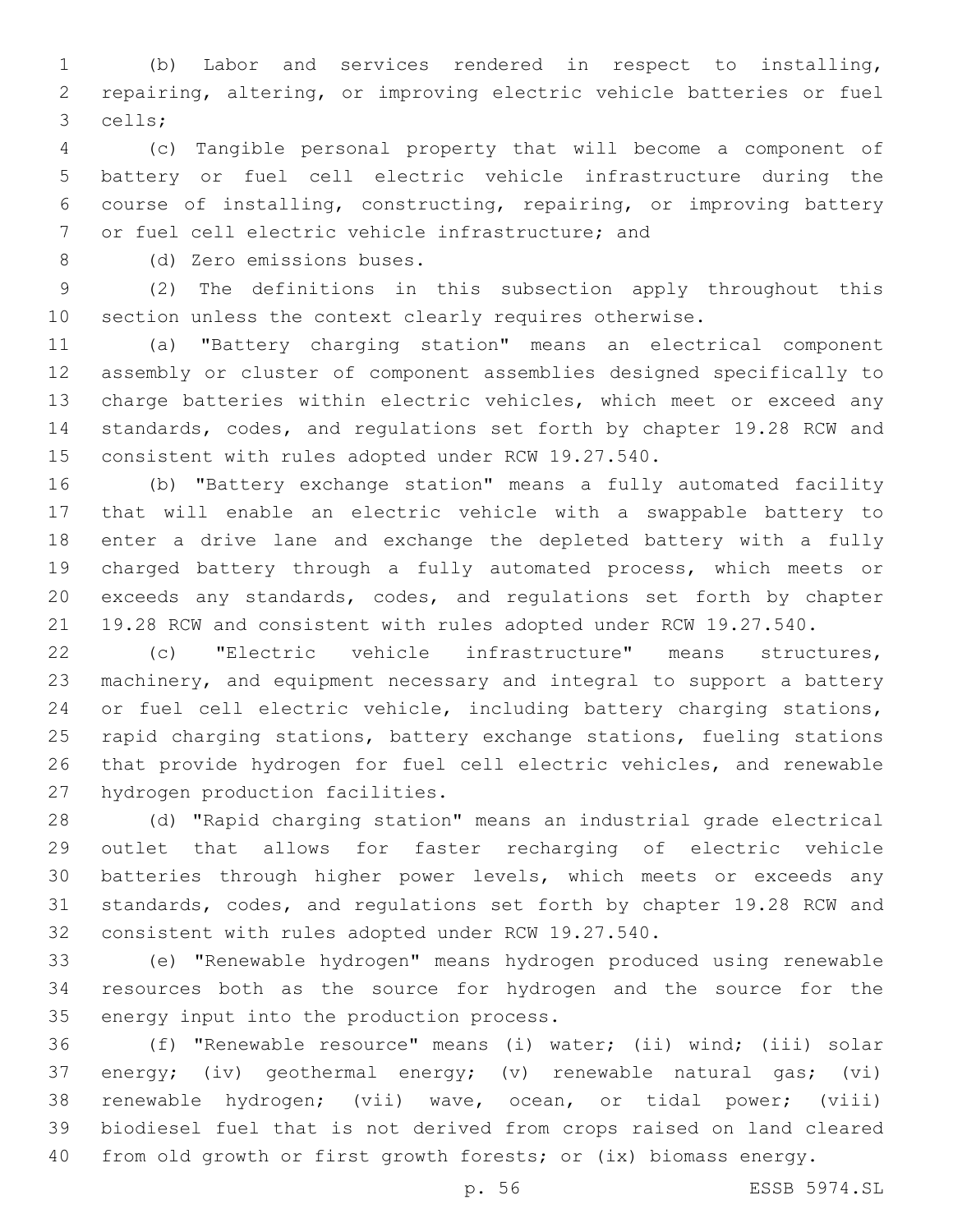(g) "Zero emissions bus" means a bus that emits no exhaust gas from the onboard source of power, other than water vapor.

 (3) ((On the last day of January, April, July, and October of 4 each year, the state treasurer, based upon information provided by the department, must transfer from the multimodal transportation account to the general fund a sum equal to the dollar amount that would otherwise have been deposited into the general fund during the prior calendar quarter but for the exemption provided in this 9 section. Information provided by the department to the state 10 treasurer must be based on the best available data, except that the department may provide estimates of taxes exempted under this section until such time as retailers are able to report such exempted amounts 13 on their tax returns.

 $(4)$ )) This section expires July 1, 2025.

 **Sec. 311.** RCW 82.70.040 and 2016 c 32 s 3 are each amended to 16 read as follows:

 (1)(a) The department must keep a running total of all credits allowed under RCW 82.70.020 during each fiscal year. The department may not allow any credits that would cause the total amount allowed 20 to exceed ((two million seven hundred fifty thousand dollars)) 21 \$2,750,000 in any fiscal year.

 (b) If the total amount of credit applied for by all applicants in any year exceeds the limit in this subsection, the department must ratably reduce the amount of credit allowed for all applicants so that the limit in this subsection is not exceeded. If a credit is reduced under this subsection, the amount of the reduction may not be carried forward and claimed in subsequent fiscal years.

 (2)(a) Tax credits under RCW 82.70.020 may not be claimed in excess of the amount of tax otherwise due under chapter 82.04 or 30 82.16 RCW.

 (b) Through June 30, 2005, a person with taxes equal to or in excess of the credit under RCW 82.70.020, and therefore not subject to the limitation in (a) of this subsection, may elect to defer tax credits for a period of not more than three years after the year in which the credits accrue. For credits approved by the department through June 30, 2015, the approved credit may be carried forward and used for tax reporting periods through December 31, 2016. Credits approved after June 30, 2015, must be used for tax reporting periods within the calendar year for which they are approved by the

p. 57 ESSB 5974.SL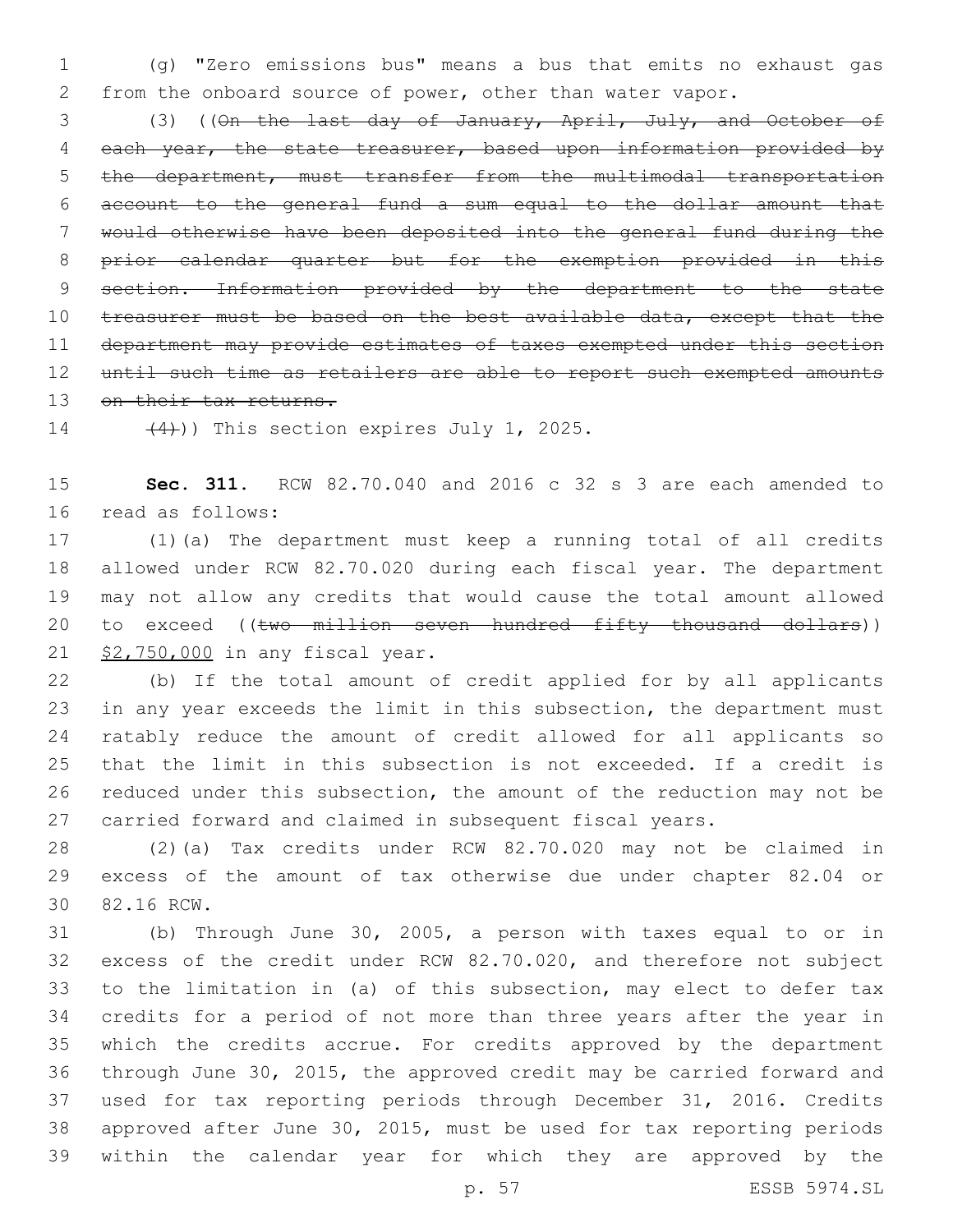department and may not be carried forward to subsequent tax reporting periods. Credits carried forward as authorized by this subsection are subject to the limitation in subsection (1)(a) of this section for the fiscal year for which the credits were originally approved.

 (3) No person may be approved for tax credits under RCW 82.70.020 in excess of ((one hundred thousand dollars)) \$100,000 in any fiscal year. This limitation does not apply to credits carried forward from prior years under subsection (2)(b) of this section.

(4) No person may claim tax credits after June 30, 2024.

 (((5) No person is eligible for tax credits under RCW 82.70.020 11 if the additional revenues for the multimodal transportation account 12 ereated by chapter 361, Laws of 2003 are terminated.))

 **Sec. 312.** RCW 82.70.050 and 2015 3rd sp.s. c 44 s 415 are each 14 amended to read as follows:

15  $((+1))$  The director must on the 25th of February, May, August, and November of each year advise the state treasurer of the amount of credit taken under RCW 82.70.020 during the preceding calendar 18 quarter ending on the last day of December, March, June, and 19 September, respectively.

20 (((2) On the last day of March, June, September, and December of 21 each year, the state treasurer, based upon information provided by the department, must deposit to the general fund a sum equal to the dollar amount of the credit provided under RCW 82.70.020 from the 24 multimodal transportation account.

25  $(3)$  This section expires January 1, 2025.)

 **Sec. 313.** RCW 82.21.030 and 2021 c 333 s 705 are each amended to read as follows:27

 (1)(a) A tax is imposed on the privilege of possession of hazardous substances in this state. Except as provided in (b) of this subsection, the rate of the tax is seven-tenths of one percent multiplied by the wholesale value of the substance. Moneys collected under this subsection (1)(a) must be deposited in the model toxics 33 control capital account.

 (b) Beginning July 1, 2019, the rate of the tax on petroleum products is one dollar and nine cents per barrel. The tax collected under this subsection (1)(b) on petroleum products must be deposited as follows, after first depositing the tax as provided in (c) of this subsection, except that during the 2021-2023 biennium the deposit as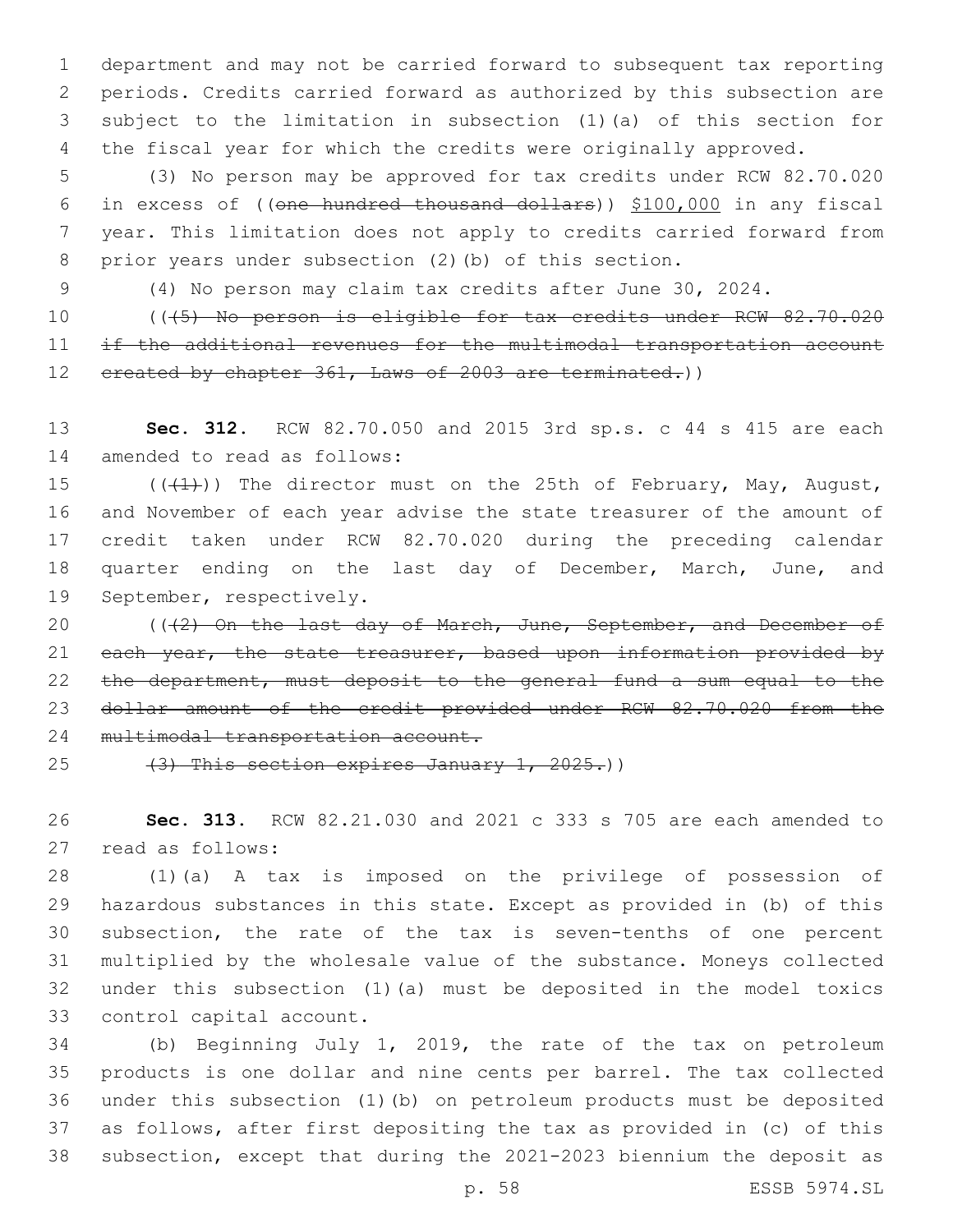provided in (c) of this subsection may be prorated equally across 2 each month of the biennium:

 (i) Sixty percent to the model toxics control operating account 4 created under RCW 70A.305.180;

 (ii) Twenty-five percent to the model toxics control capital account created under RCW 70A.305.190; and6

 (iii) Fifteen percent to the model toxics control stormwater 8 account created under RCW 70A.305.200.

 (c) Until the beginning of the ensuing biennium after the 10 enactment of an additive transportation funding act, ((fifty million 11 dollars)) \$50,000,000 per biennium to the motor vehicle fund to be used exclusively for transportation stormwater activities and projects. For purposes of this subsection, "additive transportation 14 funding act" means an act enacted after June 30, 2023, in which the combined total of new revenues deposited into the motor vehicle fund 16 and the multimodal transportation account exceed ((two billion dollars)) \$2,000,000,000 per biennium attributable solely to an increase in revenue from the enactment of the act.

 (d) The department must compile a list of petroleum products that are not easily measured on a per barrel basis. Petroleum products identified on the list are subject to the rate under (a) of this subsection in lieu of the volumetric rate under (b) of this subsection. The list will be made in a form and manner prescribed by the department and must be made available on the department's 25 internet website. In compiling the list, the department may accept technical assistance from persons that sell, market, or distribute petroleum products and consider any other resource the department 28 finds useful in compiling the list.

 (2) Chapter 82.32 RCW applies to the tax imposed in this chapter. The tax due dates, reporting periods, and return requirements applicable to chapter 82.04 RCW apply equally to the tax imposed in 32 this chapter.

 (3) Beginning July 1, 2020, and every July 1st thereafter, the rate specified in subsection (1)(b) of this section must be adjusted to reflect the percentage change in the implicit price deflator for nonresidential structures as published by the United States department of commerce, bureau of economic analysis for the most recent ((twelve-month)) 12-month period ending December 31st of the 39 prior year.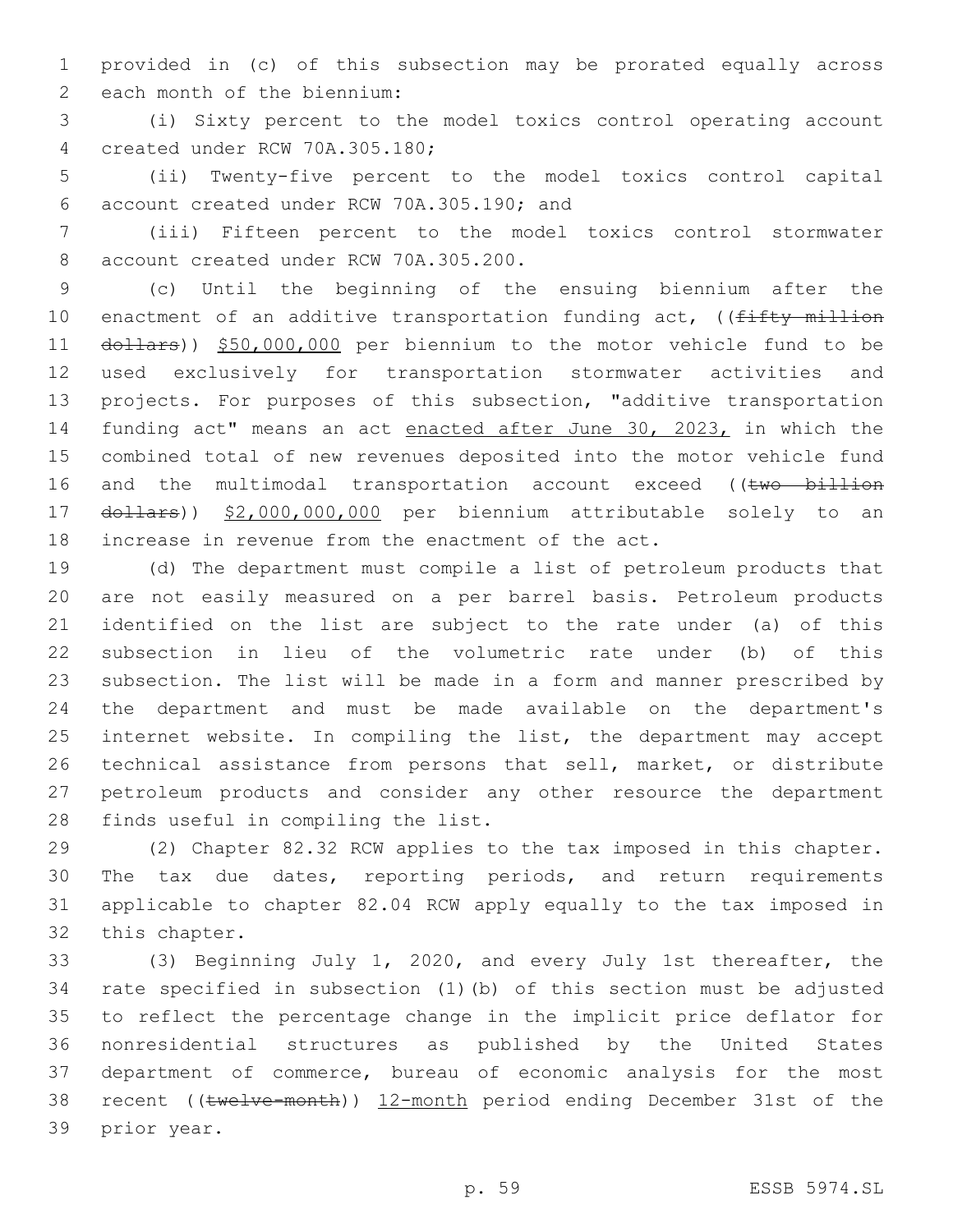| Part IV                              |
|--------------------------------------|
| Account Creation, Local Options, and |
| Other Provisions                     |

 NEW SECTION. **Sec. 401.** A new section is added to chapter 46.68 5 RCW to read as follows:

 The move ahead WA account is created in the motor vehicle fund. Moneys in the account may be spent only after appropriation. Expenditures from the account must be used only for projects or improvements identified as move ahead WA projects or improvements in an omnibus transportation appropriations act, including any principal and interest on bonds authorized for the projects or improvements.

 NEW SECTION. **Sec. 402.** A new section is added to chapter 46.68 13 RCW to read as follows:

 The move ahead WA flexible account is created in the state treasury. Moneys in the account may be spent only after appropriation. Expenditures from the account may be used only for transportation projects, programs, or activities identified as move ahead WA projects, programs, or activities in an omnibus 19 transportation appropriations act.

 **Sec. 403.** RCW 43.84.092 and 2021 c 199 s 504 are each amended to 21 read as follows:

 (1) All earnings of investments of surplus balances in the state 23 treasury shall be deposited to the treasury income account, which account is hereby established in the state treasury.

 (2) The treasury income account shall be utilized to pay or receive funds associated with federal programs as required by the federal cash management improvement act of 1990. The treasury income account is subject in all respects to chapter 43.88 RCW, but no appropriation is required for refunds or allocations of interest earnings required by the cash management improvement act. Refunds of interest to the federal treasury required under the cash management improvement act fall under RCW 43.88.180 and shall not require appropriation. The office of financial management shall determine the amounts due to or from the federal government pursuant to the cash management improvement act. The office of financial management may direct transfers of funds between accounts as deemed necessary to implement the provisions of the cash management improvement act, and

p. 60 ESSB 5974.SL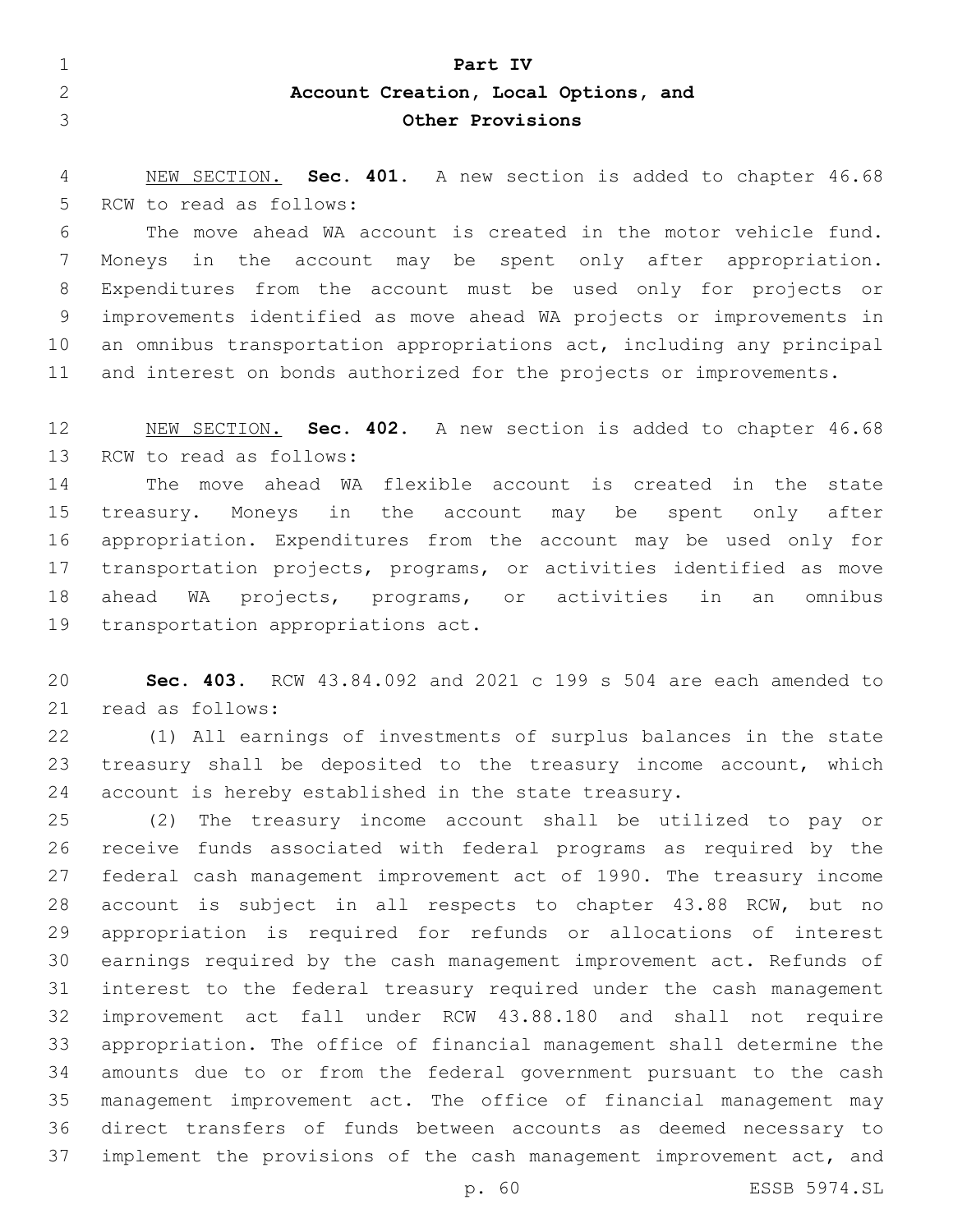this subsection. Refunds or allocations shall occur prior to the distributions of earnings set forth in subsection (4) of this 3 section.

 (3) Except for the provisions of RCW 43.84.160, the treasury income account may be utilized for the payment of purchased banking services on behalf of treasury funds including, but not limited to, depository, safekeeping, and disbursement functions for the state treasury and affected state agencies. The treasury income account is subject in all respects to chapter 43.88 RCW, but no appropriation is required for payments to financial institutions. Payments shall occur prior to distribution of earnings set forth in subsection (4) of this 12 section.

 (4) Monthly, the state treasurer shall distribute the earnings credited to the treasury income account. The state treasurer shall credit the general fund with all the earnings credited to the 16 treasury income account except:

 (a) The following accounts and funds shall receive their proportionate share of earnings based upon each account's and fund's average daily balance for the period: The abandoned recreational vehicle disposal account, the aeronautics account, the Alaskan Way 21 viaduct replacement project account, the ambulance transport fund, the brownfield redevelopment trust fund account, the budget stabilization account, the capital vessel replacement account, the capitol building construction account, the Central Washington University capital projects account, the charitable, educational, penal and reformatory institutions account, the Chehalis basin account, the Chehalis basin taxable account, the cleanup settlement 28 account, the climate active transportation account, the climate transit programs account, the Columbia river basin water supply development account, the Columbia river basin taxable bond water supply development account, the Columbia river basin water supply revenue recovery account, the common school construction fund, the community forest trust account, the connecting Washington account, the county arterial preservation account, the county criminal justice assistance account, the deferred compensation administrative account, the deferred compensation principal account, the department of licensing services account, the department of retirement systems expense account, the developmental disabilities community services account, the diesel idle reduction account, the drinking water assistance account, the administrative subaccount of the drinking

p. 61 ESSB 5974.SL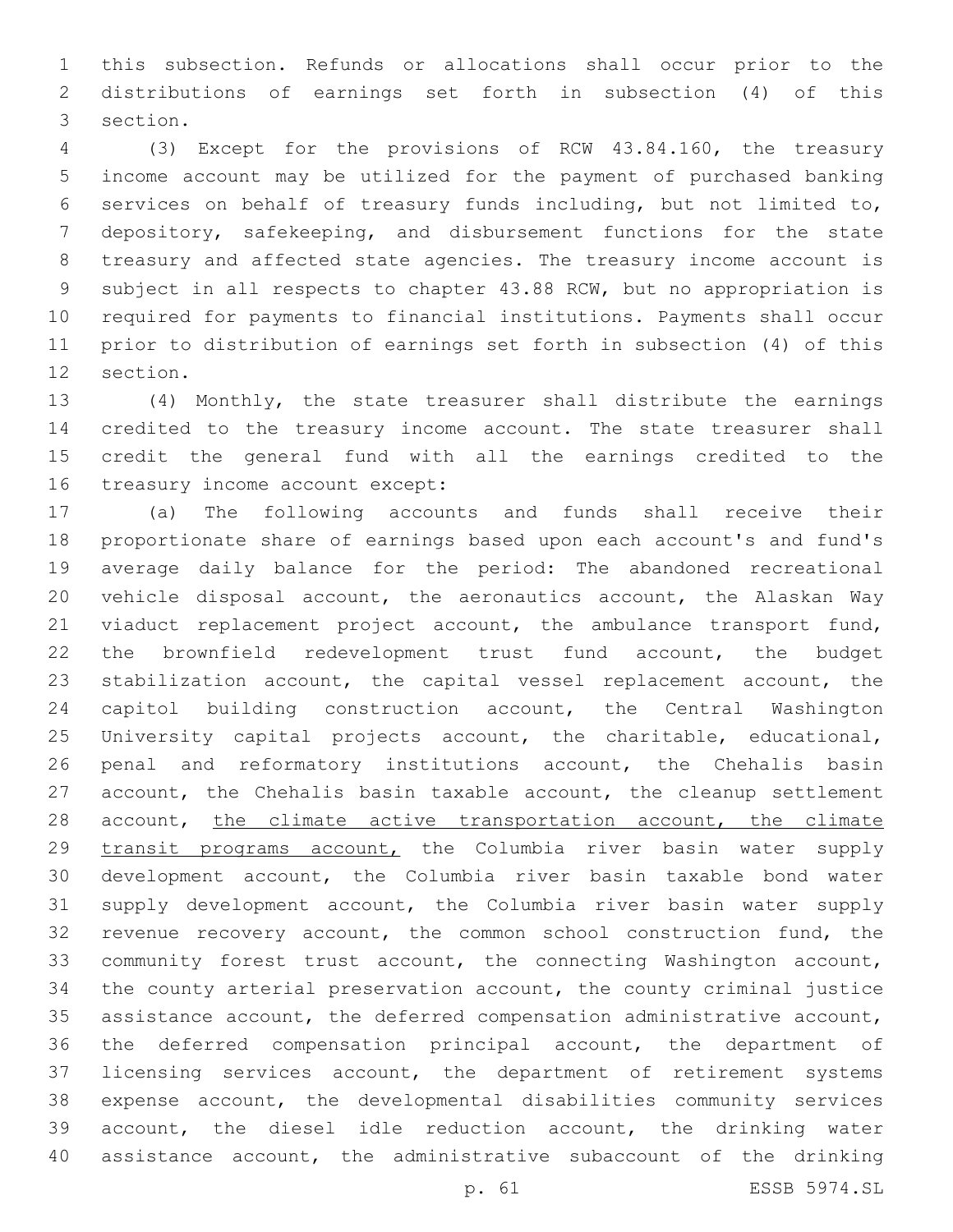water assistance account, the early learning facilities development account, the early learning facilities revolving account, the Eastern Washington University capital projects account, the education construction fund, the education legacy trust account, the election account, the electric vehicle account, the energy freedom account, the energy recovery act account, the essential rail assistance account, The Evergreen State College capital projects account, the fair start for kids account, the ferry bond retirement fund, the fish, wildlife, and conservation account, the freight mobility investment account, the freight mobility multimodal account, the 11 grade crossing protective fund, the public health services account, the state higher education construction account, the higher education construction account, the higher education retirement plan 14 supplemental benefit fund, the highway bond retirement fund, the highway infrastructure account, the highway safety fund, the hospital 16 safety net assessment fund, the Interstate 405 and state route number 167 express toll lanes account, the judges' retirement account, the judicial retirement administrative account, the judicial retirement principal account, the limited fish and wildlife account, the local leasehold excise tax account, the local real estate excise tax account, the local sales and use tax account, the marine resources stewardship trust account, the medical aid account, the money- purchase retirement savings administrative account, the money- purchase retirement savings principal account, the motor vehicle 25 fund, the motorcycle safety education account, the move ahead WA 26 account, the move ahead WA flexible account, the multimodal transportation account, the multiuse roadway safety account, the municipal criminal justice assistance account, the oyster reserve land account, the pension funding stabilization account, the perpetual surveillance and maintenance account, the pilotage account, the pollution liability insurance agency underground storage tank revolving account, the public employees' retirement system plan 1 account, the public employees' retirement system combined plan 2 and plan 3 account, the public facilities construction loan revolving account, the public health supplemental account, the public works assistance account, the Puget Sound capital construction account, the Puget Sound ferry operations account, the Puget Sound Gateway facility account, the Puget Sound taxpayer accountability account, the real estate appraiser commission account, the recreational vehicle account, the regional mobility grant program account, the

p. 62 ESSB 5974.SL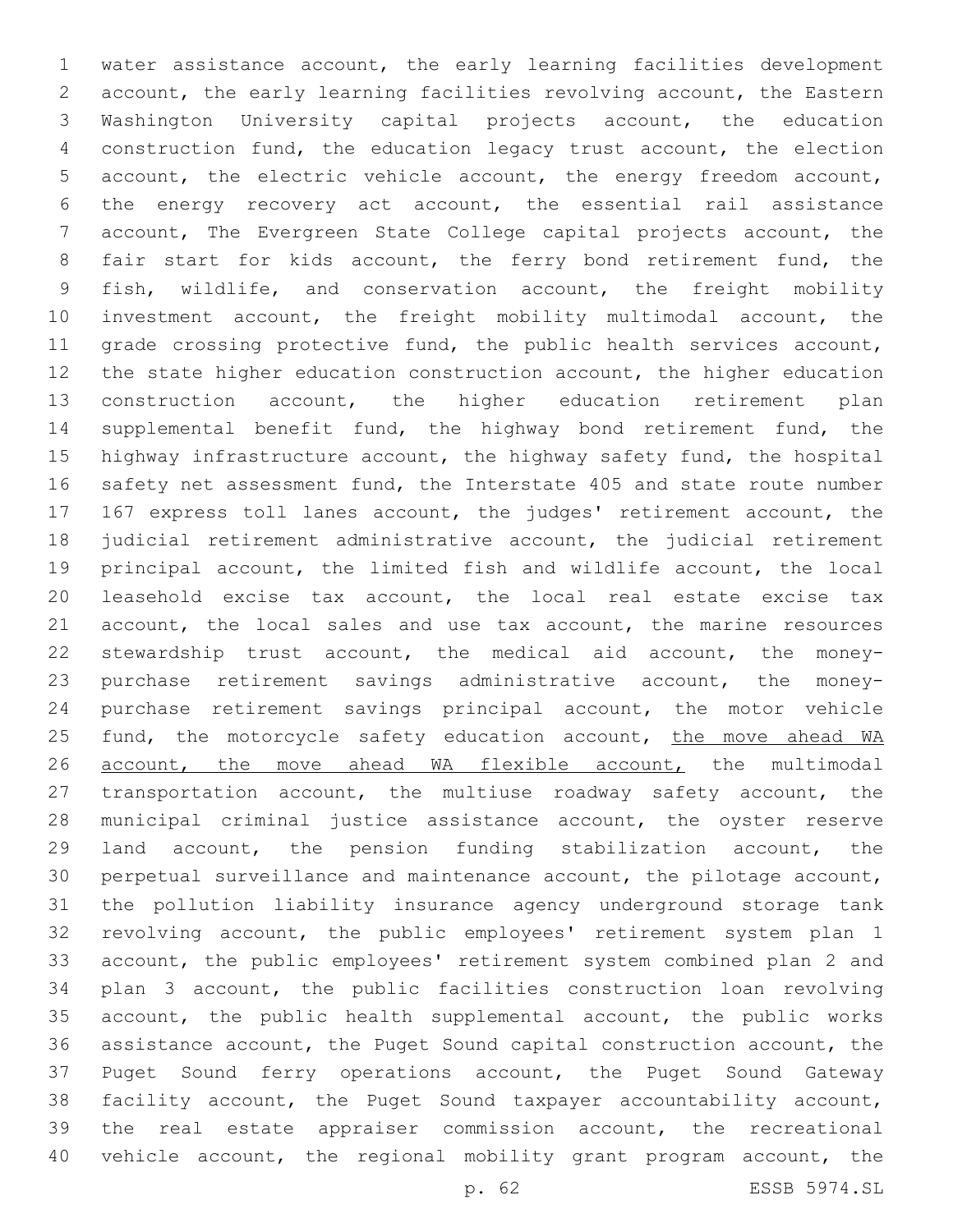resource management cost account, the rural arterial trust account, the rural mobility grant program account, the rural Washington loan fund, the sexual assault prevention and response account, the site closure account, the skilled nursing facility safety net trust fund, the small city pavement and sidewalk account, the special category C account, the special wildlife account, the state investment board expense account, the state investment board commingled trust fund accounts, the state patrol highway account, the state reclamation revolving account, the state route number 520 civil penalties account, the state route number 520 corridor account, the statewide broadband account, the statewide tourism marketing account, the supplemental pension account, the Tacoma Narrows toll bridge account, the teachers' retirement system plan 1 account, the teachers' retirement system combined plan 2 and plan 3 account, the tobacco prevention and control account, the tobacco settlement account, the toll facility bond retirement account, the transportation 2003 17 account (nickel account), the transportation equipment fund, the transportation future funding program account, the transportation improvement account, the transportation improvement board bond retirement account, the transportation infrastructure account, the transportation partnership account, the traumatic brain injury account, the University of Washington bond retirement fund, the University of Washington building account, the voluntary cleanup account, the volunteer firefighters' and reserve officers' relief and 25 pension principal fund, the volunteer firefighters' and reserve officers' administrative fund, the vulnerable roadway user education account, the Washington judicial retirement system account, the Washington law enforcement officers' and firefighters' system plan 1 retirement account, the Washington law enforcement officers' and firefighters' system plan 2 retirement account, the Washington public safety employees' plan 2 retirement account, the Washington school employees' retirement system combined plan 2 and 3 account, the Washington state patrol retirement account, the Washington State University building account, the Washington State University bond retirement fund, the water pollution control revolving administration account, the water pollution control revolving fund, the Western Washington University capital projects account, the Yakima integrated plan implementation account, the Yakima integrated plan implementation revenue recovery account, and the Yakima integrated plan implementation taxable bond account. Earnings derived from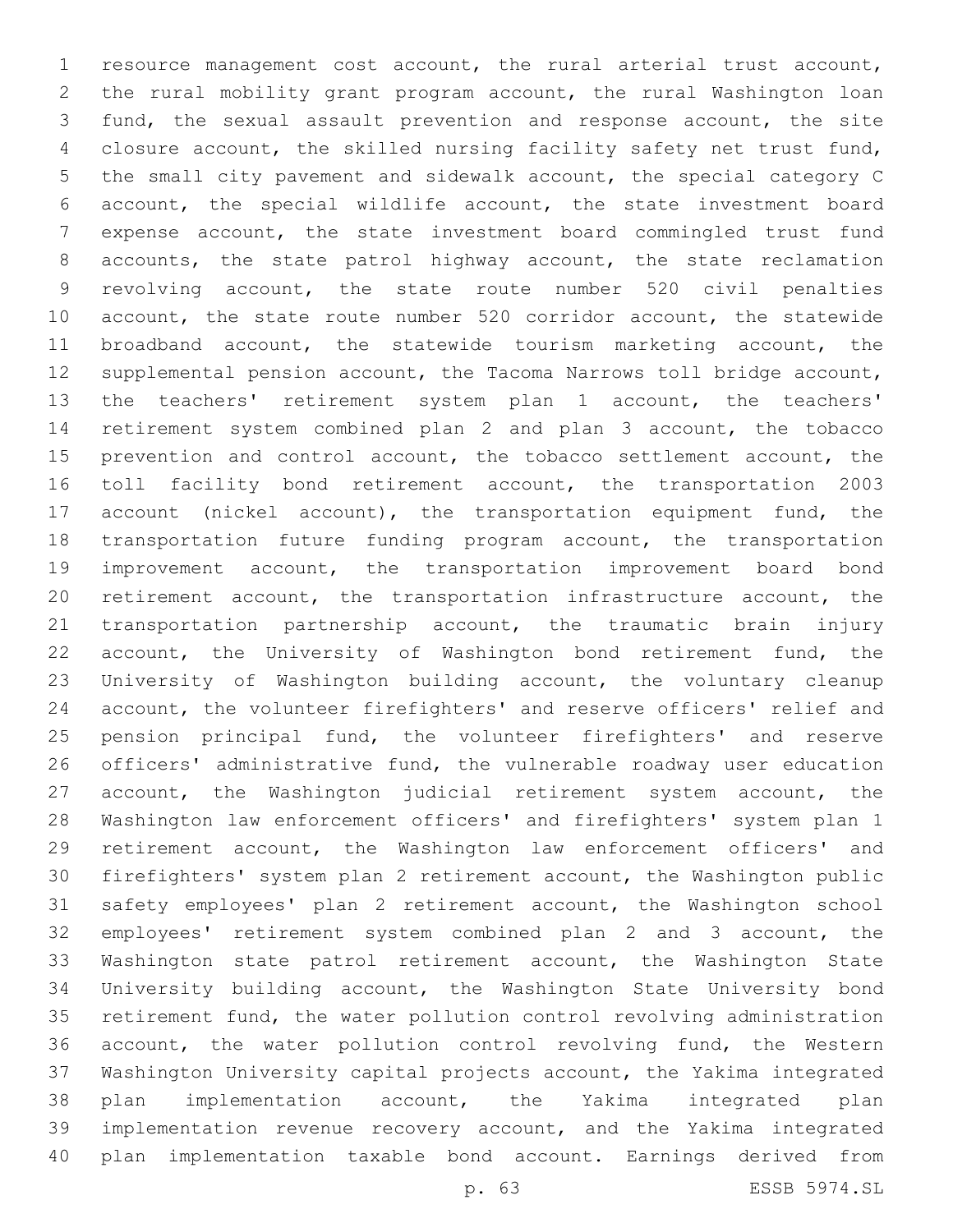investing balances of the agricultural permanent fund, the normal 2 school permanent fund, the permanent common school fund, the scientific permanent fund, and the state university permanent fund shall be allocated to their respective beneficiary accounts.

 (b) Any state agency that has independent authority over accounts or funds not statutorily required to be held in the state treasury that deposits funds into a fund or account in the state treasury pursuant to an agreement with the office of the state treasurer shall receive its proportionate share of earnings based upon each account's 10 or fund's average daily balance for the period.

 (5) In conformance with Article II, section 37 of the state Constitution, no treasury accounts or funds shall be allocated earnings without the specific affirmative directive of this section.

 **Sec. 404.** RCW 43.84.092 and 2021 c 199 s 505 are each amended to 15 read as follows:

 (1) All earnings of investments of surplus balances in the state 17 treasury shall be deposited to the treasury income account, which account is hereby established in the state treasury.

 (2) The treasury income account shall be utilized to pay or receive funds associated with federal programs as required by the federal cash management improvement act of 1990. The treasury income account is subject in all respects to chapter 43.88 RCW, but no appropriation is required for refunds or allocations of interest earnings required by the cash management improvement act. Refunds of interest to the federal treasury required under the cash management improvement act fall under RCW 43.88.180 and shall not require appropriation. The office of financial management shall determine the amounts due to or from the federal government pursuant to the cash management improvement act. The office of financial management may direct transfers of funds between accounts as deemed necessary to implement the provisions of the cash management improvement act, and this subsection. Refunds or allocations shall occur prior to the distributions of earnings set forth in subsection (4) of this 34 section.

 (3) Except for the provisions of RCW 43.84.160, the treasury income account may be utilized for the payment of purchased banking services on behalf of treasury funds including, but not limited to, depository, safekeeping, and disbursement functions for the state treasury and affected state agencies. The treasury income account is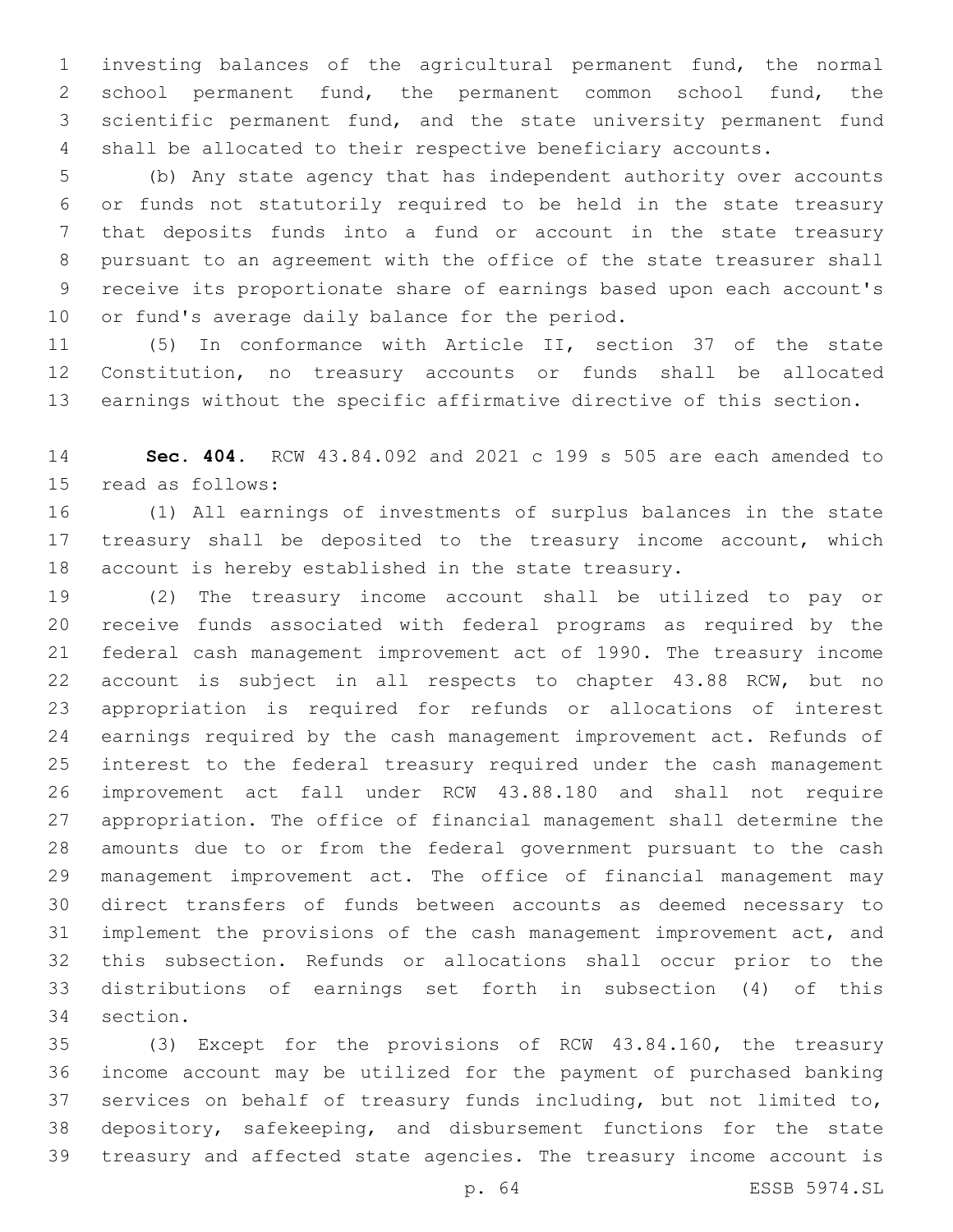subject in all respects to chapter 43.88 RCW, but no appropriation is required for payments to financial institutions. Payments shall occur prior to distribution of earnings set forth in subsection (4) of this section.4

 (4) Monthly, the state treasurer shall distribute the earnings credited to the treasury income account. The state treasurer shall credit the general fund with all the earnings credited to the 8 treasury income account except:

 (a) The following accounts and funds shall receive their proportionate share of earnings based upon each account's and fund's average daily balance for the period: The abandoned recreational vehicle disposal account, the aeronautics account, the Alaskan Way viaduct replacement project account, the brownfield redevelopment trust fund account, the budget stabilization account, the capital vessel replacement account, the capitol building construction account, the Central Washington University capital projects account, the charitable, educational, penal and reformatory institutions account, the Chehalis basin account, the Chehalis basin taxable 19 account, the cleanup settlement account, the climate active 20 transportation account, the climate transit programs account, the Columbia river basin water supply development account, the Columbia river basin taxable bond water supply development account, the Columbia river basin water supply revenue recovery account, the common school construction fund, the community forest trust account, 25 the connecting Washington account, the county arterial preservation account, the county criminal justice assistance account, the deferred compensation administrative account, the deferred compensation principal account, the department of licensing services account, the department of retirement systems expense account, the developmental disabilities community services account, the diesel idle reduction account, the drinking water assistance account, the administrative subaccount of the drinking water assistance account, the early learning facilities development account, the early learning facilities revolving account, the Eastern Washington University capital projects account, the education construction fund, the education legacy trust account, the election account, the electric vehicle account, the energy freedom account, the energy recovery act account, the essential rail assistance account, The Evergreen State College capital projects account, the fair start for kids account, 40 the ferry bond retirement fund, the fish, wildlife, and conservation

p. 65 ESSB 5974.SL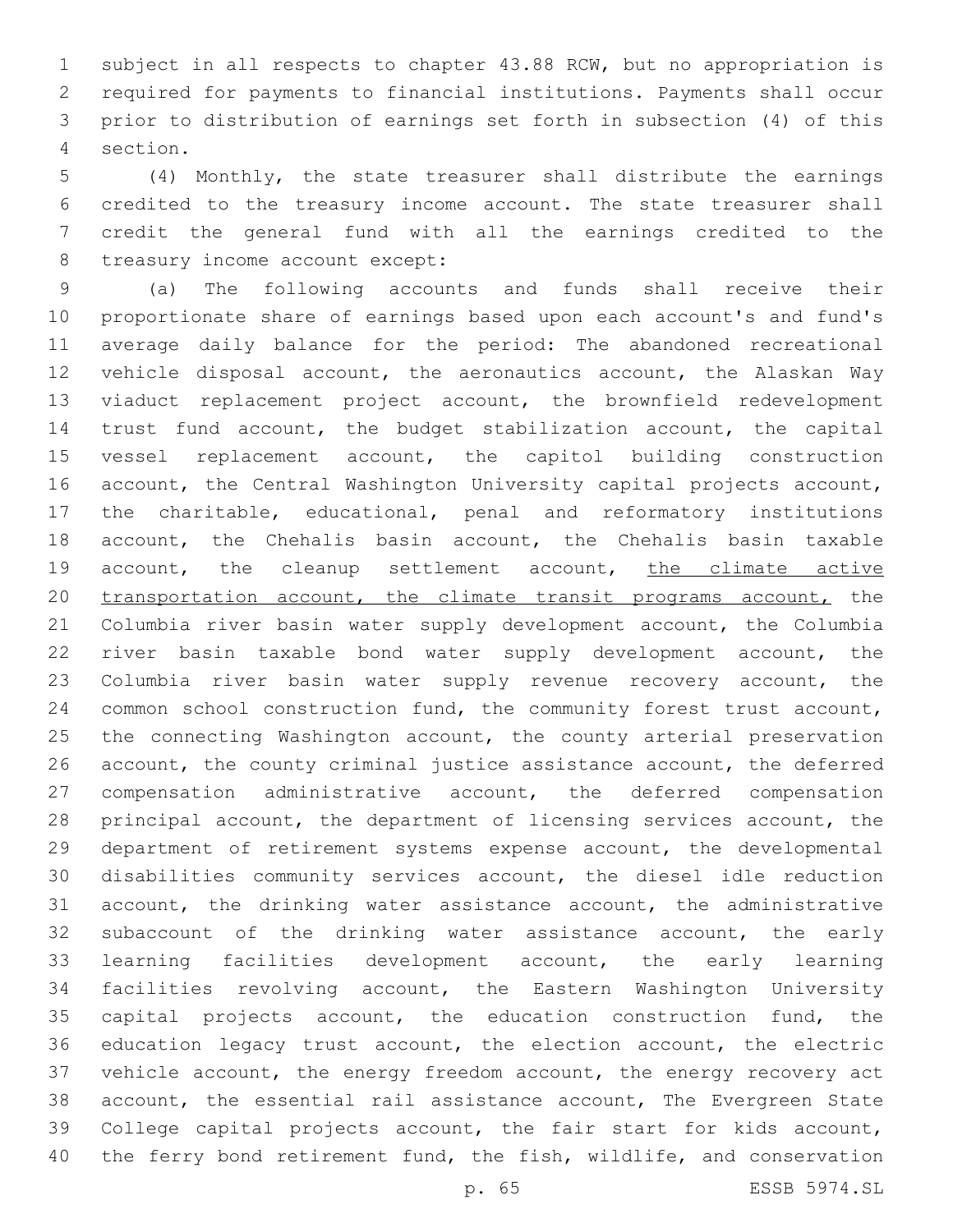account, the freight mobility investment account, the freight mobility multimodal account, the grade crossing protective fund, the public health services account, the state higher education construction account, the higher education construction account, the higher education retirement plan supplemental benefit fund, the highway bond retirement fund, the highway infrastructure account, the highway safety fund, the hospital safety net assessment fund, the Interstate 405 and state route number 167 express toll lanes account, the judges' retirement account, the judicial retirement administrative account, the judicial retirement principal account, the limited fish and wildlife account, the local leasehold excise tax account, the local real estate excise tax account, the local sales and use tax account, the marine resources stewardship trust account, the medical aid account, the money-purchase retirement savings administrative account, the money-purchase retirement savings 16 principal account, the motor vehicle fund, the motorcycle safety 17 education account, the move ahead WA account, the move ahead WA 18 flexible account, the multimodal transportation account, the multiuse roadway safety account, the municipal criminal justice assistance account, the oyster reserve land account, the pension funding stabilization account, the perpetual surveillance and maintenance account, the pilotage account, the pollution liability insurance agency underground storage tank revolving account, the public employees' retirement system plan 1 account, the public employees' retirement system combined plan 2 and plan 3 account, the public facilities construction loan revolving account, the public health supplemental account, the public works assistance account, the Puget Sound capital construction account, the Puget Sound ferry operations account, the Puget Sound Gateway facility account, the Puget Sound taxpayer accountability account, the real estate appraiser commission account, the recreational vehicle account, the regional mobility grant program account, the resource management cost account, the rural arterial trust account, the rural mobility grant program account, the rural Washington loan fund, the sexual assault prevention and response account, the site closure account, the skilled nursing facility safety net trust fund, the small city pavement and sidewalk account, the special category C account, the special wildlife account, the state investment board expense account, the state investment board commingled trust fund accounts, the state patrol highway account, the state reclamation revolving account, the

p. 66 ESSB 5974.SL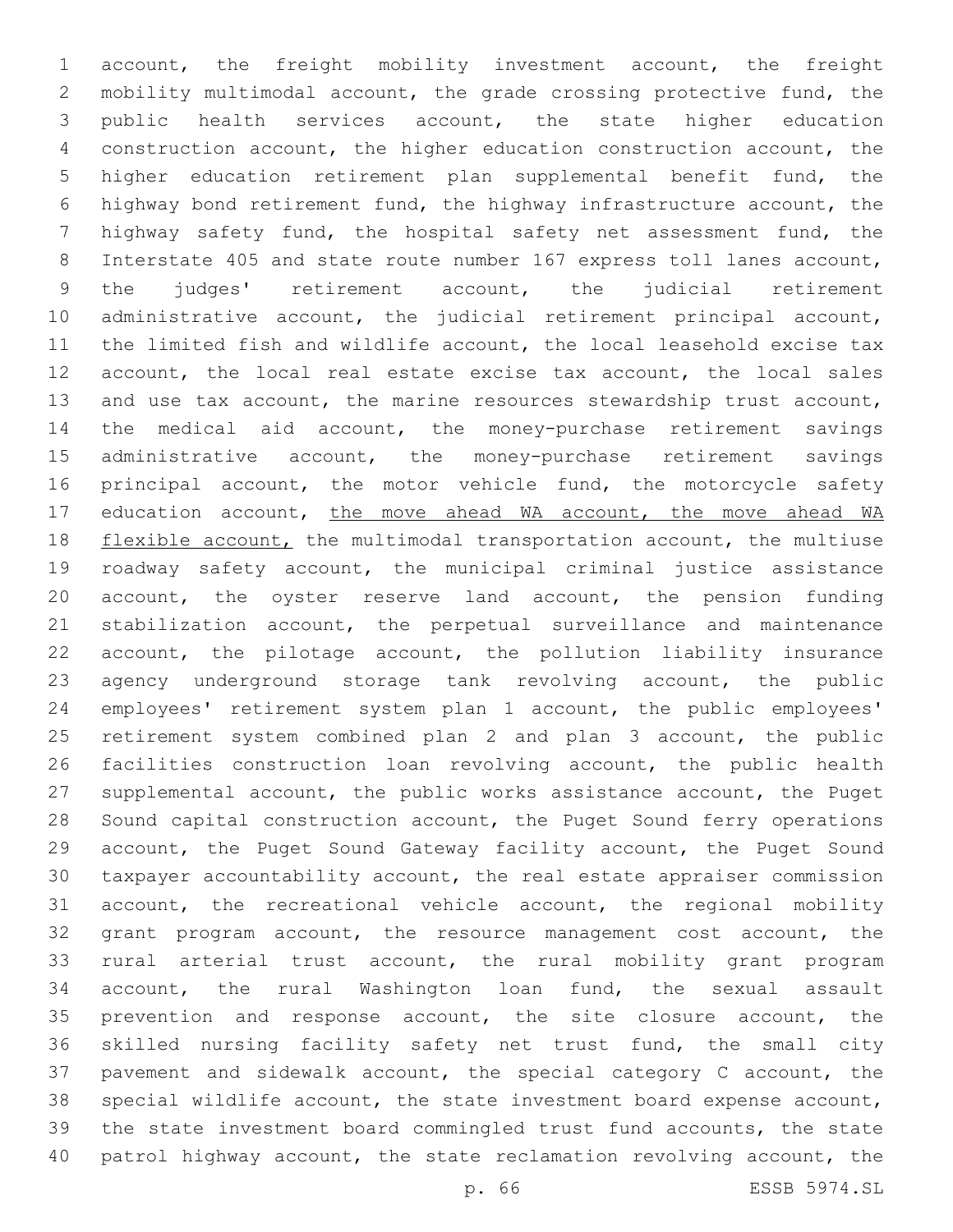state route number 520 civil penalties account, the state route number 520 corridor account, the statewide broadband account, the statewide tourism marketing account, the supplemental pension account, the Tacoma Narrows toll bridge account, the teachers' retirement system plan 1 account, the teachers' retirement system combined plan 2 and plan 3 account, the tobacco prevention and control account, the tobacco settlement account, the toll facility bond retirement account, the transportation 2003 account (nickel account), the transportation equipment fund, the transportation future funding program account, the transportation improvement account, the transportation improvement board bond retirement account, the transportation infrastructure account, the transportation partnership account, the traumatic brain injury 14 account, the University of Washington bond retirement fund, the University of Washington building account, the voluntary cleanup account, the volunteer firefighters' and reserve officers' relief and pension principal fund, the volunteer firefighters' and reserve officers' administrative fund, the vulnerable roadway user education account, the Washington judicial retirement system account, the Washington law enforcement officers' and firefighters' system plan 1 retirement account, the Washington law enforcement officers' and firefighters' system plan 2 retirement account, the Washington public safety employees' plan 2 retirement account, the Washington school employees' retirement system combined plan 2 and 3 account, the 25 Washington state patrol retirement account, the Washington State University building account, the Washington State University bond retirement fund, the water pollution control revolving administration 28 account, the water pollution control revolving fund, the Western Washington University capital projects account, the Yakima integrated plan implementation account, the Yakima integrated plan implementation revenue recovery account, and the Yakima integrated plan implementation taxable bond account. Earnings derived from investing balances of the agricultural permanent fund, the normal school permanent fund, the permanent common school fund, the scientific permanent fund, and the state university permanent fund shall be allocated to their respective beneficiary accounts.

 (b) Any state agency that has independent authority over accounts or funds not statutorily required to be held in the state treasury that deposits funds into a fund or account in the state treasury pursuant to an agreement with the office of the state treasurer shall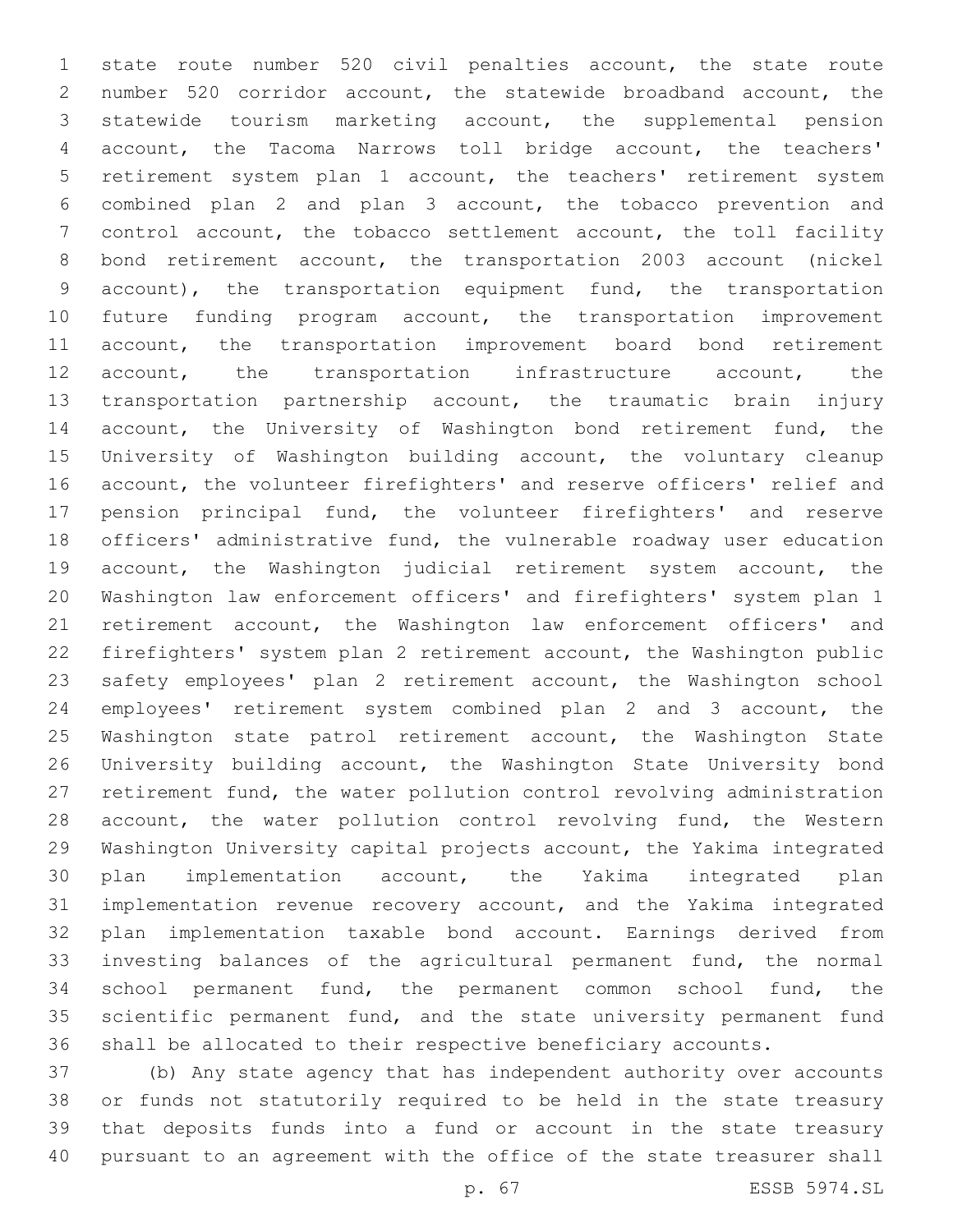1 receive its proportionate share of earnings based upon each account's 2 or fund's average daily balance for the period.

3 (5) In conformance with Article II, section 37 of the state 4 Constitution, no treasury accounts or funds shall be allocated 5 earnings without the specific affirmative directive of this section.

6 **Sec. 405.** RCW 82.47.020 and 1991 c 173 s 1 are each amended to 7 read as follows:

8 (1) The legislative authority of a border area jurisdiction may, 9 by resolution for the purposes authorized in this chapter and by 10 approval of a majority of the registered voters of the jurisdiction 11 voting on the proposition at a general or special election, fix and 12 impose an excise tax on the retail sale of motor vehicle fuel and 13 special fuel within the jurisdiction. An election held under this 14 section must be held not more than  $((\text{true}1\text{ve}))$  12 months before the 15 date on which the proposed tax is to be levied. The ballot setting 16 forth the proposition ((shall)) must state the tax rate that is 17 proposed. The rate of such tax ((shall be in increments of one-tenth 18 of a cent per gallon and shall)) may not exceed ((one cent)) two 19 cents per gallon for ballot propositions submitted in calendar year 20 2022. For ballot propositions submitted after calendar year 2022, 21 this two cents per gallon maximum tax rate may be adjusted to reflect 22 the percentage change in the implicit price deflator for personal 23 consumption expenditures for the United States as published by the 24 bureau of economic analysis of the federal department of commerce, 25 for the period of time between calendar year 2022 and when the tax is 26 placed on the ballot for voter approval.

27 (2) The tax imposed in this section shall be collected and paid 28 to the jurisdiction but once in respect to any motor vehicle fuel or 29 special fuel. This tax shall be in addition to any other tax 30 authorized or imposed by law.

31 (3) For purposes of this chapter, the term "border area 32 jurisdictions" means all cities and towns within  $($ ( $t$ en))  $\underline{10}$  miles of 33 an international border crossing and any transportation benefit 34 district established under RCW 36.73.020 which has within its 35 boundaries an international border crossing.

36 **Sec. 406.** RCW 36.73.065 and 2015 3rd sp.s. c 44 s 309 are each 37 amended to read as follows: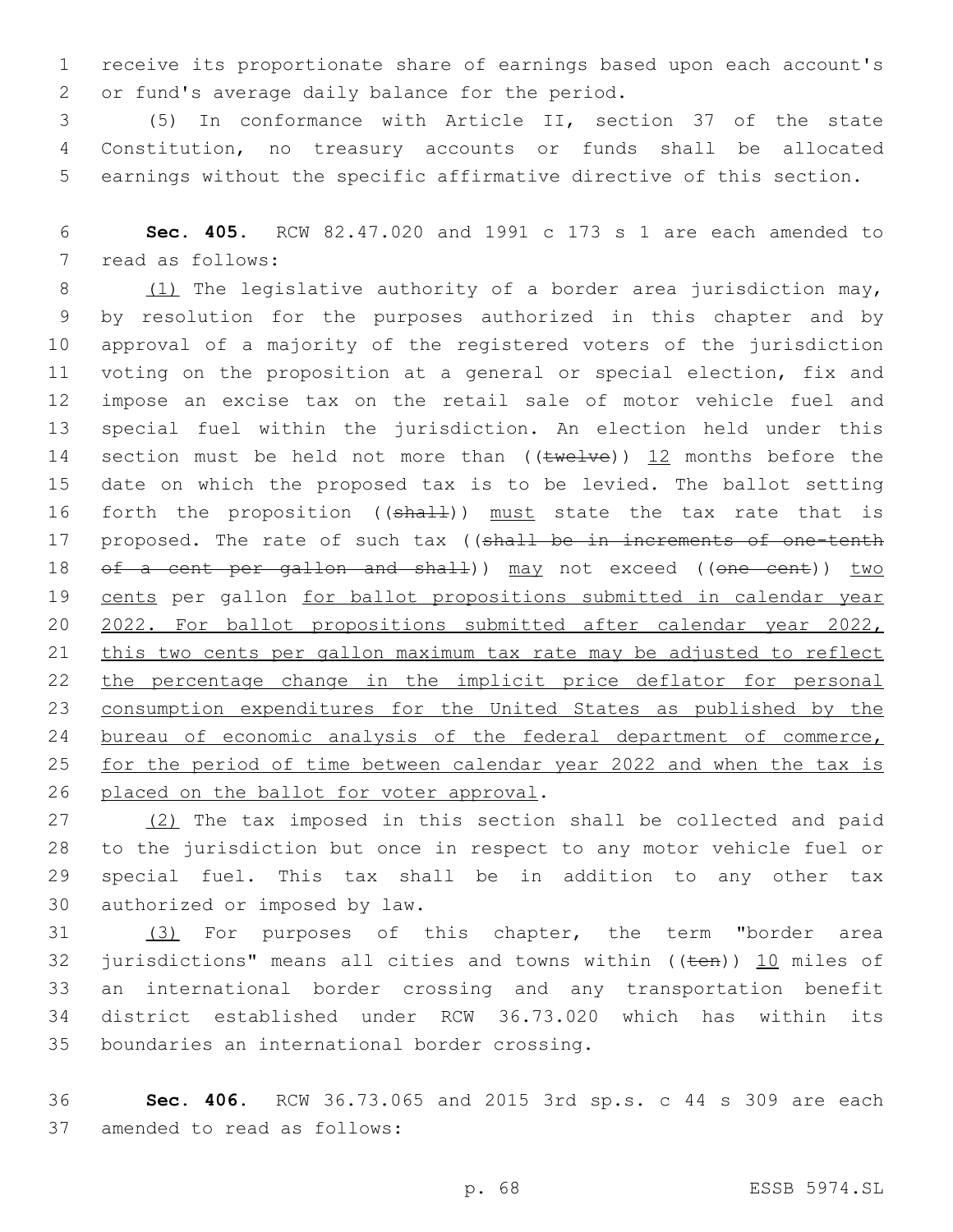(1) Except as provided in subsection (4) of this section, taxes, fees, charges, and tolls may not be imposed by a district without approval of a majority of the voters in the district voting on a proposition at a general or special election. The proposition must include a specific description of: (a) The transportation improvement or improvements proposed by the district; (b) any rebate program proposed to be established under RCW 36.73.067; and (c) the proposed taxes, fees, charges, and the range of tolls imposed by the district to raise revenue to fund the improvement or improvements or rebate 10 program, as applicable.

11 (2) Voter approval under this section must be accorded 12 substantial weight regarding the validity of a transportation 13 improvement as defined in RCW 36.73.015.

14 (3) A district may not increase any taxes, fees, charges, or 15 range of tolls imposed or change a rebate program under this chapter 16 once the taxes, fees, charges, tolls, or rebate program takes effect, 17 except:

18 (a) If authorized by the district voters pursuant to RCW 19 36.73.160;

20 (b) With respect to a change in a rebate program, a material 21 change policy adopted pursuant to RCW 36.73.160 is followed and the 22 change does not reduce the percentage level or rebate amount;

23 (c) For up to ((forty dollars)) \$40 of the vehicle fee authorized 24 in RCW 82.80.140 by the governing board of the district if a vehicle 25 fee of ((twenty dollars)) \$20 has been imposed for at least ((twenty- $26$   $four)$ ) 24 months;  $((er))$ 

27 (d) For up to ((fifty dollars)) \$50 of the vehicle fee authorized 28 in RCW 82.80.140 by the governing board of the district if a vehicle 29 fee of ((forty dollars)) \$40 has been imposed for at least ((twenty-30  $four)$ )  $24$  months and a district has met the requirements of 31 subsection (6) of this section; or

32 (e) For up to three-tenths of one percent of the selling price, 33 in the case of a sales tax, or value of the article used, in the case 34 of a use tax, pursuant to the sales and use tax authorized in RCW 35 82.14.0455.

 (4)(a) A district that includes all the territory within the boundaries of the jurisdiction, or jurisdictions, establishing the district may impose by a majority vote of the governing board of the 39 district the following fees, taxes, and charges: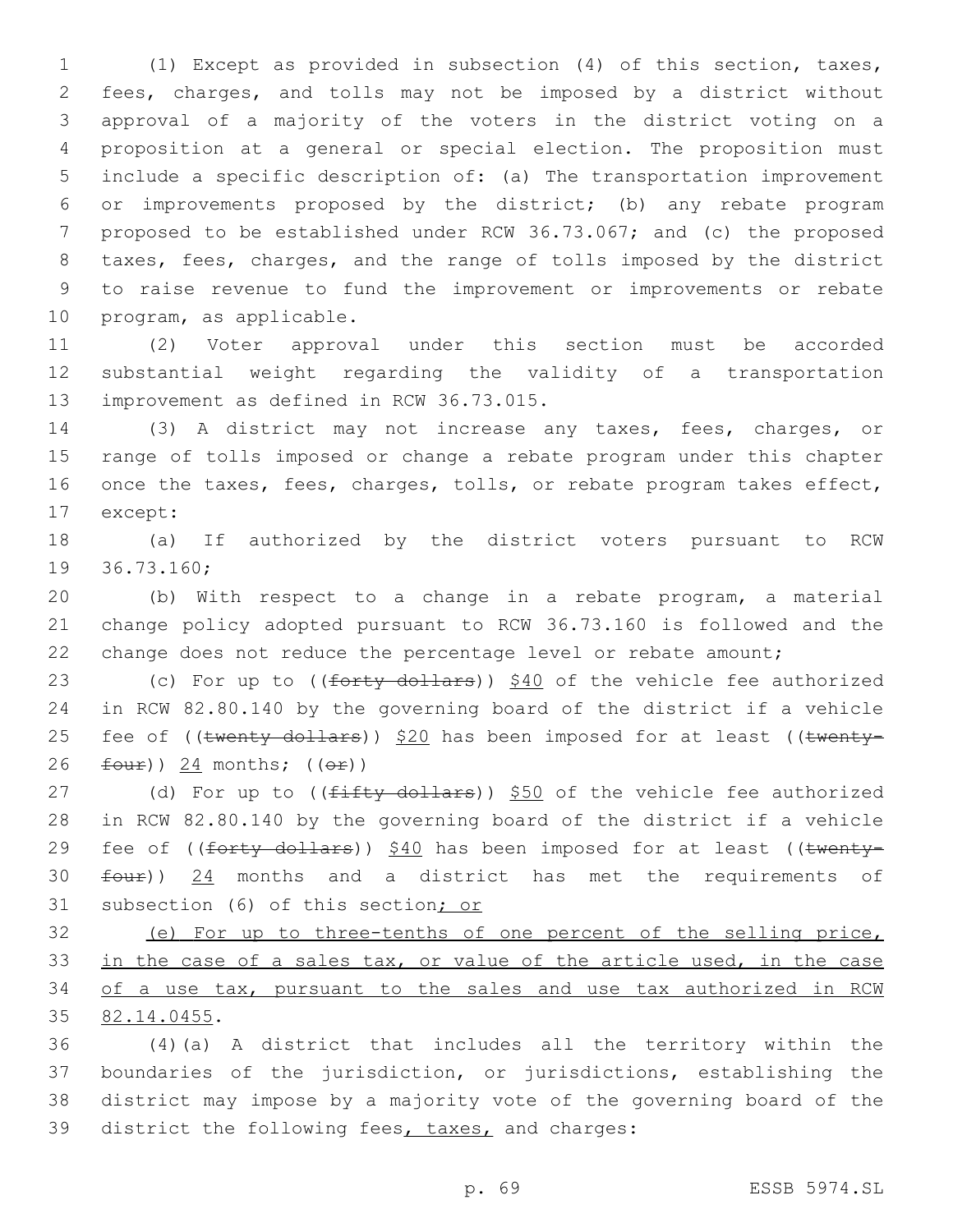1 (i) Up to ((twenty dollars)) \$20 of the vehicle fee authorized in 2 RCW 82.80.140;

3 (ii) Up to ((forty dollars)) \$40 of the vehicle fee authorized in 4 RCW 82.80.140 if a vehicle fee of ((twenty dollars)) \$20 has been 5 imposed for at least (( $t$ wenty-four)) 24 months;

6 (iii) Up to (( $f$ ifty dollars))  $$50$  of the vehicle fee authorized 7 in RCW 82.80.140 if a vehicle fee of forty dollars has been imposed 8 for at least (( $t$ wenty-four))  $24$  months and a district has met the 9 requirements of subsection (6) of this section; (( $\Theta$ ))

10 (iv) A fee or charge in accordance with RCW 36.73.120; or

11 (v) Up to one-tenth of one percent of the sales and use tax in 12 accordance with RCW 82.14.0455.

 (b) The vehicle fee authorized in (a) of this subsection may only be imposed for a passenger-only ferry transportation improvement if the vehicle fee is first approved by a majority of the voters within 16 the jurisdiction of the district.

17 (c)(i) A district solely comprised of a city or cities may not 18 impose the fees or charges identified in (a) of this subsection 19 within ((one hundred eighty)) 180 days after July 22, 2007, unless 20 the county in which the city or cities reside, by resolution, 21 declares that it will not impose the fees or charges identified in 22 (a) of this subsection within the ((one hundred eighty-day)) 180-day 23 period; or

 (ii) A district solely comprised of a city or cities identified in RCW 36.73.020(6)(b) may not impose the fees or charges until after May 22, 2008, unless the county in which the city or cities reside, by resolution, declares that it will not impose the fees or charges identified in (a) of this subsection through May 22, 2008.

29 (5) If the interlocal agreement in RCW 82.80.140(2)(a) cannot be 30 reached, a district that includes only the unincorporated territory 31 of a county may impose by a majority vote of the governing body of 32 the district up to: (a) ( $(\text{Fwenty-dollars})$ ) \$20 of the vehicle fee 33 authorized in RCW 82.80.140, (b) ((forty dollars)) \$40 of the vehicle 34 fee authorized in RCW 82.80.140 if a fee of ((twenty dollars)) \$20 35 has been imposed for at least  $((\text{twenty-four}))$  24 months, or (c) 36 ((fifty dollars)) \$50 of the vehicle fee authorized in RCW 82.80.140 37 if a vehicle fee of ((forty dollars)) \$40 has been imposed for at 38 least ((twenty-four)) 24 months and a district has met the 39 requirements of subsection (6) of this section.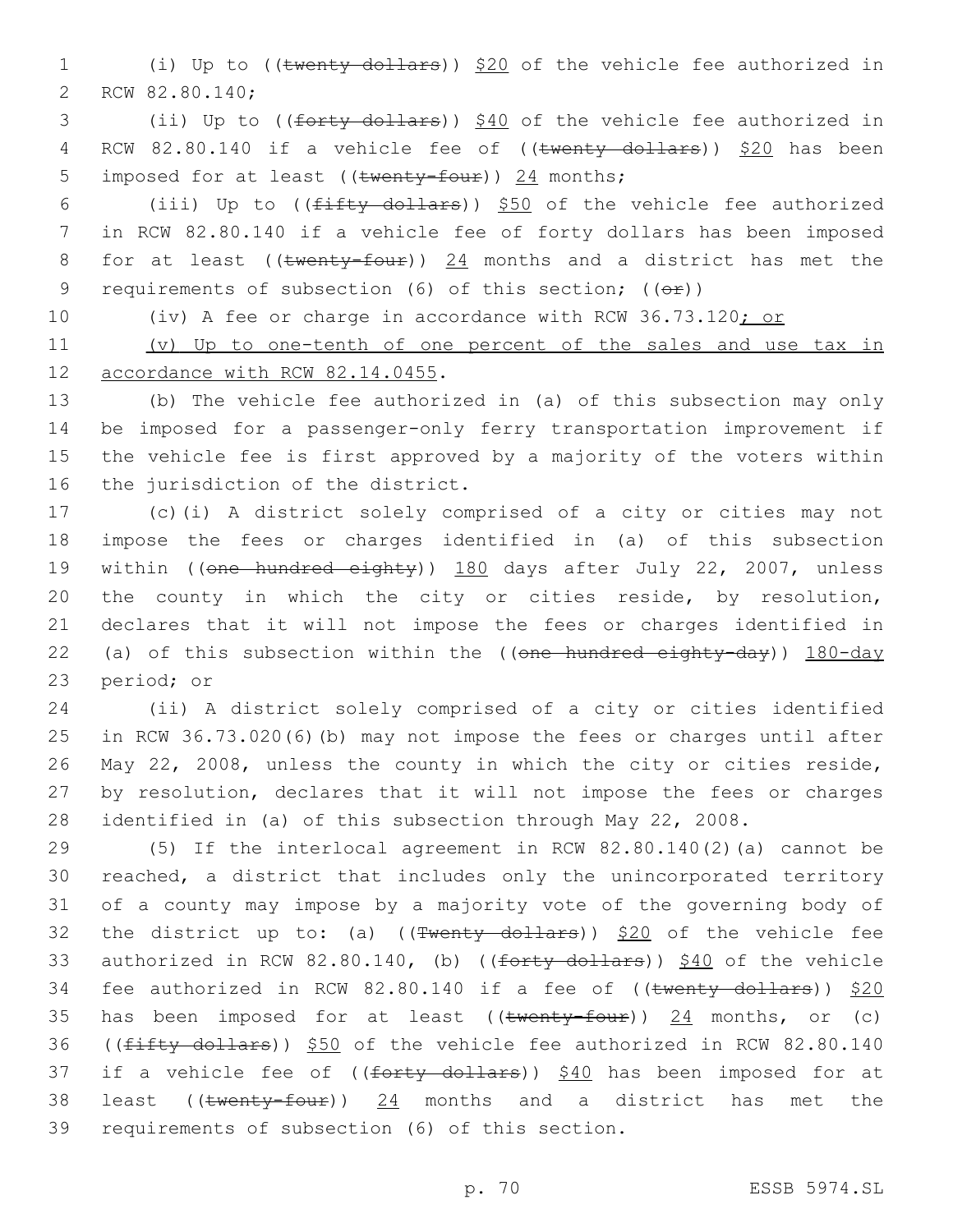(6) If a district intends to impose a vehicle fee of more than 2 ((forty dollars)) \$40 by a majority vote of the governing body of the district, the governing body must publish notice of this intention, in one or more newspapers of general circulation within the district, by April 1st of the year in which the vehicle fee is to be imposed. If within ((ninety)) 90 days of the date of publication a petition is filed with the county auditor containing the signatures of eight percent of the number of voters registered and voting in the district for the office of the governor at the last preceding gubernatorial election, the county auditor must canvass the signatures in the same manner as prescribed in RCW 29A.72.230 and certify their sufficiency to the governing body within two weeks. The proposition to impose the vehicle fee must then be submitted to the voters of the district at a special election, called for this purpose, no later than the date on which a primary election would be held under RCW 29A.04.311. The vehicle fee may then be imposed only if approved by a majority of the 17 voters of the district voting on the proposition.

 **Sec. 407.** RCW 82.14.0455 and 2010 c 105 s 3 are each amended to 19 read as follows:

 (1) Subject to the provisions in RCW 36.73.065, a transportation benefit district under chapter 36.73 RCW may fix and impose a sales and use tax in accordance with the terms of this chapter. The tax authorized in this section is in addition to any other taxes authorized by law and shall be collected from those persons who are taxable by the state under chapters 82.08 and 82.12 RCW upon the occurrence of any taxable event within the boundaries of the 27 district. The rate of tax shall not exceed ((two-tenths)) three- tenths of one percent of the selling price in the case of a sales 29 tax, or value of the article used, in the case of a use tax. Except as provided in subsection (2) of this section, the tax may not be 31 imposed for a period exceeding  $((\text{ten}))$  10 years( $(\text{--}$ This tax, if not imposed under the conditions of subsection (2) of this section, may be extended for a period not exceeding ten years)) unless renewed 34 with an affirmative vote of the voters voting at  $((the)$ ) an election 35 or a majority vote of the governing board of the district. Each 36 renewal by the voters may extend the tax for additional periods not 37 exceeding 10 years. The governing board of the district may only fix, impose, or extend a sales and use tax of up to one-tenth of one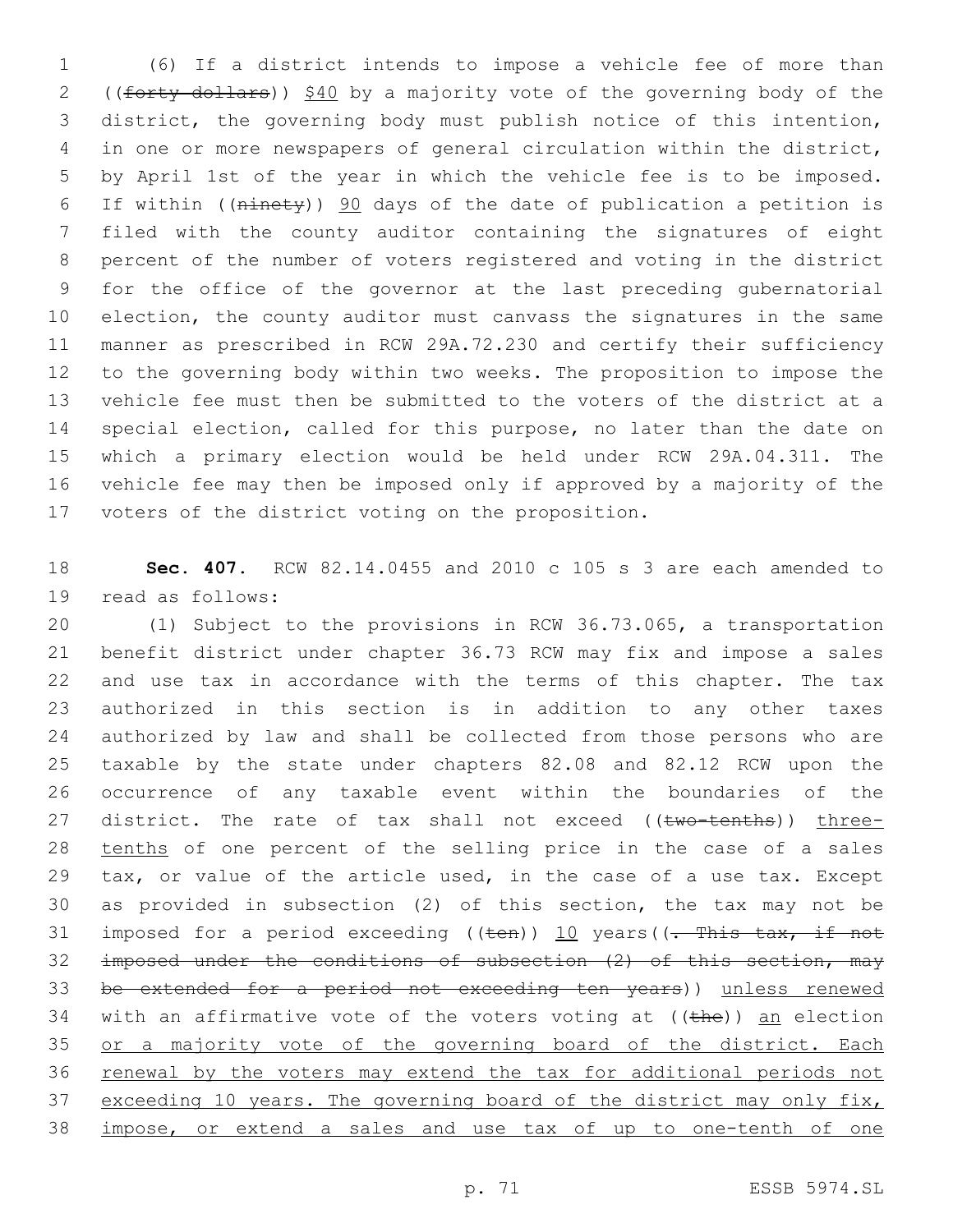percent of the selling price in the case of a sales tax, or value of 2 the article used, in the case of a use tax.

 (2) The voter-approved sales tax initially imposed under this section after July 1, 2010, may be imposed for a period exceeding 5 (( $t$ en)) 10 years if the moneys received under this section are dedicated for the repayment of indebtedness incurred in accordance 7 with the requirements of chapter 36.73 RCW.

 (3) Money received from the tax imposed under this section must be spent in accordance with the requirements of chapter 36.73 RCW.

 NEW SECTION. **Sec. 408.** A new section is added to chapter 11 70A.535 RCW to read as follows:

 (1) The department shall adopt rules that establish standards that reduce carbon intensity in transportation fuels used in Washington. The standards established by the rules must be based on the carbon intensity of gasoline and gasoline substitutes and the carbon intensity of diesel and diesel substitutes. The standards:

 (a) Must reduce the overall, aggregate carbon intensity of 18 transportation fuels used in Washington;

 (b) May only require carbon intensity reductions at the aggregate level of all transportation fuels and may not require a reduction in carbon intensity to be achieved by any individual type of 22 transportation fuel;

 (c) Must assign a compliance obligation to fuels whose carbon intensity exceeds the standards adopted by the department, consistent 25 with the requirements of RCW 70A.535.030; and

 (d) Must assign credits that can be used to satisfy or offset compliance obligations to fuels whose carbon intensity is below the standards adopted by the department and that elect to participate in the program, consistent with the requirements of RCW 70A.535.030.

 (2) The clean fuels program adopted by the department must be 31 designed such that:

 (a) Regulated parties generate deficits and may reconcile the deficits, and thus comply with the clean fuels program standards for a compliance period, by obtaining and retiring credits;

 (b) Regulated parties and credit generators may generate credits for fuels used as substitutes or alternatives for gasoline or diesel;

 (c) Regulated parties, credit generators, and credit aggregators 38 shall have opportunities to trade credits; and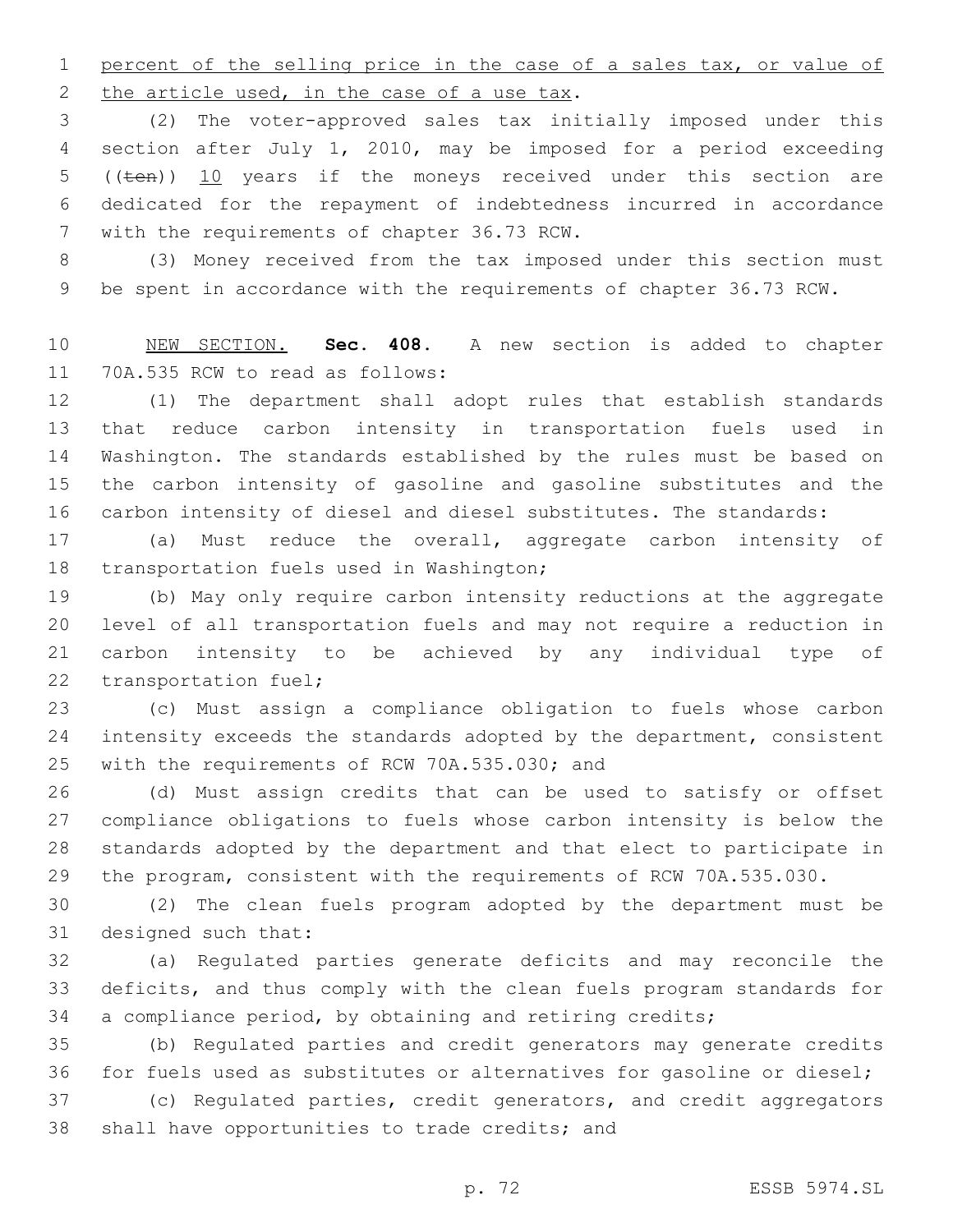(d) Regulated parties shall be allowed to carry over to the next 2 compliance period a small deficit without penalty.

 (3) The department shall, throughout a compliance period, regularly monitor the availability of fuels needed for compliance 5 with the clean fuels program.

 (4)(a) Under the clean fuels program, the department shall monthly calculate the volume-weighted average price of credits and, no later than the last day of the month immediately following the month for which the calculation is completed, post the formula and the nonaggregated data the department used for the calculation and the results of the calculation on the department's website.

 (b) In completing the calculation required by this subsection, the department may exclude from the data set credit transfers without a price or other credit transfers made for a price that falls two standard deviations outside of the mean credit price for the month. Data posted on the department's website under this section may not include any individually identifiable information or information that 18 would constitute a trade secret.

 (5)(a) Except as provided in this section, the rules adopted under this section must reduce the greenhouse gas emissions attributable to each unit of the fuels to 20 percent below 2017 levels by 2038 based on the following schedule:22

(i) No more than 0.5 percent each year in 2023 and 2024;

 (ii) No more than an additional one percent each year beginning 25 in 2025 through 2027;

 (iii) No more than an additional 1.5 percent each year beginning 27 in 2028 through 2031; and

28 (iv) No change in 2032 and 2033.

 (b) The rules must establish a start date for the clean fuels 30 program of no later than January 1, 2023.

 (6) Beginning with the program year beginning in calendar year 2028, the department may not increase the carbon intensity reductions required by the applicable clean fuels program standard adopted by the department under subsection (5) of this section beyond a 10 percent reduction in carbon intensity until the department 36 demonstrates that the following have occurred:

 (a) At least a 15 percent net increase in the volume of in-state liquid biofuel production and the use of feedstocks grown or produced within the state relative to the start of the program; and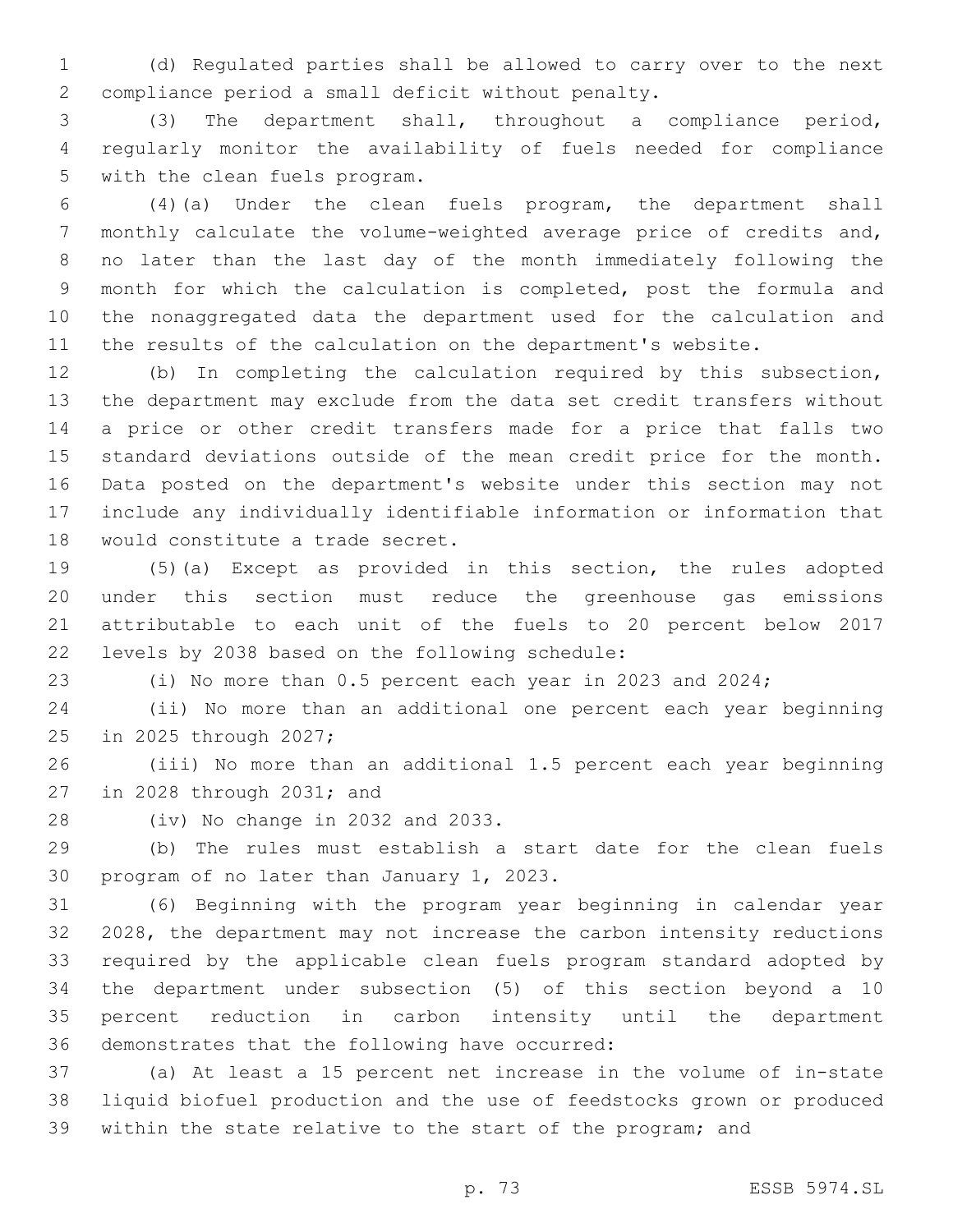(b) At least one new or expanded biofuel production facility representing an increase in production capacity or producing, in total, in excess of 60,000,000 gallons of biofuels per year has or have received after July 1, 2021, all necessary siting, operating, and environmental permits post all timely and applicable appeals. As part of the threshold of 60,000,000 gallons of biofuel under this subsection, at least one new facility producing at least 10,000,000 gallons per year must have received all necessary siting, operating, and environmental permits. Timely and applicable appeals must be 10 determined by the attorney general's office.

 (7) Beginning with the program year beginning in calendar year 2031, the department may not increase the carbon intensity reductions required by the applicable clean fuels program standard adopted by the department under subsection (5) of this section beyond a 10 15 percent reduction in carbon intensity until the:

 (a) Joint legislative audit and review committee report required 17 in RCW 70A.535.140 has been completed; and

 (b) 2033 regular legislative session has adjourned, in order to allow an opportunity for the legislature to amend the requirements of this chapter in light of the report required in (a) of this 21 subsection.

 (8) Transportation fuels exported from Washington are not subject to the greenhouse gas emissions reduction requirements in this 24 section.

 (9) To the extent the requirements of this chapter conflict with 26 the requirements of chapter 19.112 RCW, the requirements of this 27 chapter prevail.

 **Sec. 409.** RCW 70A.535.010 and 2021 c 317 s 2 are each amended to 29 read as follows:

 The definitions in this section apply throughout this chapter 31 unless the context clearly indicates otherwise.

 (1) "Carbon dioxide equivalents" has the same meaning as defined 33 in RCW 70A.45.010.

 (2) "Carbon intensity" means the quantity of life-cycle greenhouse gas emissions, per unit of fuel energy, expressed in grams of carbon dioxide equivalent per megajoule (gCO2e/MJ).

 (3) "Clean fuels program" means the requirements established 38 under this chapter.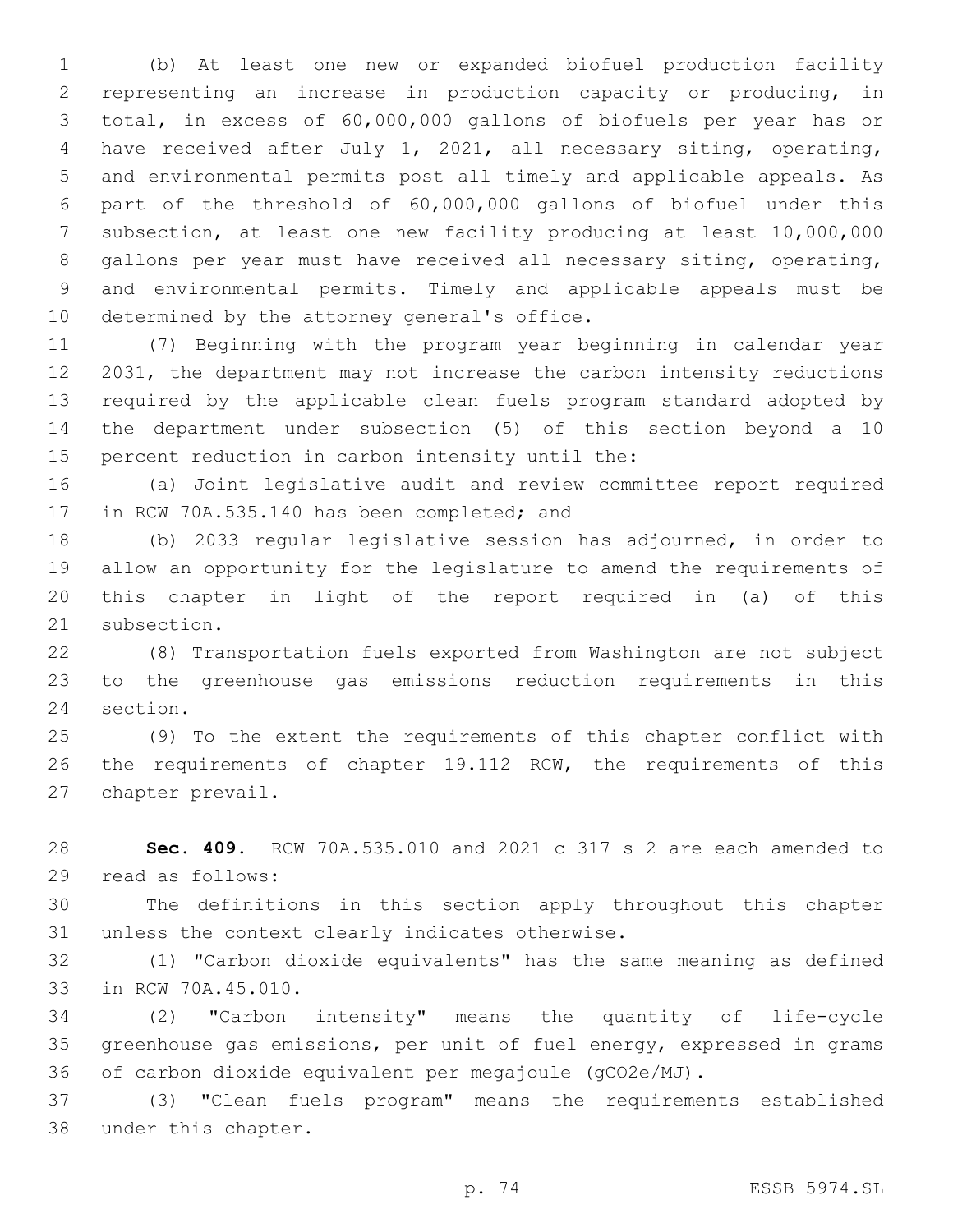(4) "Cost" means an expense connected to the manufacture, distribution, or other aspects of the provision of a transportation 3 fuel product.

 (5) "Credit" means a unit of measure generated when a transportation fuel with a carbon intensity that is less than the applicable standard adopted by the department under ((RCW 70A.535.020)) section 408 of this act is produced, imported, or dispensed for use in Washington, such that one credit is equal to one metric ton of carbon dioxide equivalents. A credit may also be generated through other activities consistent with this chapter.

 (6) "Deficit" means a unit of measure generated when a transportation fuel with a carbon intensity that is greater than the 13 applicable standard adopted by the department under ((RCW 70A.535.020)) section 408 of this act is produced, imported, or dispensed for use in Washington, such that one deficit is equal to 16 one metric ton of carbon dioxide equivalents.

(7) "Department" means the department of ecology.

 (8) "Electric utility" means a consumer-owned utility or investor-owned utility, as those terms are defined in RCW 19.29A.010.

 (9) "Greenhouse gas" has the same meaning as defined in RCW 21 70A.45.010.

 (10) "Military tactical vehicle" means a motor vehicle owned by the United States department of defense or the United States military services and that is used in combat, combat support, combat service 25 support, tactical or relief operations, or training for such 26 operations.

 (11) "Motor vehicle" has the same meaning as defined in RCW 46.04.320.28

 (12) "Price" means the amount of payment or compensation provided as consideration for a specified quantity of transportation fuel by a 31 consumer or end user of the transportation fuel.

 (13) "Regulated party" means a producer or importer of any amount of a transportation fuel that is ineligible to generate credits under 34 this chapter.

 (14)(a) "Tactical support equipment" means equipment using a portable engine, including turbines, that meets military specifications, owned by the United States military services or its allies, and that is used in combat, combat support, combat service support, tactical or relief operations, or training for such 40 operations.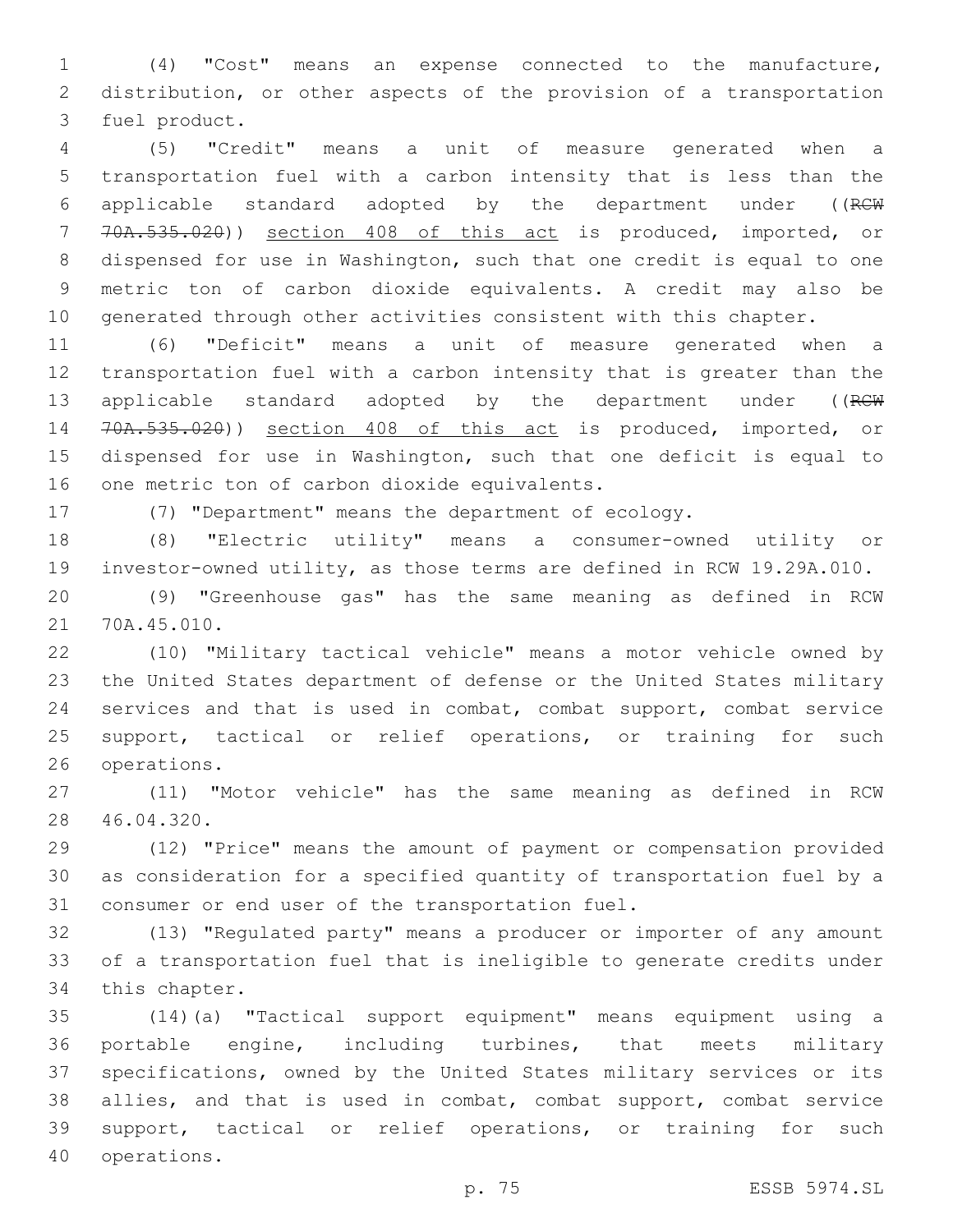(b) "Tactical support equipment" includes, but is not limited to, engines associated with portable generators, aircraft start carts, 3 heaters, and lighting carts.

 (15) "Transportation fuel" means electricity and any liquid or gaseous fuel sold, supplied, offered for sale, or used for the propulsion of a motor vehicle or that is intended for use for 7 transportation purposes.

 **Sec. 410.** RCW 70A.535.030 and 2021 c 317 s 4 are each amended to 9 read as follows:

 The rules adopted by the department to achieve the greenhouse gas 11 emissions reductions per unit of fuel energy specified in ((RCW 70A.535.020)) section 408 of this act must include, but are not 13 limited to, the following:

 (1) Standards for greenhouse gas emissions attributable to the transportation fuels throughout their life cycles, including but not limited to emissions from the production, storage, transportation, and combustion of transportation fuels and from changes in land use associated with transportation fuels and any permanent greenhouse gas 19 sequestration activities.

 (a) The rules adopted by the department under this subsection (1) may:

 (i) Include provisions to address the efficiency of a fuel as used in a powertrain as compared to a reference fuel;

 (ii) Consider carbon intensity calculations for transportation fuels developed by national laboratories or used by similar programs 26 in other states; and

 (iii) Consider changes in land use and any permanent greenhouse gas sequestration activities associated with the production of any 29 type of transportation fuel.

 (b) The rules adopted by the department under this subsection (1) 31 must:

 (i) Neutrally consider the life-cycle emissions associated with transportation fuels with respect to the political jurisdiction in which the fuels originated and may not discriminate against fuels on the basis of having originated in another state or jurisdiction. Nothing in this subsection may be construed to prohibit inclusion or assessment of emissions related to fuel production, storage, transportation, or combustion or associated changes in land use in 39 determining the carbon intensity of a fuel;

p. 76 ESSB 5974.SL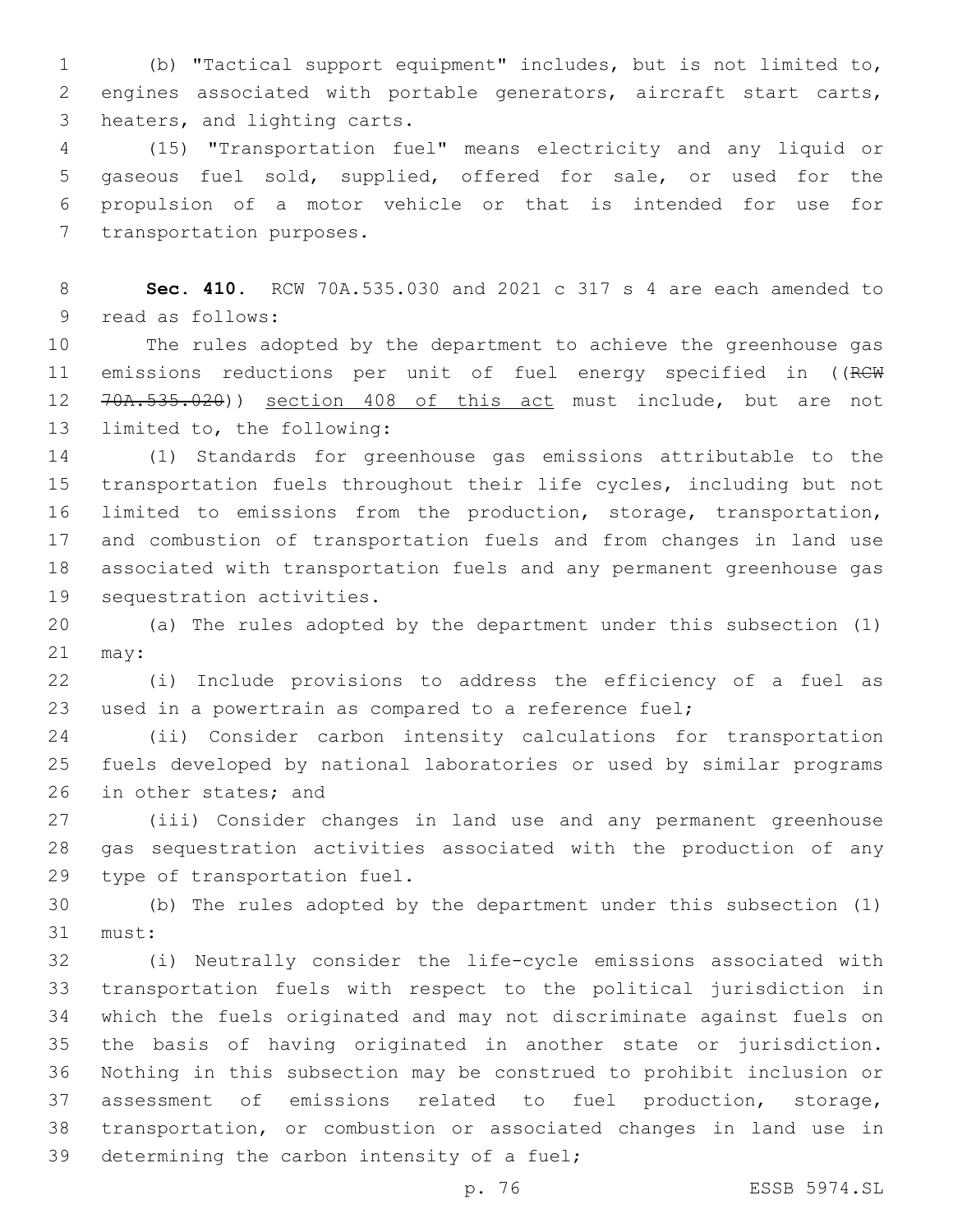(ii) Measure greenhouse gas emissions associated with electricity and hydrogen based on a mix of generation resources specific to each electric utility participating in the clean fuels program. The department may apply an asset-controlling supplier emission factor certified or approved by a similar program to reduce the greenhouse gas emissions associated with transportation fuels in another state;

 (iii) Include mechanisms for certifying electricity that has a carbon intensity of zero. This electricity must include, at minimum, 9 electricity:

 (A) For which a renewable energy credit or other environmental 11 attribute has been retired or used; and

 (B) Produced using a zero emission resource including, but not limited to, solar, wind, geothermal, or the industrial combustion of biomass consistent with RCW 70A.45.020(3), that is directly supplied as a transportation fuel by the generator of the electricity to a metered customer for electric vehicle charging or refueling;

 (iv) Allow the generation of credits associated with electricity with a carbon intensity lower than that of standard adopted by the department. The department may not require electricity to have a carbon intensity of zero in order to be eligible to generate credits 21 from use as a transportation fuel; and

 (v) Include procedures for setting and adjusting the amounts of greenhouse gas emissions per unit of fuel energy that is assigned to 24 transportation fuels under this subsection.

 (c) If the department determines that it is necessary for purposes of accurately measuring greenhouse gas emissions associated with transportation fuels, the department may require transportation fuel suppliers to submit data or information to be used for purposes of calculating greenhouse gas emissions that is different from or additional to the greenhouse gas emissions data reported under RCW  $70A.15.2200(5)(a)(iii)$ .

 (d) If the department determines that it is necessary for purposes of accurately measuring greenhouse gas emissions associated with electricity supplied to retail customers or hydrogen production facilities by an electric utility, the department may require electric utilities participating in the clean fuels program to submit data or information to be used for purposes of calculating greenhouse gas emissions that is different from or additional to the fuel mix disclosure information submitted under chapter 19.29A RCW. To the extent practicable, rules adopted by the department may allow data

p. 77 ESSB 5974.SL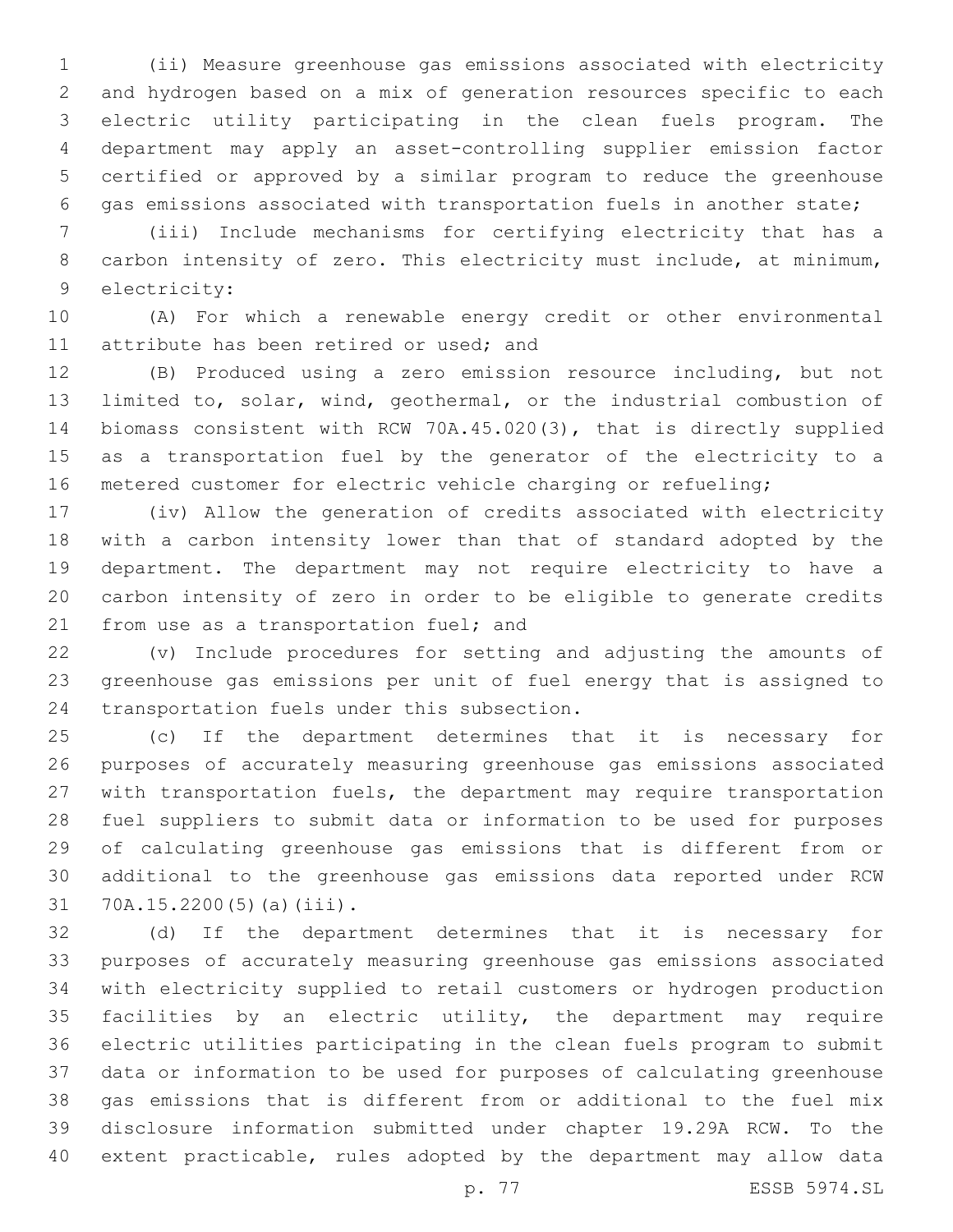requested of utilities to be submitted in a form and manner consistent with other required state or federal data submissions;

 (2) Provisions allowing for the achievement of limits on the 4 greenhouse gas emissions intensity of transportation fuels in ((RCW 70A.535.020)) section 408 of this act to be achieved by any combination of credit generating activities capable of meeting such standards. Where such provisions would not produce results counter to the emission reduction goals of the program or prove administratively burdensome for the department, the rules should provide each participant in the clean fuels program with the opportunity to demonstrate appropriate carbon intensity values taking into account both emissions from production facilities and elsewhere in the production cycle, including changes in land use and permanent 14 greenhouse gas sequestration activities;

 (3)(a) Methods for assigning compliance obligations and methods for tracking tradable credits. The department may assign the generation of a credit when a fuel with associated life-cycle greenhouse gas emissions that are lower than the applicable per-unit 19 standard adopted by the department under ((RCW 70A.535.020)) section 408 of this act is produced, imported, or dispensed for use in Washington, or when specified activities are undertaken that support the reduction of greenhouse gas emissions associated with 23 transportation in Washington;

 (b) Mechanisms that allow credits to be traded and to be banked 25 for future compliance periods; and

 (c) Procedures for verifying the validity of credits and deficits 27 generated under the clean fuels program;

 (4) Mechanisms to elect to participate in the clean fuels program for persons associated with the supply chains of transportation fuels that are eligible to generate credits consistent with subsection (3) of this section, including producers, importers, distributors, users, 32 or retailers of such fuels, and electric vehicle manufacturers;

 (5) Mechanisms for persons associated with the supply chains of transportation fuels that are used for purposes that are exempt from the clean fuels program compliance obligations including, but not limited to, fuels used by aircraft, vessels, railroad locomotives, and other exempt fuels specified in RCW 70A.535.040, to elect to participate in the clean fuels program by earning credits for the production, import, distribution, use, or retail of exempt fuels with associated life-cycle greenhouse gas emissions lower than the per-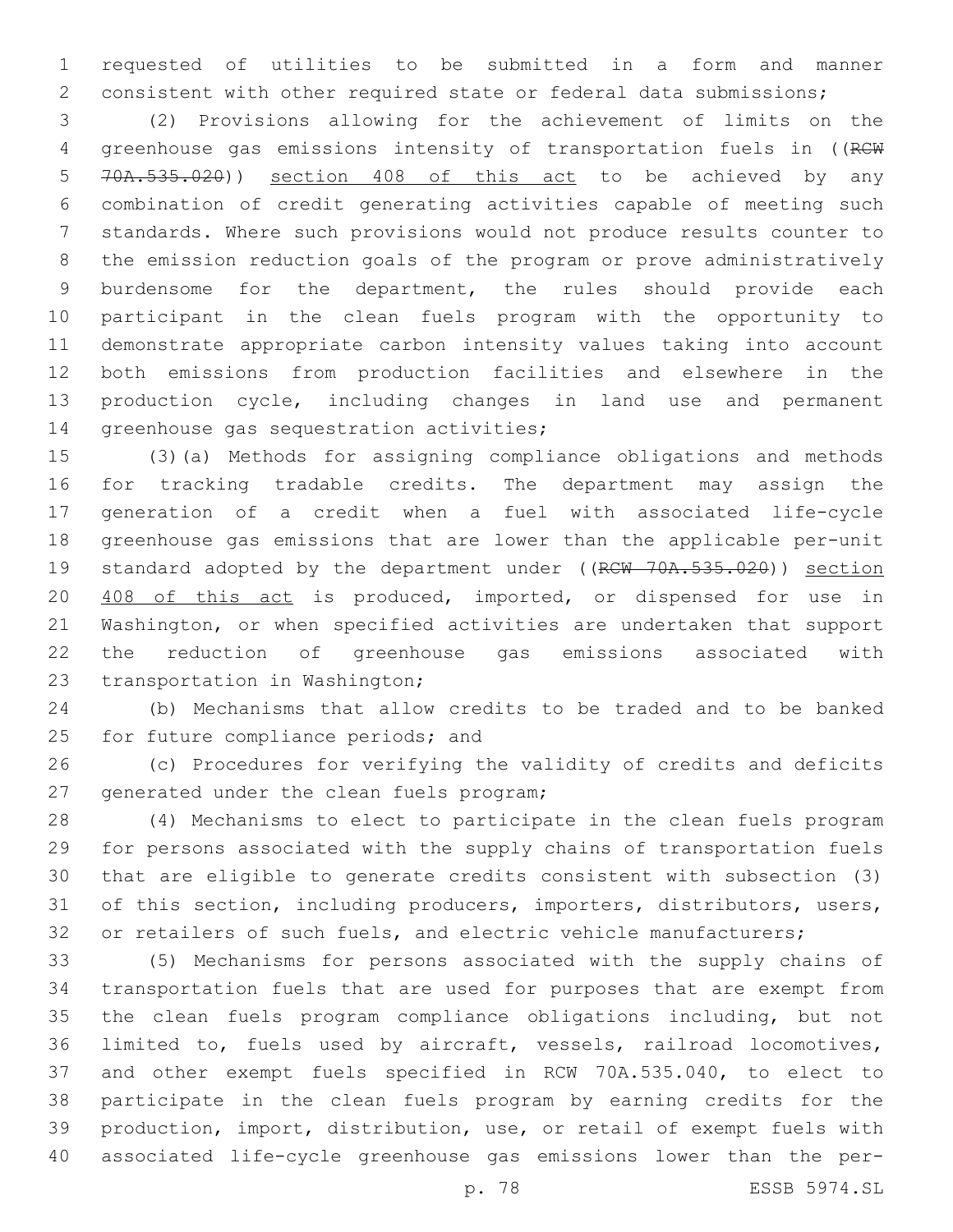1 unit standard established in ((RCW 70A.535.020)) section 408 of this  $act;$ 

 (6) Mechanisms that allow for the assignment of credits to an electric utility for electricity used within its utility service area, at minimum, for residential electric vehicle charging or 6 fueling;

(7) Cost containment mechanisms.7

 (a) Cost containment mechanisms must include the credit clearance market specified in subsection (8) of this section and may also 10 include, but are not limited to:

 (i) Procedures similar to the credit clearance market required in subsection (8) of this section that provide a means of compliance with the clean fuels program requirements in the event that a regulated person has not been able to acquire sufficient volumes of 15 credits at the end of a compliance period; or

 (ii) Similar procedures that ensure that credit prices do not significantly exceed credit prices in other jurisdictions that have adopted similar programs to reduce the carbon intensity of 19 transportation fuels.

 (b) Any cost containment mechanisms must be designed to provide financial disincentive for regulated persons to rely on the cost containment mechanism for purposes of program compliance instead of seeking to generate or acquire sufficient credits under the program.

 (c) The department shall harmonize the program's cost containment mechanisms with the cost containment rules in the states specified in 26 RCW 70A.535.060(1).

 (d) The department shall consider mechanisms such as the establishment of a credit price cap or other alternative cost containment measures if deemed necessary to harmonize market credit costs with those in the states specified in RCW 70A.535.060(1);

 (8)(a)(i) A credit clearance market for any compliance period in which at least one regulated party reports that the regulated party has a net deficit balance at the end of the compliance period, after retirement of all credits held by the regulated party, that is greater than a small deficit. A regulated party described by this subsection is required to participate in the credit clearance market.

 (ii) If a regulated party has a small deficit at the end of a compliance period, the regulated party shall notify the department that it will achieve compliance with the clean fuels program during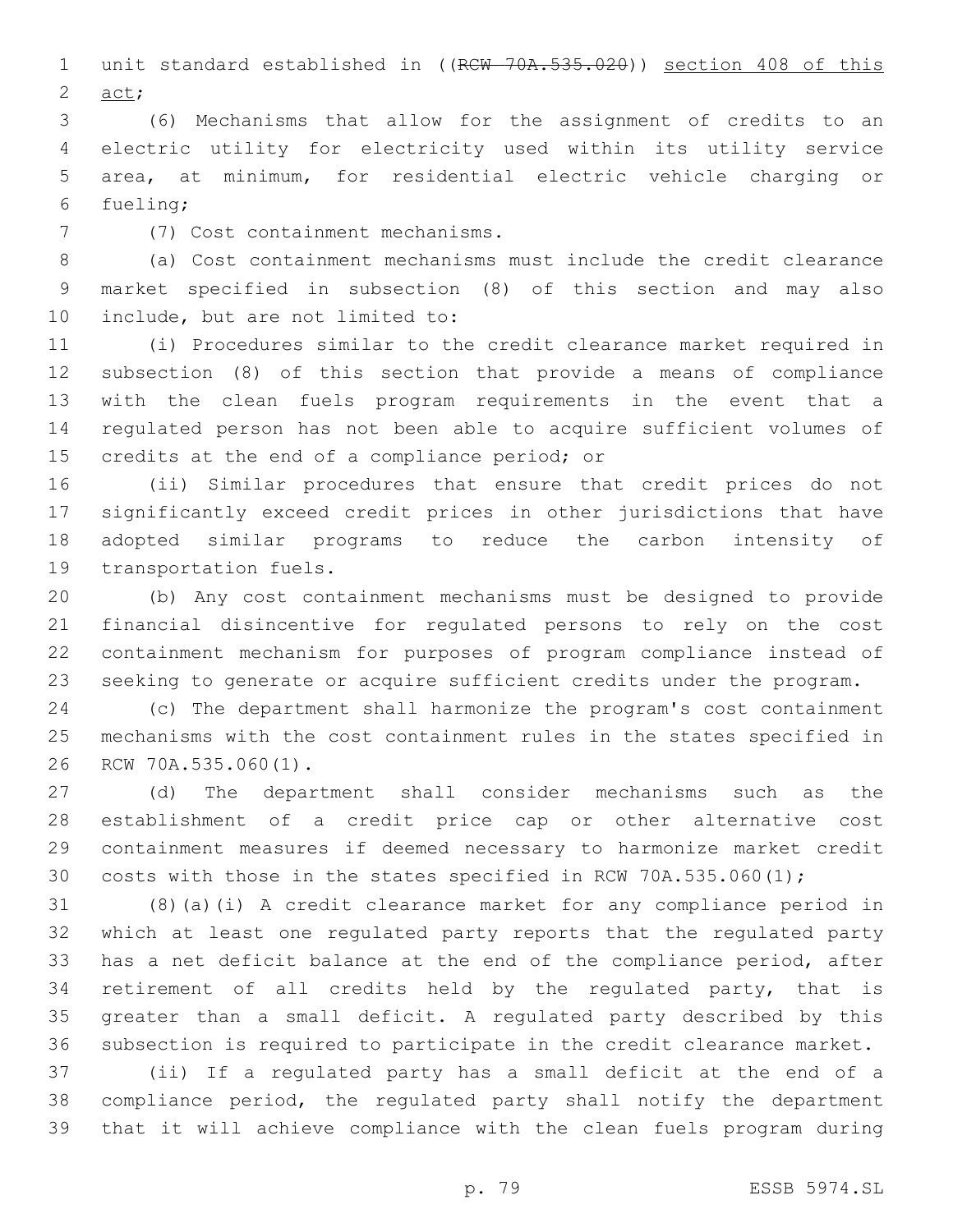the compliance period by either: (A) Participating in a credit clearance market; or (B) carrying forward the small deficit.

 (b) For the purposes of administering a credit clearance market 4 required by this section, the department shall:

 (i) Allow any regulated party, credit generator, or credit aggregator that holds excess credits at the end of the compliance period to voluntarily participate in the credit clearance market as a seller by pledging a specified number of credits for sale in the 9 market;

 (ii) Require each regulated party participating in the credit 11 clearance market as purchaser of credits to:

 (A) Have retired all credits in the regulated party's possession 13 prior to participating in the credit clearance market; and

 (B) Purchase the specified number of the total pledged credits that the department has determined are that regulated party's pro 16 rata share of the pledged credits;

17 (iii) Require all sellers to:

 (A) Agree to sell pledged credits at a price no higher than a 19 maximum price for credits;

 (B) Accept all offers to purchase pledged credits at the maximum 21 price for credits; and

 (C) Agree to withhold any pledged credits from sale in any transaction outside of the credit clearance market until the end of the credit clearance market, or if no credit clearance market is held 25 in a given year, then until the date on which the department 26 announces it will not be held.

 (c)(i) The department shall set a maximum price for credits in a credit clearance market, consistent with states that have adopted similar clean fuels programs, not to exceed \$200 in 2018 dollars for 30 2023.

 (ii) For 2024 and subsequent years, the maximum price may exceed \$200 in 2018 dollars, but only to the extent that a greater maximum price for credits is necessary to annually adjust for inflation, beginning on January 1, 2024, pursuant to the increase, if any, from the preceding calendar year in the consumer price index for all urban consumers, west region (all items), as published by the bureau of labor statistics of the United States department of labor.

 (d) A regulated party that has a net deficit balance after the 39 close of a credit clearance market:

p. 80 ESSB 5974.SL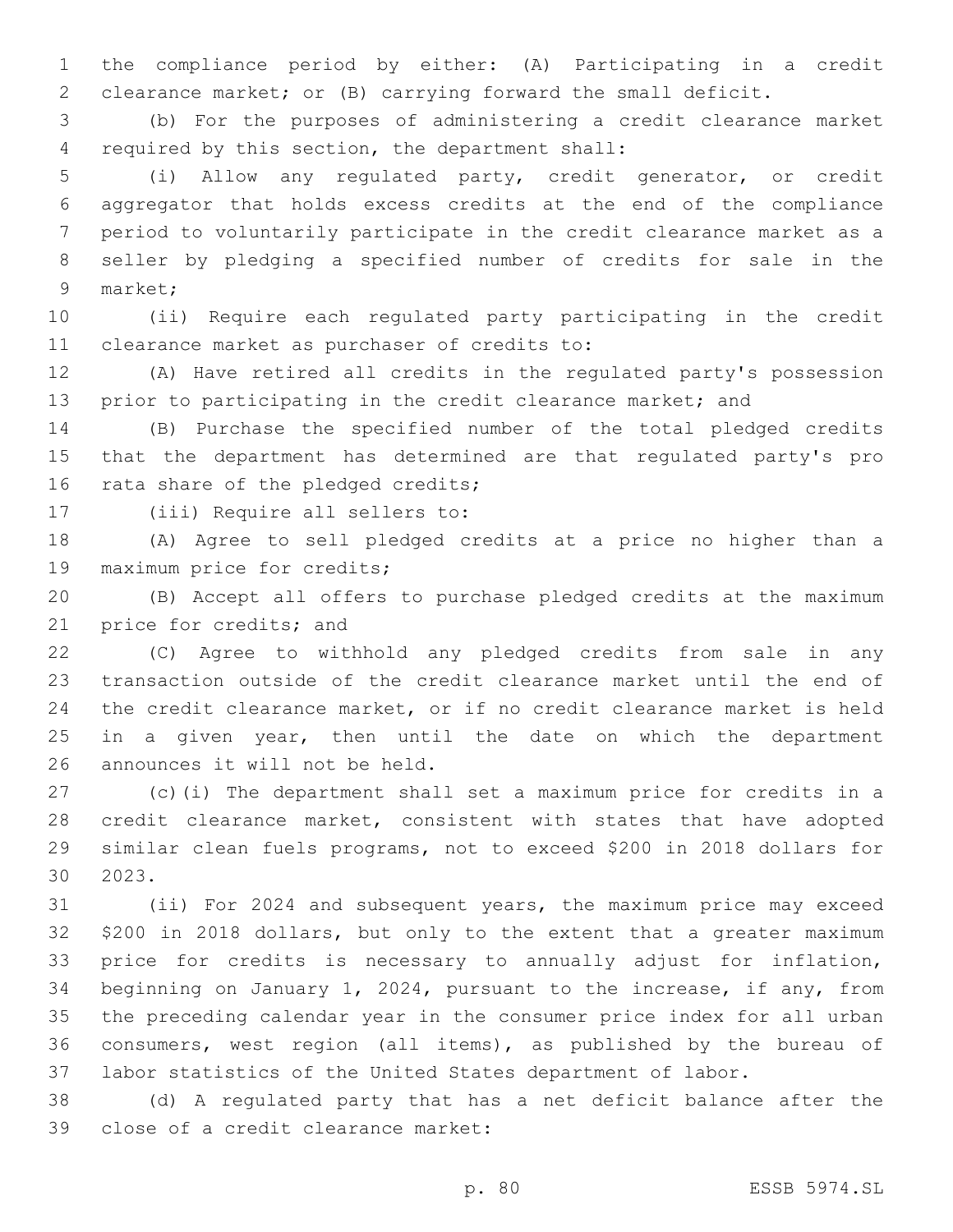(i) Must carry over the remaining deficits into the next 2 compliance period; and

 (ii) May not be subject to interest greater than five percent, penalties, or assertions of noncompliance that accrue based on the 5 carryover of deficits under this subsection.

 (e) If a regulated party has been required under (a) of this subsection to participate as a purchaser in two consecutive credit clearance markets and continues to have a net deficit balance after the close of the second consecutive credit clearance market, the department shall complete, no later than two months after the close of the second credit clearance market, an analysis of the root cause of an inability of the regulated party to retire the remaining deficits. The department may recommend and implement any remedy that the department determines is necessary to address the root cause identified in the analysis including, but not limited to, issuing a deferral, provided that the remedy implemented does not:

 (i) Require a regulated party to purchase credits for an amount that exceeds the maximum price for credits in the most recent credit 19 clearance market; or

20 (ii) Compel a person to sell credits.

 (f) If credits sold in a credit clearance market are subsequently invalidated as a result of fraud or any other form of noncompliance 23 on the part of the generator of the credit, the department may not pursue civil penalties against, or require credit replacement by, the regulated party that purchased the credits unless the regulated party was a party to the fraud or other form of noncompliance.

 (g) The department may not disclose the deficit balances or pro rata share purchase requirements of a regulated party that 29 participates in the credit clearance market;

 (9) Authority for the department to designate an entity to aggregate and use unclaimed credits associated with persons that elect not to participate in the clean fuels program under subsection (4) of this section.33

 **Sec. 411.** RCW 70A.535.040 and 2021 c 317 s 5 are each amended to 35 read as follows:

 (1) The rules adopted under RCW ((70A.535.020 and)) 70A.535.030 37 and section 408 of this act must include exemptions for, at minimum, 38 the following transportation fuels: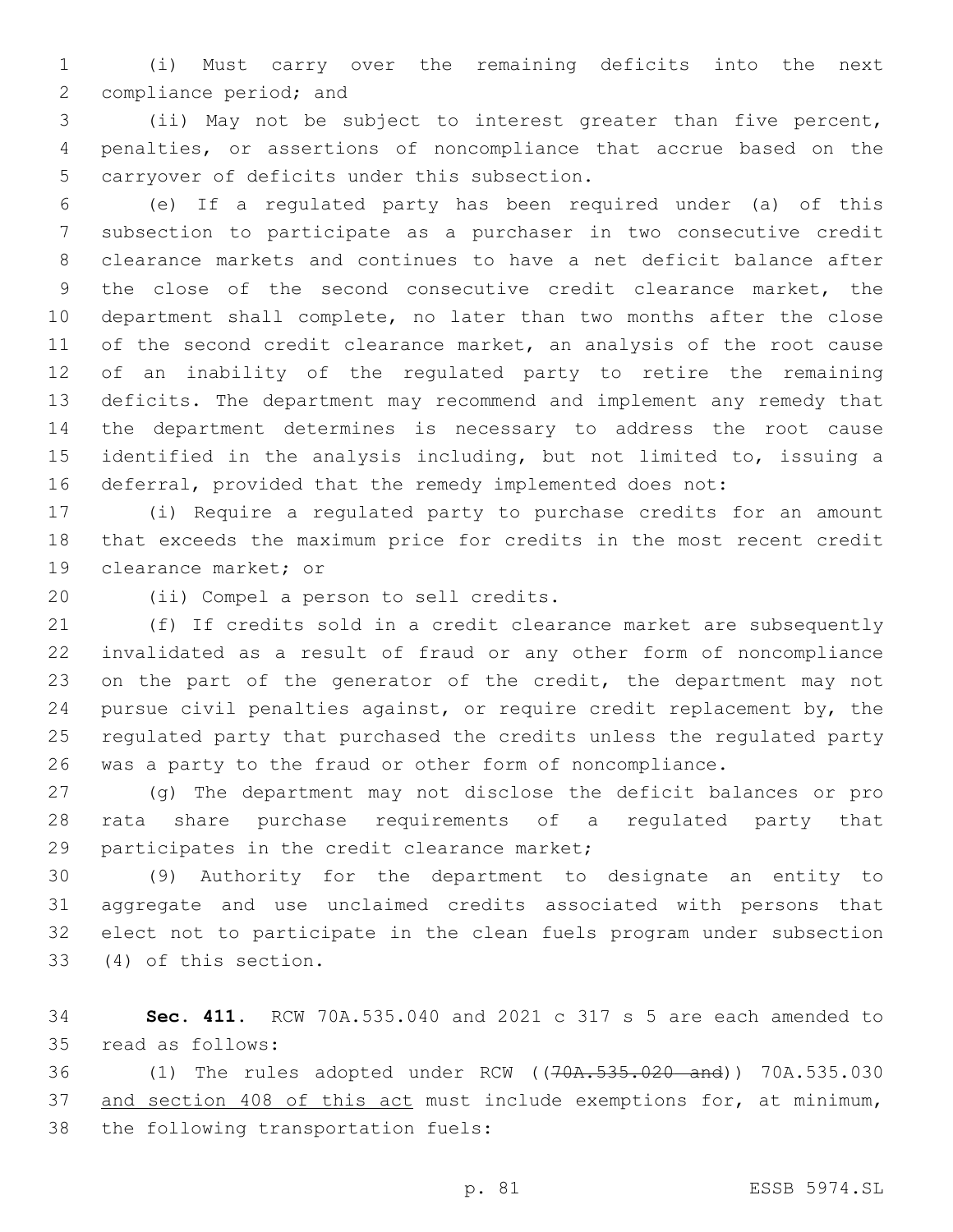1 (a) Fuels used in volumes below thresholds adopted by the 2 department;

3 (b) Fuels used for the propulsion of all aircraft, vessels, and 4 railroad locomotives; and

5 (c) Fuels used for the operation of military tactical vehicles 6 and tactical support equipment.

7 (2)(a) The rules adopted under RCW ((70A.535.020 and)) 8 70A.535.030 and section 408 of this act must exempt the following 9 transportation fuels from greenhouse gas emissions intensity 10 reduction requirements until January 1, 2028:

11 (i) Special fuel used off-road in vehicles used primarily to 12 transport logs;

 (ii) Dyed special fuel used in vehicles that are not designed primarily to transport persons or property, that are not designed to be primarily operated on highways, and that are used primarily for construction work including, but not limited to, mining and timber 17 harvest operations; and

18 (iii) Dyed special fuel used for agricultural purposes exempt 19 from chapter 82.38 RCW.

 (b) Prior to January 1, 2028, fuels identified in this subsection (2) are eligible to generate credits, consistent with subsection (5) of this section. Beginning January 1, 2028, the fuels identified in 23 this subsection (2) are subject to the greenhouse gas emissions intensity reduction requirements applicable to transportation fuels 25 specified in ((RCW 70A.535.020)) section 408 of this act.

 (3) The department may adopt rules to specify the standards for persons to qualify for the exemptions provided in this section. The department may implement the exemptions under subsection (2) of this section to align with the implementation of exemptions for similar 30 fuels exempt from chapter 82.38 RCW.

31 (4) The rules adopted under RCW ((70A.535.020 and)) 70A.535.030 32 and section 408 of this act may include exemptions in addition to 33 those described in subsections (1) and (2) of this section, but only 34 if such exemptions are necessary, with respect to the relationship 35 between the program and similar greenhouse gas emissions requirements 36 or low carbon fuel standards, in order to avoid:

37 (a) Mismatched incentives across programs;

38 (b) Fuel shifting between markets; or

39 (c) Other results that are counter to the intent of this chapter.

p. 82 ESSB 5974.SL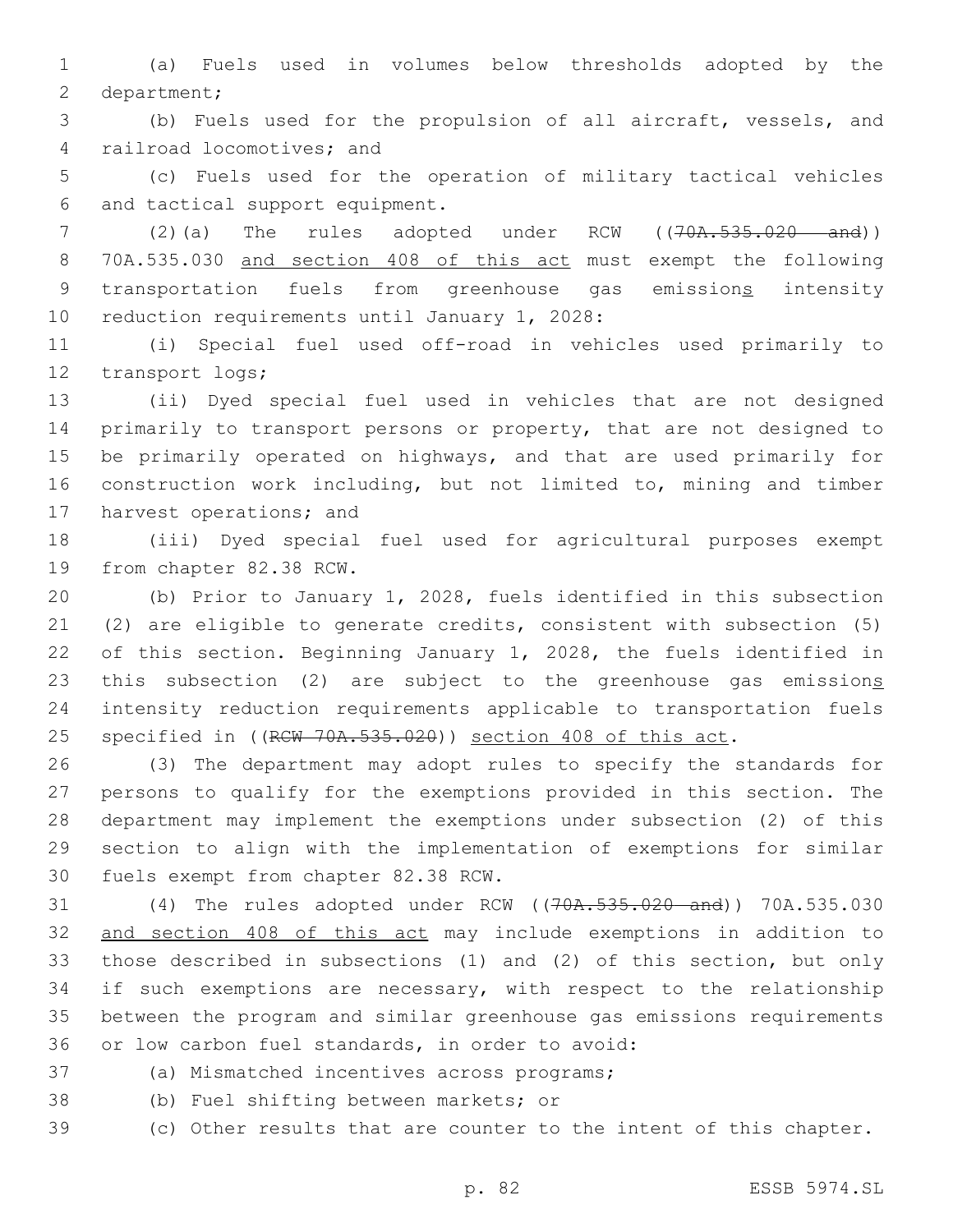(5) Nothing in this chapter precludes the department from 2 adopting rules under RCW ((70A.535.020 and)) 70A.535.030 and section 408 of this act that allow the generation of credits associated with electric or alternative transportation infrastructure that existed prior to July 25, 2021, or to the start date of program requirements. The department must apply the same baseline years to credits associated with electric or alternative transportation infrastructure that apply to gasoline and diesel liquid fuels in any market-based program enacted by the legislature that establishes a cap on 10 greenhouse gas emissions.

 **Sec. 412.** RCW 70A.535.050 and 2021 c 317 s 6 are each amended to 12 read as follows:

 (1) The rules adopted under RCW ((70A.535.020 and)) 70A.535.030 14 and section 408 of this act may allow the generation of credits from activities that support the reduction of greenhouse gas emissions associated with transportation in Washington, including but not 17 limited to:

 (a) Carbon capture and sequestration projects, including but not 19 limited to:

 (i) Innovative crude oil production projects that include carbon 21 capture and sequestration;

 (ii) Project-based refinery greenhouse gas mitigation including, but not limited to, process improvements, renewable hydrogen use, and 24 carbon capture and sequestration; or

25 (iii) Direct air capture projects;

 (b) Investments and activities that support deployment of machinery and equipment used to produce gaseous and liquid fuels from 28 nonfossil feedstocks, and derivatives thereof;

 (c) The fueling of battery or fuel cell electric vehicles by a commercial, nonprofit, or public entity that is not an electric utility, which may include, but is not limited to, the fueling of vehicles using electricity certified by the department to have a 33 carbon intensity of zero; and

 (d) The use of smart vehicle charging technology that results in the fueling of an electric vehicle during times when the carbon intensity of grid electricity is comparatively low.

37 (2)(a) The rules adopted under RCW ((70A.535.020 and)) 70A.535.030 and section 408 of this act must allow the generation of credits based on capacity for zero emission vehicle refueling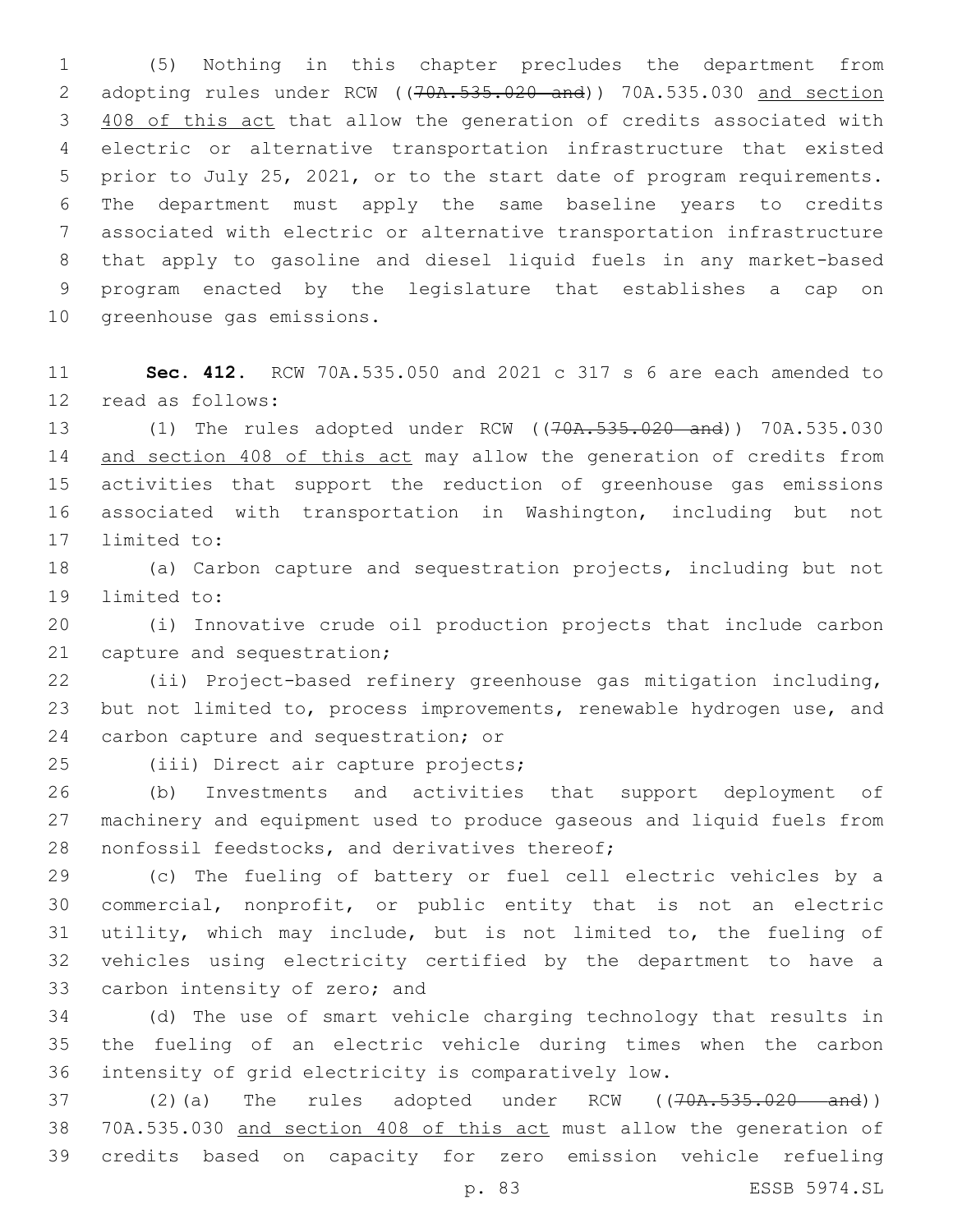infrastructure, including DC fast charging infrastructure and 2 hydrogen refueling infrastructure.

 (b) The rules adopted under RCW ((70A.535.020 and)) 70A.535.030 and section 408 of this act may allow the generation of credits from the provision of low carbon fuel infrastructure not specified in (a) 6 of this subsection.

 (3) The rules adopted under RCW ((70A.535.020 and)) 70A.535.030 and section 408 of this act must allow the generation of credits from state transportation investments funded in an omnibus transportation appropriations act for activities and projects that reduce greenhouse gas emissions and decarbonize the transportation sector. These include, but are not limited to: (a) Electrical grid and hydrogen fueling infrastructure investments; (b) ferry operating and capital investments; (c) electrification of the state ferry fleet; (d) alternative fuel vehicle rebate programs; (e) transit grants; (f) infrastructure and other costs associated with the adoption of alternative fuel use by transit agencies; (g) bike and pedestrian grant programs and other activities; (h) complete streets and safe walking grants and allocations; (i) rail funding; and (j) multimodal 20 investments.

 (4) The rules adopted by the department may establish limits for the number of credits that may be earned each year by persons participating in the program for some or all of the activities specified in subsections (1) and (2) of this section. The department must limit the number of credits that may be earned each year under subsection (3) of this section to 10 percent of the total program credits. Any limits established under this subsection must take into consideration the return on investment required in order for an activity specified in subsection (2) of this section to be 30 financially viable.

 (5)(a) In coordination with the department, the Washington state department of transportation must immediately begin work on identifying the amount of credit revenues likely to be generated under subsection (3) of this section from the state transportation 35 investments funded in an omnibus transportation appropriations act, including the move ahead WA transportation package. It is the intent of the legislature that these credits will be maximized to allow further investment in efforts to reduce greenhouse gas emissions and decarbonize the transportation sector including, but not limited to, additional funding in future years, for ferry electrification beyond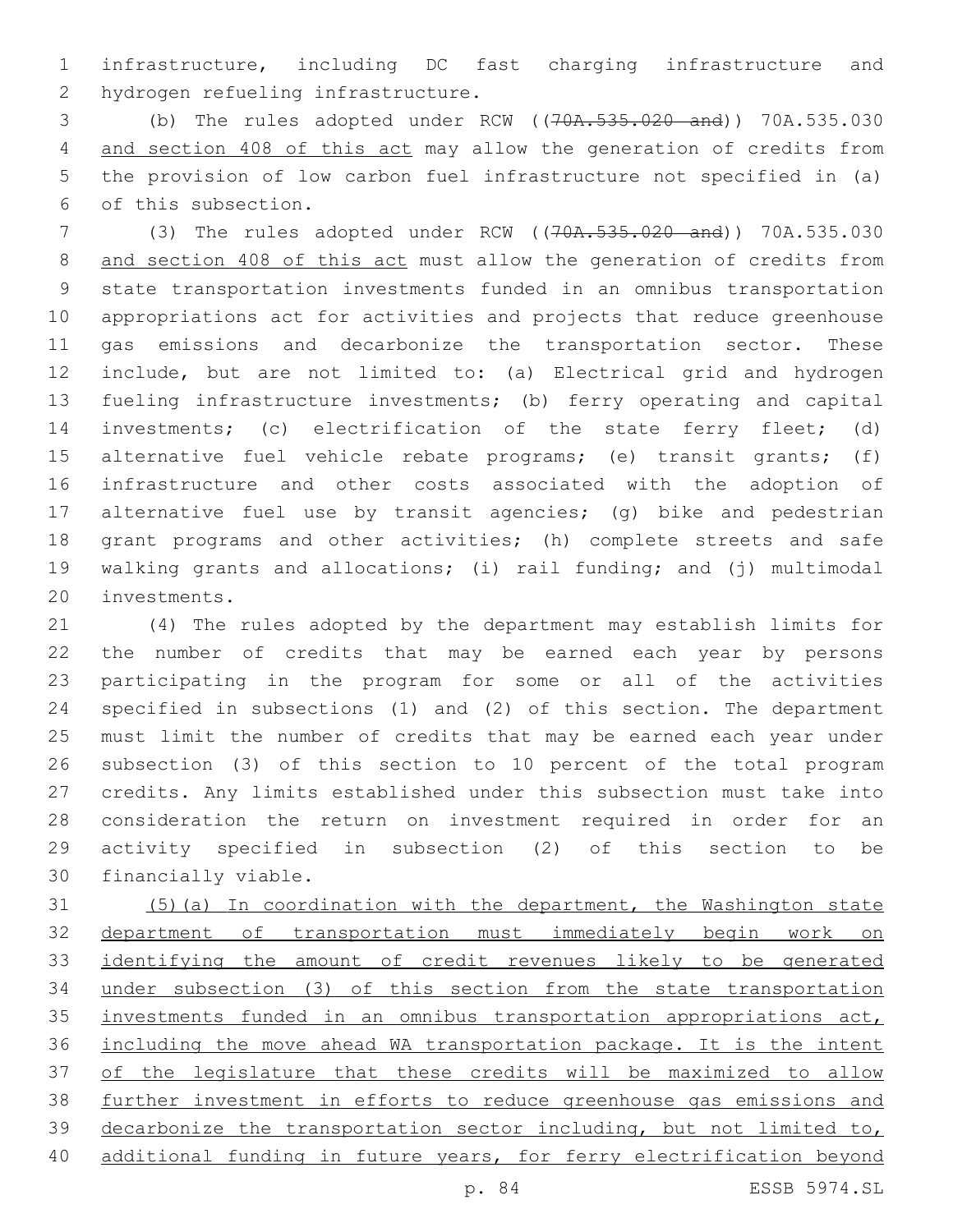four new hybrid electric vessels, active transportation, and transit 2 programs and projects.

 (b) Beginning November 1, 2022, and annually thereafter, the Washington state department of transportation must present a detailed projection of the credit revenues generated under subsection (3) of this section and a preferred reinvestment strategy for the revenues for the following 10-year time period to the joint transportation committee.

 **Sec. 413.** RCW 70A.535.120 and 2021 c 317 s 13 are each amended 10 to read as follows:

 (1) The director of the department may issue an order declaring an emergency deferral of compliance with the carbon intensity 13 standard established under ((RCW 70A.535.020)) section 408 of this 14 act no later than 15 calendar days after the date the department determines, in consultation with the governor's office and the 16 department of commerce, that:

 (a) Extreme and unusual circumstances exist that prevent the distribution of an adequate supply of renewable fuels needed for regulated parties to comply with the clean fuels program taking into consideration all available methods of obtaining sufficient credits 21 to comply with the standard;

 (b) The extreme and unusual circumstances are the result of a natural disaster, an act of God, a significant supply chain disruption or production facility equipment failure, or another event that could not reasonably have been foreseen or prevented and not the lack of prudent planning on the part of the suppliers of the fuels to 27 the state; and

 (c) It is in the public interest to grant the deferral such as when a deferral is necessary to meet projected temporary shortfalls in the supply of the renewable fuel in the state and that other methods of obtaining compliance credits are unavailable to compensate 32 for the shortage of renewable fuel supply.

 (2) If the director of the department makes the determination required under subsection (1) of this section, such a temporary extreme and unusual deferral is permitted only if:

 (a) The deferral applies only for the shortest time necessary to 37 address the extreme and unusual circumstances;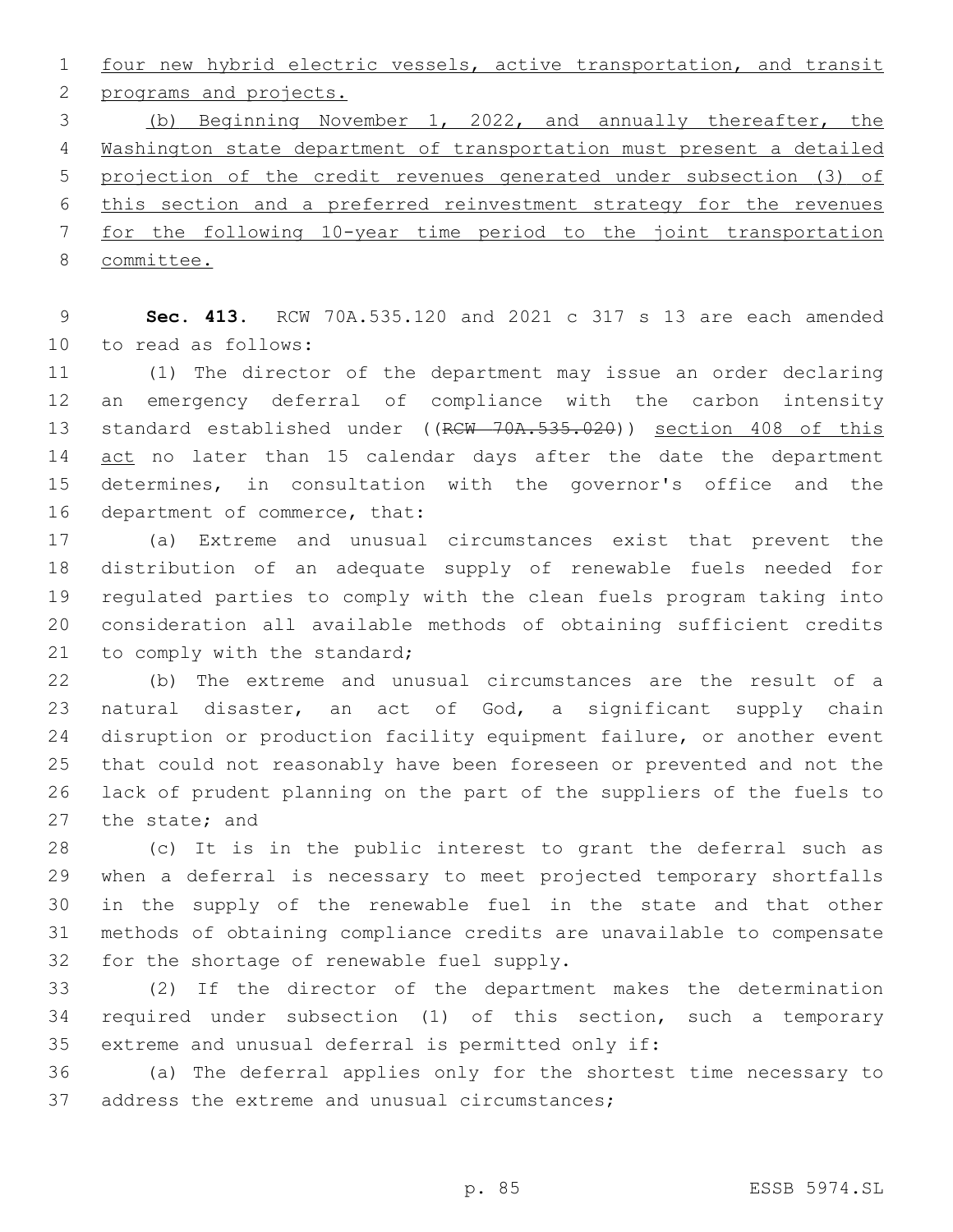(b) The deferral is effective for the shortest practicable time period the director of the department determines necessary to permit the correction of the extreme and unusual circumstances; and

(c) The director has given public notice of a proposed deferral.

 (3) An order declaring an emergency deferral under this section must set forth:6

(a) The duration of the emergency deferral;

(b) The types of fuel to which the emergency deferral applies;

 (c) Which of the following methods the department has selected for deferring compliance with the clean fuels program during the 11 emergency deferral:

 (i) Temporarily adjusting the scheduled applicable carbon intensity standard to a standard identified in the order that better reflects the availability of credits during the emergency deferral and requiring regulated parties to comply with the temporary 16 standard;

 (ii) Allowing for the carryover of deficits accrued during the 18 emergency deferral into the next compliance period without penalty; 19 or

 (iii) Suspending deficit accrual during the emergency deferral 21 period.

 (4) An emergency deferral may be terminated prior to the expiration date of the emergency deferral if new information becomes available indicating that the shortage that provided the basis for 25 the emergency deferral has ended. The director of the department shall consult with the department of commerce and the governor's office in making an early termination decision. Termination of an emergency deferral is effective 15 calendar days after the date that 29 the order declaring the termination is adopted.

 (5)(a) In addition to the emergency deferral specified in subsection (1) of this section, the department may issue a full or partial deferral for one calendar quarter of a person's obligation to furnish credits for compliance under RCW 70A.535.030 if it finds that the person is unable to comply with the requirements of this chapter due to reasons beyond the person's reasonable control. The department may initiate a deferral under this subsection at its own discretion or at the request of a person regulated under this chapter. The department may renew issued deferrals. In evaluating whether to issue a deferral under this subsection, the department may consider the results of the fuel supply forecast in RCW 70A.535.100, but is not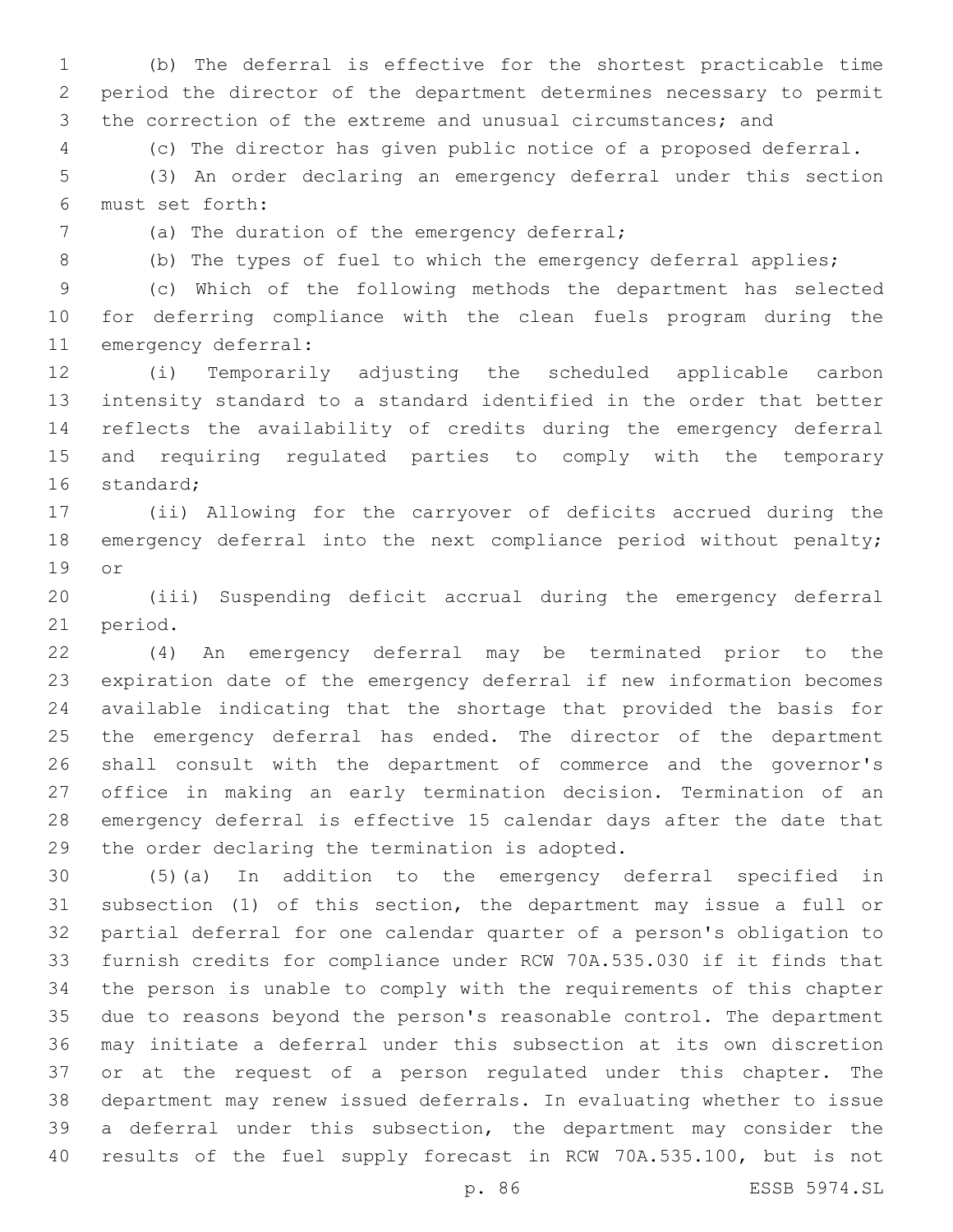bound in its decision-making discretion by the results of the 2 forecast.

 (b) If the department issues a deferral pursuant to this 4 subsection, the department may:

 (i) Direct the person subject to the deferral to file a progress report on achieving full compliance with the requirements of this chapter within an amount of time determined to be reasonable by the 8 department; and

 (ii) Direct the person to take specific actions to achieve full 10 compliance with the requirements of this chapter.

 (c) The issuance of a deferral under this subsection does not permanently relieve the deferral recipient of the obligation to 13 comply with the requirements of this chapter.

 NEW SECTION. **Sec. 414.** RCW 70A.535.020 (Carbon intensity of transportation fuels—Standards to reduce carbon intensity—Adoption of rules) and 2021 c 317 s 3 are each repealed.

 NEW SECTION. **Sec. 415.** (1) A target is established for the state that all publicly owned and privately owned passenger and light duty vehicles of model year 2030 or later that are sold, purchased, or registered in Washington state be electric vehicles.

 (2) On or before December 31, 2023, the interagency electric vehicle coordinating council created in section 428 of this act shall complete a scoping plan for achieving the 2030 target.

 NEW SECTION. **Sec. 416.** A new section is added to chapter 47.66 25 RCW to read as follows:

 (1) The department shall establish a bus and bus facilities grant program. The purpose of this competitive grant program is to provide grants to any transit authority for the replacement, expansion, rehabilitation, and purchase of transit rolling stock; construction, modification, or rehabilitation of transit facilities; and funding to adapt to technological change or innovation through the retrofitting 32 of transit rolling stock and facilities.

 (2)(a) The department must incorporate environmental justice principles into the grant selection process, with the goal of increasing the distribution of funding to communities based on addressing environmental harms and provide environmental benefits for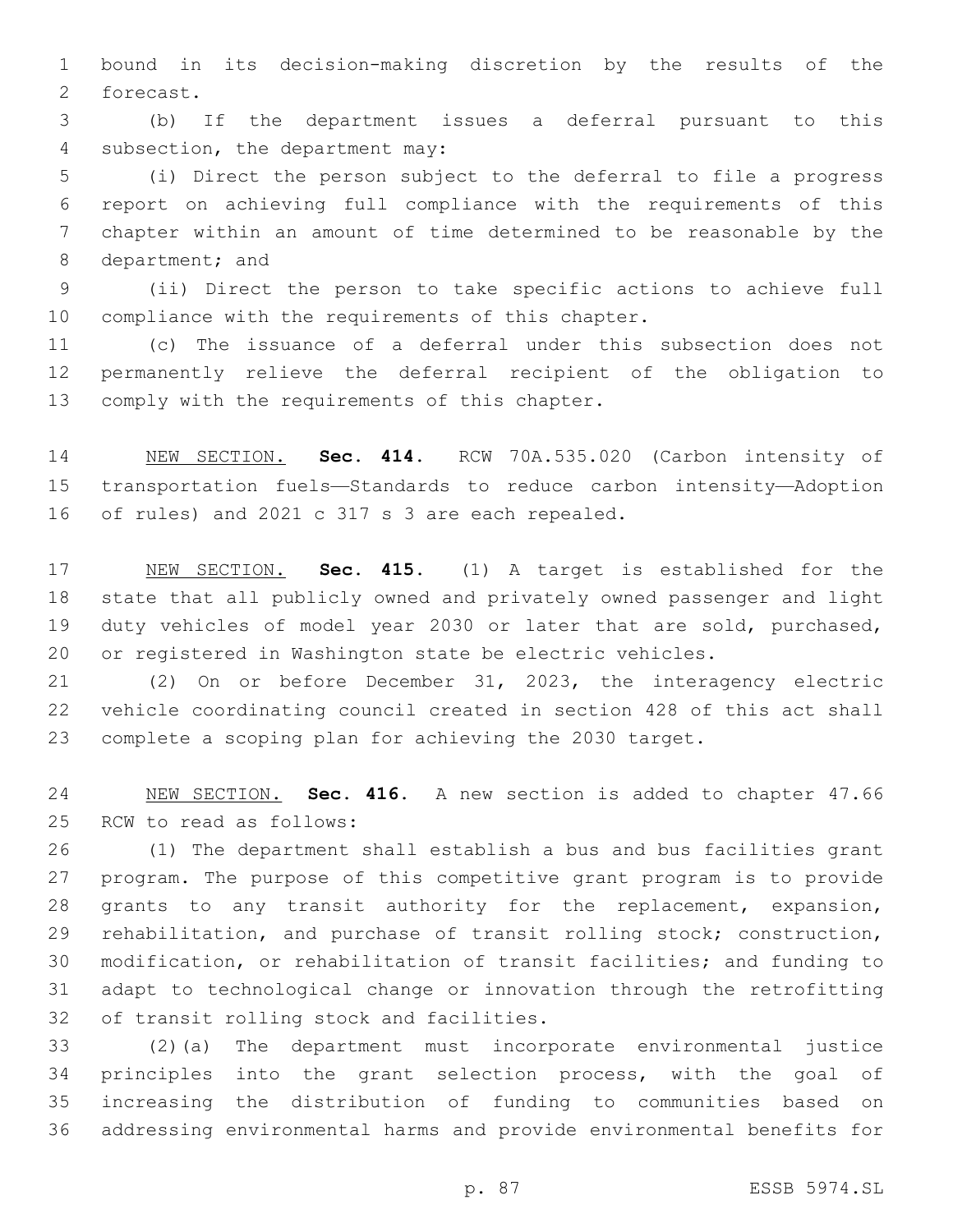overburdened communities, as defined in RCW 70A.02.010, and 2 vulnerable populations.

 (b) The department must incorporate geographic diversity into the 4 grant selection process.

 (c) No grantee may receive more than 35 percent of the amount appropriated for the grant program in a particular biennium.

(d) Fuel type may not be a factor in the grant selection process.

 (3) The department must establish an advisory committee to carry out the mandates of this section, including assisting with the 10 establishment of grant criteria.

 (4) The department must report annually to the transportation committees of the legislature on the status of any grant projects 13 funded by the program created under this section.

14 (5) For the purposes of this section:

 (a) "Transit authority" means a city transit system under RCW 35.58.2721 or chapter 35.95A RCW, a county public transportation authority under chapter 36.57 RCW, a metropolitan municipal corporation transit system under chapter 36.56 RCW, a public transportation benefit area under chapter 36.57A RCW, an unincorporated transportation benefit area under RCW 36.57.100, or any special purpose district formed to operate a public 22 transportation system.

 (b) "Transit rolling stock" means transit vehicles including, but 24 not limited to, buses, ferries, and vans.

 NEW SECTION. **Sec. 417.** A new section is added to chapter 47.04 26 RCW to read as follows:

 (1) The legislature finds that many communities across Washington state have not equitably benefited from investments in the active transportation network. The legislature also finds that legacy state transportation facilities designed primarily for vehicle use caused disconnections in safe routes for people who walk, bike, and roll to 32 work and to carry out other daily activities.

 (2) To address these investment gaps, the connecting communities program is established within the department. The purpose of the program is to improve active transportation connectivity in 36 communities by:

 (a) Providing safe, continuous routes for pedestrians, bicyclists, and other nonvehicle users carrying out their daily 39 activities;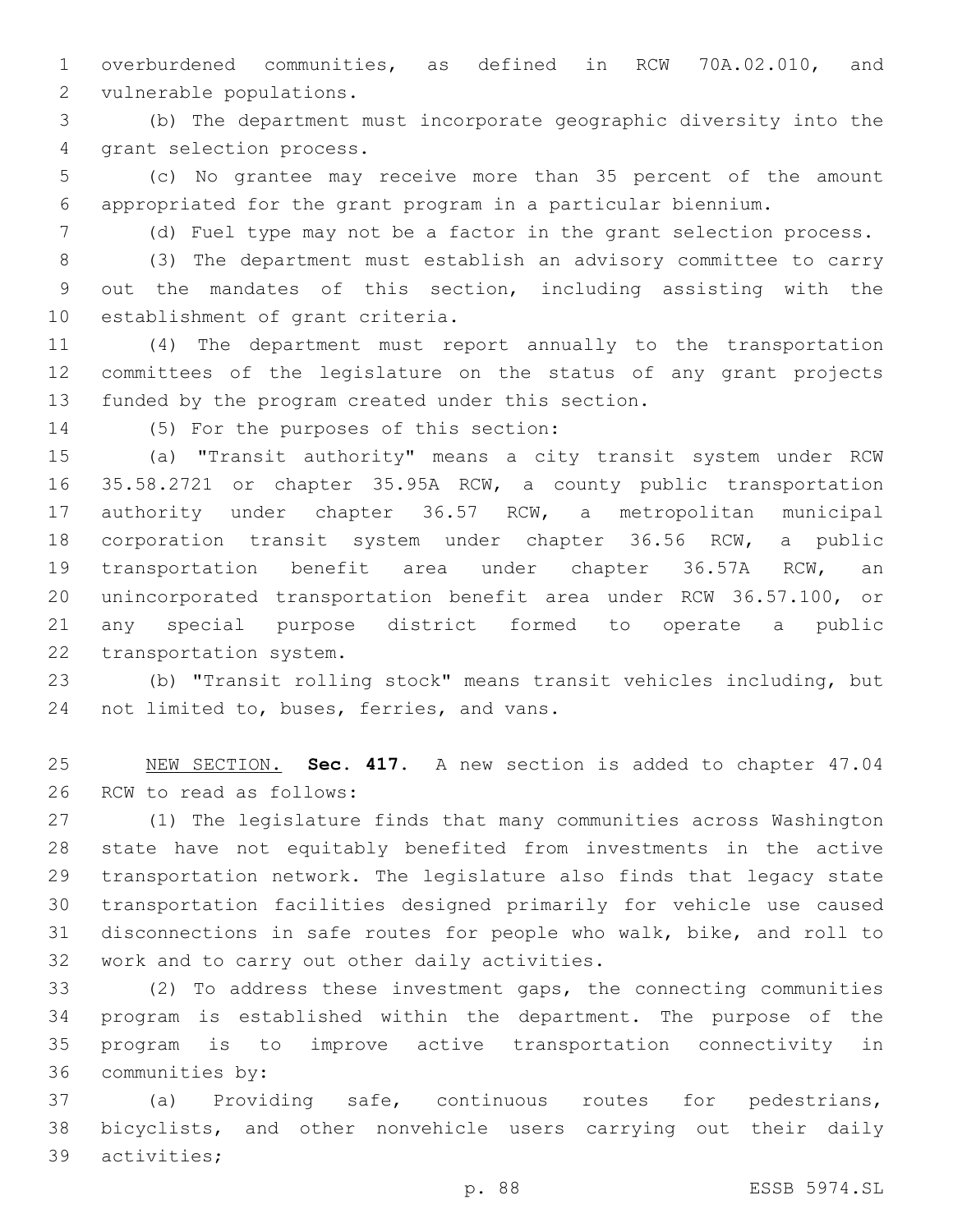(b) Mitigating for the health, safety, and access impacts of transportation infrastructure that bisects communities and creates obstacles in the local active transportation network;

 (c) Investing in greenways providing protected routes for a wide 5 variety of nonvehicular users; and

 (d) Facilitating the planning, development, and implementation of projects and activities that will improve the connectivity and safety 8 of the active transportation network.

 (3) The department must select projects to propose to the legislature for funding. In selecting projects, the department must 11 consider, at a minimum, the following criteria:

 (a) Access to a transit facility, community facility, commercial 13 center, or community-identified assets;

 (b) The use of minority and women-owned businesses and community- based organizations in planning, community engagement, design, and 16 construction of the project;

17 (c) Whether the project will serve:

 (i) Overburdened communities as defined in RCW 70A.02.010 to mean a geographic area where vulnerable populations face combined, multiple environmental harms and health impacts, and includes, but is not limited to, highly impacted communities as defined in RCW 19.405.020;22

 (ii) Vulnerable populations as defined in RCW 70A.02.010 to mean population groups that are more likely to be at higher risk for poor health outcomes in response to environmental harms, due to adverse socioeconomic factors, such as unemployment, high housing, and transportation costs relative to income, limited access to nutritious food and adequate health care, linguistic isolation, and other factors that negatively affect health outcomes and increase vulnerability to the effects of environmental harms; and sensitivity factors, such as low birth weight and higher rates of hospitalization. Vulnerable populations include, but are not limited to: Racial or ethnic minorities, low-income populations, populations disproportionately impacted by environmental harms, and populations 35 of workers experiencing environmental harms;

 (iii) Household incomes at or below 200 percent of the federal 37 poverty level; and

38 (iv) People with disabilities;

 (d) Environmental health disparities, such as those indicated by the diesel pollution burden portion of the Washington environmental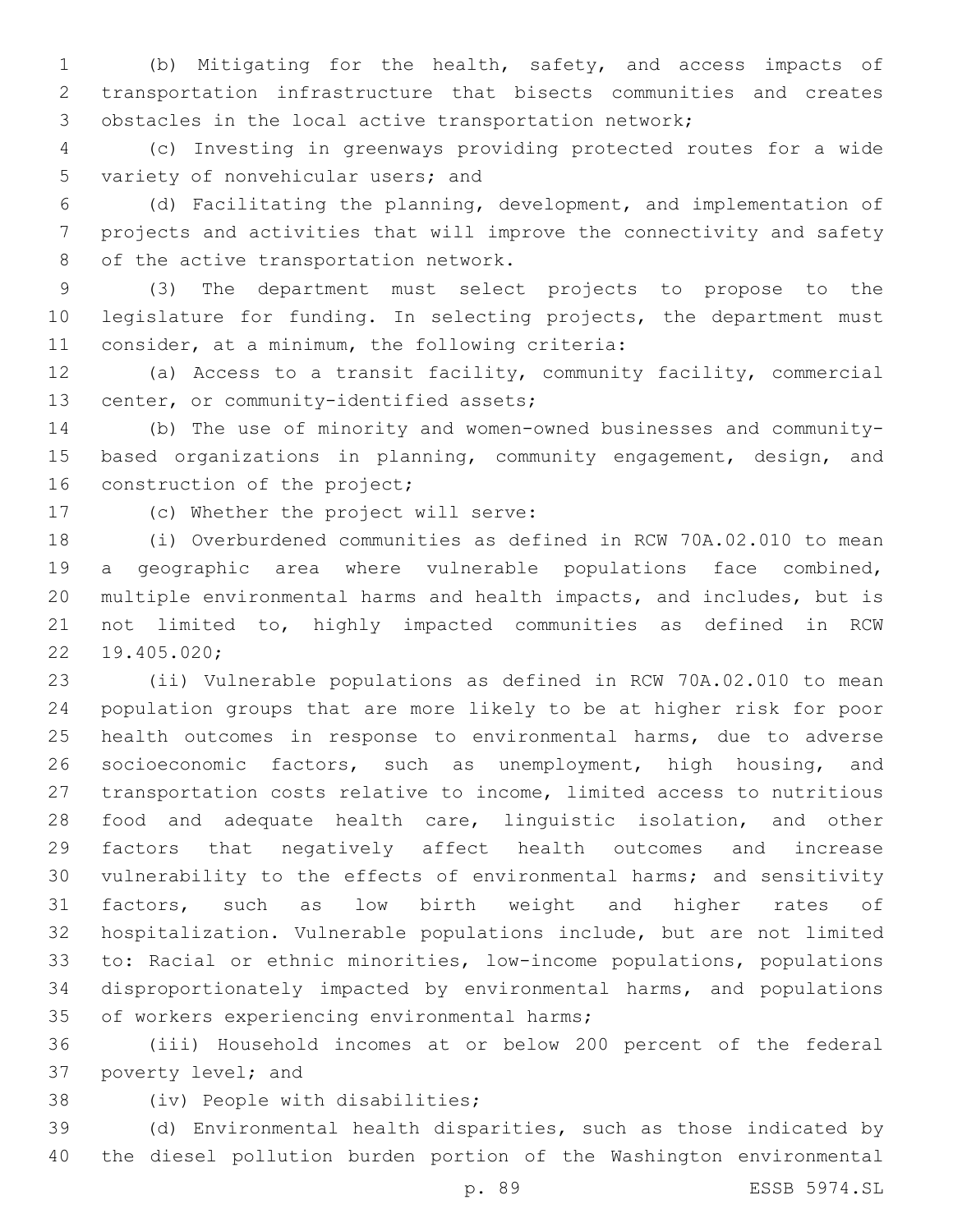health disparities map developed by the department of health, or 2 other similar indicators;

 (e) Location on or adjacent to tribal lands or locations 4 providing essential services to tribal members;

(f) Crash experience involving pedestrians and bicyclists; and

 (g) Identified need by the community, for example in the state active transportation plan or a regional, county, or community plan.

 (4) It is the intent of the legislature that the connecting communities program comply with the requirements of chapter 314, Laws 10 of 2021.

 (5) The department shall submit a report to the transportation committees of the legislature by December 1, 2022, and each December 1st thereafter identifying the selected connecting communities projects for funding by the legislature. The report must also include 15 the status of previously funded projects.

16 (6) This section expires July 1, 2027.

 NEW SECTION. **Sec. 418.** A new section is added to chapter 47.24 18 RCW to read as follows:

 (1) In order to improve the safety, mobility, and accessibility of state highways, it is the intent of the legislature that the department must incorporate the principles of complete streets with facilities that provide street access with all users in mind, including pedestrians, bicyclists, and public transportation users, notwithstanding the provisions of RCW 47.24.020 concerning responsibility beyond the curb of state rights-of-way. As such, state transportation projects starting design on or after July 1, 2022, and 27 that are \$500,000 or more, must:

 (a) Identify those locations on state rights-of-way that do not have a complete and Americans with disabilities act accessible sidewalk or shared-use path, that do not have bicycle facilities in the form of a bike lane or adjacent parallel trail or shared-use path, that have such facilities on a state route within a population center that has a posted speed in excess of 30 miles per hour and no buffer or physical separation from vehicular traffic for pedestrians and bicyclists, and/or that have a design that hampers the ability of motorists to see a crossing pedestrian with sufficient time to stop given posted speed limits and roadway configuration;

 (b) Consult with local jurisdictions to confirm existing and planned active transportation connections along or across the

p. 90 ESSB 5974.SL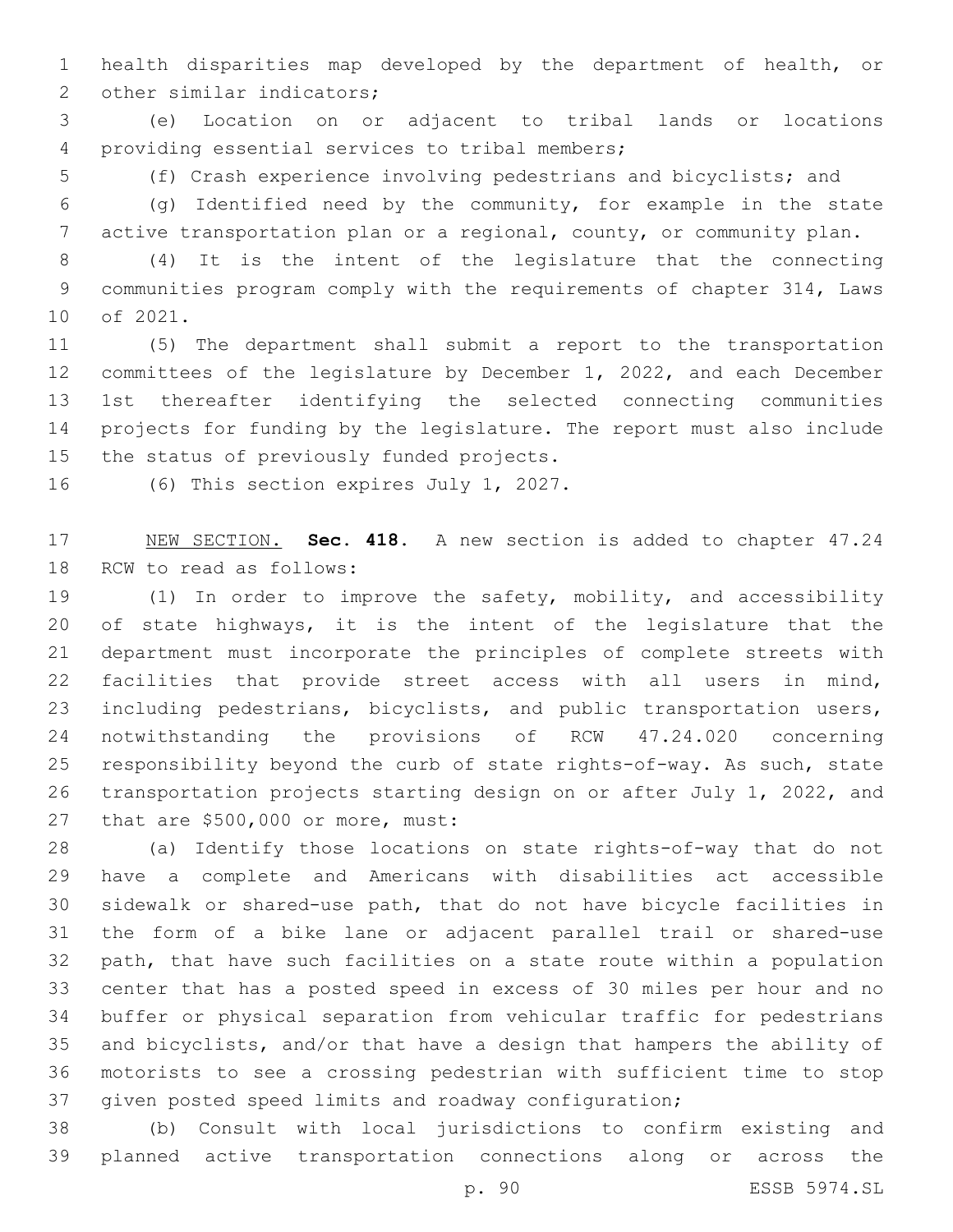location; identification of connections to existing and planned public transportation services, ferry landings, commuter and passenger rail, and airports; the existing and planned facility type(s) within the local jurisdiction that connect to the location; and the potential use of speed management techniques to minimize 6 crash exposure and severity;

 (c) Adjust the speed limit to a lower speed with appropriate modifications to roadway design and operations to achieve the desired operating speed in those locations where this speed management approach aligns with local plans or ordinances, particularly in those contexts that present a higher possibility of serious injury or fatal crashes occurring based on land use context, observed crash data, crash potential, roadway characteristics that are likely to increase exposure, or a combination thereof, in keeping with a safe system approach and with the intention of ultimately eliminating serious and 16 fatal crashes; and

 (d) Plan, design, and construct facilities providing context- sensitive solutions that contribute to network connectivity and safety for pedestrians, bicyclists, and people accessing public transportation and other modal connections, such facilities to include Americans with disabilities act accessible sidewalks or shared-use paths, bicyclist facilities, and crossings as needed to 23 integrate the state route into the local network.

 (2) Projects undertaken for emergent work required to reopen a state highway in the event of a natural disaster or other emergency repair are not required to comply with the provisions of this 27 section.

 (3) Maintenance of facilities constructed under this provision 29 shall be as provided under existing law.

(4) This section does not create a private right of action.

 NEW SECTION. **Sec. 419.** A new section is added to chapter 47.04 32 RCW to read as follows:

 (1) The department shall establish a statewide school-based bicycle education grant program. The grant will support two programs: 35 One for elementary and middle school; and one for junior high and high school aged youth to develop the skills and street safety knowledge to be more confident bicyclists for transportation and/or recreation. In development of the grant program, the department is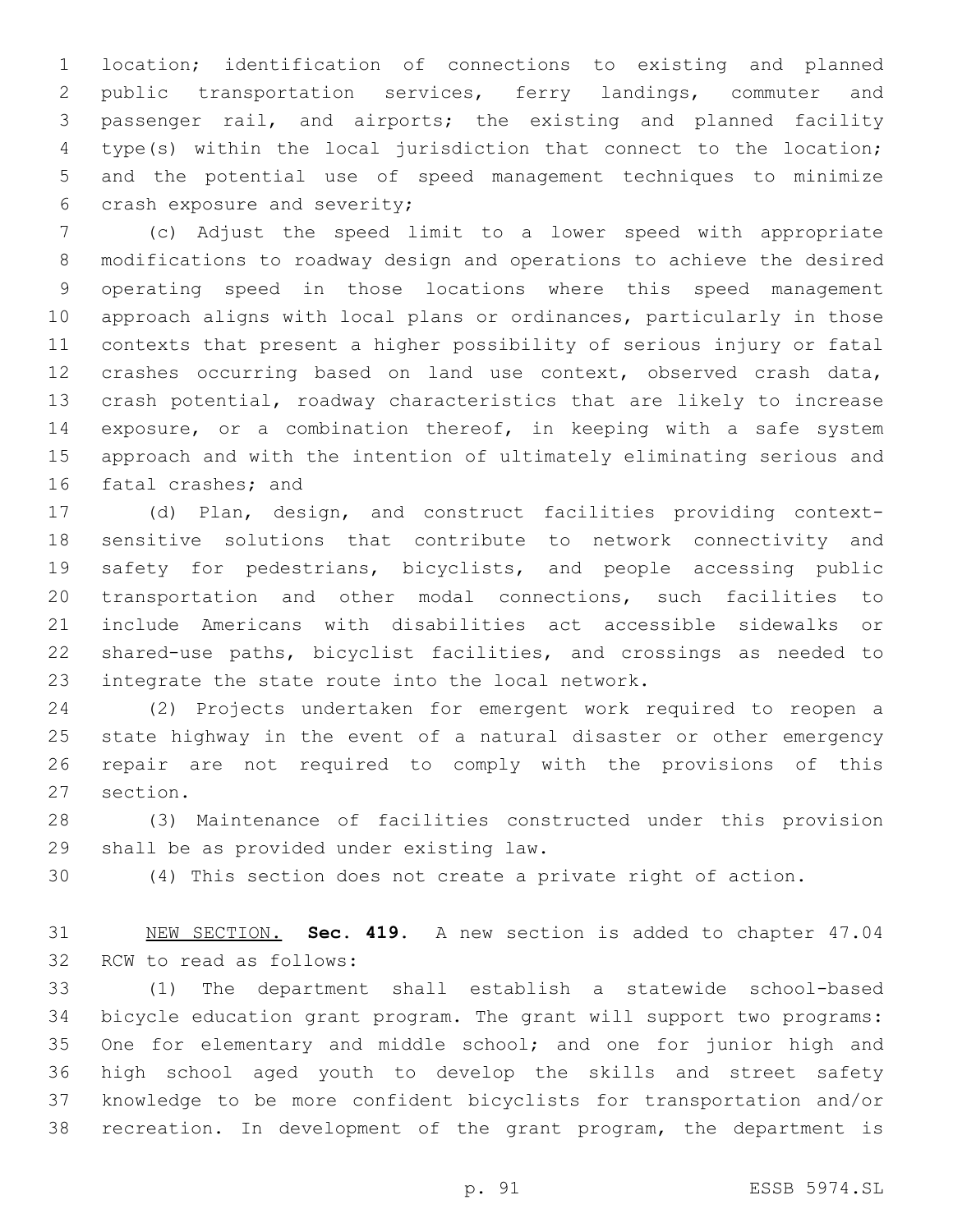encouraged to consult with the environmental justice council and the 2 office of equity.

 (2)(a) For the elementary and middle school program, the department shall contract with a nonprofit organization with relevant reach and experience, including a statewide footprint and demonstrable experience deploying bicycling and road safety education curriculum via a train the trainer model in schools. The selected nonprofit shall identify partner schools that serve target populations, based on the criteria in subsection (3) of this section. Partner schools shall receive from the nonprofit: In-school bike and pedestrian safety education curriculum, materials, equipment guidance and consultation, and physical education teacher trainings. Youth grades three through eight are eligible for the program.

 (b) Selected school districts shall receive and maintain a fleet of bicycles for the youth in the program. Youth and families participating in the school-base bicycle education grant program shall have an opportunity to receive a bike, lock, helmet, and lights 18 free of cost.

 (3) For the junior high and high school program, the department shall contract with a nonprofit organization with relevant reach and experience, including a statewide footprint; demonstrable experience developing and managing youth-based programming serving youth of color in an after-school and/or community setting; and deploying bicycling and road safety education curriculum via a train the trainer model. The selected nonprofit shall use the equity-based criteria in subsection (4) of this section to identify target populations and partner organizations including, but not limited to, schools, community-based organizations, housing authorities, and parks and recreation departments, that work with the eligible populations of youth ages 14 to 18. Partner organizations shall receive from the nonprofit: Education curriculum, materials, equipment guidance and consultation, and initial instructor/volunteer 33 training, as well as ongoing support.

 (4) In selecting schools and partner organizations for the school-based bicycle education grant program, the department and nonprofit must consider, at a minimum, the following criteria:

 (a) Population impacted by poverty, as measured by free and reduced lunch population or 200 percent federal poverty level;

- 39 (b) People of color;
- 40 (c) People of Hispanic heritage;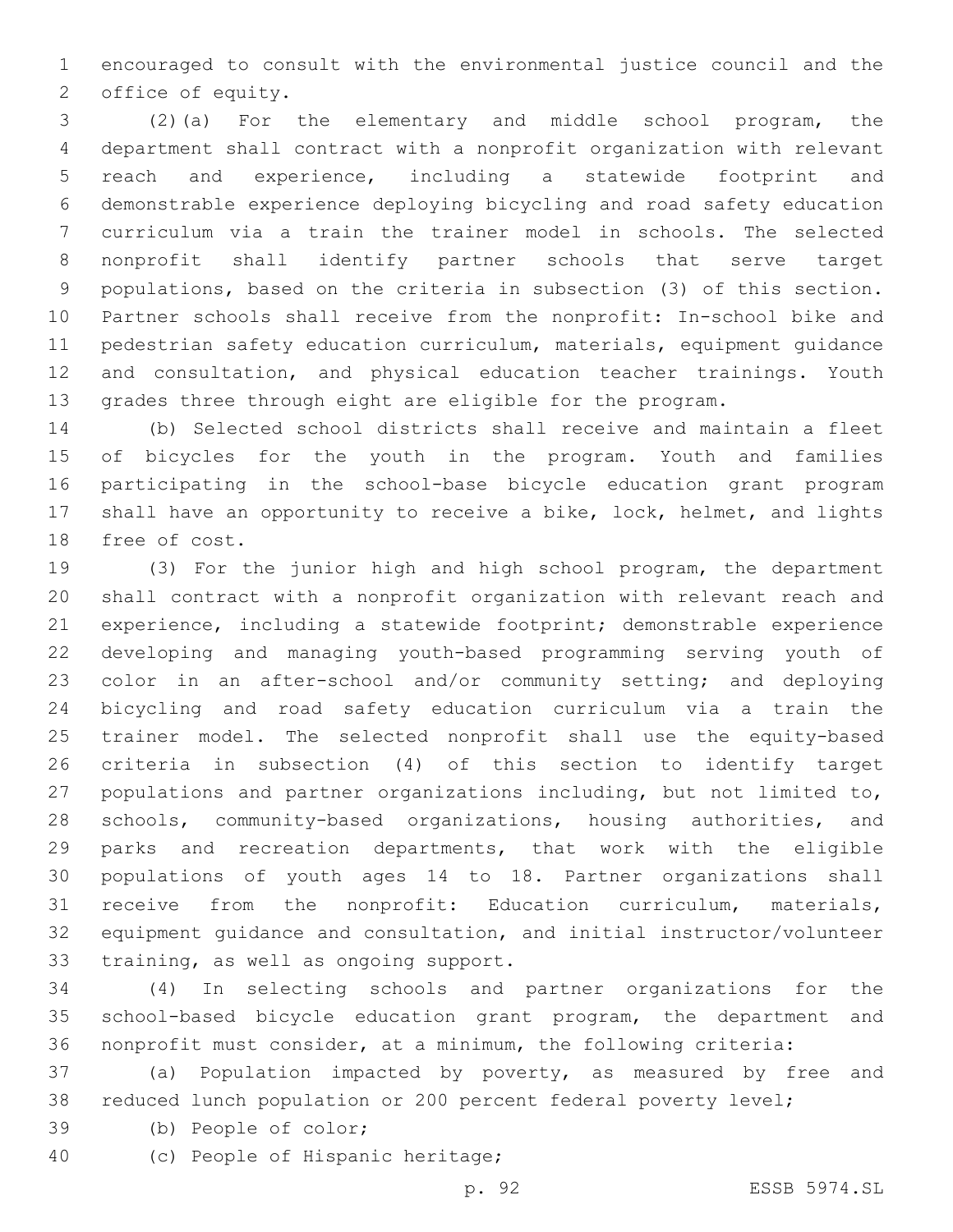1 (d) People with disabilities;

 (e) Environmental health disparities, such as those indicated by the diesel pollution burden portion of the Washington environmental health disparities map developed by the department of health, or 5 other similar indicators;

- 
- (f) Location on or adjacent to an Indian reservation;
- (g) Geographic location throughout the state;7
- (h) Crash experience involving pedestrians and bicyclists;
- 

(i) Access to a community facility or commercial center; and

 (j) Identified need in the state active transportation plan or a 11 regional, county, or community plan.

 (5) The department shall submit a report for both programs to the transportation committees of the legislature by December 1, 2022, and each December 1st thereafter identifying the selected programs and school districts for funding by the legislature. The report must also 16 include the status of previously funded programs.

 NEW SECTION. **Sec. 420.** A new section is added to chapter 47.04 18 RCW to read as follows:

 For the purposes of submitting a request by October 1, 2022, to Amtrak to adopt a fare policy change, the department shall negotiate with the Oregon department of transportation to determine ridership, revenue, and policy impacts relating to elimination of fares for Amtrak Cascades passengers 18 years of age and younger. It is the intent of the legislature that fares for passengers 18 years of age and younger for service on the Amtrak Cascades corridor be eliminated. The department shall report back to the transportation committees of the legislature with results of negotiations with the Oregon department of transportation and the status of fare policy 29 requests submitted to Amtrak by December 1, 2022.

 NEW SECTION. **Sec. 421.** A new section is added to chapter 47.60 31 RCW to read as follows:

 Consistent with RCW 47.60.315(1)(b), the commission shall adopt an annual fare policy for Washington state ferries to allow all riders 18 years of age and younger to ride free of charge on all system routes. This fare change must apply to both walk-on passengers and passengers in vehicles. The commission is directed to make the initial fare policy change effective no later than October 1, 2022.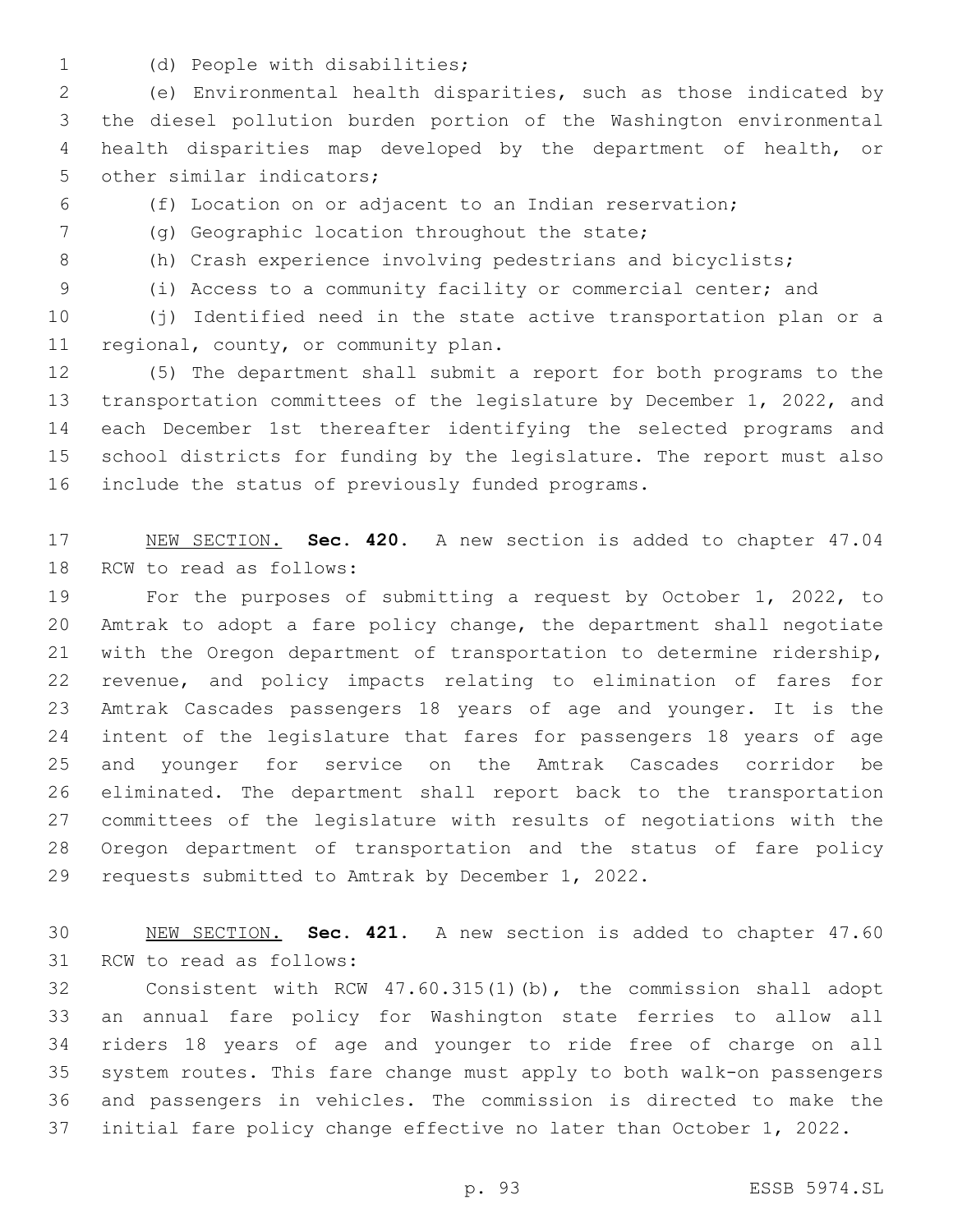NEW SECTION. **Sec. 422.** A new section is added to chapter 47.66 2 RCW to read as follows:

 (1) The department shall establish a transit support grant program for the purpose of providing financial support to transit agencies for operating and capital expenses only. Public transit agencies must maintain or increase their local sales tax authority on or after January 1, 2022, in order to qualify for the grants.

 (a) Grants for transit agencies must be prorated based on the amount expended for operations in the most recently published report 10 of "Summary of Public Transportation" published by the department.

 (b) No transit agency may receive more than 35 percent of these 12 distributions.

(c) Fuel type may not be a factor in the grant selection process.

 (2) To be eligible to receive a grant, the transit agency must have adopted, at a minimum, a zero-fare policy that allows passengers 18 years of age and younger to ride free of charge on all modes provided by the agency. Transit agencies must submit documentation of a zero-fare policy for 18 years of age and under by October 1, 2022, to be eligible for the 2023-2025 biennium. Transit agencies that submit such fare policy documentation following the October 1, 2022, deadline shall become eligible for the next biennial distribution.

 (3) The department shall, for the purposes of the "Summary of Public Transportation" report, require grantees to report the number 24 of trips that were taken under this program.

 (4) For the purposes of this section, "transit agency" or "agency" means a city transit system under RCW 35.58.2721 or chapter 35.95A RCW, a county public transportation authority under chapter 36.57 RCW, a metropolitan municipal corporation transit system under chapter 36.56 RCW, a public transportation benefit area under chapter 36.57A RCW, an unincorporated transportation benefit area under RCW 36.57.100, or any special purpose district formed to operate a public 32 transportation system.

 **Sec. 423.** RCW 46.63.170 and 2020 c 224 s 1 are each amended to 34 read as follows:

 (1) The use of automated traffic safety cameras for issuance of notices of infraction is subject to the following requirements:

 (a) Except for proposed locations used solely for the pilot program purposes permitted under subsection (6) of this section, the appropriate local legislative authority must prepare an analysis of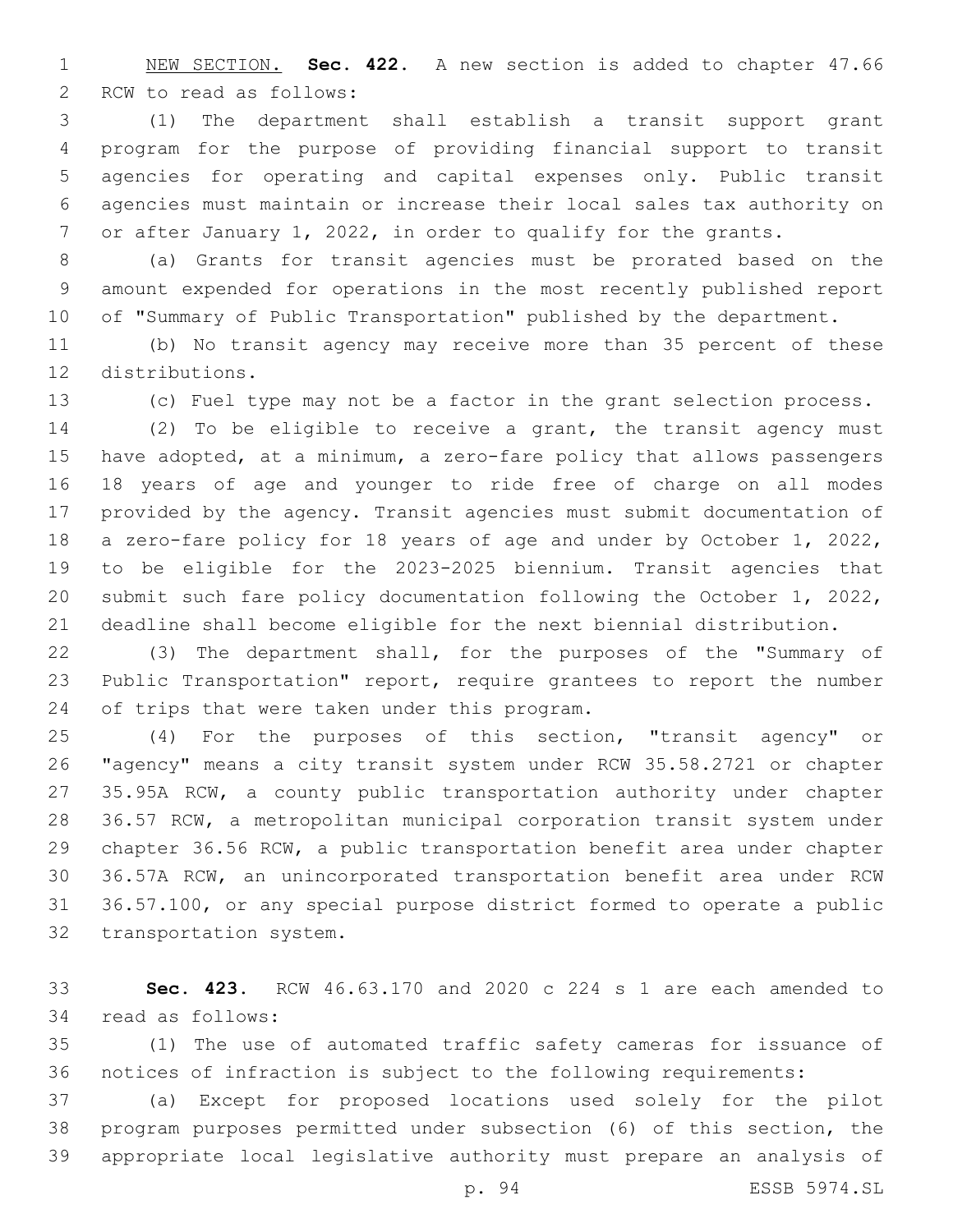the locations within the jurisdiction where automated traffic safety cameras are proposed to be located: (i) Before enacting an ordinance allowing for the initial use of automated traffic safety cameras; and (ii) before adding additional cameras or relocating any existing camera to a new location within the jurisdiction. Automated traffic safety cameras may be used to detect one or more of the following: 7 Stoplight, railroad crossing, (( $\Theta$ ) school speed zone 8 violations( $(\div)$ ), speed violations on any roadway identified in a school walk area as defined in RCW 28A.160.160, speed violations in 10 public park speed zones, hospital speed zones, speed violations 11 subject to (c) or (d) of this subsection( $(\frac{1}{r})$ ), or violations included in subsection (6) of this section for the duration of the pilot program authorized under subsection (6) of this section. At a minimum, the local ordinance must contain the restrictions described in this section and provisions for public notice and signage. Cities and counties using automated traffic safety cameras before July 24, 2005, are subject to the restrictions described in this section, but are not required to enact an authorizing ordinance. Beginning one year after June 7, 2012, cities and counties using automated traffic safety cameras must post an annual report of the number of traffic accidents that occurred at each location where an automated traffic safety camera is located as well as the number of notices of infraction issued for each camera and any other relevant information about the automated traffic safety cameras that the city or county deems appropriate on the city's or county's website.

26 (b) $(i)$  Except as provided in (c) and (d) of this subsection and subsection (6) of this section, use of automated traffic safety 28 cameras is restricted to the following locations only:  $((+i))$  (A) Intersections of two or more arterials with traffic control signals that have yellow change interval durations in accordance with RCW 47.36.022, which interval durations may not be reduced after 32 placement of the camera;  $((+i+1)(n-1)(k+1))$  (B) railroad crossings; ((and 33 (iii))) (C) school speed zones; (D) roadways identified in a school walk area as defined in RCW 28A.160.160; (E) public park speed zones, as defined in (b)(ii) of this subsection; and (F) hospital speed 36 zones, as defined in (b)(ii) of this subsection.

(ii) For the purposes of this section:

 (A) "Public park speed zone" means the marked area within public park property and extending 300 feet from the border of public park property (I) consistent with active park use; and (II) where signs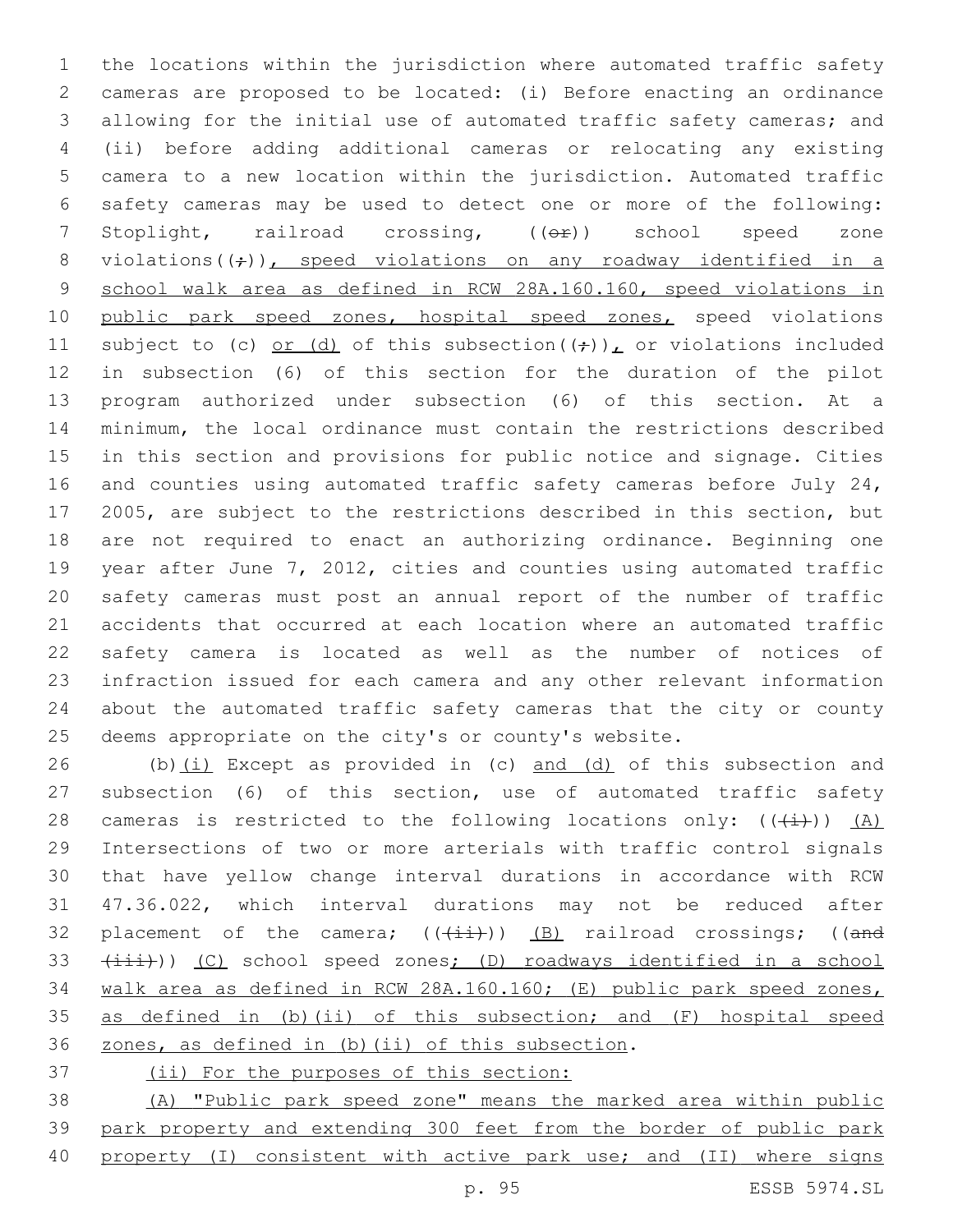are posted to indicate the location is within a public park speed 2 zone.

 (B) "Hospital speed zone" means the marked area within hospital property and extending 300 feet from the border of hospital property (I) consistent with hospital use; and (II) where signs are posted to indicate the location is within a hospital speed zone, where "hospital" has the same meaning as in RCW 70.41.020.

 (c) ((Any)) In addition to the automated traffic safety cameras authorized under (d) of this subsection, any city west of the Cascade 10 mountains with a population of more than ((one hundred ninety-five 11 thousand)) 195,000 located in a county with a population of fewer 12 than ((one million five hundred thousand)) 1,500,000 may operate an automated traffic safety camera to detect speed violations subject to 14 the following limitations:

 (i) A city may only operate one such automated traffic safety 16 camera within its respective jurisdiction; and

 (ii) The use and location of the automated traffic safety camera must have first been authorized by the Washington state legislature 19 as a pilot project for at least one full year.

 (d)(i) Cities may operate at least one automated traffic safety 21 camera under this subsection to detect speed violations, subject to the requirements of (d)(ii) of this subsection. Cities may operate 23 one additional automated traffic safety camera to detect speed violations for every 10,000 residents included in the city's population. Cameras must be placed in locations that comply with one of the following:

 (A) The location has been identified as a priority location in a local road safety plan that a city has submitted to the Washington state department of transportation and where other speed reduction measures are not feasible or have not been sufficiently effective at reducing travel speed;

 (B) The location has a significantly higher rate of collisions than the city average in a period of at least three years prior to installation and other speed reduction measures are not feasible or have not been sufficiently effective at reducing travel speed; or

 (C) The location is in an area within the city limits designated by local ordinance as a zone subject to specified restrictions and penalties on racing and race attendance.

 (ii) A city locating an automated traffic safety camera under this subsection (1)(d) must complete an equity analysis that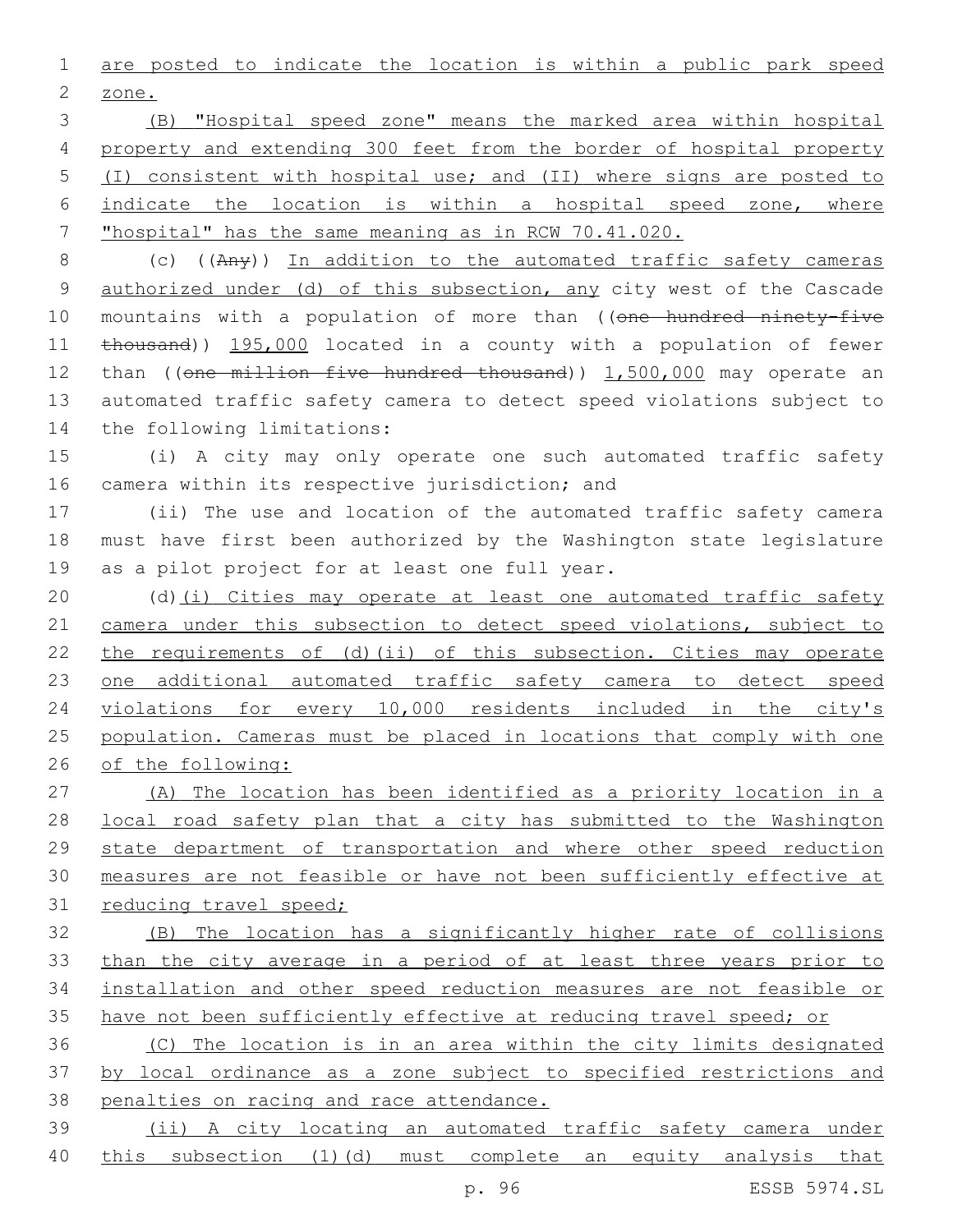evaluates livability, accessibility, economics, education, and environmental health, and shall consider the outcome of that analysis when identifying where to locate an automated traffic safety camera.

 (e) All locations where an automated traffic safety camera is used to detect speed violations on roadways identified in a school walk area, speed violations in public park speed zones, speed violations in hospital speed zones, or speed violations under (d) of this subsection must be clearly marked by placing signs in locations that clearly indicate to a driver either: (i) That the driver is within a school walk area, public park speed zone, or hospital speed 11 zone; or (ii) that the driver is entering an area where speed violations are enforced by an automated traffic safety camera. Signs 13 placed in automated traffic safety camera locations after June 7, 2012, must follow the specifications and guidelines under the manual of uniform traffic control devices for streets and highways as 16 adopted by the department of transportation under chapter 47.36 RCW.

 (f) Automated traffic safety cameras may only take pictures of the vehicle and vehicle license plate and only while an infraction is occurring. The picture must not reveal the face of the driver or of passengers in the vehicle. The primary purpose of camera placement is to take pictures of the vehicle and vehicle license plate when an infraction is occurring. Cities and counties shall consider installing cameras in a manner that minimizes the impact of camera 24 flash on drivers.

 (( $\left(\frac{1}{12}\right)$ ) (g) A notice of infraction must be mailed to the 26 registered owner of the vehicle within ((fourteen)) 14 days of the 27 violation, or to the renter of a vehicle within (( $f$ ourteen)) 14 days of establishing the renter's name and address under subsection (3)(a) of this section. The law enforcement officer issuing the notice of infraction shall include with it a certificate or facsimile thereof, based upon inspection of photographs, microphotographs, or electronic images produced by an automated traffic safety camera, stating the facts supporting the notice of infraction. This certificate or facsimile is prima facie evidence of the facts contained in it and is admissible in a proceeding charging a violation under this chapter. The photographs, microphotographs, or electronic images evidencing the violation must be available for inspection and admission into evidence in a proceeding to adjudicate the liability for the infraction. A person receiving a notice of infraction based on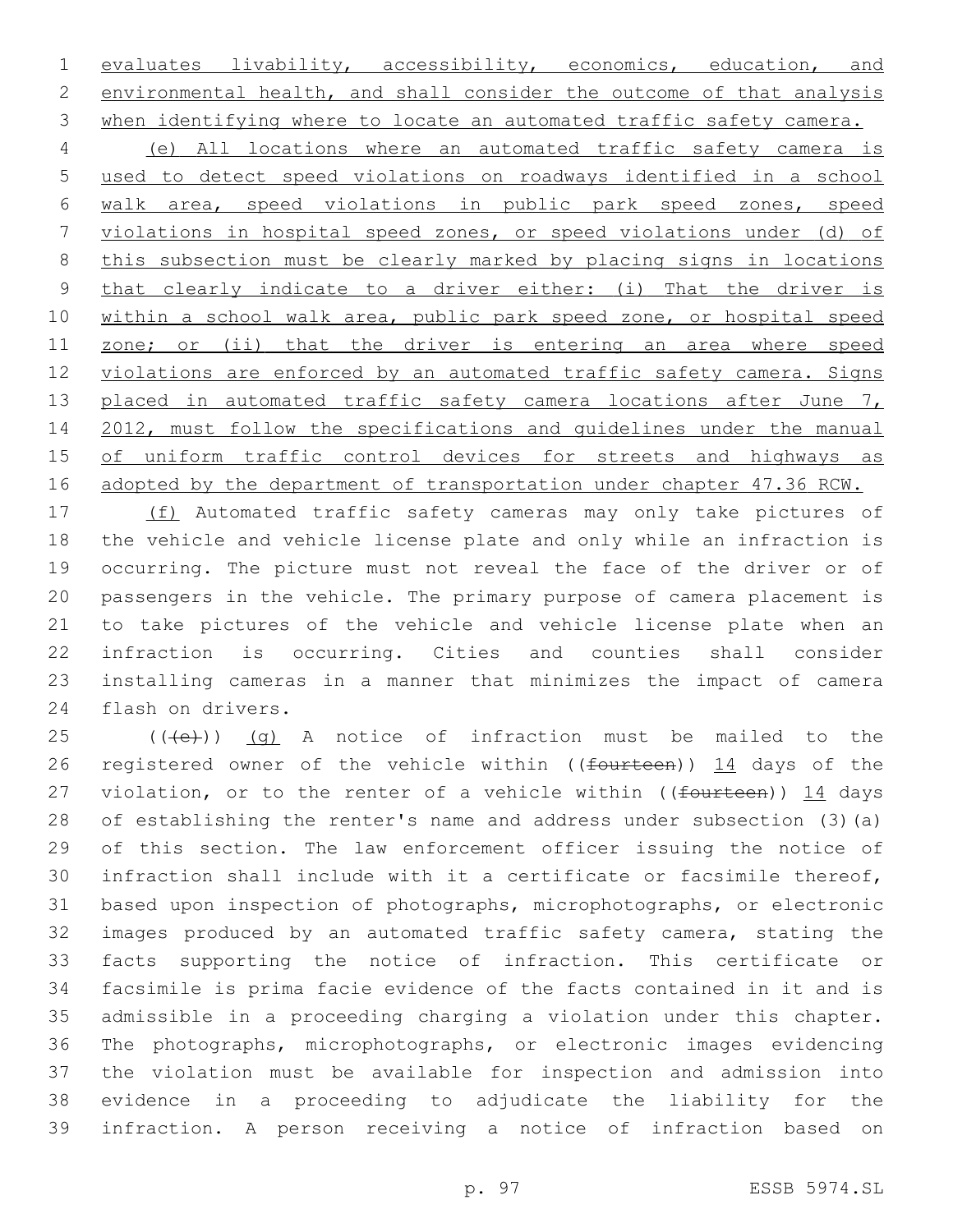evidence detected by an automated traffic safety camera may respond 2 to the notice by mail.

 (( $(f)$ )) (h) The registered owner of a vehicle is responsible for an infraction under RCW 46.63.030(1)(d) unless the registered owner overcomes the presumption in RCW 46.63.075, or, in the case of a rental car business, satisfies the conditions under subsection (3) of this section. If appropriate under the circumstances, a renter identified under subsection (3)(a) of this section is responsible for 9 an infraction.

10 (((+q))) (i) Notwithstanding any other provision of law, all photographs, microphotographs, or electronic images, or any other personally identifying data prepared under this section are for the exclusive use of law enforcement in the discharge of duties under this section and are not open to the public and may not be used in a court in a pending action or proceeding unless the action or proceeding relates to a violation under this section. No photograph, microphotograph, or electronic image, or any other personally identifying data may be used for any purpose other than enforcement of violations under this section nor retained longer than necessary 20 to enforce this section.

 (( $\left(\frac{h}{h}\right)$ ) (j) All locations where an automated traffic safety 22 camera is used must be clearly marked at least  $((\text{thirty}))$  30 days prior to activation of the camera by placing signs in locations that clearly indicate to a driver that he or she is entering a zone where 25 traffic laws are enforced by an automated traffic safety camera. Signs placed in automated traffic safety camera locations after June 7, 2012, must follow the specifications and guidelines under the manual of uniform traffic control devices for streets and highways as adopted by the department of transportation under chapter 47.36 RCW.

 $((+i+))$   $(k)$  If a county or city has established an authorized automated traffic safety camera program under this section, the compensation paid to the manufacturer or vendor of the equipment used must be based only upon the value of the equipment and services provided or rendered in support of the system, and may not be based upon a portion of the fine or civil penalty imposed or the revenue 36 generated by the equipment.

 (l) If a city is operating an automated traffic safety camera to detect speed violations on roadways identified in a school walk area, speed violations in public park speed zones, speed violations in 40 hospital speed zones, or speed violations under (d) of this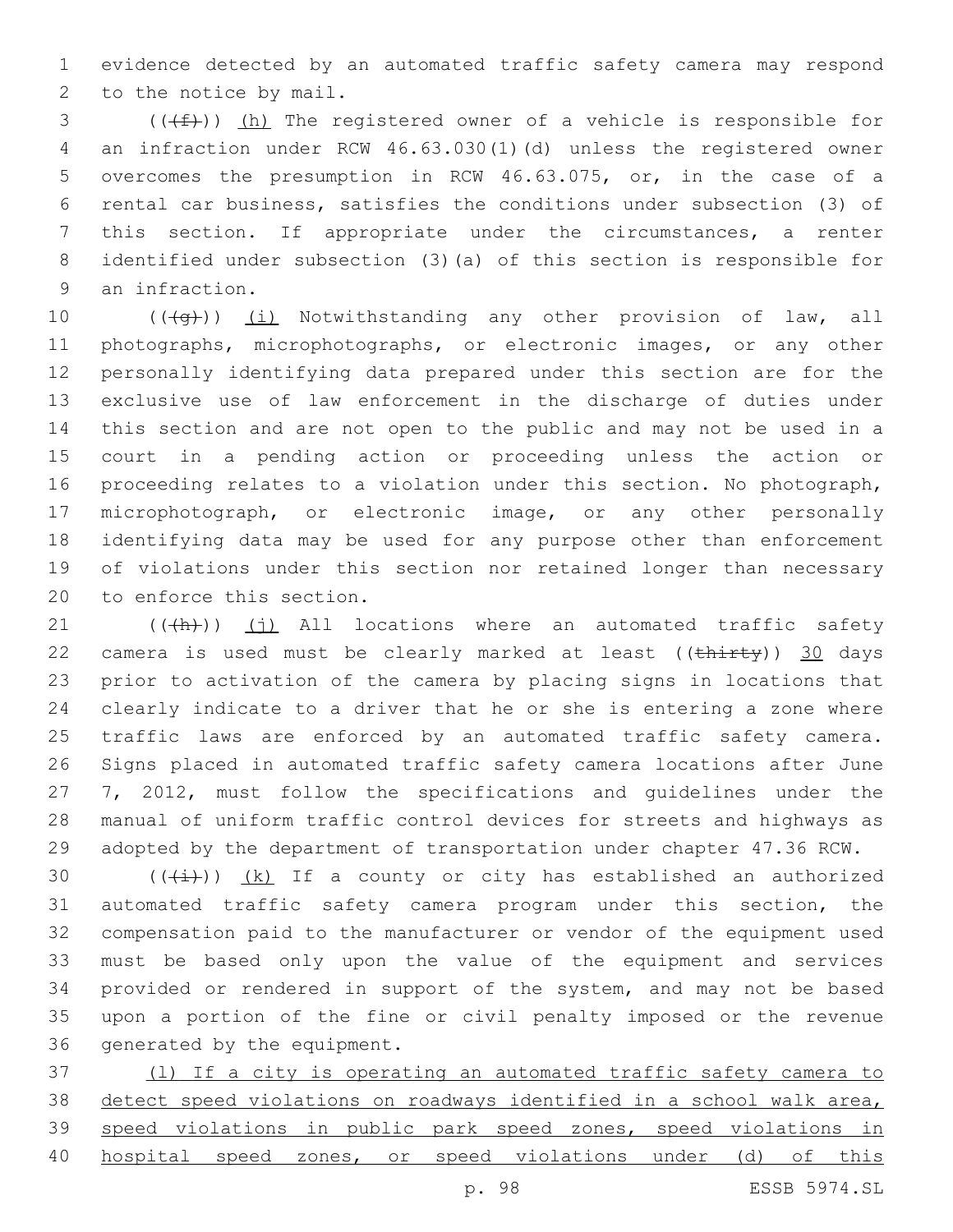1 subsection, the city shall remit monthly to the state 50 percent of 2 the noninterest money received for infractions issued by those cameras excess of the cost to administer, install, operate, and maintain the automated traffic safety cameras, including the cost of processing infractions. Money remitted under this subsection to the state treasurer shall be deposited in the Cooper Jones active transportation safety account created in RCW 46.68.480. This subsection (1)(l) does not apply to automated traffic safety cameras authorized for stoplight, railroad crossing, or school speed zone 10 violations.

 (2) Infractions detected through the use of automated traffic safety cameras are not part of the registered owner's driving record under RCW 46.52.101 and 46.52.120. Additionally, infractions generated by the use of automated traffic safety cameras under this section shall be processed in the same manner as parking infractions, including for the purposes of RCW 3.50.100, 35.20.220, 46.16A.120, and 46.20.270(2). Except as provided otherwise in subsection (6) of this section, the amount of the fine issued for an infraction generated through the use of an automated traffic safety camera shall not exceed the amount of a fine issued for other parking infractions within the jurisdiction. However, the amount of the fine issued for a traffic control signal violation detected through the use of an automated traffic safety camera shall not exceed the monetary penalty for a violation of RCW 46.61.050 as provided under RCW 46.63.110, 25 including all applicable statutory assessments.

 (3) If the registered owner of the vehicle is a rental car business, the law enforcement agency shall, before a notice of infraction being issued under this section, provide a written notice to the rental car business that a notice of infraction may be issued to the rental car business if the rental car business does not, within ((eighteen)) 18 days of receiving the written notice, provide 32 to the issuing agency by return mail:

 (a) A statement under oath stating the name and known mailing address of the individual driving or renting the vehicle when the 35 infraction occurred; or

 (b) A statement under oath that the business is unable to determine who was driving or renting the vehicle at the time the infraction occurred because the vehicle was stolen at the time of the infraction. A statement provided under this subsection must be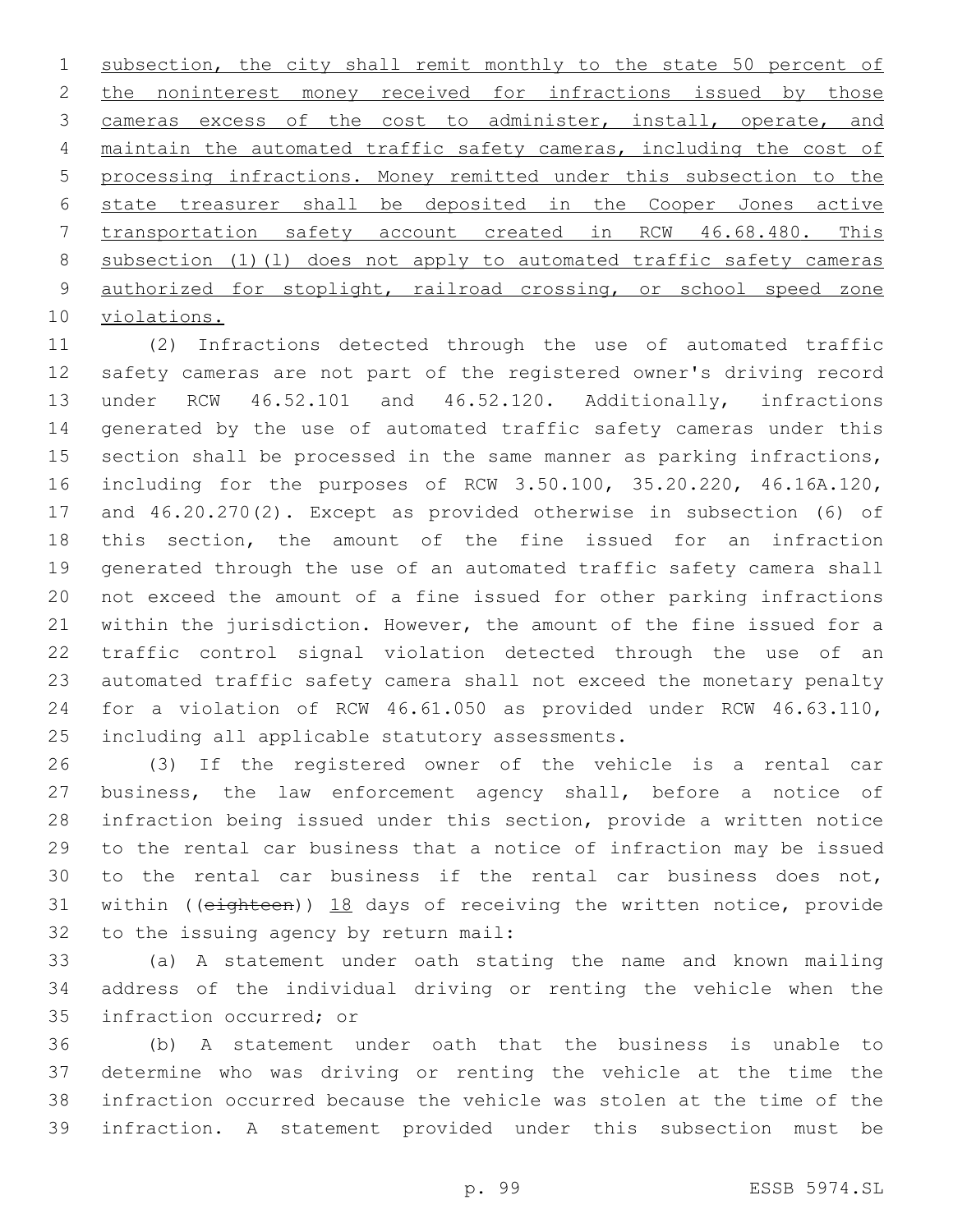accompanied by a copy of a filed police report regarding the vehicle 2 theft; or

 (c) In lieu of identifying the vehicle operator, the rental car 4 business may pay the applicable penalty.

 Timely mailing of this statement to the issuing law enforcement agency relieves a rental car business of any liability under this 7 chapter for the notice of infraction.

 (4) Nothing in this section prohibits a law enforcement officer from issuing a notice of traffic infraction to a person in control of a vehicle at the time a violation occurs under RCW 46.63.030(1) (a), (b), or (c).

 (5)(a) For the purposes of this section, "automated traffic safety camera" means a device that uses a vehicle sensor installed to work in conjunction with an intersection traffic control system, a railroad grade crossing control system, or a speed measuring device, and a camera synchronized to automatically record one or more sequenced photographs, microphotographs, or electronic images of the rear of a motor vehicle at the time the vehicle fails to stop when facing a steady red traffic control signal or an activated railroad grade crossing control signal, or exceeds a speed limit as detected 21 by a speed measuring device.

 (b) For the purposes of the pilot program authorized under subsection (6) of this section, "automated traffic safety camera" also includes a device used to detect stopping at intersection or crosswalk violations; stopping when traffic obstructed violations; public transportation only lane violations; and stopping or traveling in restricted lane violations. The device, including all technology 28 defined under "automated traffic safety camera," must not reveal the face of the driver or the passengers in vehicles, and must not use any facial recognition technology in real time or after capturing any information. If the face of any individual in a crosswalk or otherwise within the frame is incidentally captured, it may not be made available to the public nor used for any purpose including, but not limited to, any law enforcement action, except in a pending action or proceeding related to a violation under this section.

36 (6)(a)(i) A city with a population greater than (( $f$ ive hundred thousand)) 500,000 may adopt an ordinance creating a pilot program authorizing automated traffic safety cameras to be used to detect one or more of the following violations: Stopping when traffic obstructed violations; stopping at intersection or crosswalk violations; public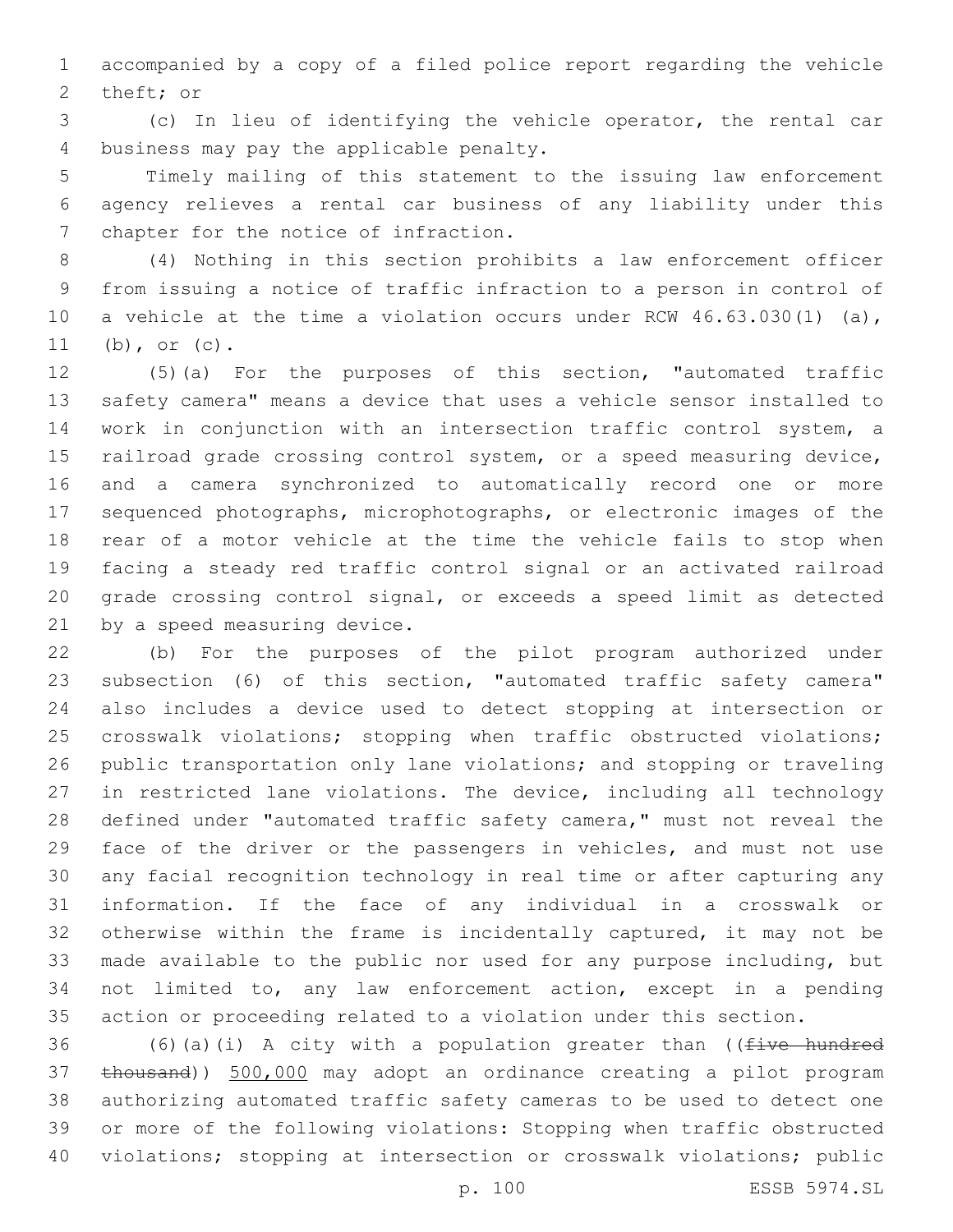transportation only lane violations; and stopping or traveling in restricted lane violations. Under the pilot program, stopping at intersection or crosswalk violations may only be enforced at the 4 ((twenty)) 20 intersections where the city would most like to address safety concerns related to stopping at intersection or crosswalk violations. At a minimum, the local ordinance must contain the restrictions described in this section and provisions for public 8 notice and signage.

 (ii) Except where specifically exempted, all of the rules and restrictions applicable to the use of automated traffic safety cameras in this section apply to the use of automated traffic safety cameras in the pilot program established in this subsection (6).

 (iii) As used in this subsection (6), "public transportation vehicle" means any motor vehicle, streetcar, train, trolley vehicle, 15 ferry boat, or any other device, vessel, or vehicle that is owned or operated by a transit authority or an entity providing service on behalf of a transit authority that is used for the purpose of carrying passengers and that operates on established routes. "Transit authority" has the meaning provided in RCW 9.91.025.

 (b) Use of automated traffic safety cameras as authorized in this subsection (6) is restricted to the following locations only: Locations authorized in subsection (1)(b) of this section; and midblock on arterials. Additionally, the use of automated traffic safety cameras as authorized in this subsection (6) is further 25 limited to the following:

 (i) The portion of state and local roadways in downtown areas of the city used for office and commercial activities, as well as retail shopping and support services, and that may include mixed residential 29 uses;

 (ii) The portion of state and local roadways in areas in the city within one-half mile north of the boundary of the area described in 32 (b)(i) of this subsection;

 (iii) Portions of roadway systems in the city that travel into and out of (b)(ii) of this subsection that are designated by the Washington state department of transportation as noninterstate 36 freeways for up to four miles; and

 (iv) Portions of roadway systems in the city connected to the portions of the noninterstate freeways identified in (b)(iii) of this subsection that are designated by the Washington state department of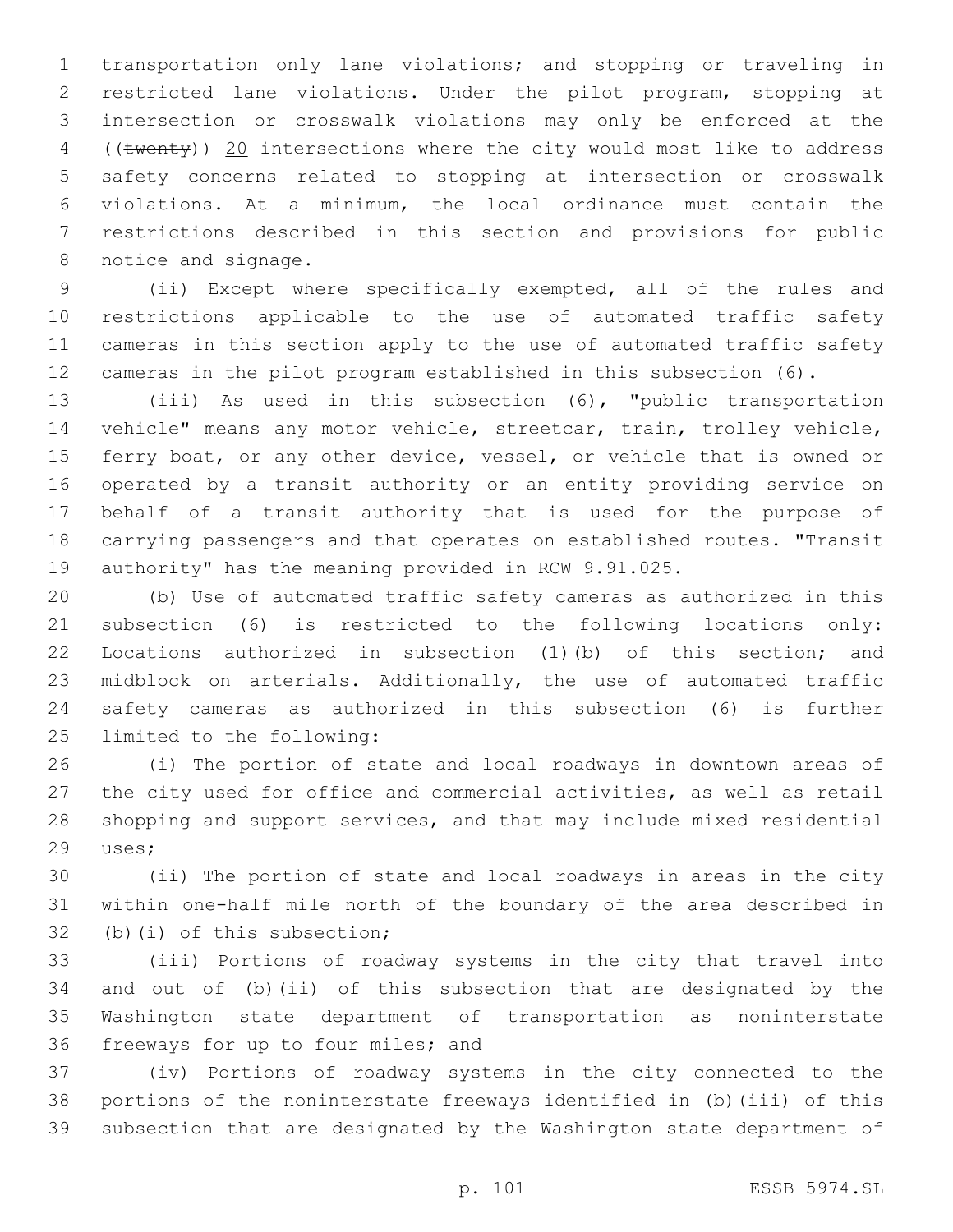transportation as arterial roadways for up to one mile from the intersection of the arterial roadway and the noninterstate freeway.

 (c) However, automated traffic safety cameras may not be used on 4 an on-ramp to an interstate.

 (d) From June 11, 2020, through December 31, 2020, a warning notice with no penalty must be issued to the registered owner of the vehicle for a violation generated through the use of an automated traffic safety camera authorized in this subsection (6). Beginning January 1, 2021, a notice of infraction must be issued, in a manner 10 consistent with subsections  $(1)$   $((+e))$   $(g)$  and  $(3)$  of this section, for a violation generated through the use of an automated traffic safety camera authorized in this subsection (6). However, the penalty 13 for the violation may not exceed ((seventy-five dollars))  $$75.$ 

 (e) For infractions issued as authorized in this subsection (6), a city with a pilot program shall remit monthly to the state 16 ((fifty)) 50 percent of the noninterest money received under this subsection (6) in excess of the cost to install, operate, and maintain the automated traffic safety cameras for use in the pilot program. Money remitted under this subsection to the state treasurer shall be deposited in the Cooper Jones active transportation safety 21 account created in RCW 46.68.480. The remaining ( $(f$ ifty)) 50 percent retained by the city must be used only for improvements to transportation that support equitable access and mobility for persons 24 with disabilities.

 (f) A transit authority may not take disciplinary action, regarding a warning or infraction issued pursuant to this subsection (6), against an employee who was operating a public transportation vehicle at the time the violation that was the basis of the warning 29 or infraction was detected.

 (g) A city that implements a pilot program under this subsection (6) must provide a preliminary report to the transportation committees of the legislature by June 30, ((2022)) 2024, and a final report by January 1, ((2023)) 2025, on the pilot program that includes the locations chosen for the automated traffic safety cameras used in the pilot program, the number of warnings and traffic infractions issued under the pilot program, the number of traffic infractions issued with respect to vehicles registered outside of the county in which the city is located, the infrastructure improvements made using the penalty moneys as required under (e) of this subsection, an equity analysis that includes any disproportionate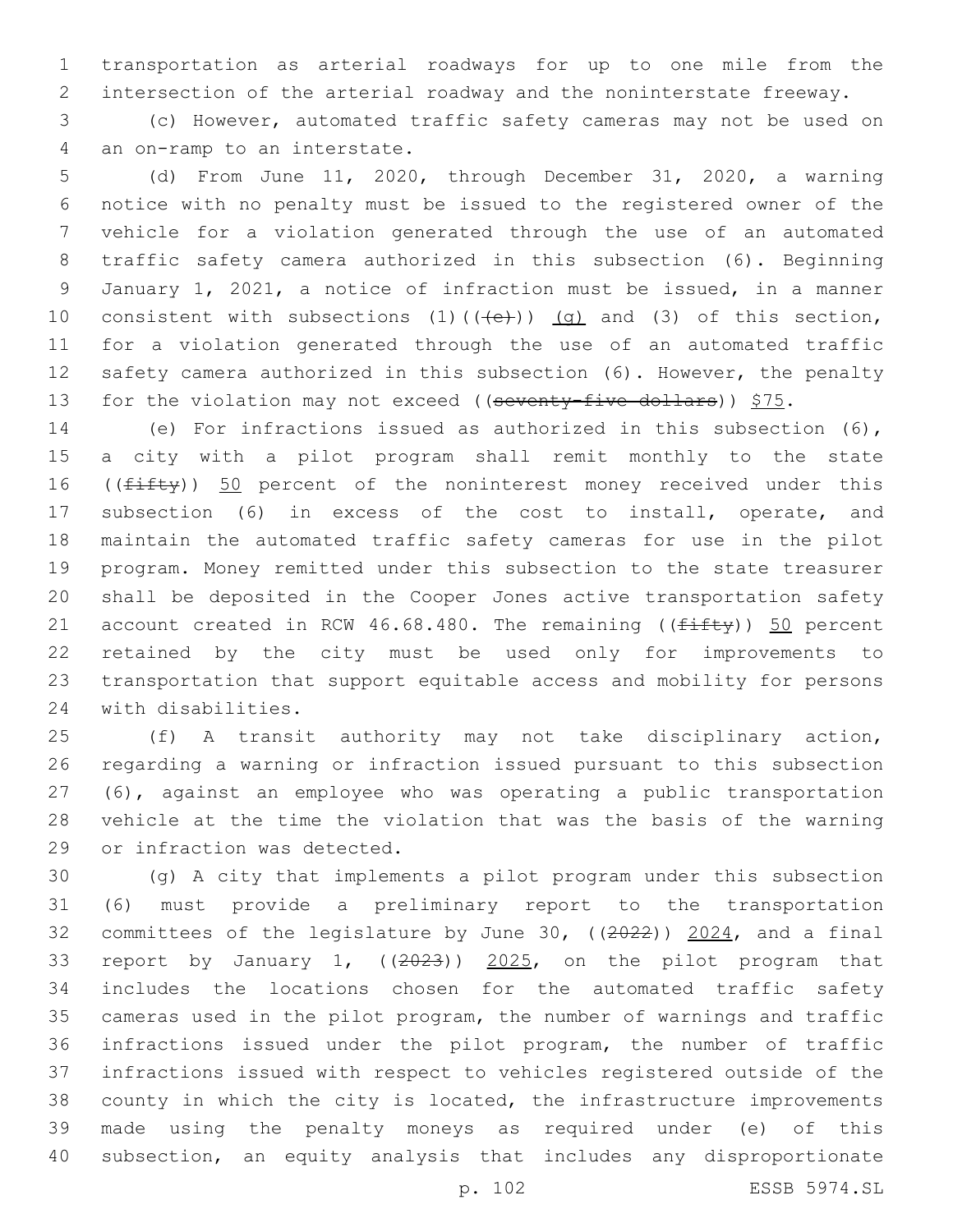impacts, safety, and on-time performance statistics related to the impact on driver behavior of the use of automated traffic safety cameras in the pilot program, and any recommendations on the use of automated traffic safety cameras to enforce the violations that these cameras were authorized to detect under the pilot program.

 **Sec. 424.** RCW 46.63.170 and 2015 3rd sp.s. c 44 s 406 are each 7 amended to read as follows:

 (1) The use of automated traffic safety cameras for issuance of notices of infraction is subject to the following requirements:

 (a) The appropriate local legislative authority must prepare an analysis of the locations within the jurisdiction where automated traffic safety cameras are proposed to be located: (i) Before enacting an ordinance allowing for the initial use of automated traffic safety cameras; and (ii) before adding additional cameras or relocating any existing camera to a new location within the jurisdiction. Automated traffic safety cameras may be used to detect 17 one or more of the following: Stoplight, railroad crossing,  $(\overline{e^*})$ 18 school speed zone violations( $(\div)$ ), speed violations on any roadway identified in a school walk area as defined in RCW 28A.160.160, speed 20 violations in public park speed zones, hospital speed zones, or speed 21 violations subject to (c)  $or$  (d) of this subsection. At a minimum, the local ordinance must contain the restrictions described in this section and provisions for public notice and signage. Cities and counties using automated traffic safety cameras before July 24, 2005, are subject to the restrictions described in this section, but are not required to enact an authorizing ordinance. Beginning one year 27 after June 7, 2012, cities and counties using automated traffic safety cameras must post an annual report of the number of traffic accidents that occurred at each location where an automated traffic safety camera is located as well as the number of notices of infraction issued for each camera and any other relevant information about the automated traffic safety cameras that the city or county deems appropriate on the city's or county's website.

 (b)(i) Except as provided in (c) and (d) of this subsection, use of automated traffic safety cameras is restricted to the following 36 locations only:  $((+i))$   $(A)$  Intersections of two arterials with traffic control signals that have yellow change interval durations in accordance with RCW 47.36.022, which interval durations may not be 39 reduced after placement of the camera;  $((+i+1))$  (B) railroad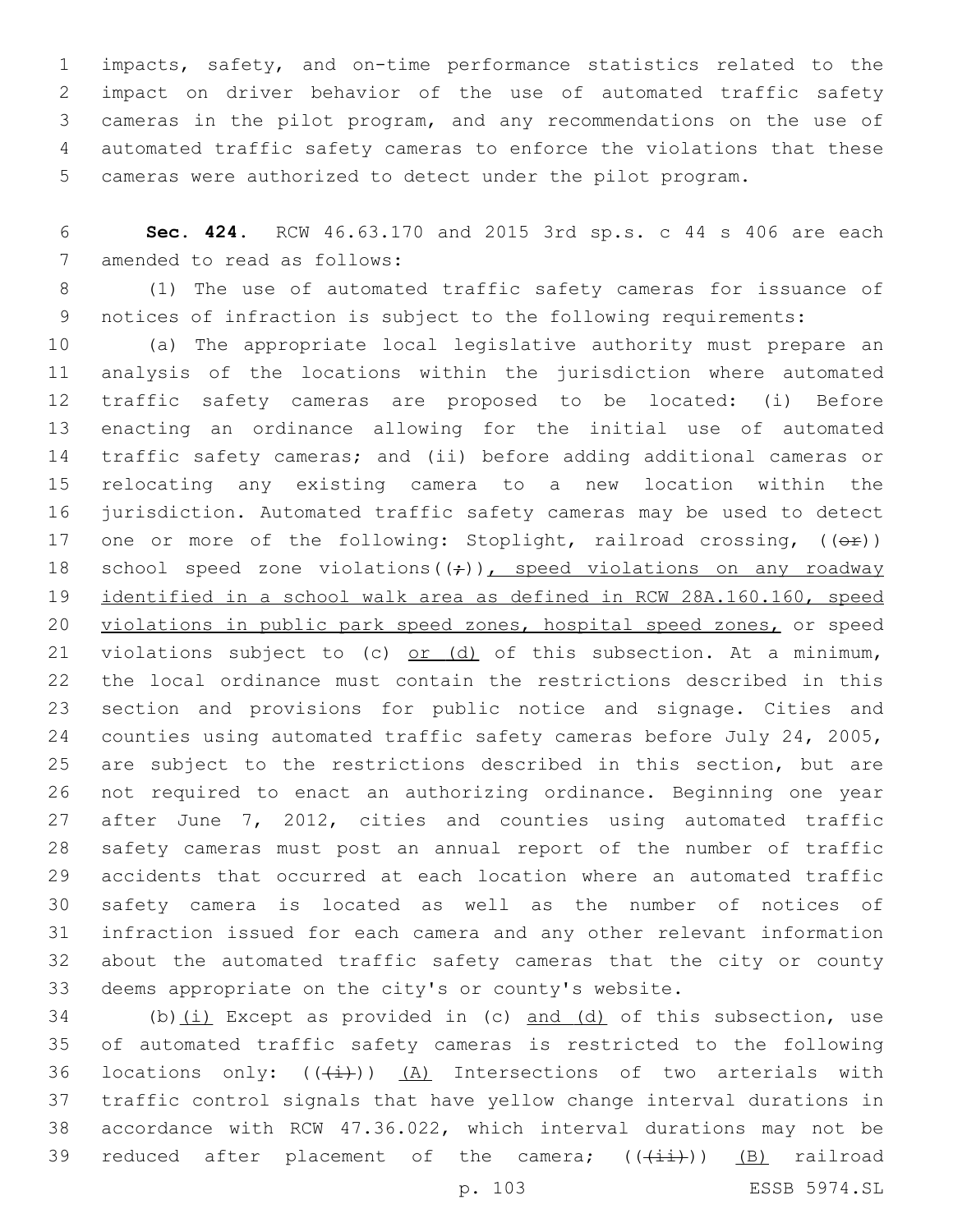1 crossings; ((and (iii))) (C) school speed zones; (D) roadways identified in a school walk area as defined in RCW 28A.160.160; (E) public park speed zones, as defined in (b)(ii) of this subsection; and (F) hospital speed zones, as defined in (b)(ii) of this 5 subsection.

(ii) For the purposes of this section:

 (A) "Public park speed zone" means the marked area within public park property and extending 300 feet from the border of public park 9 property (I) consistent with active park use; and (II) where signs are posted to indicate the location is within a public park speed zone.

 (B) "Hospital speed zone" means the marked area within hospital property and extending 300 feet from the border of hospital property 14 (I) consistent with hospital use; and (II) where signs are posted to indicate the location is within a hospital speed zone, where "hospital" has the same meaning as in RCW 70.41.020.

 (c) ((Any)) In addition to the automated traffic safety cameras 18 authorized under (d) of this subsection, any city west of the Cascade 19 mountains with a population of more than ((one hundred ninety-five thousand)) 195,000 located in a county with a population of fewer 21 than (( $one$  million five hundred thousand))  $1,500,000$  may operate an automated traffic safety camera to detect speed violations subject to 23 the following limitations:

 (i) A city may only operate one such automated traffic safety 25 camera within its respective jurisdiction; and

 (ii) The use and location of the automated traffic safety camera must have first been authorized by the Washington state legislature 28 as a pilot project for at least one full year.

 (d)(i) Cities may operate at least one automated traffic safety camera under this subsection to detect speed violations, subject to the requirements of (d)(ii) of this subsection. Cities may operate one additional automated traffic safety camera to detect speed violations for every 10,000 residents included in the city's population. Cameras must be placed in locations that comply with one of the following:

 (A) The location has been identified as a priority location in a local road safety plan that a city has submitted to the Washington state department of transportation and where other speed reduction measures are not feasible or have not been sufficiently effective at reducing travel speed;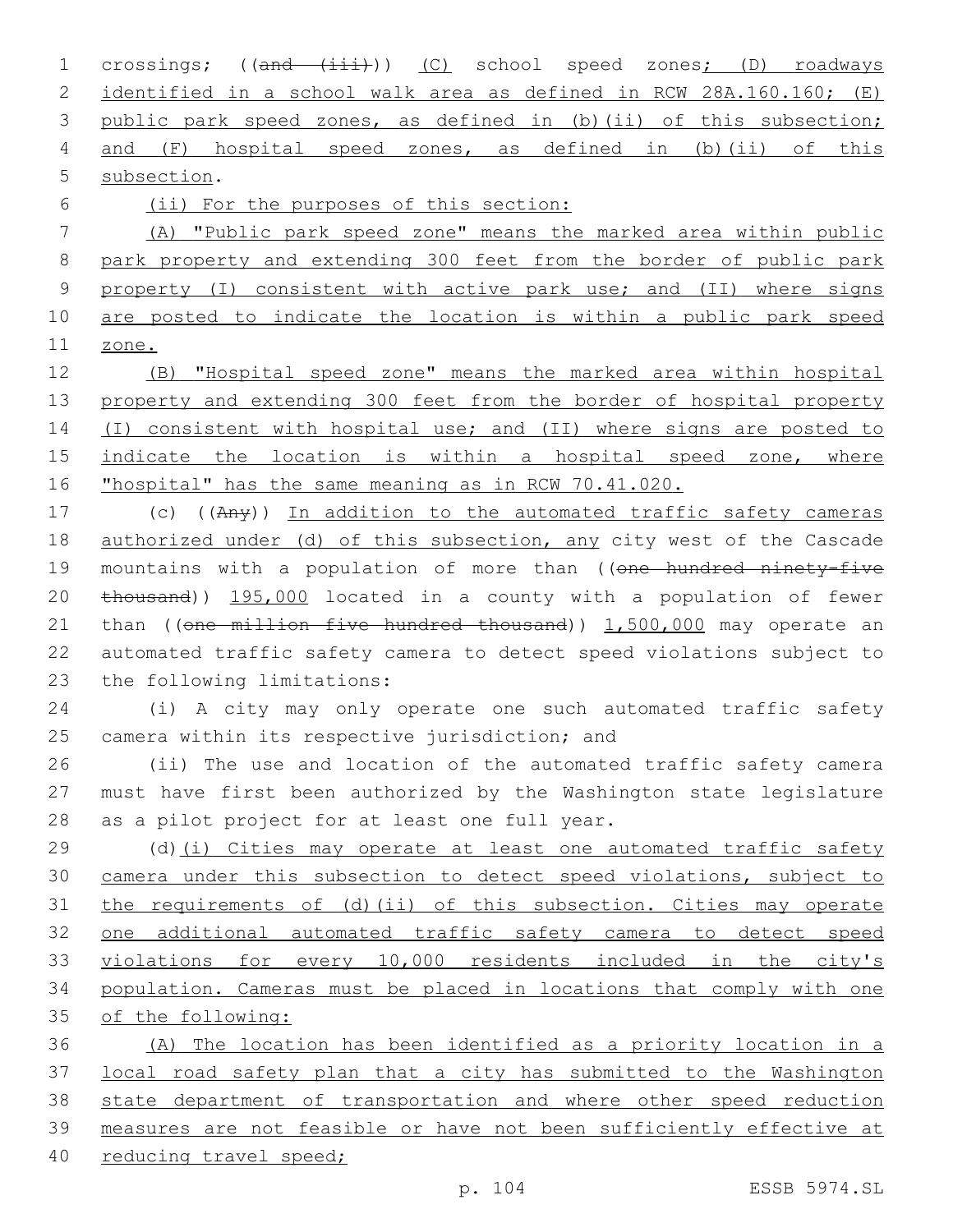(B) The location has a significantly higher rate of collisions 2 than the city average in a period of at least three years prior to installation and other speed reduction measures are not feasible or 4 have not been sufficiently effective at reducing travel speed; or

 (C) The location is in an area within the city limits designated by local ordinance as a zone subject to specified restrictions and penalties on racing and race attendance.

 (ii) A city locating an automated traffic safety camera under this subsection (1)(d) must complete an equity analysis that 10 evaluates livability, accessibility, economics, education, and environmental health, and shall consider the outcome of that analysis 12 when identifying where to locate an automated traffic safety camera.

 (e) All locations where an automated traffic safety camera is used to detect speed violations on roadways identified in a school walk area, speed violations in public park speed zones, speed violations in hospital speed zones, or speed violations under (d) of this subsection must be clearly marked by placing signs in locations that clearly indicate to a driver either: (i) That the driver is within a school walk area, public park speed zone, or hospital speed zone; or (ii) that the driver is entering an area where speed 21 violations are enforced by an automated traffic safety camera. Signs 22 placed in automated traffic safety camera locations after June 7, 23 2012, must follow the specifications and quidelines under the manual of uniform traffic control devices for streets and highways as 25 adopted by the department of transportation under chapter 47.36 RCW.

26 (f) Automated traffic safety cameras may only take pictures of the vehicle and vehicle license plate and only while an infraction is occurring. The picture must not reveal the face of the driver or of passengers in the vehicle. The primary purpose of camera placement is to take pictures of the vehicle and vehicle license plate when an infraction is occurring. Cities and counties shall consider installing cameras in a manner that minimizes the impact of camera 33 flash on drivers.

 (( $\left(\frac{1}{10}\right)$ ) (q) A notice of infraction must be mailed to the 35 registered owner of the vehicle within ((fourteen)) 14 days of the 36 violation, or to the renter of a vehicle within ((fourteen)) 14 days of establishing the renter's name and address under subsection (3)(a) of this section. The law enforcement officer issuing the notice of infraction shall include with it a certificate or facsimile thereof, based upon inspection of photographs, microphotographs, or electronic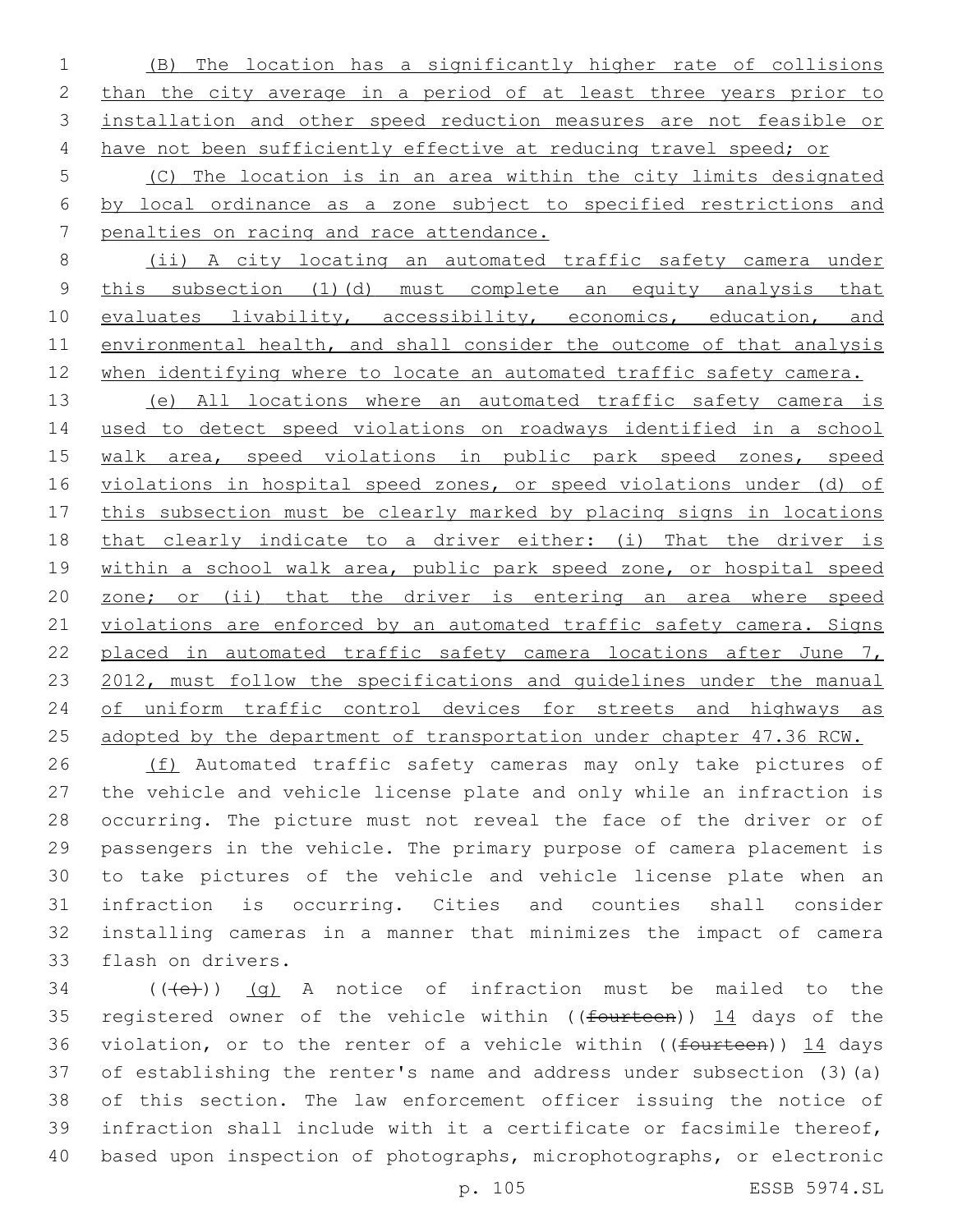images produced by an automated traffic safety camera, stating the facts supporting the notice of infraction. This certificate or facsimile is prima facie evidence of the facts contained in it and is admissible in a proceeding charging a violation under this chapter. The photographs, microphotographs, or electronic images evidencing the violation must be available for inspection and admission into evidence in a proceeding to adjudicate the liability for the infraction. A person receiving a notice of infraction based on evidence detected by an automated traffic safety camera may respond 10 to the notice by mail.

 $((\text{#}))$  (h) The registered owner of a vehicle is responsible for an infraction under RCW 46.63.030(1)(d) unless the registered owner overcomes the presumption in RCW 46.63.075, or, in the case of a rental car business, satisfies the conditions under subsection (3) of 15 this section. If appropriate under the circumstances, a renter identified under subsection (3)(a) of this section is responsible for 17 an infraction.

 $((+q))$   $(i)$  Notwithstanding any other provision of law, all photographs, microphotographs, or electronic images prepared under this section are for the exclusive use of law enforcement in the discharge of duties under this section and are not open to the public and may not be used in a court in a pending action or proceeding unless the action or proceeding relates to a violation under this section. No photograph, microphotograph, or electronic image may be used for any purpose other than enforcement of violations under this section nor retained longer than necessary to enforce this section.

 (( $\frac{h}{h}$ )) (j) All locations where an automated traffic safety 28 camera is used must be clearly marked at least ((thirty)) 30 days prior to activation of the camera by placing signs in locations that clearly indicate to a driver that he or she is entering a zone where traffic laws are enforced by an automated traffic safety camera. Signs placed in automated traffic safety camera locations after June 7, 2012, must follow the specifications and guidelines under the manual of uniform traffic control devices for streets and highways as adopted by the department of transportation under chapter 47.36 RCW.

 $((\overline{(\dagger)}))$   $(k)$  If a county or city has established an authorized automated traffic safety camera program under this section, the compensation paid to the manufacturer or vendor of the equipment used must be based only upon the value of the equipment and services provided or rendered in support of the system, and may not be based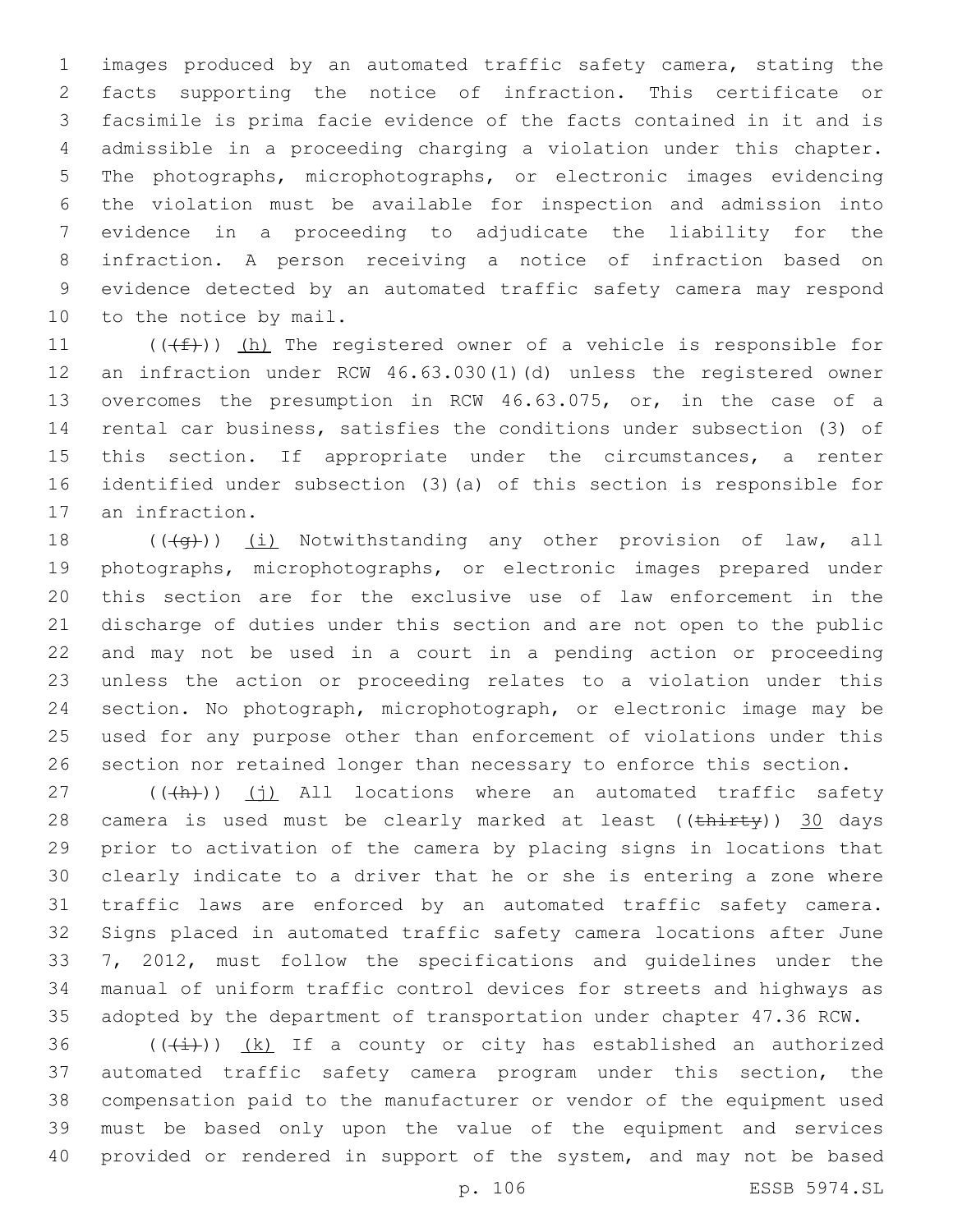upon a portion of the fine or civil penalty imposed or the revenue 2 generated by the equipment.

 (l) If a city is operating an automated traffic safety camera to detect speed violations on roadways identified in a school walk area, speed violations in public park speed zones, speed violations in hospital speed zones, or speed violations under (d) of this subsection, the city shall remit monthly to the state 50 percent of 8 the noninterest money received for infractions issued by those 9 cameras excess of the cost to administer, install, operate, and 10 maintain the automated traffic safety cameras, including the cost of processing infractions. Money remitted under this subsection to the state treasurer shall be deposited in the Cooper Jones active 13 transportation safety account created in RCW 46.68.480. This subsection (1)(l) does not apply to automated traffic safety cameras 15 authorized for stoplight, railroad crossing, or school speed zone violations.

 (2) Infractions detected through the use of automated traffic safety cameras are not part of the registered owner's driving record under RCW 46.52.101 and 46.52.120. Additionally, infractions generated by the use of automated traffic safety cameras under this section shall be processed in the same manner as parking infractions, including for the purposes of RCW 3.50.100, 35.20.220, 46.16A.120, and 46.20.270(2). The amount of the fine issued for an infraction generated through the use of an automated traffic safety camera shall not exceed the amount of a fine issued for other parking infractions within the jurisdiction. However, the amount of the fine issued for a traffic control signal violation detected through the use of an automated traffic safety camera shall not exceed the monetary penalty for a violation of RCW 46.61.050 as provided under RCW 46.63.110, 30 including all applicable statutory assessments.

 (3) If the registered owner of the vehicle is a rental car business, the law enforcement agency shall, before a notice of infraction being issued under this section, provide a written notice to the rental car business that a notice of infraction may be issued to the rental car business if the rental car business does not, within ((eighteen)) 18 days of receiving the written notice, provide 37 to the issuing agency by return mail:

 (a) A statement under oath stating the name and known mailing address of the individual driving or renting the vehicle when the 40 infraction occurred; or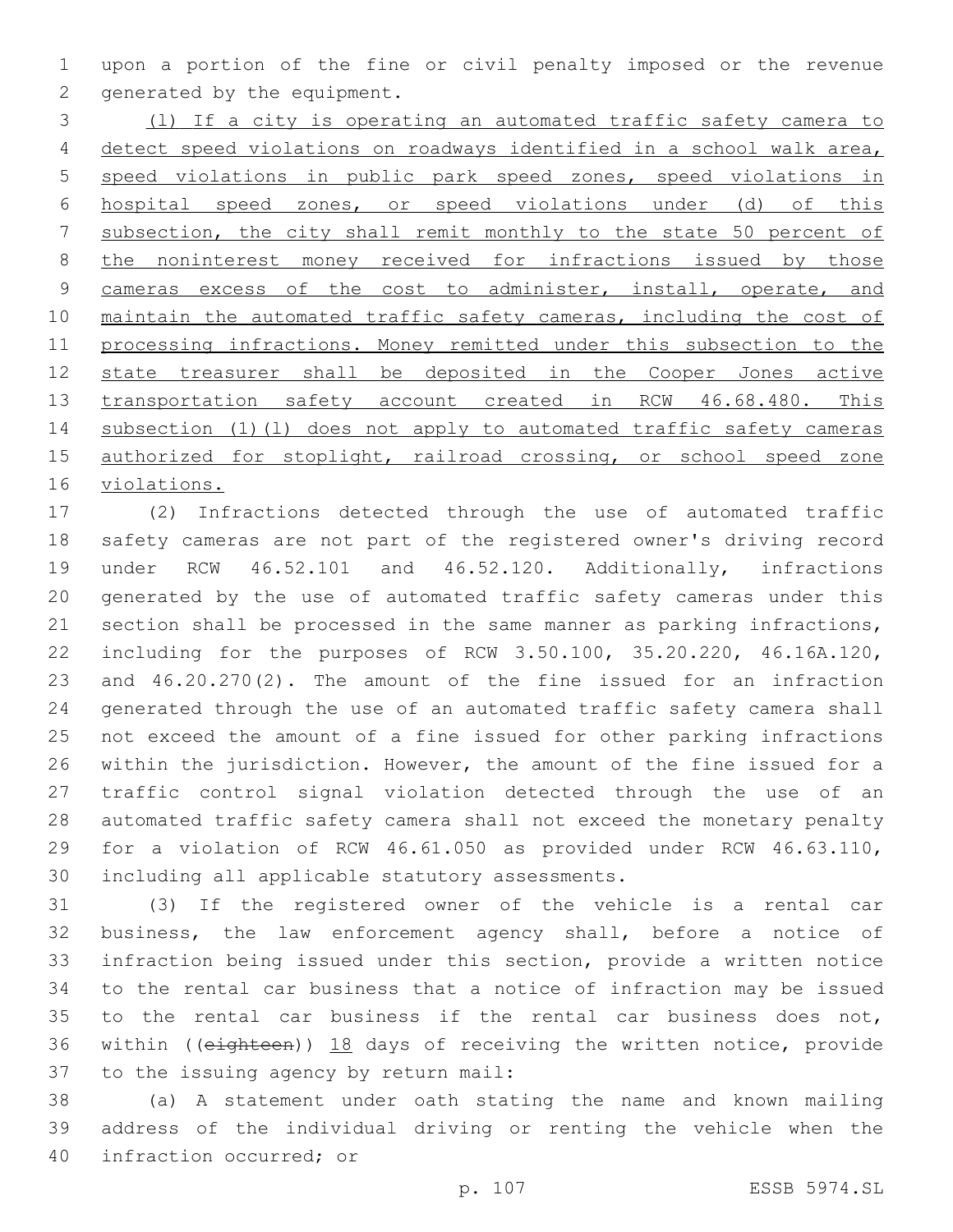(b) A statement under oath that the business is unable to determine who was driving or renting the vehicle at the time the infraction occurred because the vehicle was stolen at the time of the infraction. A statement provided under this subsection must be accompanied by a copy of a filed police report regarding the vehicle 6 theft; or

 (c) In lieu of identifying the vehicle operator, the rental car 8 business may pay the applicable penalty.

 Timely mailing of this statement to the issuing law enforcement agency relieves a rental car business of any liability under this 11 chapter for the notice of infraction.

 (4) Nothing in this section prohibits a law enforcement officer from issuing a notice of traffic infraction to a person in control of a vehicle at the time a violation occurs under RCW 46.63.030(1) (a), (b), or (c).

 (5) For the purposes of this section, "automated traffic safety camera" means a device that uses a vehicle sensor installed to work in conjunction with an intersection traffic control system, a railroad grade crossing control system, or a speed measuring device, and a camera synchronized to automatically record one or more sequenced photographs, microphotographs, or electronic images of the rear of a motor vehicle at the time the vehicle fails to stop when facing a steady red traffic control signal or an activated railroad grade crossing control signal, or exceeds a speed limit as detected 25 by a speed measuring device.

 (6) During the 2011-2013 and 2013-2015 fiscal biennia, this section does not apply to automated traffic safety cameras for the purposes of section 216(5), chapter 367, Laws of 2011 and section 29 216(6), chapter 306, Laws of 2013.

 NEW SECTION. **Sec. 425.** A new section is added to chapter 47.56 31 RCW to read as follows:

 The legislature recognizes the need to reduce congestion and improve mobility on the Interstate 405 and state route number 167 corridors, and finds that performance on the corridors has not met the goal that average vehicle speeds in the express toll lanes remain above 45 miles per hour at least 90 percent of the time during peak hours. Therefore, the legislature intends that the commission reevaluate options at least every two years to improve performance on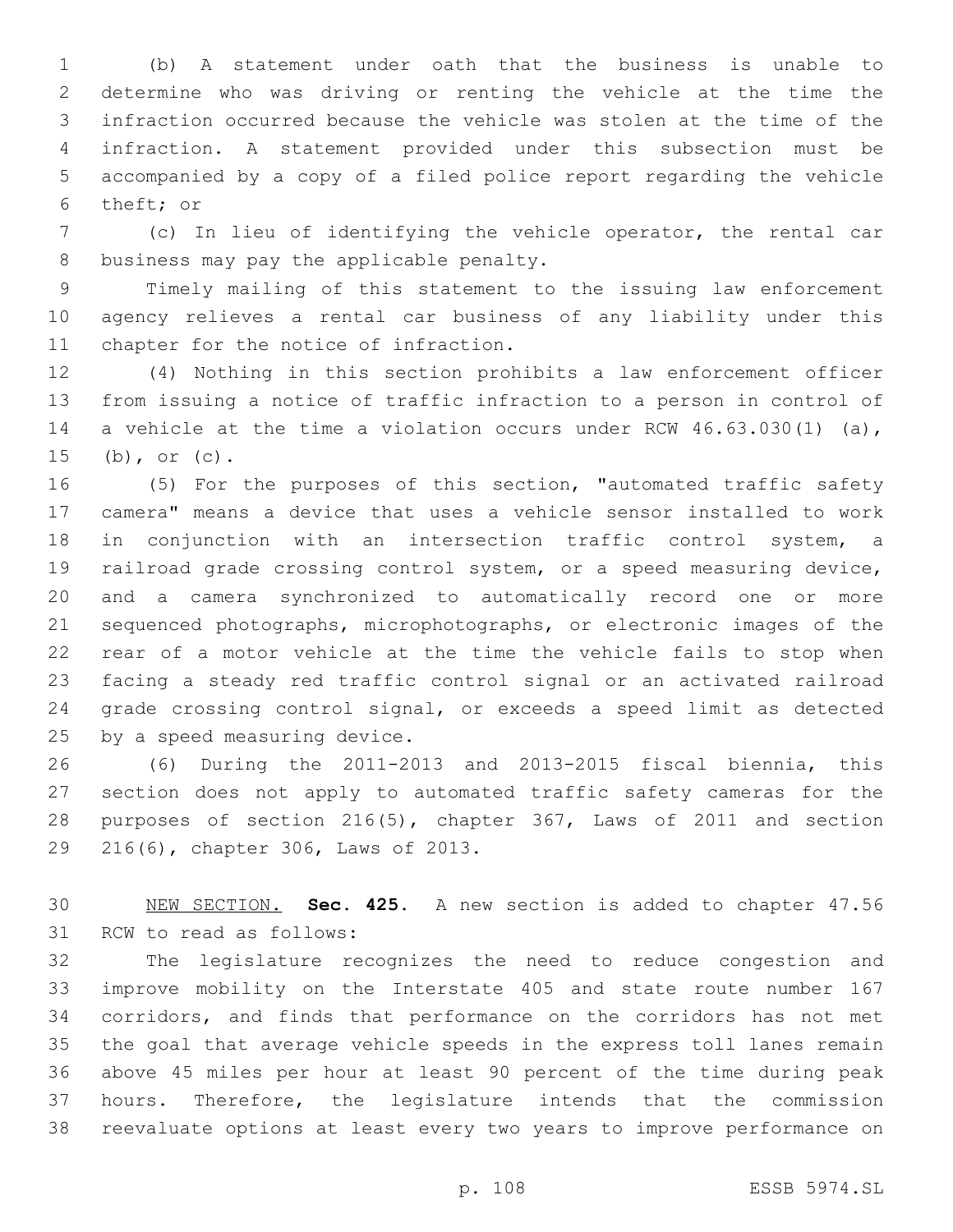the Interstate 405 and state route number 167 corridors, pursuant to 2 RCW 47.56.880 and 47.56.850.

 **Sec. 426.** RCW 70A.65.230 and 2021 c 316 s 26 are each amended to 4 read as follows:

 (1) It is the intent of the legislature that each year the total investments made through the carbon emissions reduction account created in RCW 70A.65.240, the climate commitment account created in RCW 70A.65.260, the natural climate solutions account created in RCW 9 70A.65.270, ((and)) the air quality and health disparities 10 improvement account created in RCW 70A.65.280, the climate transit programs account created in section 103 of this act, and the climate 12 active transportation account created in section 102 of this act, 13 achieve the following:

 (a) A minimum of not less than 35 percent and a goal of 40 percent of total investments that provide direct and meaningful benefits to vulnerable populations within the boundaries of overburdened communities identified under chapter 314, Laws of 2021; 18 and

 (b) In addition to the requirements of (a) of this subsection, a minimum of not less than 10 percent of total investments that are used for programs, activities, or projects formally supported by a resolution of an Indian tribe, with priority given to otherwise qualifying projects directly administered or proposed by an Indian tribe. An investment that meets the requirements of both this subsection (1)(b) and (a) of this subsection may count toward the 26 minimum percentage targets for both subsections.

 (2) The expenditure of moneys under this chapter must be consistent with applicable federal, state, and local laws, and treaty rights including, but not limited to, prohibitions on uses of funds 30 imposed by the state Constitution.

 (3) For the purposes of this section, "benefits" means 32 investments or activities that:

 (a) Reduce vulnerable population characteristics, environmental burdens, or associated risks that contribute significantly to the cumulative impact designation of highly impacted communities;

 (b) Meaningfully protect an overburdened community from, or support community response to, the impacts of air pollution or 38 climate change; or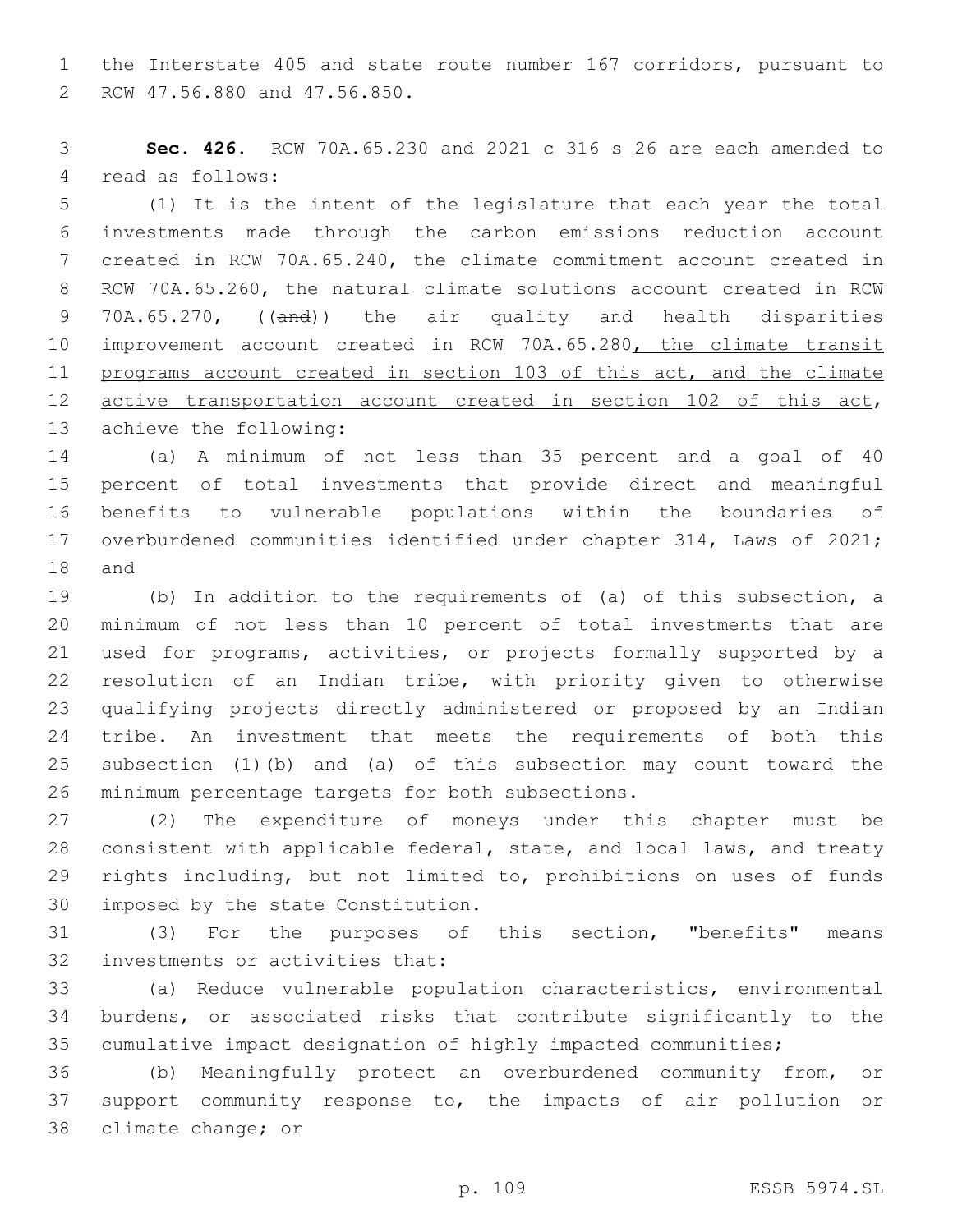(c) Meet a community need identified by vulnerable members of the community that is consistent with the intent of this chapter.

 (4) The state must develop a process by which to evaluate the impacts of the investments made under this chapter, work across state agencies to develop and track priorities across the different eligible funding categories, and work with the environmental justice 7 council pursuant to RCW 70A.65.040.

8 (( $\left($  ( $\left($   $\left\langle$   $\right\langle$   $\right\rangle$   $\right)$  No expenditures may be made from the carbon emissions 9 reduction account created in RCW 70A.65.240, the climate investment 10 account created in RCW 70A.65.250, or the air quality and health disparities improvement account created in RCW 70A.65.280 if, by 12 April 1, 2023, the legislature has not considered and enacted request 13 legislation brought forth by the department under RCW 70A.65.060 that 14 outlines a compliance pathway specific to emissions-intensive, trade- exposed businesses for achieving their proportionate share of the 16 state's emissions reduction limits through 2050.))

 NEW SECTION. **Sec. 427.** The legislature finds that in order to meet the statewide greenhouse gas emissions limits in RCW 70A.45.020 and 70A.45.050, the state must drastically reduce vehicle greenhouse gas emissions. A critical strategy to meet those goals is transitioning to zero emissions vehicles and this transition requires ongoing purposeful interagency coordination and cooperation. As such, it is the intent of the legislature to create a formal interagency council responsible for coordinating the state's transportation electrification efforts to ensure the state is leveraging state and federal resources to the best extent possible and to ensure zero emissions incentives, infrastructure, and opportunities are available and accessible to all Washingtonians.

 The legislature further finds that in order to meet the statewide greenhouse gas emissions limits in the transportation sector of the economy, more resources must be directed toward achieving zero emissions transportation and transit, while continuing to relieve energy burdens that exist in overburdened communities.

 NEW SECTION. **Sec. 428.** (1) There is hereby created an interagency electric vehicle coordinating council jointly led by the Washington state department of commerce and the Washington state department of transportation with participation from the following agencies: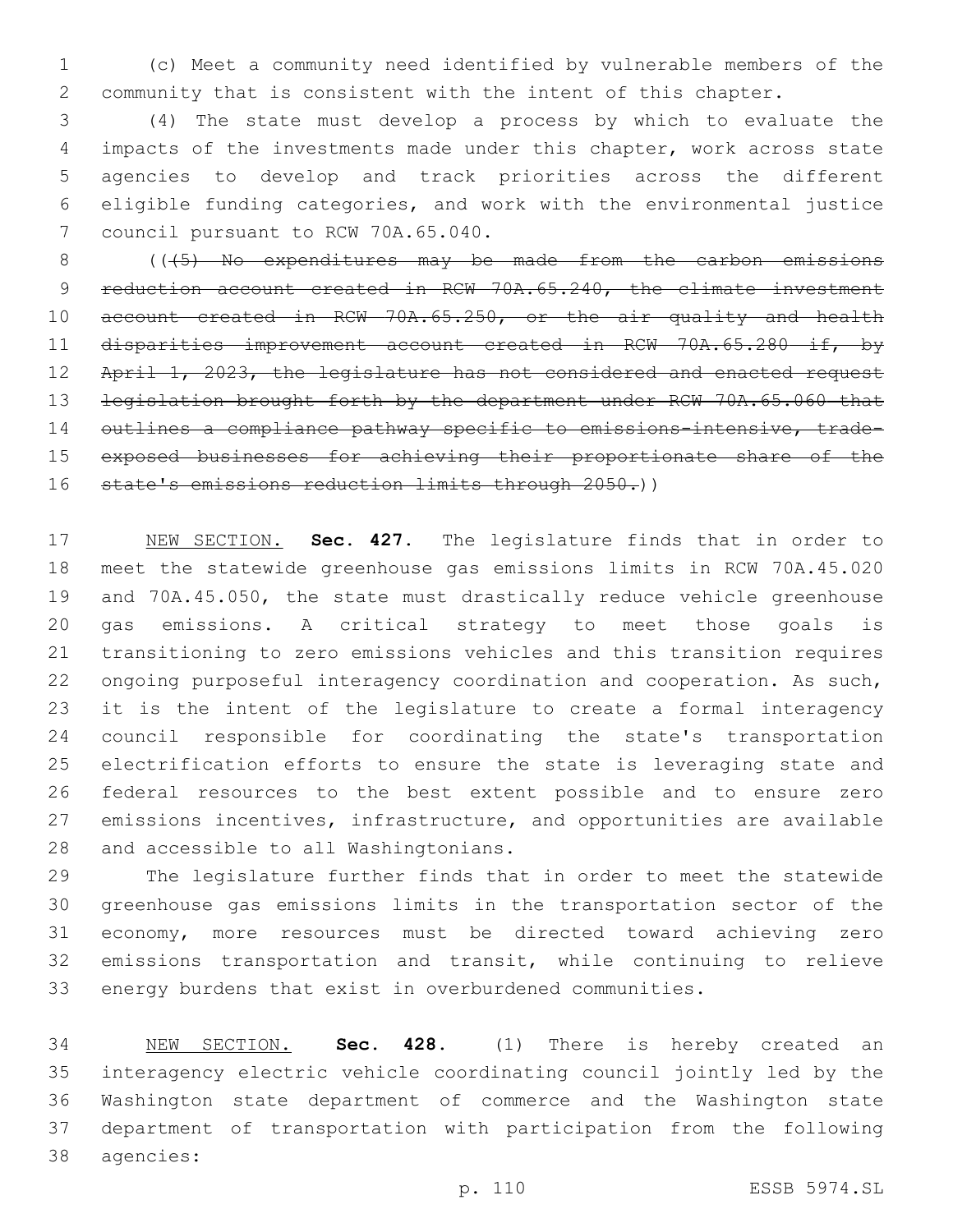- (a) The office of financial management;1
- 2 (b) The department of ecology;
- 3 (c) The department of enterprise services;
- (d) The state efficiency and environmental performance office;
- 5 (e) The department of agriculture;
- (f) The department of health;6
- (g) The utilities and transportation commission;

 (h) A representative from the office of the superintendent of public instruction knowledgeable on issues pertaining to student 10 transportation; and

 (i) Other agencies with key roles in electrifying the 12 transportation sector.

 (2) The Washington state department of commerce and Washington state department of transportation shall assign staff in each agency to lead the council's coordination work and provide ongoing reports to the governor and legislature including, but not limited to, the transportation, energy, economic development, and other appropriate 18 legislative committees.

 NEW SECTION. **Sec. 429.** (1) Interagency electric vehicle coordinating council responsibilities include, but are not limited to:

 (a) Development of a statewide transportation electrification strategy to ensure market and infrastructure readiness for all new 24 vehicle sales;

 (b) Identification of all electric vehicle infrastructure grant- related funding to include existing and future opportunities, 27 including state, federal, and other funds;

 (c) Coordination of grant funding criteria across agency grant programs to most efficiently distribute state and federal electric vehicle-related funding in a manner that is most beneficial to the state, advances best practices, and recommends additional criteria that could be useful in advancing transportation electrification;

 (d) Development of a robust public and private outreach plan that 34 includes engaging with:

 (i) Community organizers and the environmental justice council to develop community-driven programs to address zero emissions transportation needs and priorities in overburdened communities; and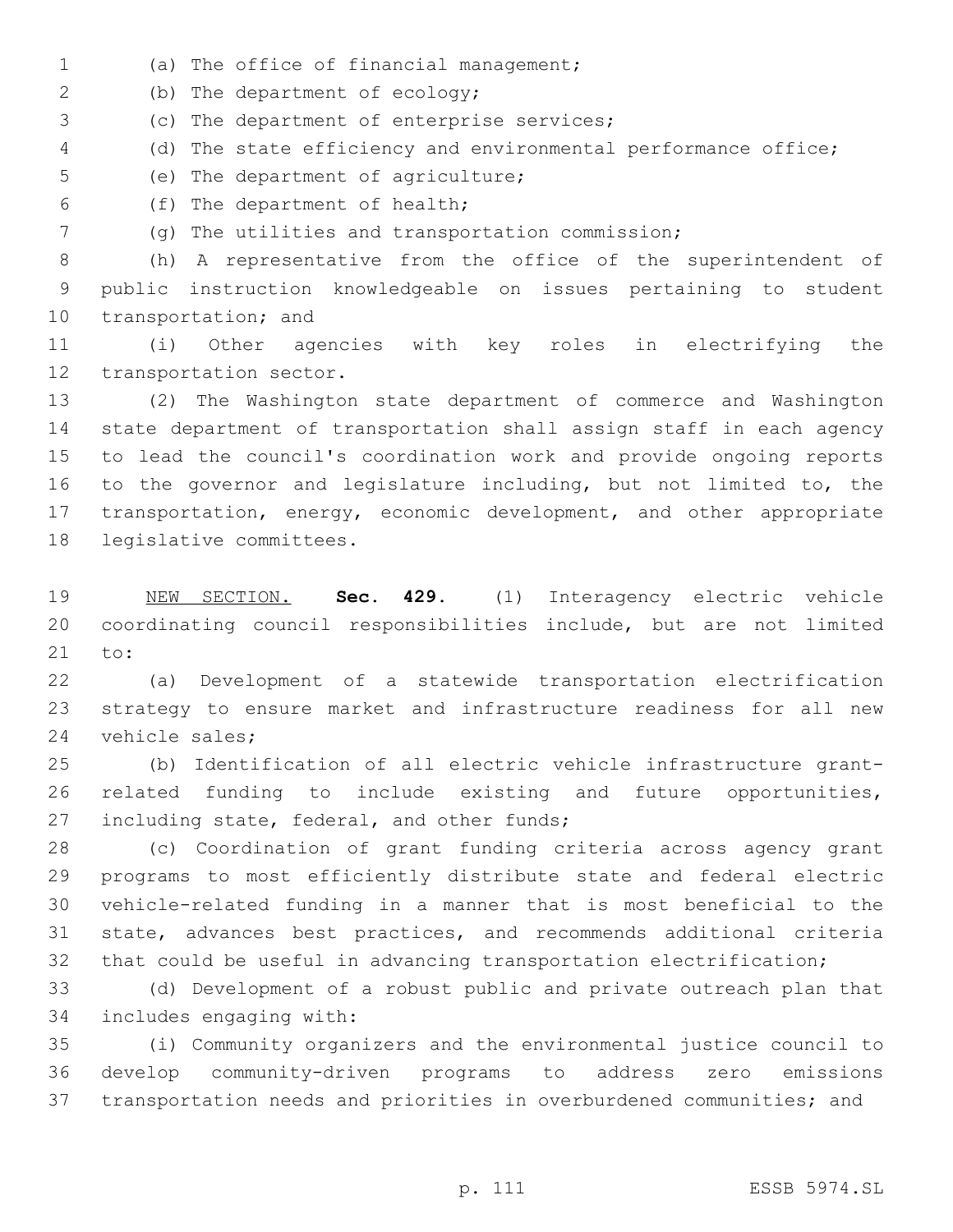(ii) Local governments to explore procurement opportunities and work with local government and community programs to support 3 electrification;

 (e) Creation of an industry electric vehicle advisory committee; 5 and

 (f) Ensuring the statewide transportation electrification strategy, grant distribution, programs, and activities associated with advancing transportation electrification benefit vulnerable and 9 overburdened communities.

 (2) The council shall provide an annual report to the appropriate committees of the legislature summarizing electric vehicle implementation progress, gaps, and resource needs.

 **Sec. 430.** RCW 46.68.480 and 2020 c 224 s 2 are each amended to read as follows:14

 The Cooper Jones active transportation safety account is created in the state treasury. All receipts from penalties collected under 17 RCW  $46.63.170$  ( $(46)$   $(e)$ )) shall be deposited into the account. Expenditures from the account may be used only to fund grant projects 19 or programs for bicycle, pedestrian, and nonmotorist safety improvement administered by the Washington traffic safety commission. The account is subject to allotment procedures under chapter 43.88 RCW. Moneys in the account may be spent only after appropriation.

 NEW SECTION. **Sec. 431.** A new section is added to chapter 47.60 24 RCW to read as follows:

 It is the intent of the legislature to fully fund the vessel and terminal electrification program in accordance with the Washington state ferries 2040 long range plan. The legislature finds that to attain the 2040 target fleet size of 26 vessels, a biennial replacement schedule is necessary to ensure the level of ferry service and reliability expected by the public. Therefore, by June 30, 2025, the legislature will secure funding options, including but not limited to a vessel surcharge, to devote the resources necessary to fulfill the vessel and terminal needs outlined in the 2040 long 34 range plan.

 NEW SECTION. **Sec. 432.** Washington state's target zero program envisions Washington having policies that will lead to zero deaths of people using the transportation system. For almost two decades more

p. 112 ESSB 5974.SL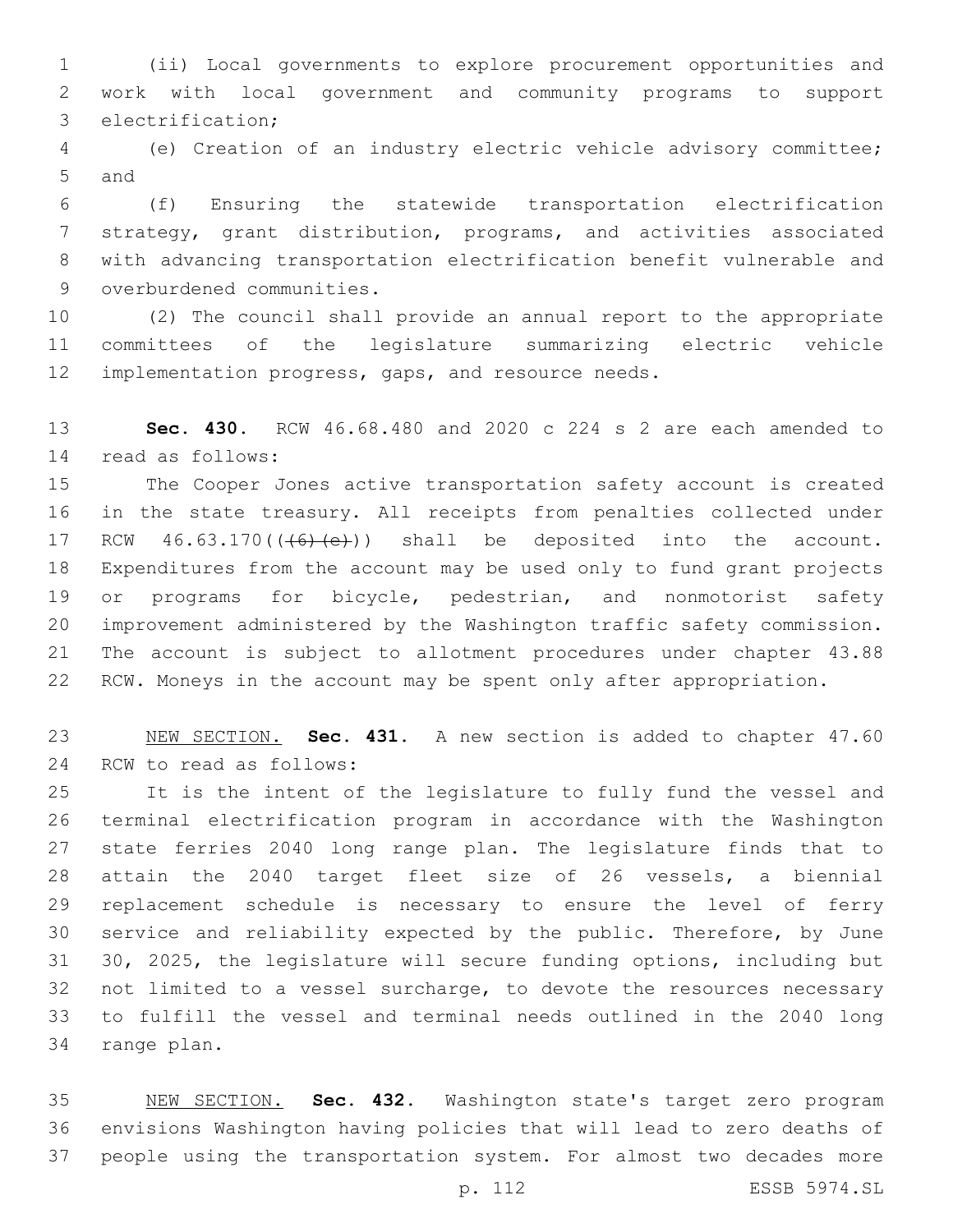than 200 people have lost their lives annually in circumstances where a vehicle unintentionally left its lane of travel. Such fatalities made up 48 percent of all traffic-related fatalities in 2019. There are multiple ways to make improvements on the highway system that have been proven in other locations to help reduce lane departures and fatalities. Sections 433 and 434 of this act are intended to direct resources towards deploying such improvements by requiring the Washington state department of transportation to create a program that is focused on addressing this specific safety concern.

 NEW SECTION. **Sec. 433.** A new section is added to chapter 47.04 11 RCW to read as follows:

 (1)(a) When an appropriation is made for this purpose, the department shall establish a reducing rural roadway departures program to provide funding for safety improvements specific to preventing lane departures in areas where the departure is likely to cause serious injuries or death. The program must use data driven methods to determine potential projects, and associated ranking methods for prioritization of funding consistent with chapter 47.05 19 RCW. Funding under this program may be used to:

 (i) Widen roadway shoulders or modify roadway design to improve 21 visibility or reduce lane departure risks;

 (ii) Improve markings and paint on roadways, including making markings on roads more visible for vehicles with lane departure 24 technology;

25 (iii) Apply high friction surface treatments;

 (iv) Install rumble strips, signage, lighting, raised barriers, 27 medians, guardrails, cable barriers, or other safety equipment, including deployment of innovative technology and connected 29 infrastructure devices;

 (v) Remove or relocate fixed objects from rights-of-way that pose a significant risk of serious injury or death if a vehicle were to 32 collide with the object due to a lane departure;

 (vi) Repair or replace existing barriers that are damaged or 34 nonfunctional; or

 (vii) Take other reasonable actions that are deemed likely to address or prevent vehicle lane departures in specific areas of 37 concern.

 (b) The department must create a program whereby it can distribute funding or install safety improvements based on the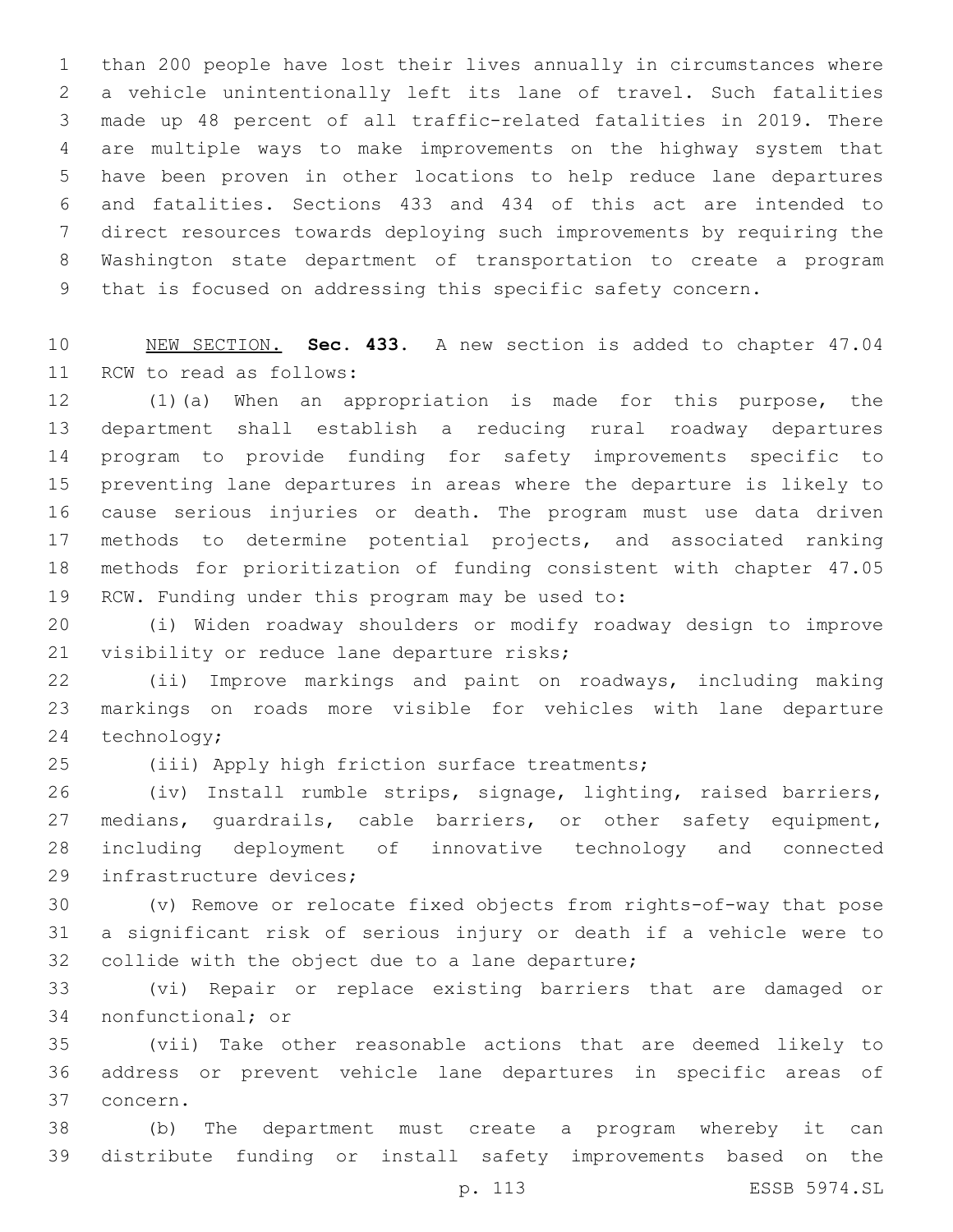prioritization process established under (a) of this subsection. Any installation of safety measures that are not under the jurisdiction of the department must be done with permission from the entity that is responsible for operation and maintenance of the roadway.

 (c) The department's program must create a form and application process whereby towns, small cities, counties, and transportation benefit districts may apply for program funding for high risk areas in their jurisdictions in need of safety improvements.

 (d) Subject to the availability of amounts appropriated for this specific purpose, the department must issue program funding for purposes defined in (a) and (b) of this subsection in a geographically diverse manner throughout the state. Criteria used to assess a location can include the communities inability or lack of resources to make the corrections themselves and to make corrections 15 where there has been historic disparate impacts.

 (e) By December 31st of each year when there is funding distributed in accordance with this program, the department must provide the transportation committees of the legislature and the traffic safety commission with a list of locations that received funding and a description of the safety improvements installed there.

 (2) During the first five years of the program, the department must track incidence of lane departures at the locations where the new infrastructure is installed and evaluate the effectiveness of the 24 safety improvements.

 **Sec. 434.** RCW 46.68.060 and 2021 c 333 s 706 are each amended to 26 read as follows:

 There is hereby created in the state treasury a fund to be known as the highway safety fund to the credit of which must be deposited all moneys directed by law to be deposited therein. This fund must be used for carrying out the provisions of law relating to driver licensing, driver improvement, financial responsibility, cost of furnishing abstracts of driving records and maintaining such case records, and to carry out the purposes set forth in RCW 43.59.010, ((and)) chapters 46.72 and 46.72A RCW, and section 433 of this act. During the 2013-2015 and 2015-2017 fiscal biennia, the legislature may transfer from the highway safety fund to the Puget Sound ferry operations account, the motor vehicle fund, and the multimodal transportation account such amounts as reflect the excess fund balance of the highway safety fund. During the 2017-2019, 2019-2021,

p. 114 ESSB 5974.SL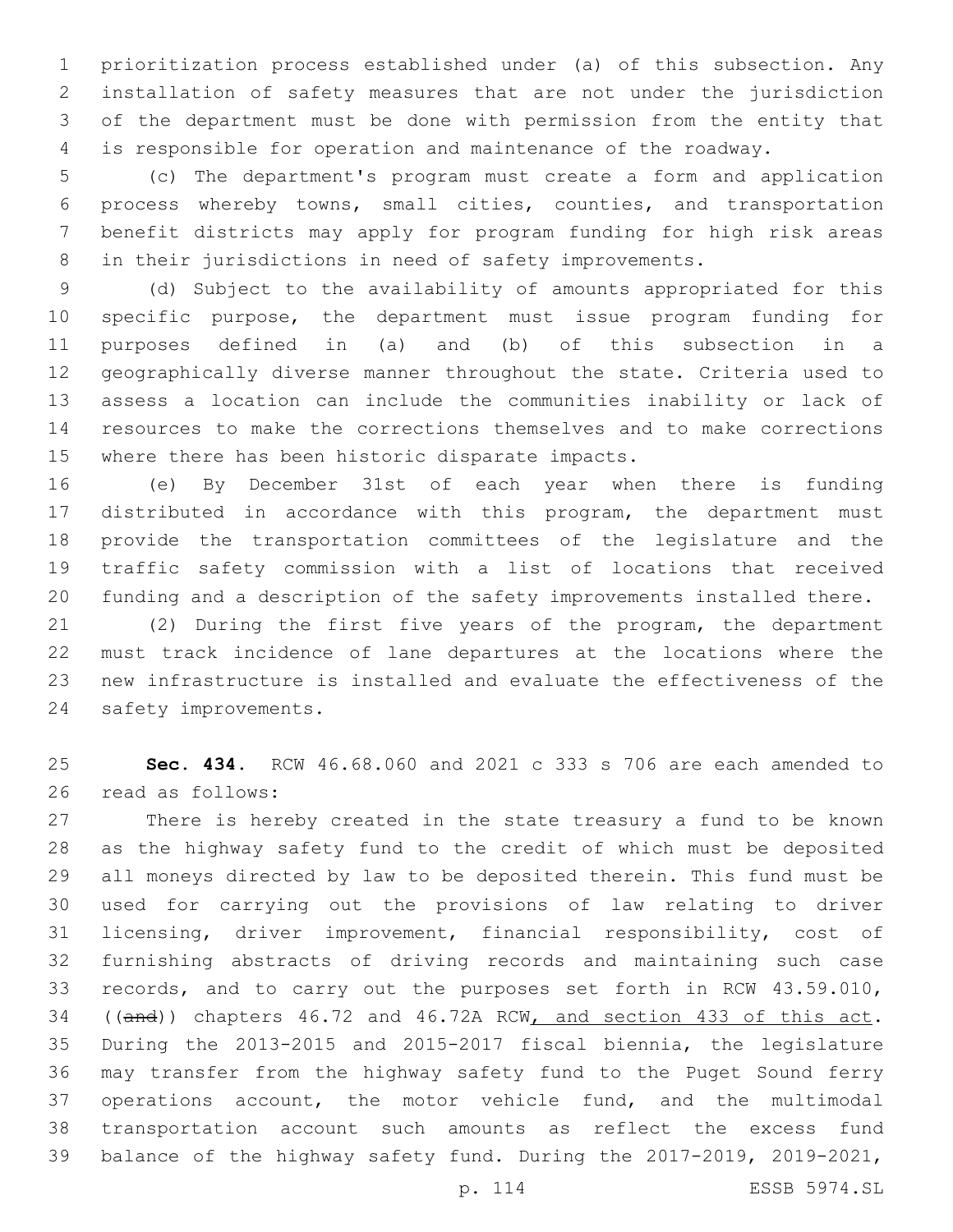and 2021-2023 fiscal biennia, the legislature may direct the state treasurer to make transfers of moneys in the highway safety fund to the multimodal transportation account and the state patrol highway 4 account.

 **Sec. 435.** RCW 46.68.396 and 2015 3rd sp.s. c 12 s 2 are each amended to read as follows:6

 The JUDY transportation future funding program account is created in the connecting Washington account established in chapter 44, Laws of 2015 3rd sp. sess. Moneys in the account may be spent only after appropriation. Expenditures from the account must be used only for preservation projects, to accelerate the schedule of connecting Washington projects identified in chapter 43, Laws of 2015 3rd sp. sess., for new connecting Washington projects, and for principal and interest on bonds authorized for the projects. It is the legislature's intent that moneys not be appropriated from the account until 2024 and that moneys in the account be expended in equal amounts between preservation and improvement projects. Moneys in the account may not be expended on the state route number 99 Alaskan Way 19 viaduct replacement project.

 **Sec. 436.** RCW 47.01.480 and 2015 3rd sp.s. c 12 s 1 are each 21 amended to read as follows:

 (1)(a) For projects identified as connecting Washington projects 23 and supported by revenues under chapter 44, Laws of 2015 3rd sp. 24 sess., it is the priority of the legislature that the department deliver the named projects. The legislature encourages the department to continue to institutionalize innovation and collaboration in design and project delivery with an eye toward the most efficient use 28 of resources. In doing so, the legislature expects that, for some projects, costs will be reduced during the project design phase due to the application of practical design. However, significant changes to a project title or scope arising from the application of practical design requires legislative approval. The legislature will utilize existing mechanisms and processes to ensure timely and efficient approval. Practical design-related changes to the scope may be proposed by the department, for the legislature's approval, only if the project's intended performance is substantially unchanged and the local governments and interested stakeholders impacted by the project have been consulted and have reviewed the proposed changes.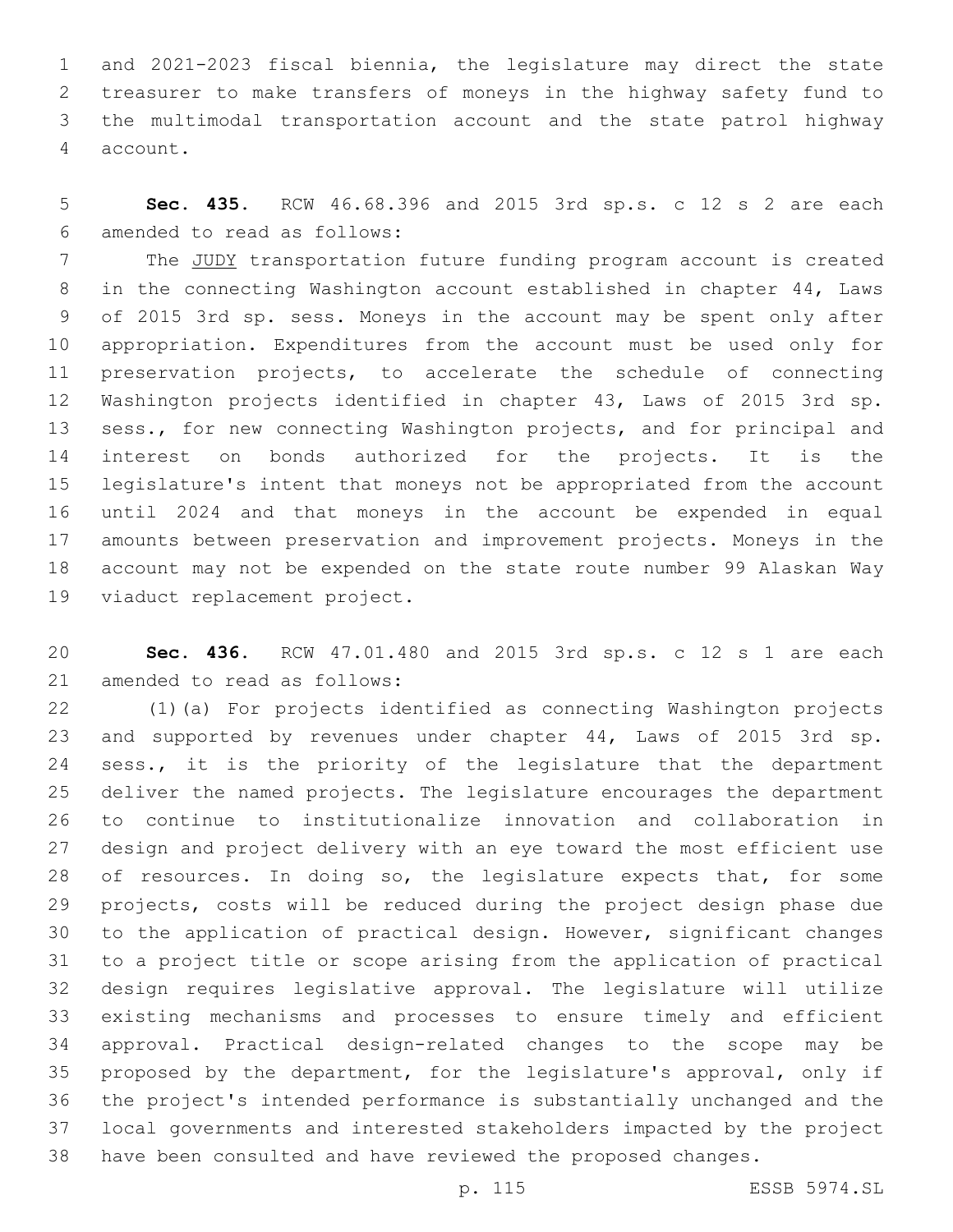(b) To the greatest extent practicable, a contract for the construction of a project with any change to the title or scope, whether significant or not, arising from the application of practical design must not be let until the department has provided a detailed notice describing the change to the chairs and ranking members of the house of representatives and senate transportation committees or, if during the interim, to the joint transportation committee.

 (c) To determine the savings attributable to practical design, each connecting Washington project must be evaluated. For design-bid- build projects, the evaluation must occur at the end of the project design phase. For design-build projects, the evaluation must occur at 12 the completion of ((thirty)) 30 percent design. Each year as a part of its annual budget submittal, the department must include a detailed summary of how practical design has been applied and the associated savings gained. The annual summary must also include for each project: Details regarding any savings gained specifically through changes in the cost of materials, changes in the scope of a project and associated impacts on risk, the retirement of any risk 19 reserves, and unused contingency funds.

 (2)(a) The transportation future funding program is intended to provide for future emergent transportation projects, accelerating the schedule for existing connecting Washington projects, and highway preservation investments, beginning in fiscal year 2024, based on savings accrued from the application of practical design and any retired risk or unused contingency funding on connecting Washington 26 projects.

 (b) Beginning July 1, 2016, the department must submit a report to the state treasurer and the transportation committees of the legislature once every six months identifying the amount of savings attributable to the application of practical design, retired risk, and unused contingency funding, and report when the savings become available. The state treasurer must transfer the available amounts 33 identified in the report to the JUDY transportation future funding 34 program account created in RCW 46.68.396.

 (c) Beginning in fiscal year 2024, as a part of its budget submittal, the department may provide a list of highway improvement projects or preservation investments for potential legislative approval as part of the transportation future funding program. Highway improvement projects considered for inclusion under the transportation future funding program may include new connecting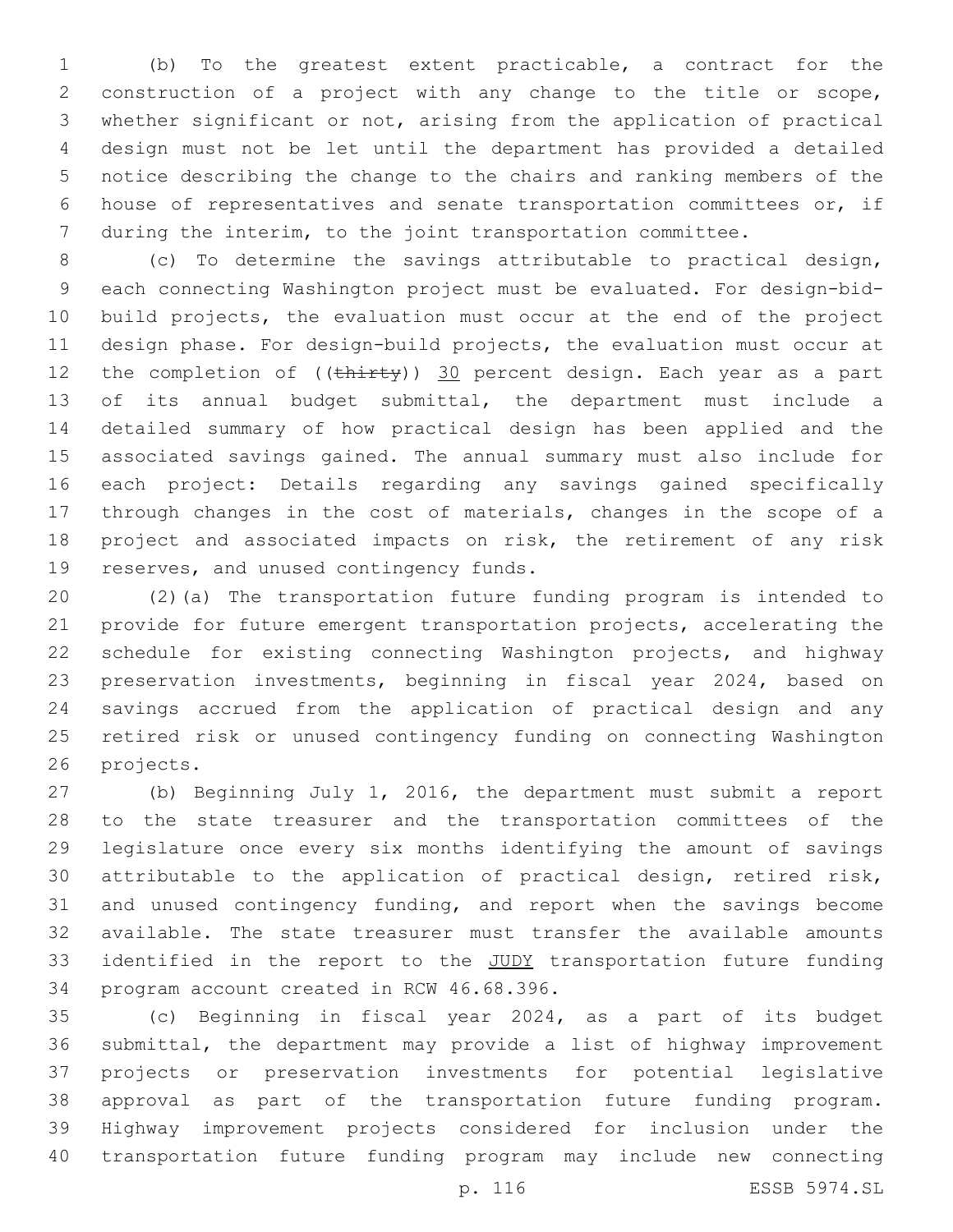Washington projects, or accelerate the schedule for existing connecting Washington projects, and must: Address significant safety concerns; alleviate congestion and advance mobility; provide compelling economic development gains; leverage partnership funds from local, federal, or other sources; or require a next phase of funding to build upon initial investments provided by the 7 legislature.

 (d) It is the intent of the legislature that if savings attributable to the application of practical design are used to accelerate existing connecting Washington projects, savings must also be used for new connecting Washington projects of equal cost.

 NEW SECTION. **Sec. 437.** A new section is added to chapter 47.06A 13 RCW to read as follows:

 A railroad crossing grant program is hereby created in the department, local programs division. The department shall develop a prioritization process to make awards for cities and counties with projects that eliminate at grade highway-rail crossings, improving safety and expediting the movement of vehicles. Awards must be made 19 for matching funds to federal grants.

 **Sec. 438.** RCW 81.104.160 and 2015 3rd sp.s. c 44 s 319 are each 21 amended to read as follows:

 (1) Regional transit authorities that include a county with a 23 population of more than ((one million five hundred thousand)) 24 1,500,000 may submit an authorizing proposition to the voters, and if approved, may levy and collect an excise tax, at a rate approved by the voters, but not exceeding eight-tenths of one percent on the value, under chapter 82.44 RCW, of every motor vehicle owned by a resident of the taxing district, solely for the purpose of providing high capacity transportation service. The maximum tax rate under this subsection does not include a motor vehicle excise tax approved before July 15, 2015, if the tax will terminate on the date bond debt to which the tax is pledged is repaid. This tax does not apply to vehicles licensed under RCW 46.16A.455 except vehicles with an 34 unladen weight of ((six thousand)) 6,000 pounds or less, RCW 46.16A.425 or 46.17.335(2). Notwithstanding any other provision of this subsection or chapter 82.44 RCW, a motor vehicle excise tax imposed by a regional transit authority before or after July 15, 2015, must comply with chapter 82.44 RCW as it existed on January 1,

p. 117 ESSB 5974.SL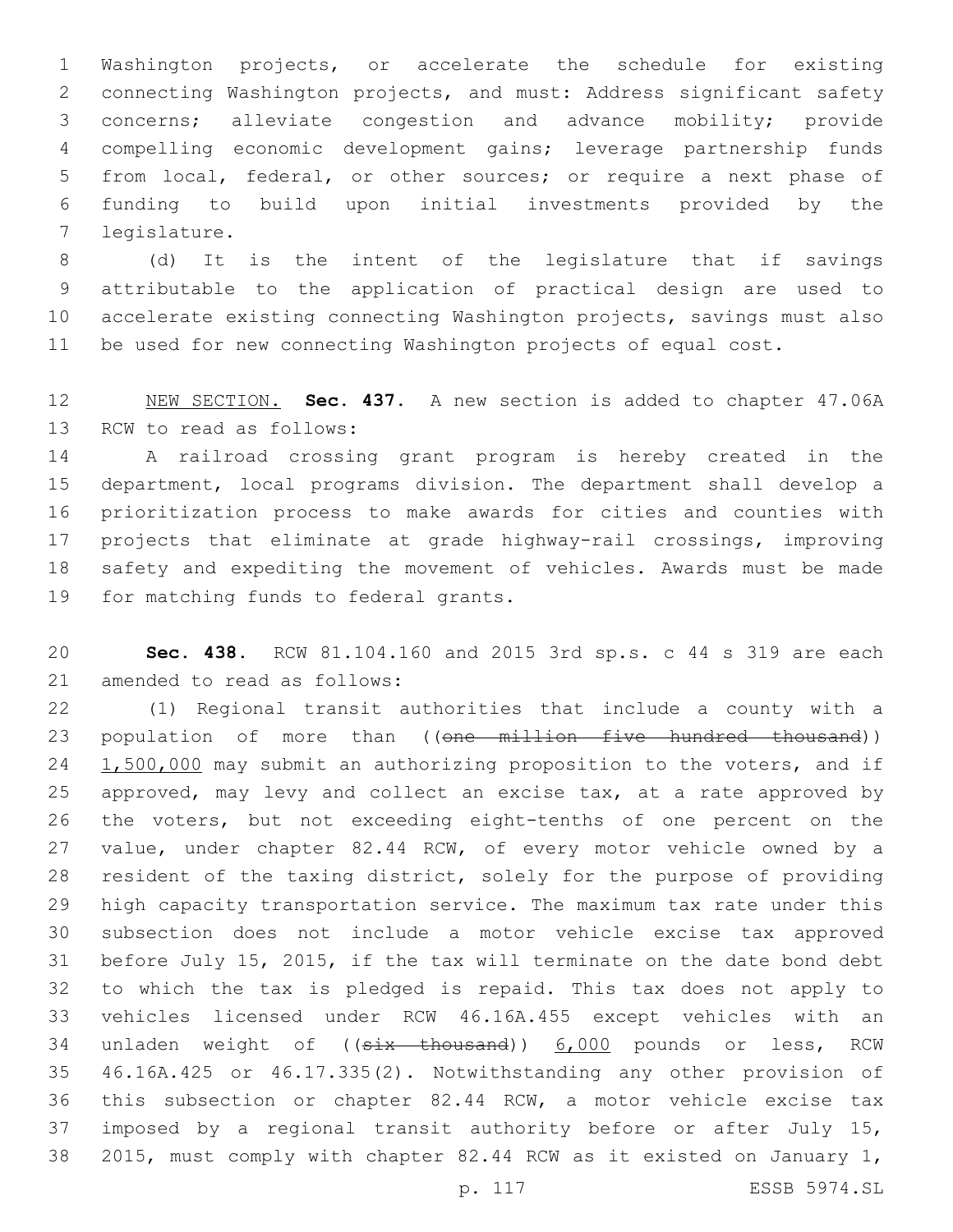1996, until December 31st of the year in which the regional transit authority repays bond debt to which a motor vehicle excise tax was pledged before July 15, 2015. Motor vehicle taxes collected by regional transit authorities after December 31st of the year in which a regional transit authority repays bond debt to which a motor vehicle excise tax was pledged before July 15, 2015, must comply with chapter 82.44 RCW as it existed on the date the tax was approved by 8 voters.

 (2) An agency and high capacity transportation corridor area may impose a sales and use tax solely for the purpose of providing high capacity transportation service, in addition to the tax authorized by RCW 82.14.030, upon retail car rentals within the applicable jurisdiction that are taxable by the state under chapters 82.08 and 82.12 RCW. The rate of tax may not exceed 2.172 percent. The rate of tax imposed under this subsection must bear the same ratio of the 2.172 percent authorized that the rate imposed under subsection (1) of this section bears to the rate authorized under subsection (1) of this section. The base of the tax is the selling price in the case of a sales tax or the rental value of the vehicle used in the case of a 20 use tax.

 (3) Any motor vehicle excise tax previously imposed under the 22 provisions of ((RCW 81.104.160(1))) subsection (1) of this section shall be repealed, terminated, and expire on December 5, 2002, except for a motor vehicle excise tax for which revenues have been contractually pledged to repay a bonded debt issued before December 5, 2002, as determined by *Pierce County et al. v. State*, 159 Wn.2d 16, 148 P.3d 1002 (2006). In the case of bonds that were previously issued, the motor vehicle excise tax must comply with chapter 82.44 29 RCW as it existed on January 1, 1996.

 (4) If a regional transit authority imposes the tax authorized under subsection (1) of this section, the authority may not receive any state grant funds provided in an omnibus transportation appropriations act except transit coordination grants created in chapter 11, Laws of 2015 3rd sp. sess. and regional mobility grant program funds. To be eligible to receive regional mobility grant 36 program funds, a regional transit authority must have adopted, at a minimum, a zero-fare policy that allows passengers 18 years of age and younger to ride free of charge on all modes provided by the authority by October 1, 2022.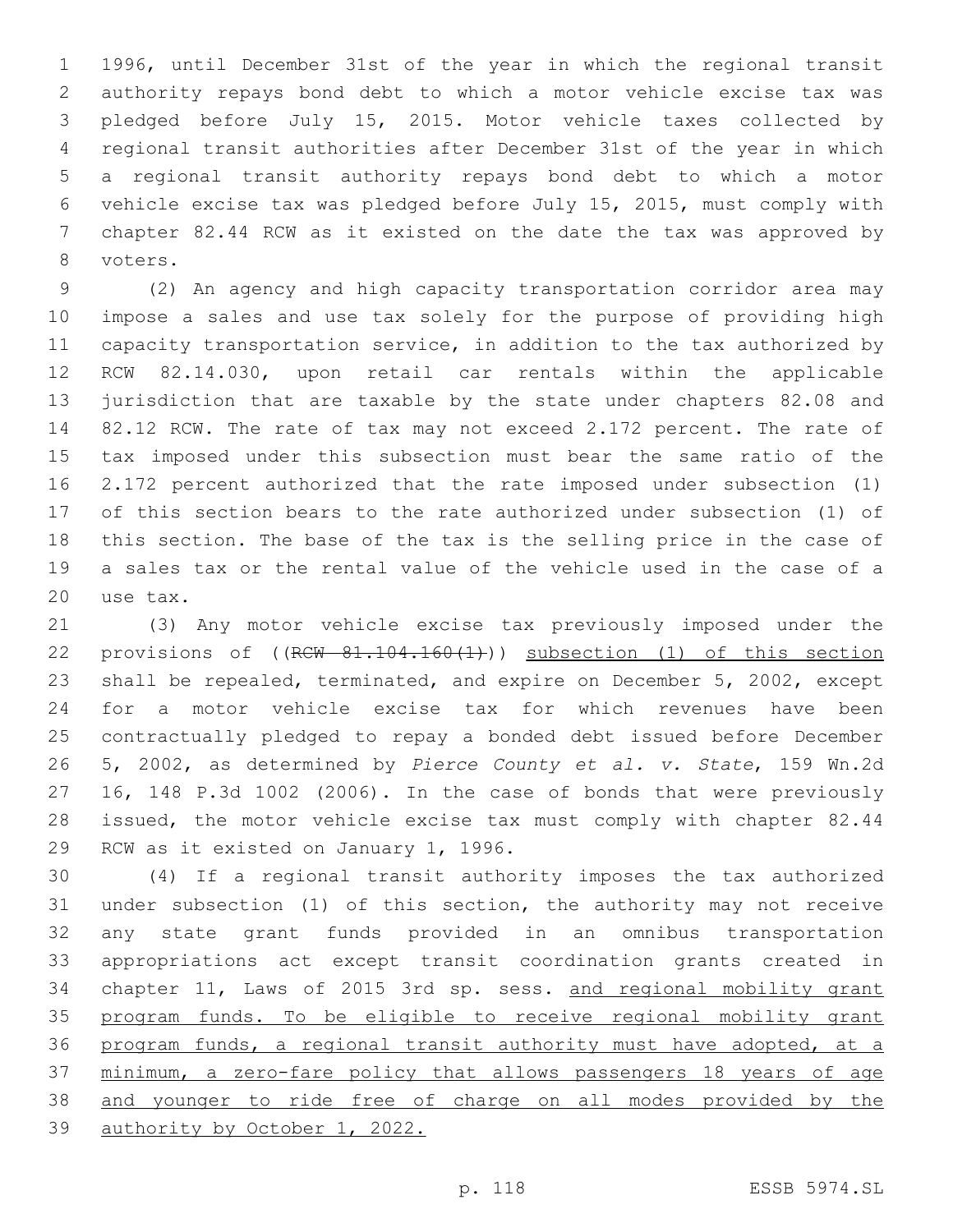**Sec. 439.** RCW 47.66.120 and 2021 c 333 s 721 are each amended to 2 read as follows:

 (1)(a) ((Subject to the availability of amounts appropriated for this specific purpose through the 2023-2025 biennium, the)) The department's public transportation division shall establish a green transportation capital grant program. The purpose of the grant program is to aid any transit authority in funding cost-effective capital projects to reduce the carbon intensity of the Washington transportation system, examples of which include: Electrification of vehicle fleets, including battery and fuel cell electric vehicles; modification or replacement of capital facilities in order to facilitate fleet electrification and/or hydrogen refueling; necessary upgrades to electrical transmission and distribution systems; and construction of charging and fueling stations. The department's public transportation division shall identify projects and shall submit a prioritized list of all projects requesting funding to the legislature by December 1st of each even-numbered year.

 (b) The department's public transportation division shall select projects based on a competitive process that considers the following 20 criteria:

 (i) The cost-effectiveness of the reductions in carbon emissions 22 provided by the project; and

 (ii) The benefit provided to transitioning the entire state to a transportation system with lower carbon intensity.

 (2) The department's public transportation division must establish an advisory committee to assist in identifying projects under subsection (1) of this section. The advisory committee must 28 include representatives from the department of ecology, the department of commerce, the utilities and transportation commission, 30 and at least one transit authority.

 (3) In order to receive green transportation capital grant program funding for a project, a transit authority must provide matching funding for that project that is at least equal to twenty 34 percent of the total cost of the project.

 (4) The department's public transportation division must report annually to the transportation committees of the legislature on the status of any grant projects funded by the program created under this 38 section.

 (5) For purposes of this section, "transit authority" means a city transit system under RCW 35.58.2721 or chapter 35.95A RCW, a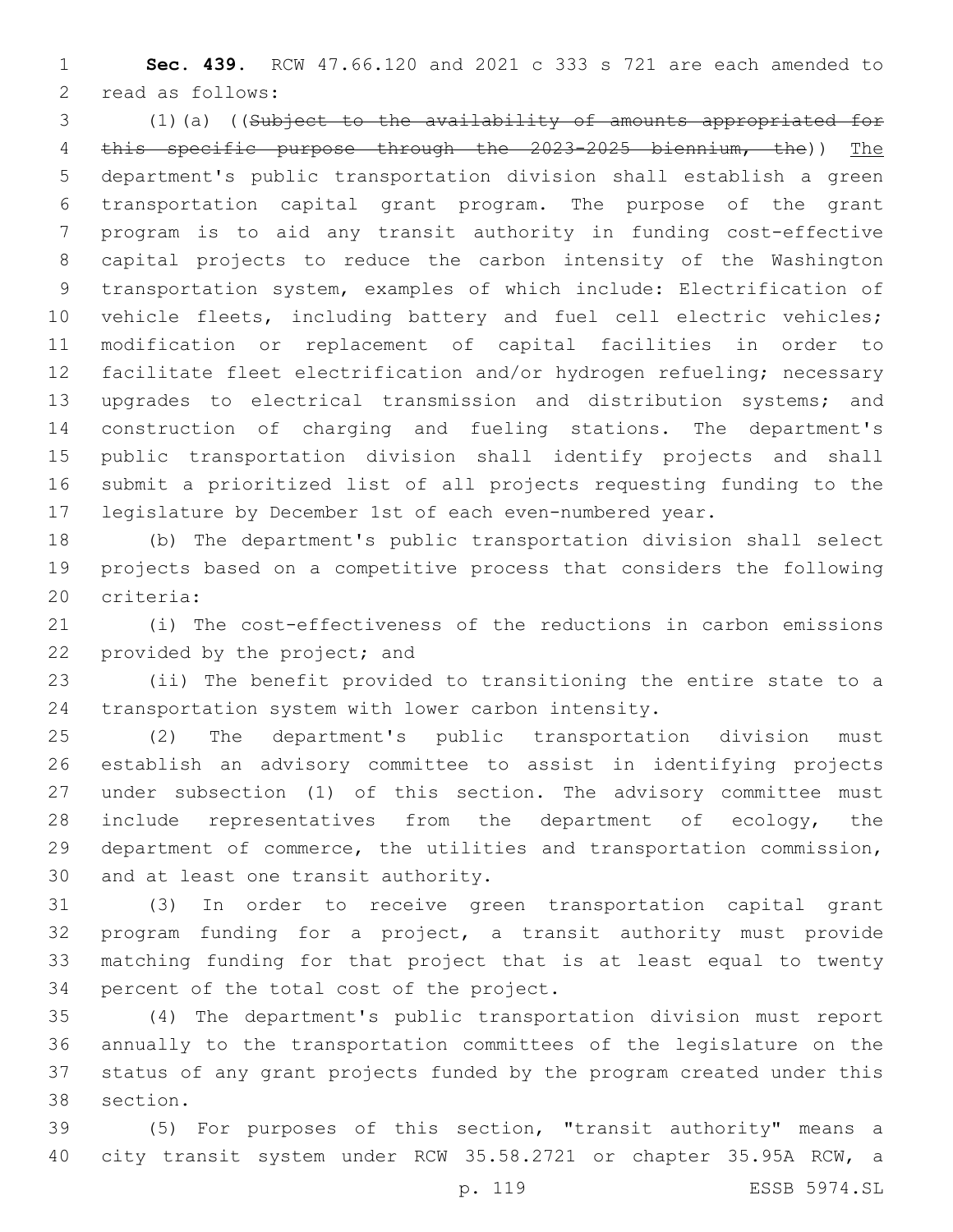county public transportation authority under chapter 36.57 RCW, a metropolitan municipal corporation transit system under chapter 36.56 RCW, a public transportation benefit area under chapter 36.57A RCW, an unincorporated transportation benefit area under RCW 36.57.100, a regional transit authority under chapter 81.112 RCW, or any special purpose district formed to operate a public transportation system.

 (6) During the 2021-2023 fiscal biennium, the department may provide up to 20 percent of the total green transportation capital grant program funding for zero emissions capital transition planning 10 projects.

## **Part V**

## **Miscellaneous**

 NEW SECTION. **Sec. 501.** Sections 415 and 427 through 429 of this act constitute a new chapter in Title 43 RCW.

 NEW SECTION. **Sec. 502.** If any provision of this act or its application to any person or circumstance is held invalid, the remainder of the act or the application of the provision to other persons or circumstances is not affected.

 NEW SECTION. **Sec. 503.** Sections 311 and 403 of this act expire July 1, 2024.

 NEW SECTION. **Sec. 504.** Section 404 of this act takes effect 22 July 1, 2024.

 **Sec. 505.** 2020 c 224 s 3 (uncodified) is amended to read as 24 follows:

25 Section 1 of this act expires June 30, ((2023)) 2025.

 NEW SECTION. **Sec. 506.** Section 423 of this act expires June 30, 2025.

 NEW SECTION. **Sec. 507.** Section 424 of this act takes effect June 30, 2025.

 NEW SECTION. **Sec. 508.** Sections 313, 408 through 414, and 421 of this act are necessary for the immediate preservation of the p. 120 ESSB 5974.SL